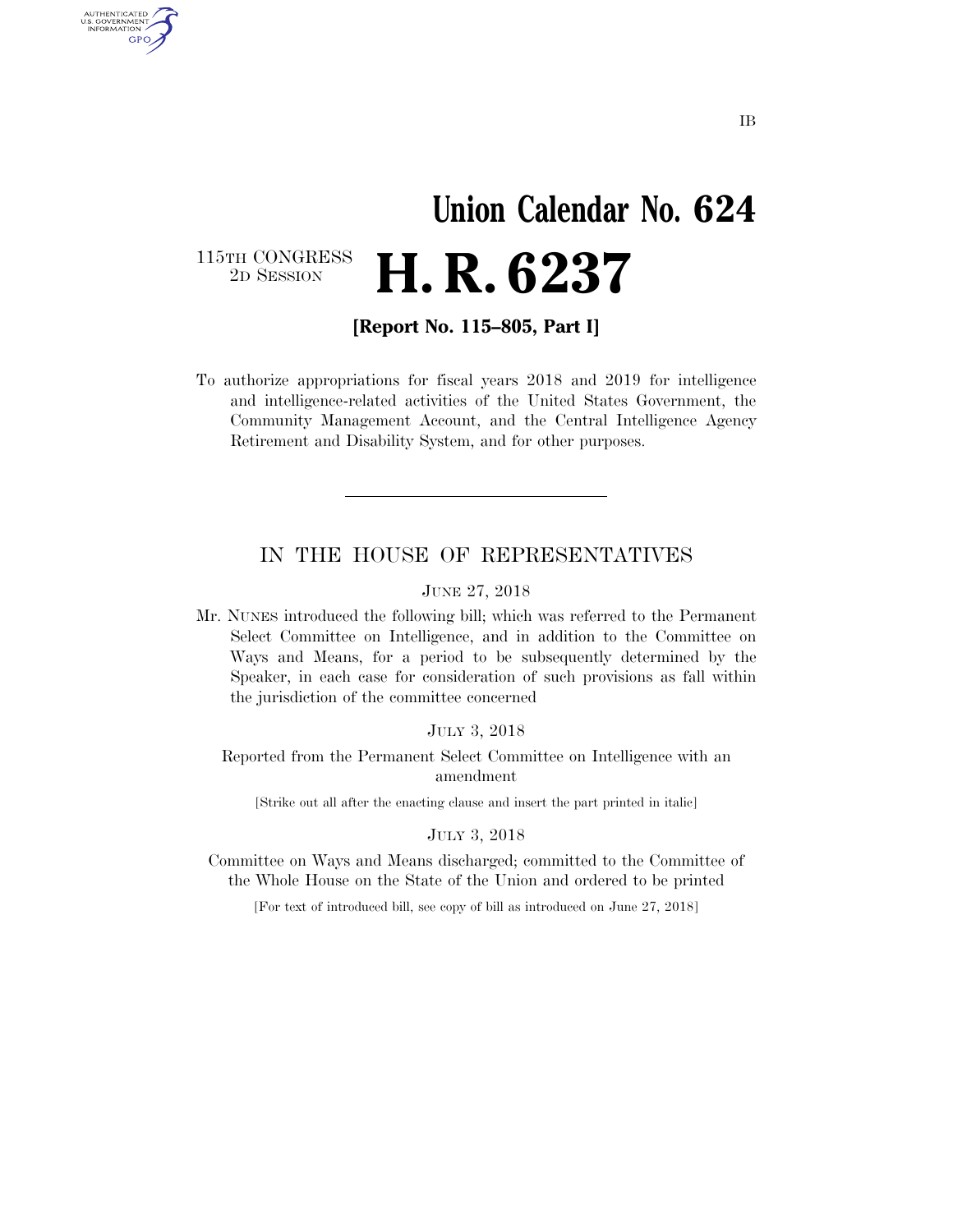# **A BILL**

2

To authorize appropriations for fiscal years 2018 and 2019 for intelligence and intelligence-related activities of the United States Government, the Community Management Account, and the Central Intelligence Agency Retirement and Disability System, and for other purposes.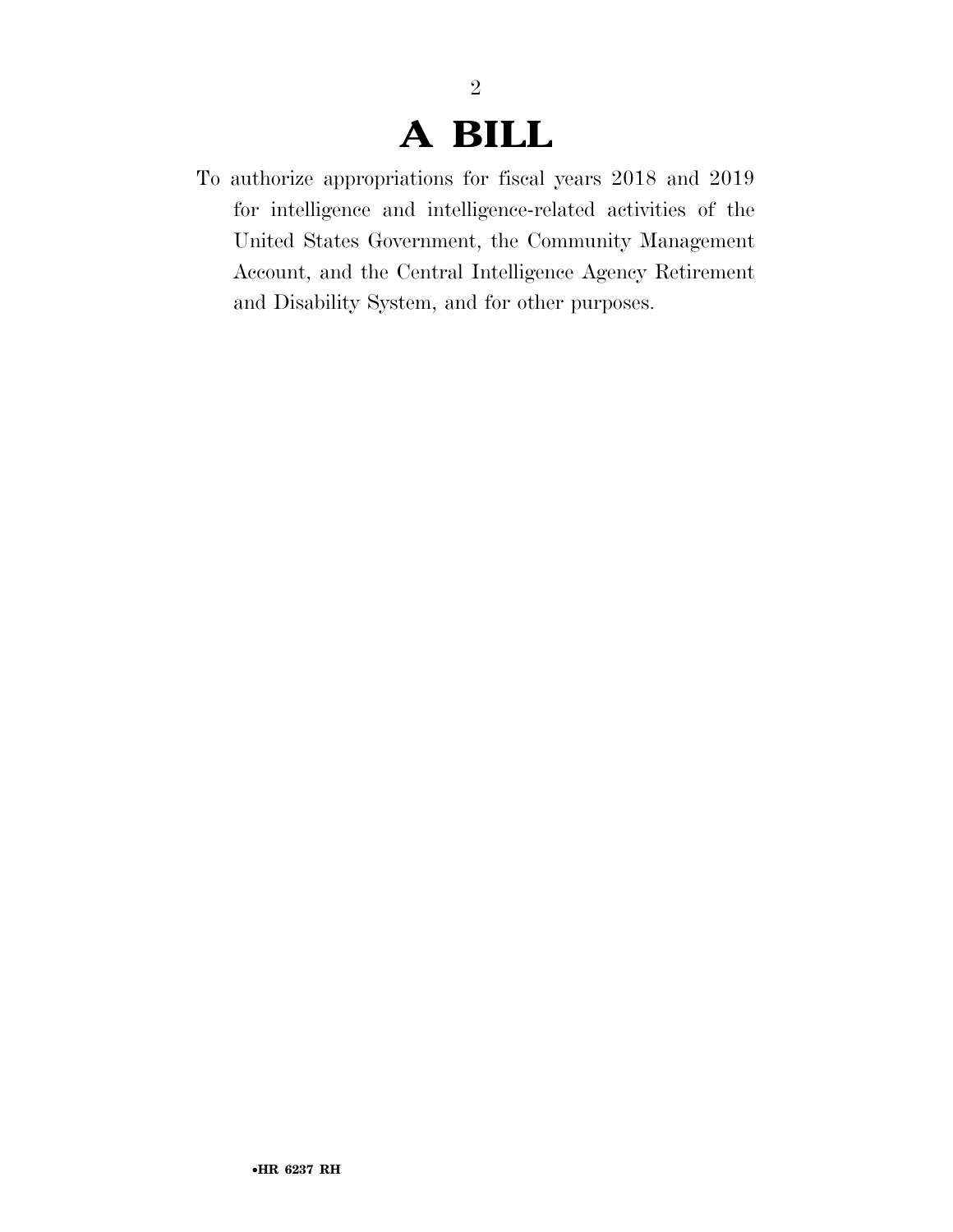| 1  | Be it enacted by the Senate and House of Representa-                |
|----|---------------------------------------------------------------------|
| 2  | tives of the United States of America in Congress assembled,        |
| 3  | SECTION 1. SHORT TITLE; ORGANIZATION OF ACT INTO DI-                |
| 4  | VISIONS.                                                            |
| 5  | (a) SHORT TITLE.—This Act may be cited as the                       |
| 6  | "Matthew Young Pollard Intelligence Authorization Act for           |
| 7  | Fiscal Years 2018 and 2019".                                        |
| 8  | (b) ORGANIZATION.—This Act is organized into two                    |
| 9  | divisions as follows:                                               |
| 10 | $(1)$ DIVISION A.—Intelligence Authorization Act                    |
| 11 | for Fiscal Year 2018.                                               |
| 12 | (2) DIVISION B.—Intelligence Authorization Act                      |
| 13 | for Fiscal Year 2019.                                               |
| 14 | DIVISION A-INTELLIGENCE AU-                                         |
| 15 | THORIZATION ACT FOR FIS-                                            |
| 16 | <b>CAL YEAR 2018</b>                                                |
| 17 | SEC. 101. SHORT TITLE; TABLE OF CONTENTS.                           |
| 18 | (a) SHORT TITLE.—This division may be cited as the                  |
| 19 | "Intelligence Authorization Act for Fiscal Year 2018".              |
| 20 | (b) TABLE OF CONTENTS.—The table of contents for                    |
| 21 | <i>this division is as follows:</i>                                 |
|    | Sec. 101. Short title; table of contents.<br>Sec. 102. Definitions. |
|    | TITLE I-INTELLIGENCE ACTIVITIES                                     |
|    |                                                                     |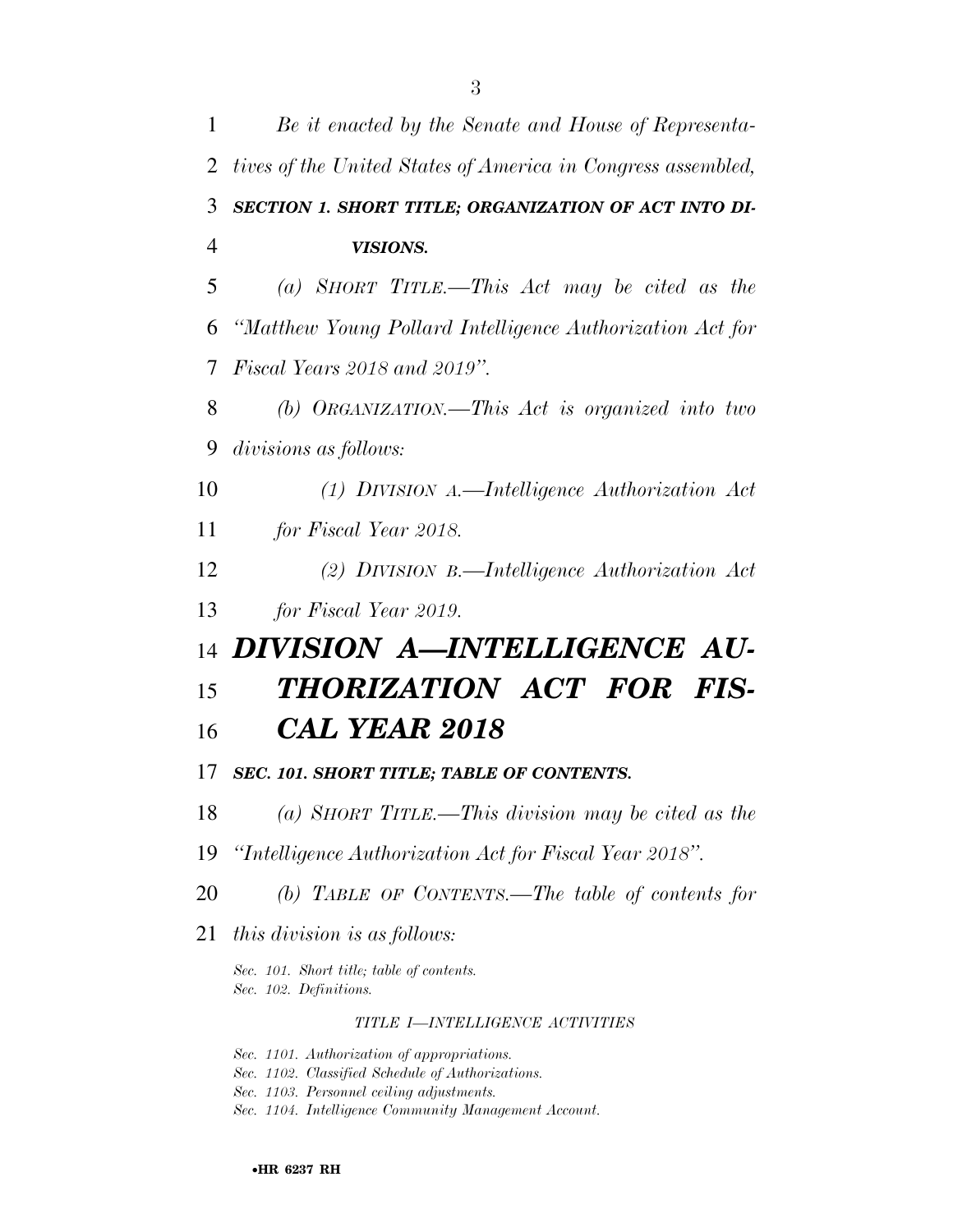#### *TITLE II—CENTRAL INTELLIGENCE AGENCY RETIREMENT AND DISABILITY SYSTEM*

- *Sec. 1201. Authorization of appropriations.*
- *Sec. 1202. Computation of annuities for employees of the Central Intelligence Agency.*

#### *TITLE III—GENERAL INTELLIGENCE COMMUNITY MATTERS*

- *Sec. 1301. Restriction on conduct of intelligence activities.*
- *Sec. 1302. Increase in employee compensation and benefits authorized by law.*

#### *TITLE IV—MATTERS RELATING TO ELEMENTS OF THE INTELLIGENCE COMMUNITY*

- *Sec. 1401. Authority for protection of current and former employees of the Office of the Director of National Intelligence.*
- *Sec. 1402. Designation of the program manager-information sharing environment.*
- *Sec. 1403. Technical modification to the executive schedule.*

#### *TITLE V—REPORTS AND OTHER MATTERS*

- *Sec. 1501. Period of overseas assignments for certain foreign service officers.*
- *Sec. 1502. Assessment of significant Russian influence campaigns directed at foreign elections and referenda.*
- *Sec. 1503. Foreign counterintelligence and cybersecurity threats to Federal election campaigns.*
- *Sec. 1504. Intelligence community reports on security clearances.*
- *Sec. 1505. Assessment of threat finance relating to Russia.*
- *Sec. 1506. Report on cyber exchange program.*
- *Sec. 1507. Review of Intelligence Community whistleblower matters.*
- *Sec. 1508. Report on role of Director of National Intelligence with respect to certain foreign investments.*
- *Sec. 1509. Semiannual reports on investigations of unauthorized disclosures of classified information.*
- *Sec. 1510. Reports on intelligence community participation in vulnerabilities equities process of Federal Government.*
- *Sec. 1511. Sense of Congress on notifications of certain disclosures of classified information.*
- *Sec. 1512. Technical amendments related to the Department of Energy.*

#### 1 *SEC. 102. DEFINITIONS.*

2 *In this division, the terms ''congressional intelligence* 

- 3 *committees'' and ''intelligence community'' have the mean-*
- 4 *ing given those terms in section 3 of the National Security*
- 5 *Act of 1947 (50 U.S.C. 3003).*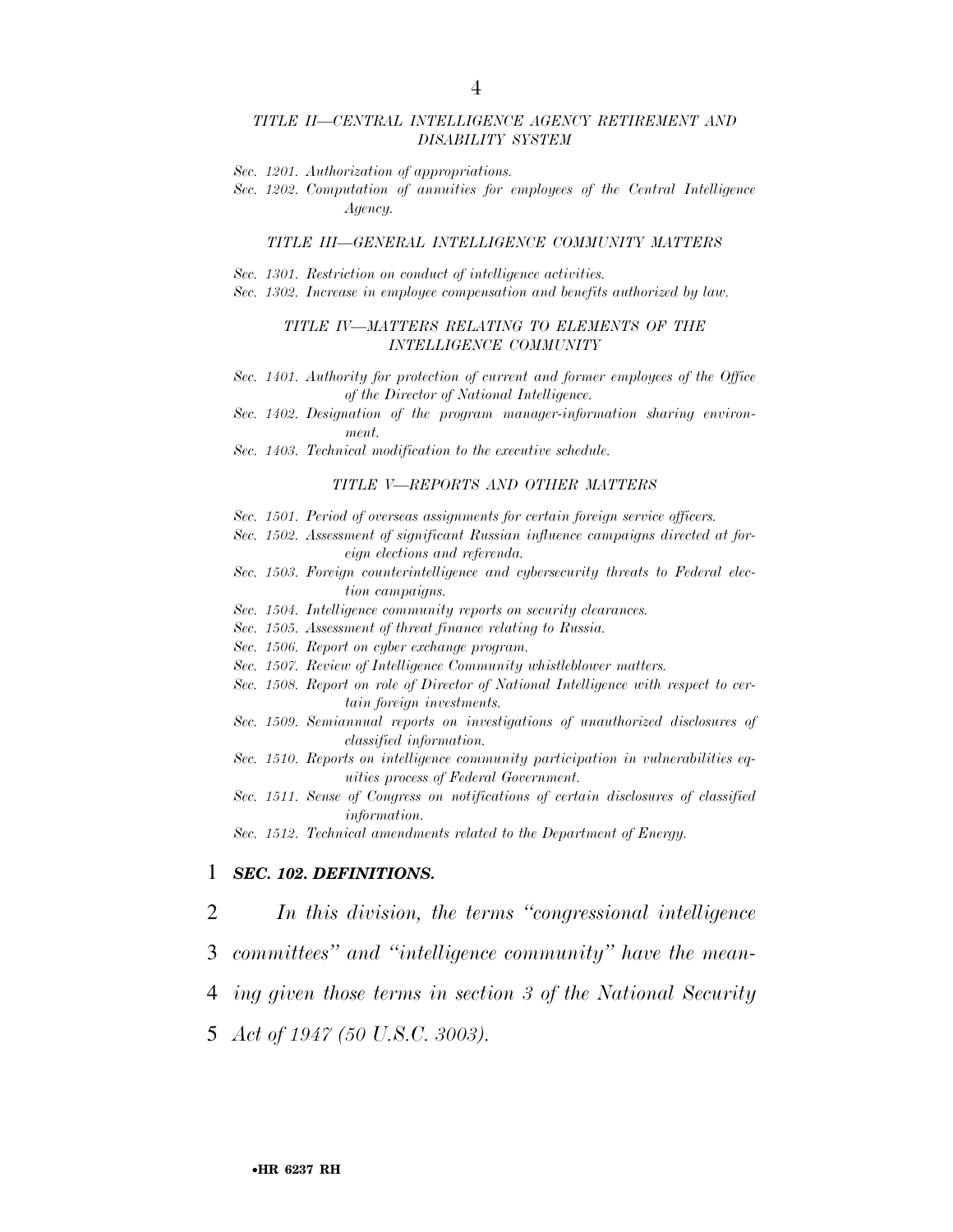## *TITLE I—INTELLIGENCE ACTIVITIES*

#### *SEC. 1101. AUTHORIZATION OF APPROPRIATIONS.*

 *(a) IN GENERAL.—Funds are hereby authorized to be appropriated for fiscal year 2018 for the conduct of the in- telligence and intelligence-related activities of the following elements of the United States Government:* 

 *(1) The Office of the Director of National Intel-ligence.* 

- *(2) The Central Intelligence Agency.*
- *(3) The Department of Defense.*
- *(4) The Defense Intelligence Agency.*
- *(5) The National Security Agency.*
- *(6) The Department of the Army, the Depart-*
- *ment of the Navy, and the Department of the Air*
- *Force.*
- *(7) The Coast Guard.*
- *(8) The Department of State.*
- *(9) The Department of the Treasury.*
- *(10) The Department of Energy.*
- *(11) The Department of Justice.*
- *(12) The Federal Bureau of Investigation.*
- *(13) The Drug Enforcement Administration.*
- *(14) The National Reconnaissance Office.*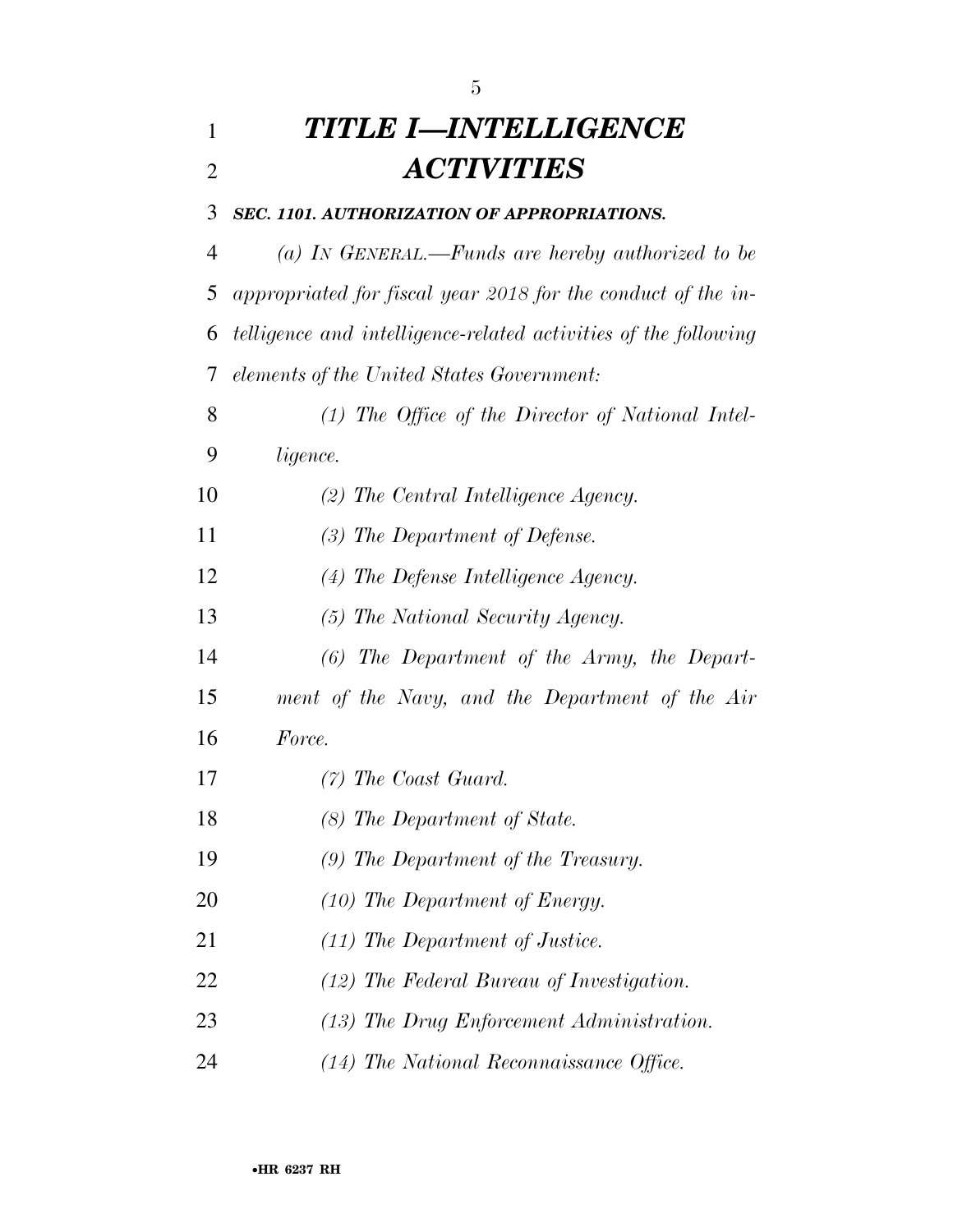*(16) The Department of Homeland Security. (b) CERTAIN SPECIFIC AUTHORIZATION.—Funds ap- propriated by the Department of Defense Missile Defeat and Defense Enhancements Appropriations Act, 2018 (division B of Public Law 115–96) for intelligence or intelligence- related activities are specifically authorized by the Congress for purposes of section 504 of the National Security Act of 1947 (50 U.S.C. 3094), as specified in the classified Sched- ule of Authorizations pursuant to section 1102, and are sub-ject to such section 504.* 

#### *SEC. 1102. CLASSIFIED SCHEDULE OF AUTHORIZATIONS.*

 *(a) SPECIFICATIONS OF AMOUNTS.—The amounts au- thorized to be appropriated under section 1101 and, subject to section 1103, the authorized personnel ceilings as of Sep- tember 30, 2018, for the conduct of the intelligence activities of the elements listed in paragraphs (1) through (16) of sec- tion 1101, are those specified in the classified Schedule of Authorizations prepared to accompany this division.* 

 *(b) AVAILABILITY OF CLASSIFIED SCHEDULE OF AU-THORIZATIONS.—* 

 *(1) AVAILABILITY.—The classified Schedule of Authorizations referred to in subsection (a) shall be made available to the Committee on Appropriations* 

•**HR 6237 RH**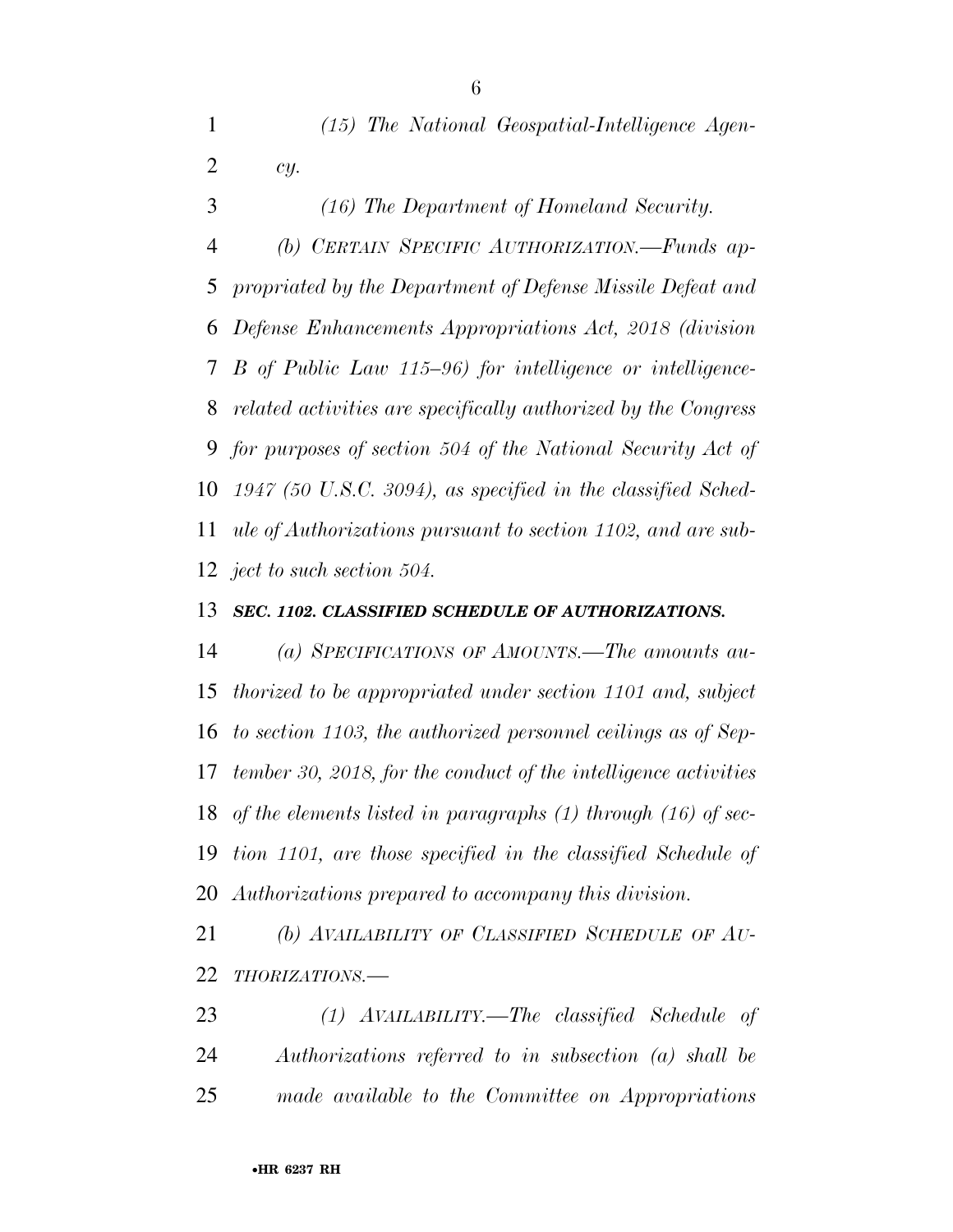| $\mathbf{1}$   | of the Senate, the Committee on Appropriations of the            |
|----------------|------------------------------------------------------------------|
| $\overline{2}$ | House of Representatives, and to the President.                  |
| 3              | (2) DISTRIBUTION BY THE PRESIDENT.—Subject                       |
| $\overline{4}$ | to paragraph (3), the President shall provide for suit-          |
| 5              | able distribution of the classified Schedule of Author-          |
| 6              | izations referred to in subsection $(a)$ , or of appro-          |
| 7              | priate portions of such Schedule, within the executive           |
| 8              | branch.                                                          |
| 9              | (3) LIMITS ON DISCLOSURE.—The President                          |
| 10             | shall not publicly disclose the classified Schedule of           |
| 11             | Authorizations or any portion of such Schedule ex-               |
| 12             | $cept$ —                                                         |
| 13             | (A) as provided in section 601(a) of the Im-                     |
| 14             | plementing Recommendations of the 9/11 Com-                      |
| 15             | mission Act of 2007 (50 U.S.C. 3306(a));                         |
| 16             | $(B)$ to the extent necessary to implement the                   |
| 17             | budget; or                                                       |
| 18             | $(C)$ as otherwise required by law.                              |
| 19             | SEC. 1103. PERSONNEL CEILING ADJUSTMENTS.                        |
| 20             | (a) AUTHORITY FOR INCREASES.—The Director of Na-                 |
| 21             | tional Intelligence may authorize employment of civilian         |
| 22             | personnel in excess of the number authorized for fiscal year     |
| 23             | 2018 by the classified Schedule of Authorizations referred       |
| 24             | to in section $1102(a)$ if the Director of National Intelligence |
| 25             | determines that such action is necessary to the performance      |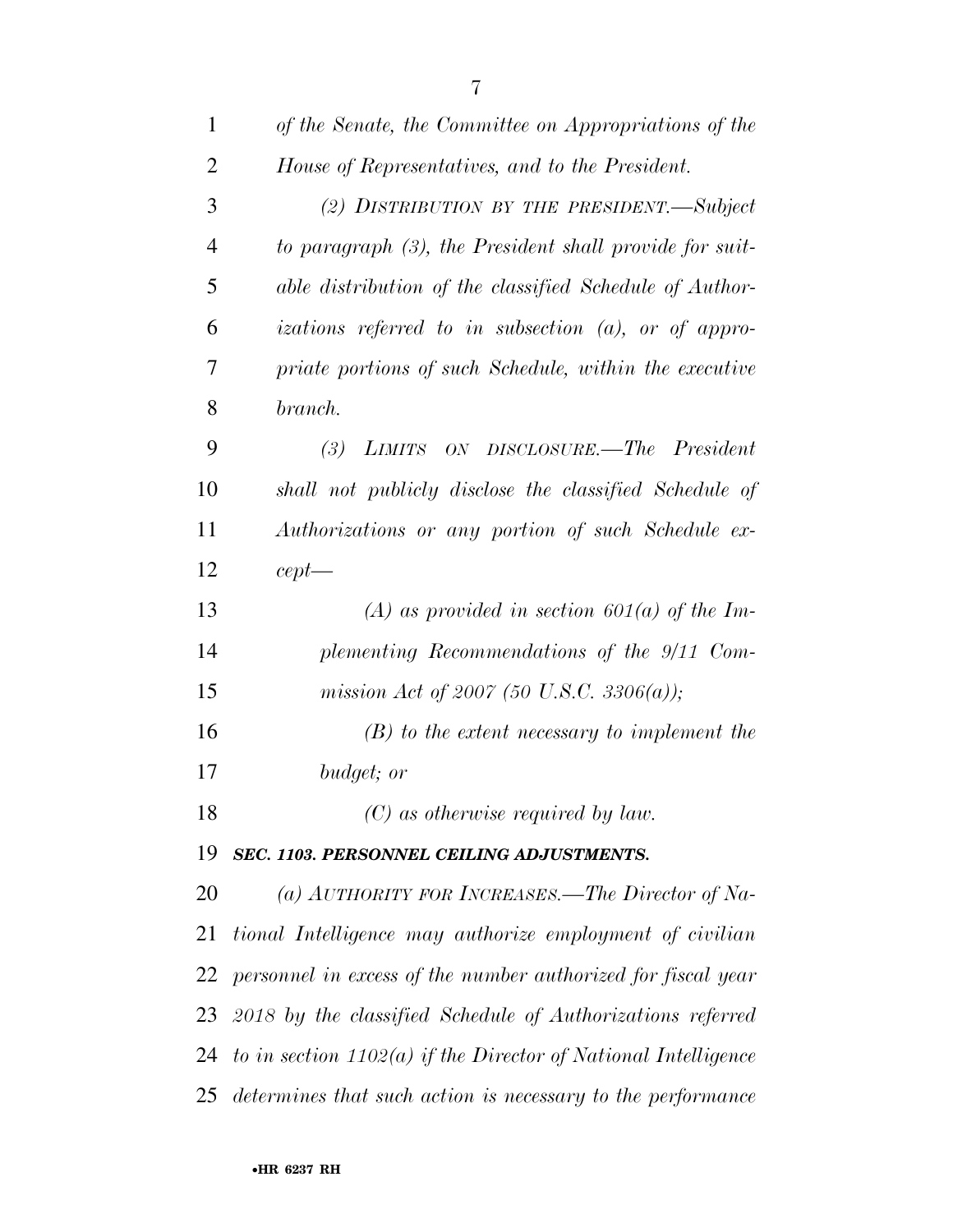*of important intelligence functions, except that the number of personnel employed in excess of the number authorized under such section may not, for any element of the intel-ligence community, exceed—* 

 *(1) 3 percent of the number of civilian personnel authorized under such schedule for such element; or* 

 *(2) 10 percent of the number of civilian per- sonnel authorized under such schedule for such ele- ment for the purposes of converting the performance of any function by contractors to performance by ci-vilian personnel.* 

 *(b) TREATMENT OF CERTAIN PERSONNEL.—The Di- rector of National Intelligence shall establish guidelines that govern, for each element of the intelligence community, the treatment under the personnel levels authorized under sec- tion 1102(a), including any exemption from such personnel levels, of employment or assignment in—* 

 *(1) a student program, trainee program, or simi-lar program;* 

 *(2) a reserve corps or as a reemployed annu-itant; or* 

 *(3) details, joint duty, or long-term, full-time training.* 

 *(c) NOTICE TO CONGRESSIONAL INTELLIGENCE COM-MITTEES.—Not later than 15 days prior to the exercise of*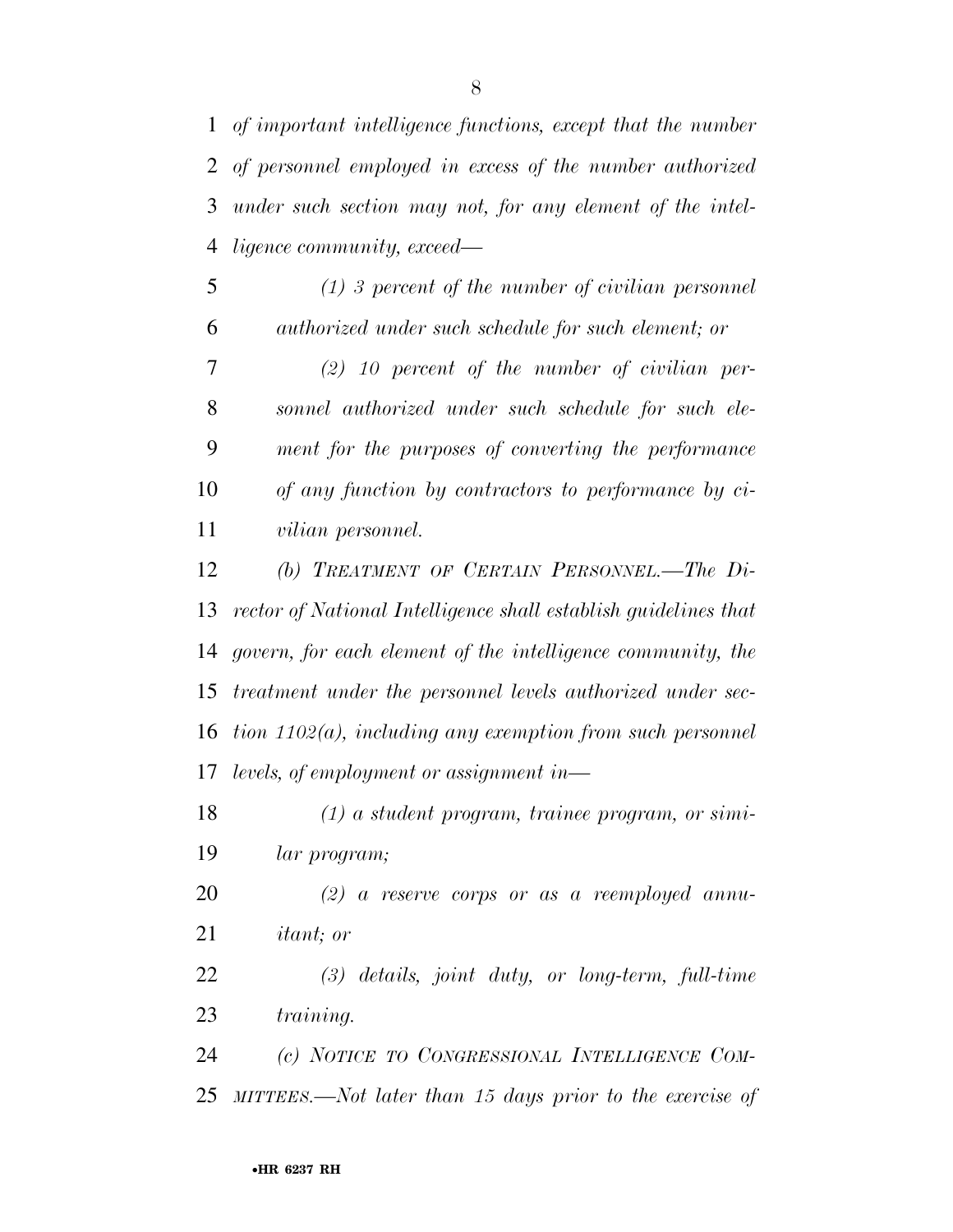*an authority described in subsection (a), the Director of Na- tional Intelligence shall submit to the congressional intel-ligence committees—* 

 *(1) a written notice of the exercise of such au-thority; and* 

 *(2) in the case of an exercise of such authority subject to the limitation in subsection (a)(2), a writ- ten justification for the contractor conversion that in-cludes a comparison of whole-of-Government costs.* 

 *SEC. 1104. INTELLIGENCE COMMUNITY MANAGEMENT AC-COUNT.* 

 *(a) AUTHORIZATION OF APPROPRIATIONS.—There is authorized to be appropriated for the Intelligence Commu- nity Management Account of the Director of National Intel-ligence for fiscal year 2018 the sum of \$546,900,000.* 

 *(b) AUTHORIZED PERSONNEL LEVELS.—The elements within the Intelligence Community Management Account of the Director of National Intelligence are authorized 797 po- sitions as of September 30, 2018. Personnel serving in such elements may be permanent employees of the Office of the Director of National Intelligence or personnel detailed from other elements of the United States Government.* 

*(c) CLASSIFIED AUTHORIZATIONS.—* 

 *(1) AUTHORIZATION OF APPROPRIATIONS.—In addition to amounts authorized to be appropriated*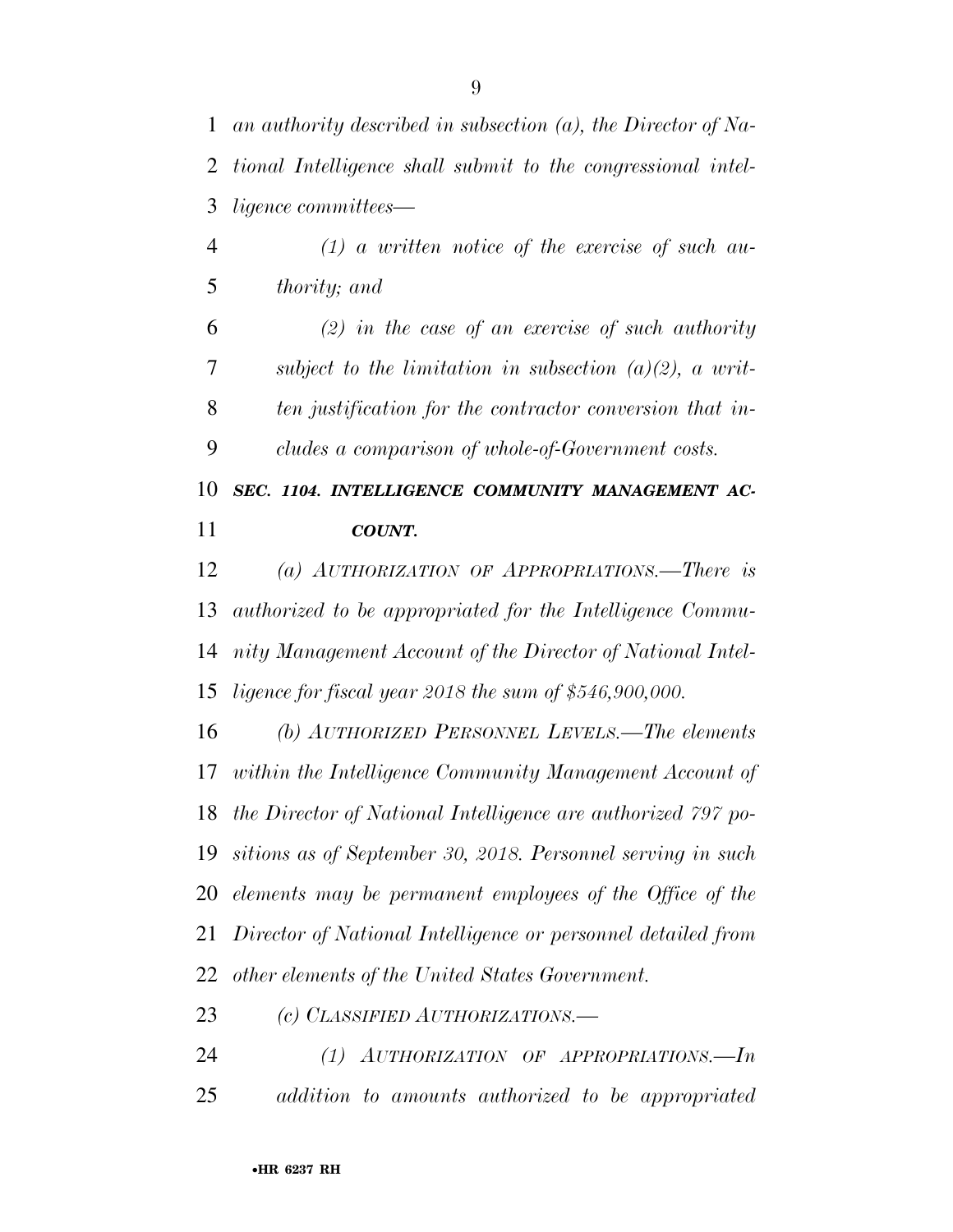| $\mathbf{1}$   | for the Intelligence Community Management Account           |
|----------------|-------------------------------------------------------------|
| $\overline{2}$ | by subsection $(a)$ , there are authorized to be appro-     |
| 3              | priated for the Intelligence Community Management           |
| $\overline{4}$ | Account for fiscal year 2018 such additional amounts        |
| 5              | as are specified in the classified Schedule of Author-      |
| 6              | izations referred to in section $1102(a)$ .                 |
| 7              | (2) AUTHORIZATION OF PERSONNEL. $\Box$ addi-                |
| 8              | tion to the personnel authorized by subsection (b) for      |
| 9              | elements of the Intelligence Community Management           |
| 10             | Account as of September 30, 2018, there are author-         |
| 11             | ized such additional personnel for the Community            |
| 12             | Management Account as of that date as are specified         |
| 13             | in the classified Schedule of Authorizations referred to    |
| 14             | in section $1102(a)$ .                                      |
| 15             | II—CENTRAL<br><i><b>INTEL-</b></i><br><b>TITLE</b>          |
| 16             | <i><b>LIGENCE</b></i><br><b>AGENCY</b><br><b>RETIRE-</b>    |
| 17             | MENT AND DISABILITY SYS-                                    |
| 18             | TEM                                                         |
| 19             | SEC. 1201. AUTHORIZATION OF APPROPRIATIONS.                 |
| 20             | There is authorized to be appropriated for the Central      |
| 21             | Intelligence Agency Retirement and Disability Fund for fis- |
| 22             | cal year 2018 the sum of \$514,000,000.                     |
| 23             | SEC. 1202. COMPUTATION OF ANNUITIES FOR EMPLOYEES           |
| 24             | OF THE CENTRAL INTELLIGENCE AGENCY.                         |
| 25             | (a) COMPUTATION OF ANNUITIES.—                              |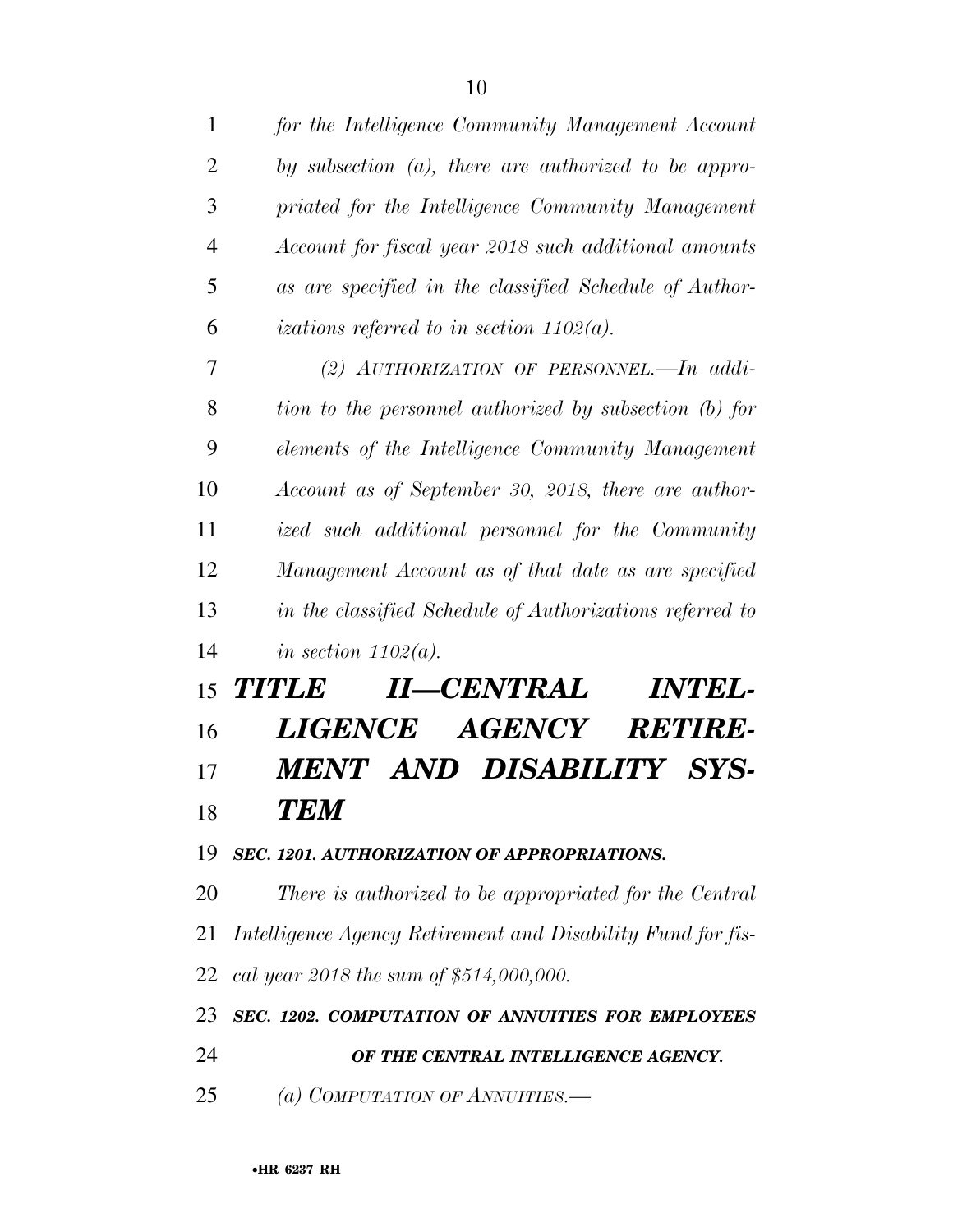| $\mathbf{1}$   | (1) IN GENERAL.—Section 221 of the Central In-                       |
|----------------|----------------------------------------------------------------------|
| $\overline{2}$ | telligence Agency Retirement Act (50 U.S.C. 2031) is                 |
| 3              | $amended -$                                                          |
| $\overline{4}$ | (A) in subsection (a)(3)(B), by striking the                         |
| 5              | period at the end and inserting ", as determined                     |
| 6              | by using the annual rate of basic pay that would                     |
| 7              | be payable for full-time service in that posi-                       |
| 8              | $tion.$ ";                                                           |
| 9              | (B) in subsection $(b)(1)(C)(i)$ , by striking                       |
| 10             | "12-month" and inserting "2-year";                                   |
| 11             | (C) in subsection ( $f$ )(2), by striking "one                       |
| 12             | year" and inserting "two years";                                     |
| 13             | (D) in subsection $(g)(2)$ , by striking "one                        |
| 14             | year" each place such term appears and insert-                       |
| 15             | <i>ing</i> " <i>two years</i> ";                                     |
| 16             | $(E)$ by redesignating subsections $(h)$ , $(i)$ , $(j)$ ,           |
| 17             | $(k)$ , and $(l)$ as subsections $(i)$ , $(j)$ , $(k)$ , $(l)$ , and |
| 18             | $(m)$ , respectively; and                                            |
| 19             | $(F)$ by inserting after subsection (g) the fol-                     |
| 20             | lowing:                                                              |
| 21             | "(h) CONDITIONAL ELECTION OF INSURABLE INTER-                        |
| 22             | EST SURVIVOR ANNUITY BY PARTICIPANTS MARRIED AT                      |
| 23             | THE TIME OF RETIREMENT.                                              |
| 24             | "(1) AUTHORITY TO MAKE DESIGNATION.—Sub-                             |
| 25             | ject to the rights of former spouses under subsection                |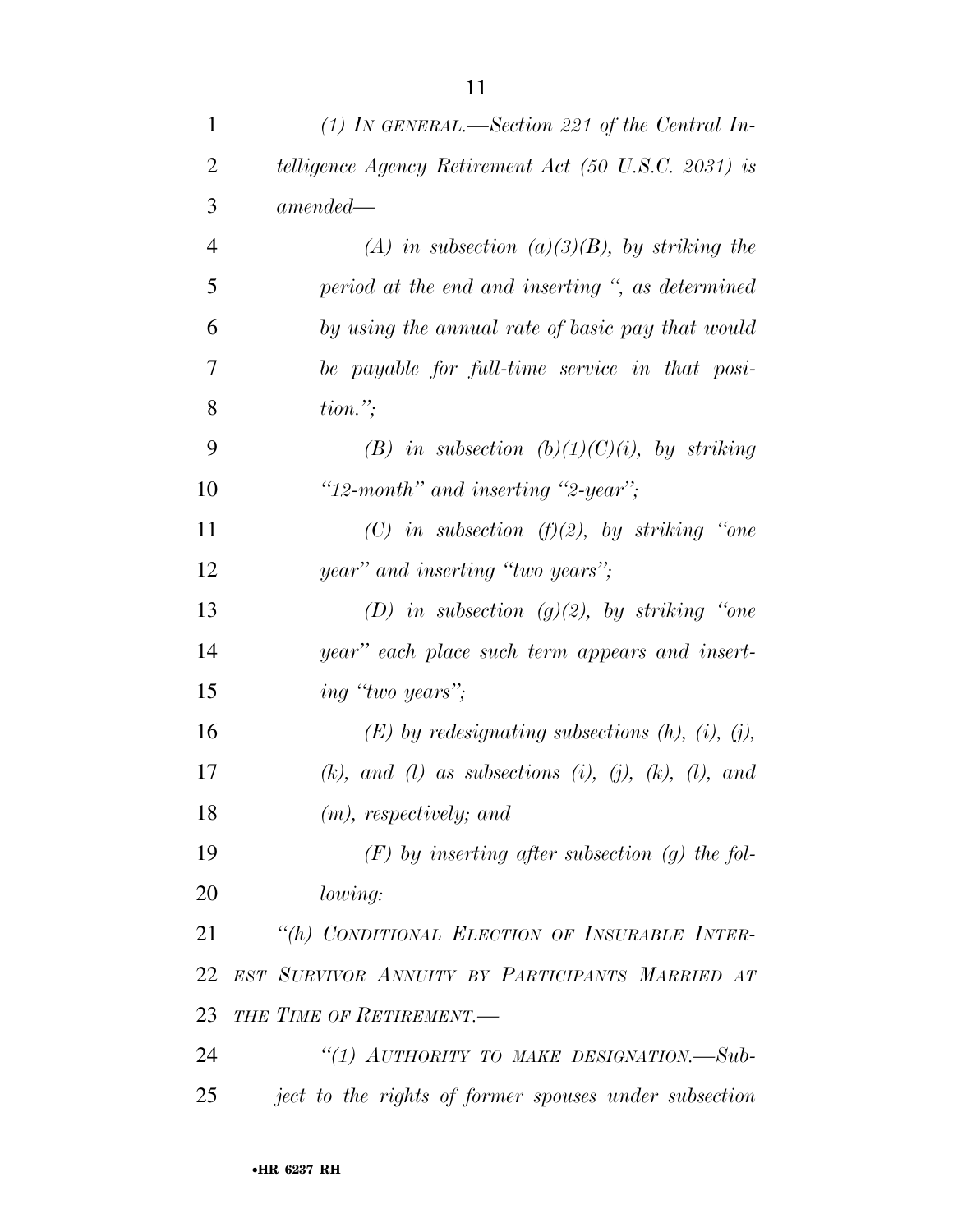| $\mathbf{1}$   | (b) and section 222, at the time of retirement a mar-    |
|----------------|----------------------------------------------------------|
| $\overline{2}$ | ried participant found by the Director to be in good     |
| 3              | health may elect to receive an annuity reduced in ac-    |
| $\overline{4}$ | cordance with subsection $(f)(1)(B)$ and designate in    |
| 5              | writing an individual having an insurable interest in    |
| 6              | the participant to receive an annuity under the sys-     |
| 7              | tem after the participant's death, except that any       |
| 8              | such election to provide an insurable interest survivor  |
| 9              | annuity to the participant's spouse shall only be effec- |
| 10             | tive if the participant's spouse waives the spousal      |
| 11             | right to a survivor annuity under this Act. The          |
| 12             | amount of the annuity shall be equal to 55 percent of    |
| 13             | <i>the participant's reduced annuity.</i>                |

 *''(2) REDUCTION IN PARTICIPANT'S ANNUITY.— The annuity payable to the participant making such election shall be reduced by 10 percent of an annuity computed under subsection (a) and by an additional 5 percent for each full 5 years the designated indi- vidual is younger than the participant. The total re- duction under this subparagraph may not exceed 40 percent.* 

 *''(3) COMMENCEMENT OF SURVIVOR ANNUITY.— The annuity payable to the designated individual shall begin on the day after the retired participant*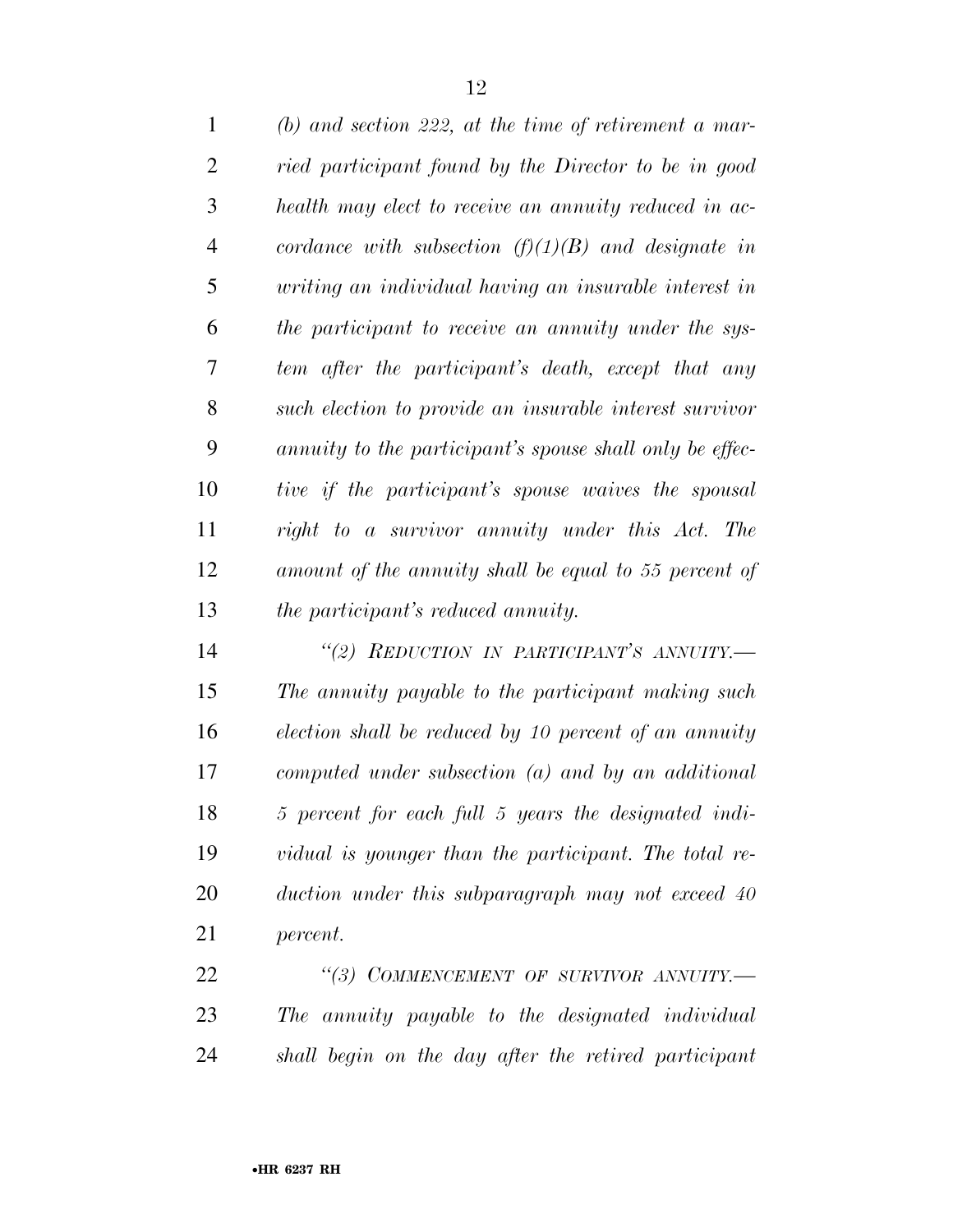| $\mathbf{1}$   | dies and terminate on the last day of the month before           |
|----------------|------------------------------------------------------------------|
| $\overline{2}$ | the designated individual dies.                                  |
| 3              | "(4) RECOMPUTATION OF PARTICIPANT'S ANNU-                        |
| $\overline{4}$ | ITY ON DEATH OF DESIGNATED INDIVIDUAL.—An an-                    |
| 5              | nuity which is reduced under this subsection shall, ef-          |
| 6              | fective the first day of the month following the death           |
| 7              | of the designated individual, be recomputed and paid             |
| 8              | as if the annuity had not been so reduced.".                     |
| 9              | (2) CONFORMING AMENDMENTS.-                                      |
| 10             | (A) CENTRAL INTELLIGENCE AGENCY RE-                              |
| 11             | TIREMENT ACT.—The Central Intelligence Agen-                     |
| 12             | cy Retirement Act $(50 \text{ U.S.C. } 2001 \text{ et seq.})$ is |
| 13             | $amended-$                                                       |
| 14             | (i) in section $232(b)(1)$ (50 U.S.C.                            |
| 15             | $2052(b)(1)$ , by striking "221(h)," and in-                     |
| 16             | serting "221 $(i)$ ,"; and                                       |
| 17             | ( <i>ii</i> ) in section $252(h)(4)$ (50 U.S.C.                  |
| 18             | $2082(h)(4)$ , by striking " $221(k)$ " and in-                  |
| 19             | serting " $221(l)$ ".                                            |
| 20             | (B) CENTRAL INTELLIGENCE AGENCY ACT                              |
| 21             | OF 1949.—Subsection (a) of section 14 of the Cen-                |
| 22             | tral Intelligence Agency Act of 1949 (50 U.S.C.                  |
| 23             | $3514(a)$ ) is amended by striking " $221(h)(2)$ ,               |
| 24             | $221(i)$ , $221(l)$ ," and inserting " $221(i)(2)$ , $221(j)$ ,  |
| 25             | $221(m)$ ,".                                                     |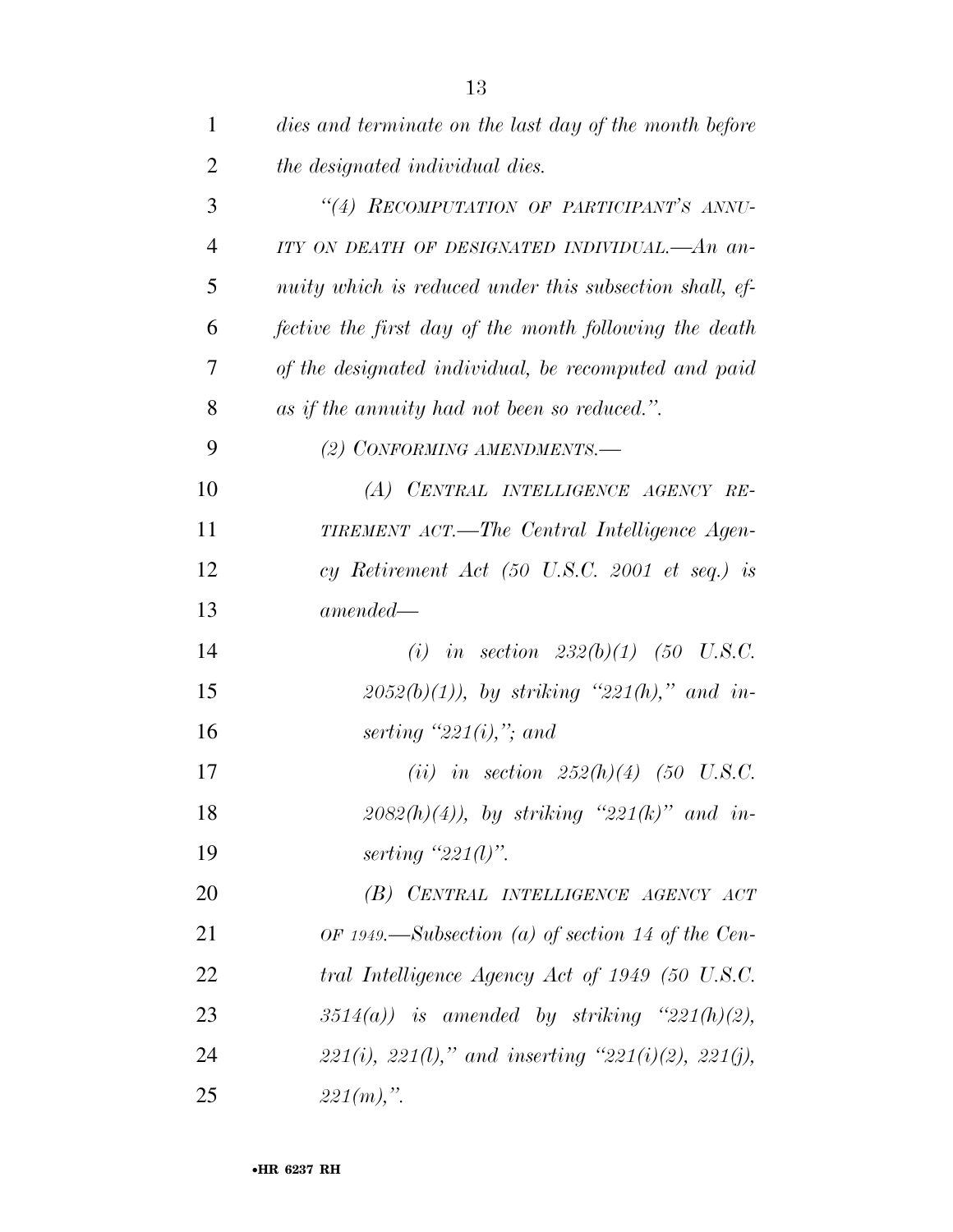*(b) ANNUITIES FOR FORMER SPOUSES.—Subpara- graph (B) of section 222(b)(5) of the Central Intelligence Agency Retirement Act (50 U.S.C. 2032(b)(5)(B)) is amended by striking ''one year'' and inserting ''two years''. (c) PRIOR SERVICE CREDIT.—Subparagraph (A) of section 252(b)(3) of the Central Intelligence Agency Retire- ment Act (50 U.S.C. 2082(b)(3)(A)) is amended by striking ''October 1, 1990'' both places that term appears and insert-ing ''March 31, 1991''.* 

 *(d) REEMPLOYMENT COMPENSATION.—Section 273 of the Central Intelligence Agency Retirement Act (50 U.S.C. 2113) is amended—* 

 *(1) by redesignating subsections (b) and (c) as subsections (c) and (d), respectively; and* 

 *(2) by inserting after subsection (a) the fol-lowing:* 

 *''(b) PART-TIME REEMPLOYED ANNUITANTS.—The Di- rector shall have the authority to reemploy an annuitant on a part-time basis in accordance with section 8344(l) of title 5, United States Code.''.* 

 *(e) EFFECTIVE DATE AND APPLICATION.—The amend- ments made by subsection (a)(1)(A) and subsection (c) shall take effect as if enacted on October 28, 2009, and shall apply to computations or participants, respectively, as of such date.*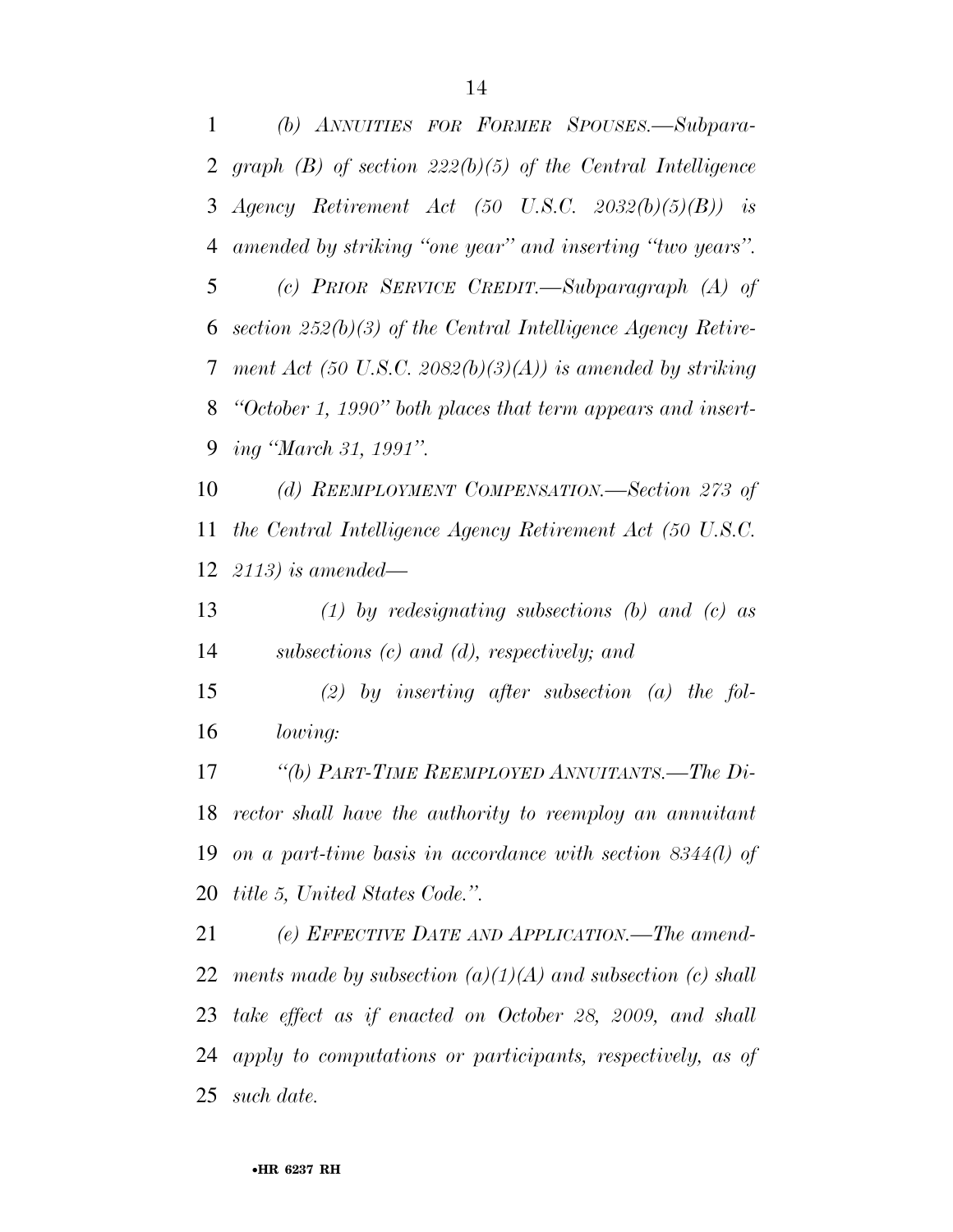# *TITLE III—GENERAL INTEL- LIGENCE COMMUNITY MAT-TERS*

 *SEC. 1301. RESTRICTION ON CONDUCT OF INTELLIGENCE ACTIVITIES.* 

 *The authorization of appropriations by this division shall not be deemed to constitute authority for the conduct of any intelligence activity which is not otherwise author- ized by the Constitution or the laws of the United States. SEC. 1302. INCREASE IN EMPLOYEE COMPENSATION AND BENEFITS AUTHORIZED BY LAW.* 

 *Appropriations authorized by this division for salary, pay, retirement, and other benefits for Federal employees may be increased by such additional or supplemental amounts as may be necessary for increases in such com-pensation or benefits authorized by law.* 

 *TITLE IV—MATTERS RELATING TO ELEMENTS OF THE INTEL-LIGENCE COMMUNITY* 

*SEC. 1401. AUTHORITY FOR PROTECTION OF CURRENT AND* 

 *FORMER EMPLOYEES OF THE OFFICE OF THE DIRECTOR OF NATIONAL INTELLIGENCE.* 

 *Section 5(a)(4) of the Central Intelligence Agency Act of 1949 (50 U.S.C. 3506(a)(4)) is amended by striking ''such personnel of the Office of the Director of National*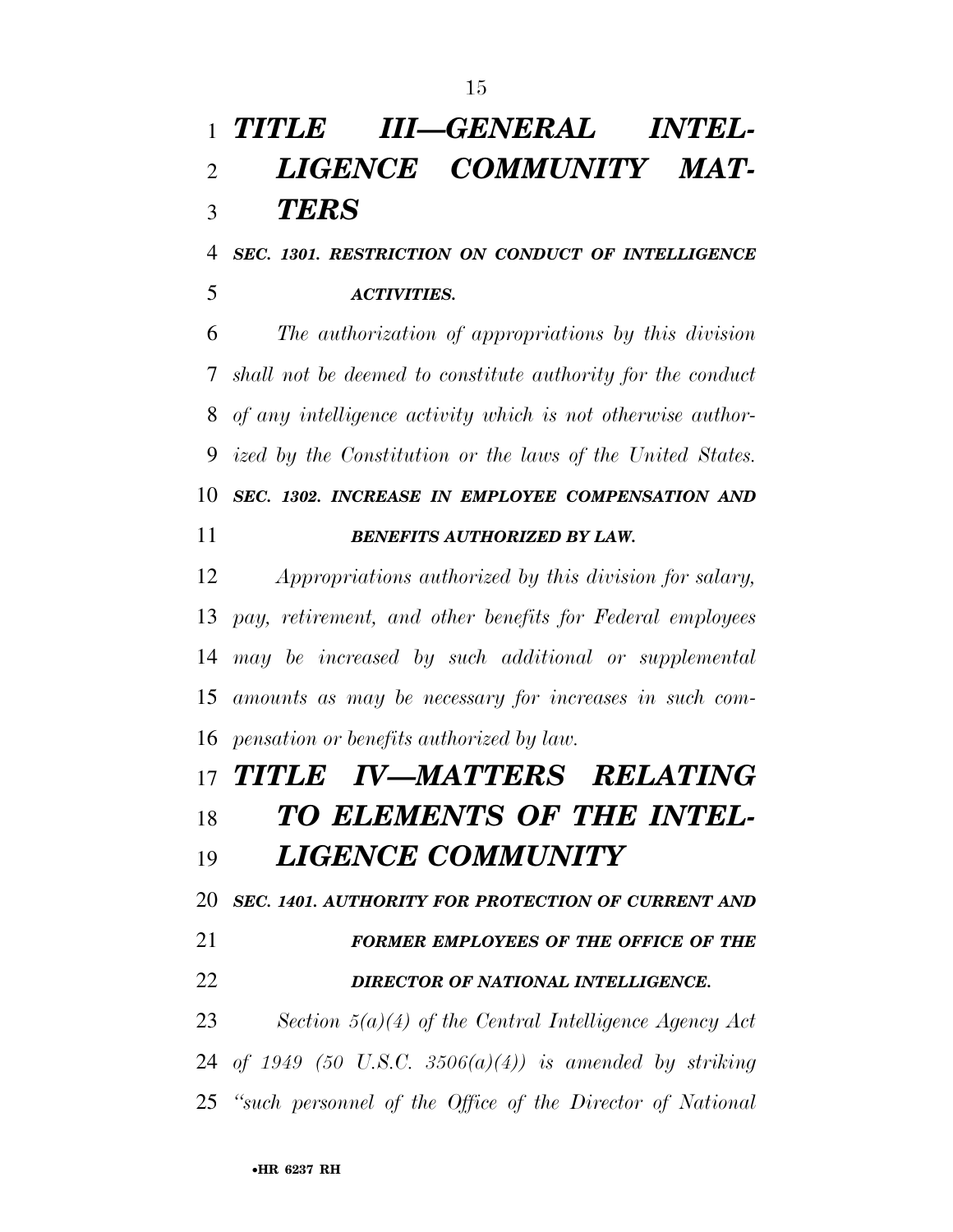*Intelligence as the Director of National Intelligence may designate;'' and inserting ''current and former personnel of the Office of the Director of National Intelligence and their immediate families as the Director of National Intelligence may designate;''.* 

## *SEC. 1402. DESIGNATION OF THE PROGRAM MANAGER-IN-FORMATION-SHARING ENVIRONMENT.*

 *(a) INFORMATION-SHARING ENVIRONMENT.—Section 1016(b) of the Intelligence Reform and Terrorism Preven-tion Act of 2004 (6 U.S.C. 485(b)) is amended—* 

 *(1) in paragraph (1), by striking ''President'' and inserting ''Director of National Intelligence''; and (2) in paragraph (2), by striking ''President'' both places that term appears and inserting ''Director of National Intelligence''.* 

 *(b) PROGRAM MANAGER.—Section 1016(f)(1) of the Intelligence Reform and Terrorism Prevention Act of 2004 (6 U.S.C. 485(f)(1)) is amended by striking ''The indi- vidual designated as the program manager shall serve as program manager until removed from service or replaced by the President (at the President's sole discretion).'' and inserting ''Beginning on the date of the enactment of the Intelligence Authorization Act for Fiscal Year 2018, each individual designated as the program manager shall be ap-pointed by the Director of National Intelligence.''.*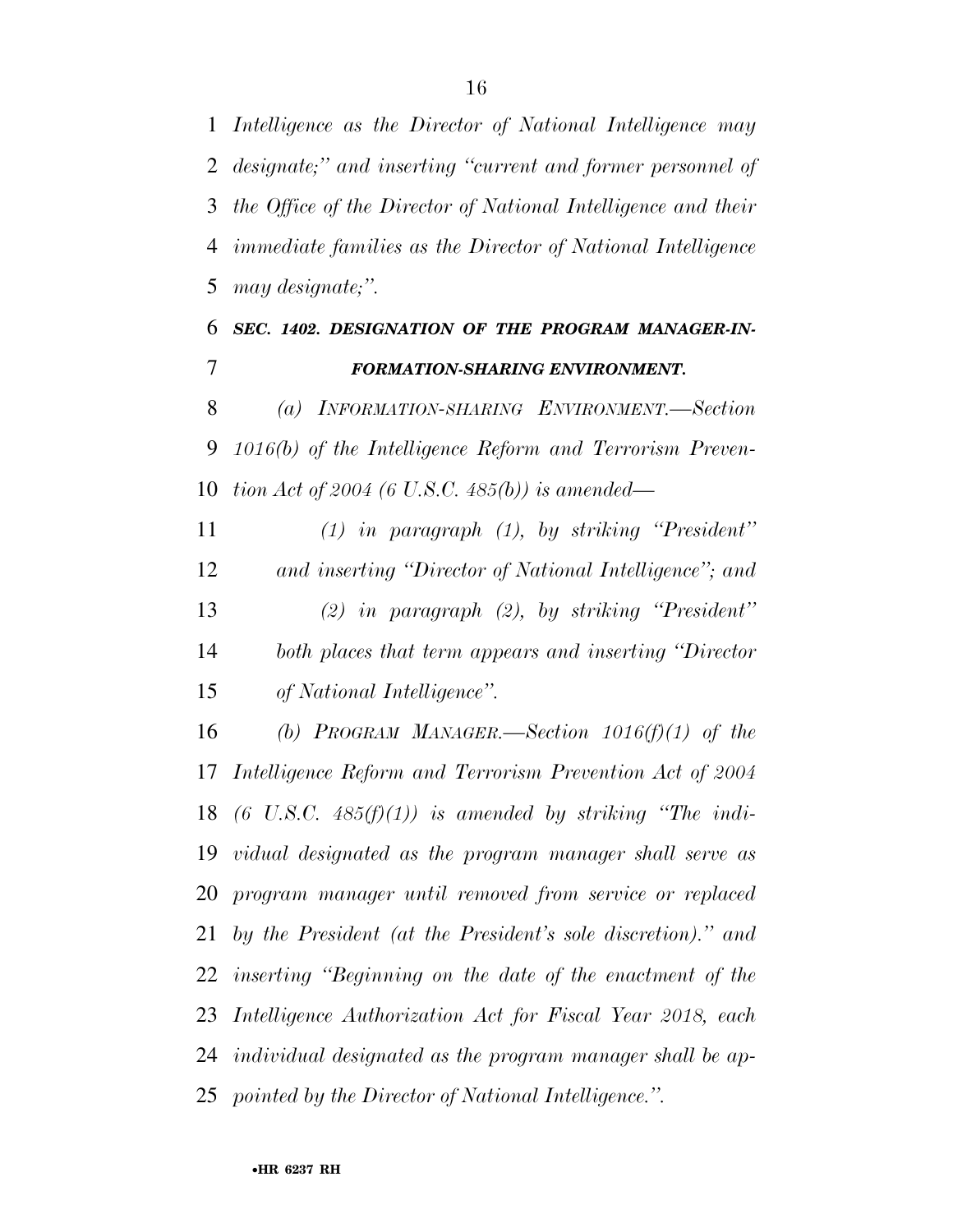*SCHEDULE.* 

*SEC. 1403. TECHNICAL MODIFICATION TO THE EXECUTIVE* 

•**HR 6237 RH** *Section 5315 of title 5, United States Code, is amended by adding at the end the following: ''Director of the National Counterintelligence and Se- curity Center.''. TITLE V—REPORTS AND OTHER MATTERS SEC. 1501. PERIOD OF OVERSEAS ASSIGNMENTS FOR CER- TAIN FOREIGN SERVICE OFFICERS. (a) LENGTH OF PERIOD OF ASSIGNMENT.—Subsection (a) of section 502 of the Foreign Service Act of 1980 (22 U.S.C. 3982) is amended by adding at the end the following new paragraph: ''(3) In making assignments under paragraph (1), and in accordance with section 903, and, if applicable, section 503, the Secretary shall assure that a member of the Service may serve at a post for a period of not more than six con- secutive years.''. (b) FOREIGN LANGUAGE DEPLOYMENT REQUIRE- MENTS.—Section 702 of the Foreign Service Act of 1980 (22 U.S.C. 4022) is amended by— (1) redesignating subsection (c) as subsection (d); and (2) by inserting after subsection (b) the following new subsection:*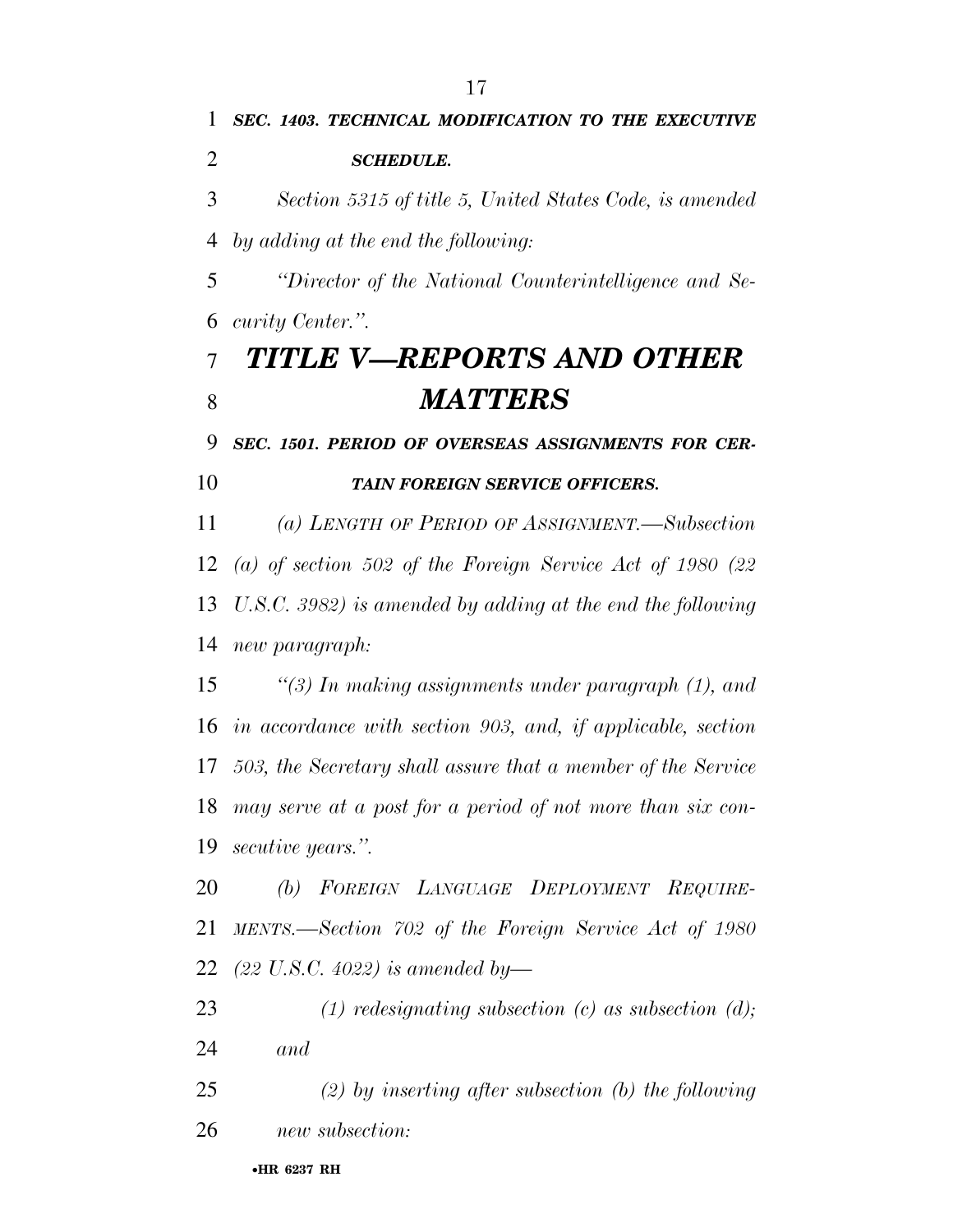*''(c) FOREIGN LANGUAGE DEPLOYMENT REQUIRE-MENTS.—* 

| 3              | "(1) In GENERAL.—The Secretary of State, with                |
|----------------|--------------------------------------------------------------|
| $\overline{4}$ | the assistance of other relevant officials, shall require    |
| 5              | all members of the Service who receive foreign lan-          |
| 6              | guage training in Arabic, Farsi, Chinese (Mandarin           |
| $\overline{7}$ | or Cantonese), Turkish, Korean, and Japanese by the          |
| 8              | institution or otherwise in accordance with subsection       |
| 9              | $(b)$ to serve three successive tours in positions in        |
| 10             | which the acquired language is both relevant and de-         |
| 11             | termined to be a benefit to the Department.                  |
| 12             | "(2) OVERSEAS DEPLOYMENTS.—In carrying out                   |
| 13             | $paramph$ (1), at least one of the three successive          |
| 14             | tours referred to in such paragraph shall be an over-        |
| 15             | seas deployment.                                             |
| 16             | "(3) WAIVER.—The Secretary of State may                      |
| 17             | <i>waive the application of paragraph (1) for medical or</i> |
| 18             | family hardship or in the interest of national secu-         |
| 19             | rity.                                                        |
| 20             | "(4) CONGRESSIONAL NOTIFICATION.—The Sec-                    |
| 21             | retary of State shall notify the Committees on Appro-        |
| 22             | priations and Foreign Affairs of the House of Rep-           |
| 23             | resentatives and Committees on Appropriations and            |
| 24             | Foreign Relations of the Senate at the end of each fis-      |
| 25             | cal year of any instances during the prior twelve            |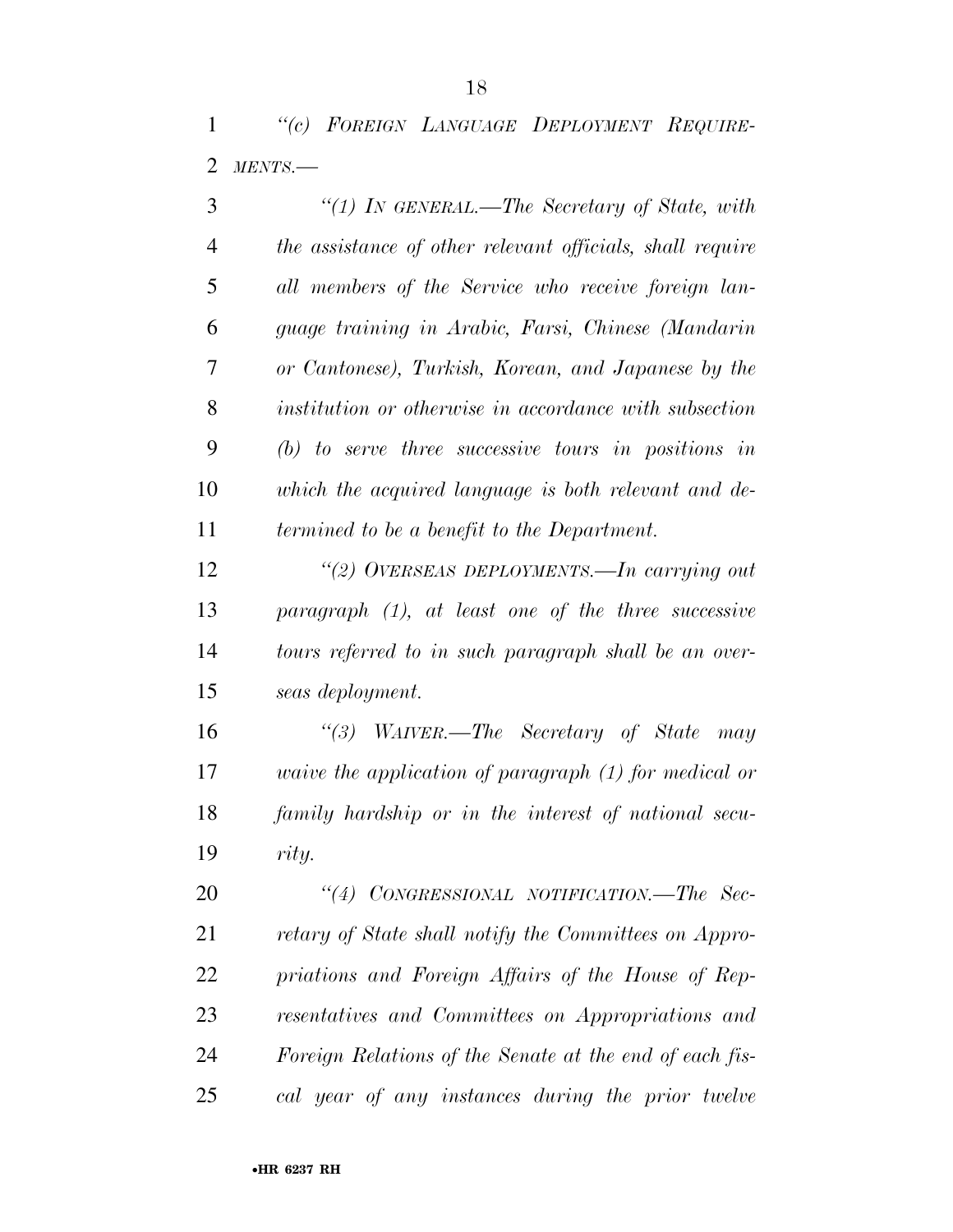| $\mathbf{1}$   | months in which the waiver authority described in               |
|----------------|-----------------------------------------------------------------|
| $\overline{2}$ | $paragnph (3) was invoked.$ ".                                  |
| 3              | SEC. 1502. ASSESSMENT OF SIGNIFICANT RUSSIAN INFLU-             |
| $\overline{4}$ | ENCE CAMPAIGNS DIRECTED AT FOREIGN                              |
| 5              | <b>ELECTIONS AND REFERENDA.</b>                                 |
| 6              | (a) ASSESSMENT REQUIRED.—Not later than 60 days                 |
| 7              | after the date of the enactment of this Act, the Director of    |
| 8              | National Intelligence shall submit to the congressional intel-  |
| 9              | ligence committees a report containing an analytical assess-    |
| 10             | ment of the most significant Russian influence campaigns,       |
| 11             | if any, conducted during the 3-year period preceding the        |
| 12             | date of the enactment of this Act, as well as the most signifi- |
| 13             | cant current or planned such Russian influence campaigns,       |
| 14             | <i>if any.</i> Such assessment shall include—                   |
| 15             | $(1)$ a summary of such significant Russian in-                 |
| 16             | fluence campaigns, including, at a minimum, the spe-            |
| 17             | cific means by which such campaigns were conducted,             |
| 18             | are being conducted, or likely will be conducted, as            |
| 19             | appropriate, and the specific goal of each such cam-            |
| 20             | paign;                                                          |

 *(2) a summary of any defenses against or re- sponses to such Russian influence campaigns by the foreign state holding the elections or referenda;* 

 *(3) a summary of any relevant activities by ele-ments of the intelligence community undertaken for*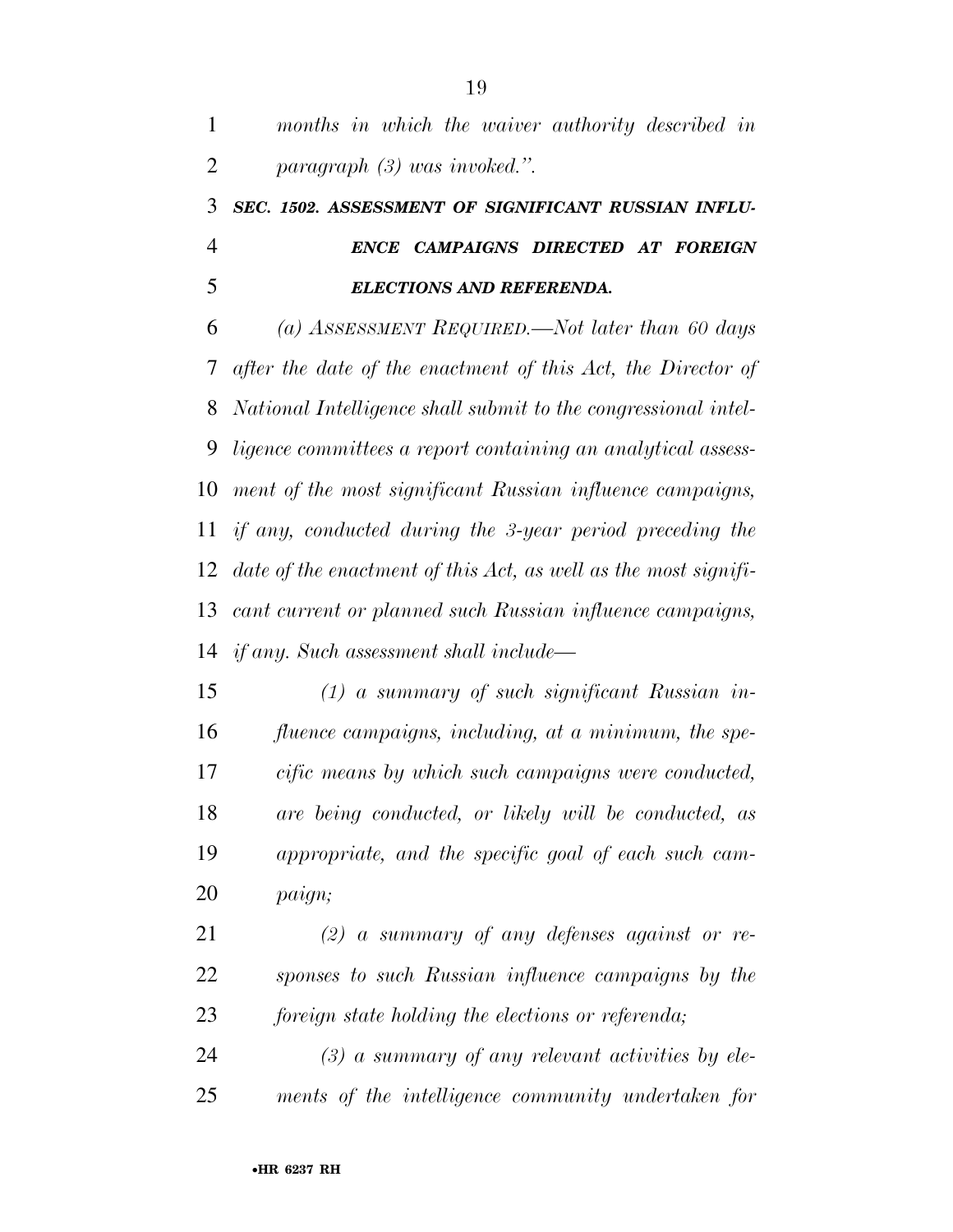| the purpose of assisting the government of such for-         |
|--------------------------------------------------------------|
| <i>eign</i> state in defending against or responding to such |
| <i>Russian influence campaigns; and</i>                      |

 *(4) an assessment of the effectiveness of such de- fenses and responses described in paragraphs (2) and*  6  $(3)$ .

 *(b) FORM.—The report required by subsection (a) may be submitted in classified form, but if so submitted, shall contain an unclassified summary.* 

 *(c) RUSSIAN INFLUENCE CAMPAIGN DEFINED.—In this section, the term ''Russian influence campaign'' means any effort, covert or overt, and by any means, attributable to the Russian Federation directed at an election, ref- erendum, or similar process in a country other than the Russian Federation or the United States.* 

 *SEC. 1503. FOREIGN COUNTERINTELLIGENCE AND CYBER-SECURITY THREATS TO FEDERAL ELECTION* 

*CAMPAIGNS.* 

*(a) REPORTS REQUIRED.—* 

 *(1) IN GENERAL.—As provided in paragraph (2), for each Federal election, the Director of National Intelligence, in coordination with the Under Sec- retary of Homeland Security for Intelligence and Analysis and the Director of the Federal Bureau of Investigation, shall make publicly available on an*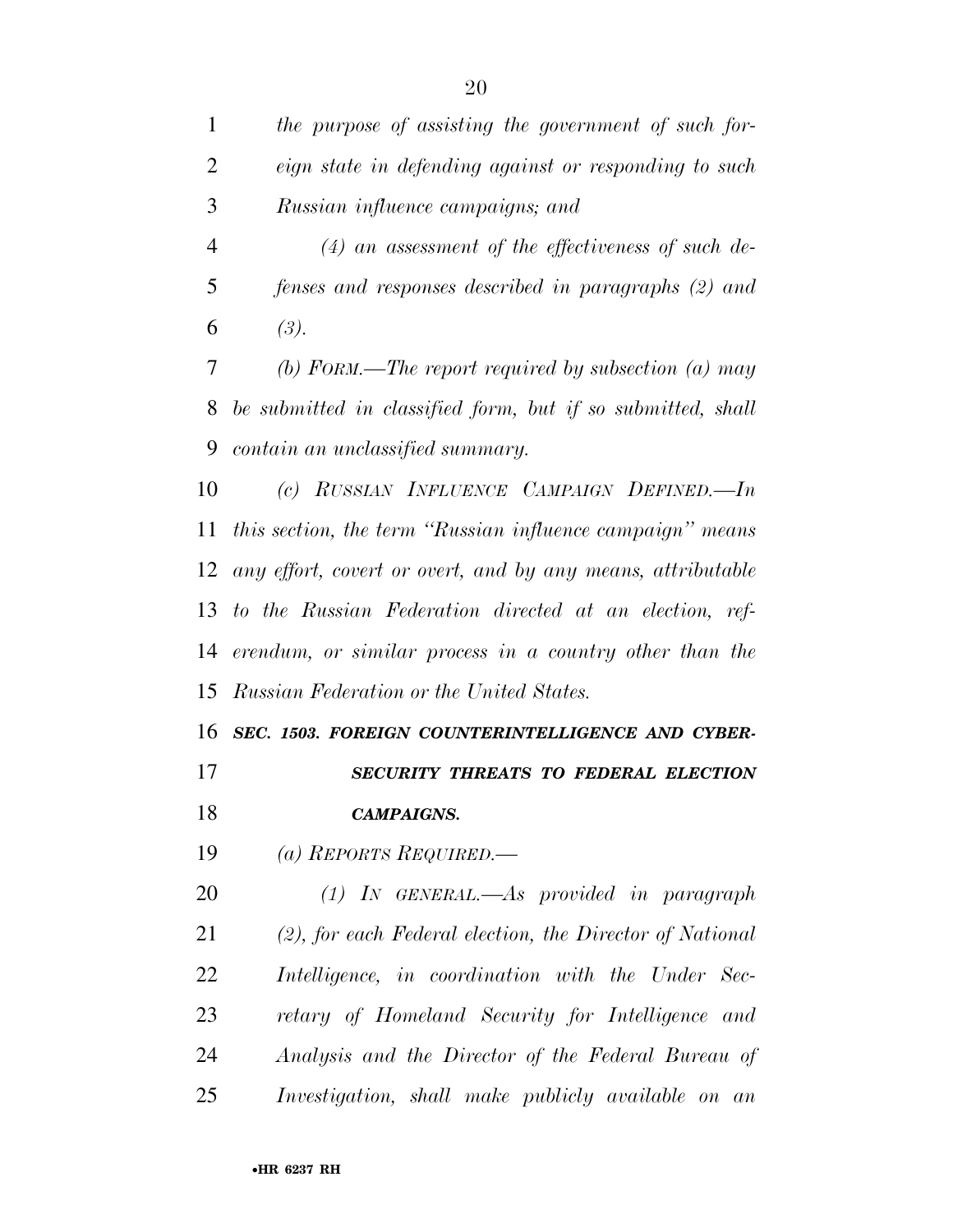| $\mathbf{1}$   | internet website an advisory report on foreign coun-   |
|----------------|--------------------------------------------------------|
| $\overline{2}$ | terintelligence and cybersecurity threats to election  |
| 3              | campaigns for Federal offices. Each such report shall  |
| $\overline{4}$ | include, consistent with the protection of sources and |
| 5              | methods, each of the following:                        |
| 6              | $(A)$ A description of foreign counterintel-           |
| 7              | ligence and cybersecurity threats to election cam-     |
| 8              | paigns for Federal offices.                            |
| 9              | $(B)$ A summary of best practices that elec-           |
| 10             | tion campaigns for Federal offices can employ in       |
| 11             | seeking to counter such threats.                       |
| 12             | $(C)$ An identification of any publicly avail-         |
| 13             | able resources, including United States Govern-        |
| 14             | ment resources, for countering such threats.           |
| 15             | (2) SCHEDULE FOR SUBMITTAL.— $A$ report under          |
| 16             | this subsection shall be made available as follows:    |
| 17             | $(A)$ In the case of a report regarding a spe-         |
| 18             | cial election held for the office of Senator or        |
| 19             | Member of the House of Representatives during          |
| 20             | $2019$ , not later than the date that is 60 days be-   |
| 21             | fore the date of such special election.                |
| 22             | $(B)$ In the case of a report regarding an             |
| 23             | election for a Federal office during any subse-        |
| 24             | quent year, not later than the date that is 1 year     |
| 25             | before the date of the election.                       |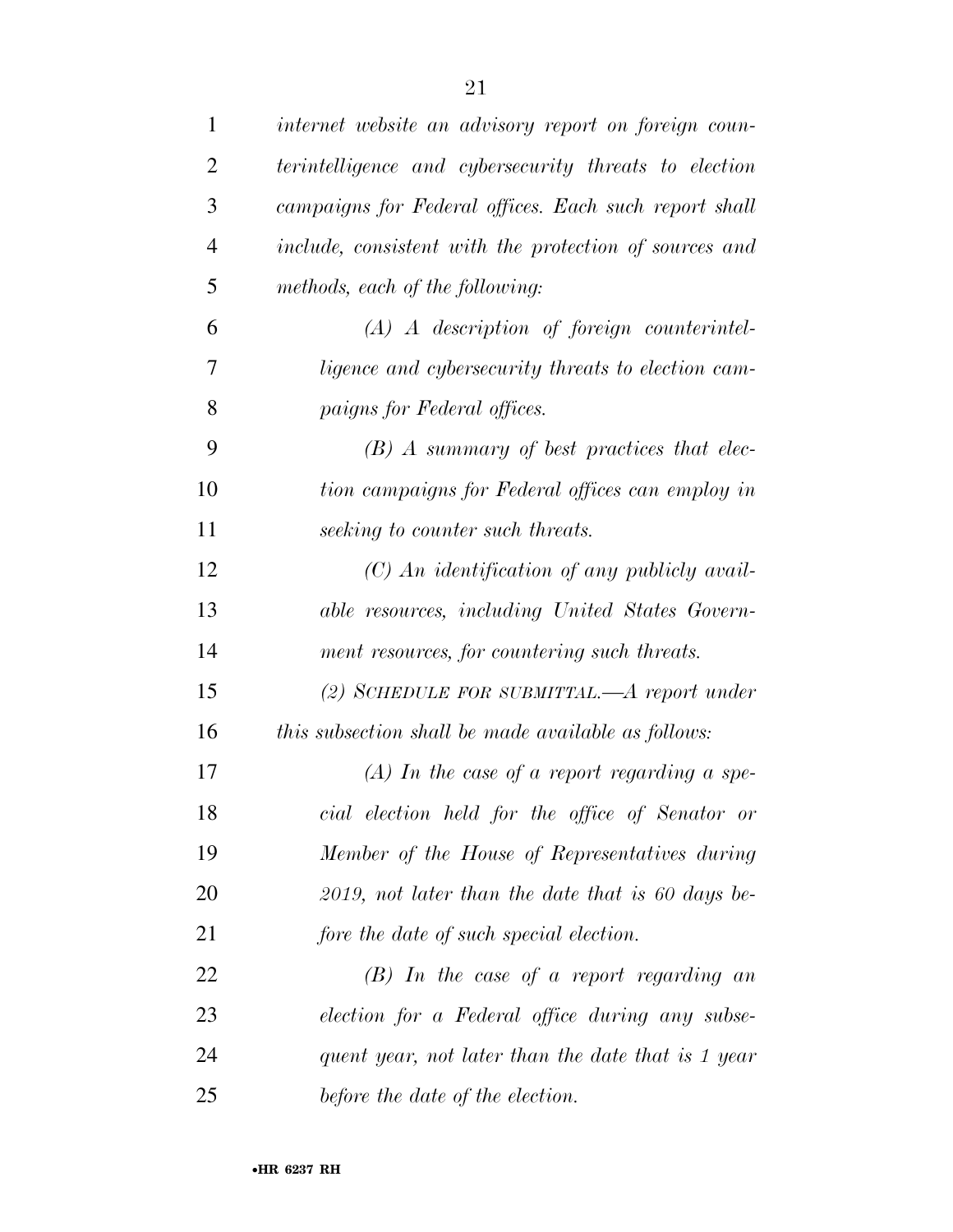*(3) INFORMATION TO BE INCLUDED.—A report under this subsection shall reflect the most current in- formation available to the Director of National Intel- ligence regarding foreign counterintelligence and cy-bersecurity threats.* 

 *(b) TREATMENT OF CAMPAIGNS SUBJECT TO HEIGHT- ENED THREATS.—If the Director of the Federal Bureau of Investigation and the Under Secretary of Homeland Secu- rity for Intelligence and Analysis jointly determine that an election campaign for Federal office is subject to a height- ened foreign counterintelligence or cybersecurity threat, the Director and the Under Secretary, consistent with the pro- tection of sources and methods, may make available addi- tional information to the appropriate representatives of such campaign.* 

### *SEC. 1504. INTELLIGENCE COMMUNITY REPORTS ON SECU-RITY CLEARANCES.*

 *(a) SENSE OF CONGRESS.—It is the sense of Congress that—* 

 *(1) despite sustained efforts by Congress and the executive branch, an unacceptable backlog in proc- essing and adjudicating security clearances persists, both within elements of the intelligence community and in other departments of the Federal Government,*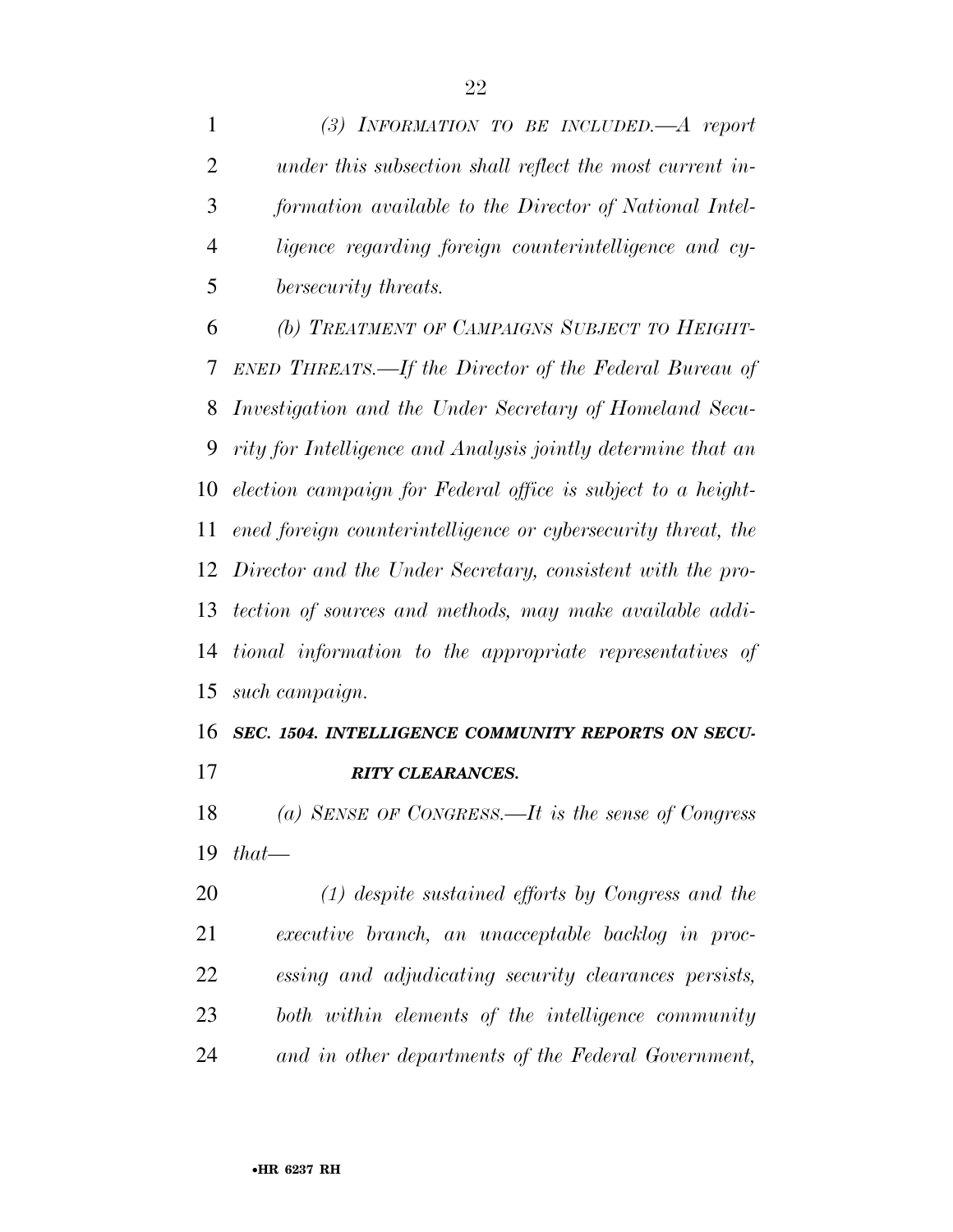*with some processing times exceeding a year or even more;* 

 *(2) the protracted clearance timetable threatens the ability of elements of the intelligence community to hire and retain highly qualified individuals, and thus to fulfill the missions of such elements; (3) the prospect of a lengthy clearance process deters some such individuals from seeking employ- ment with the intelligence community in the first place, and, when faced with a long wait time, those with conditional offers of employment may opt to dis- continue the security clearance process and pursue different opportunities;* 

 *(4) now more than ever, therefore, the broken se- curity clearance process badly needs fundamental re-form; and* 

 *(5) in the meantime, to ensure the ability of ele- ments of the intelligence community to hire and re- tain highly qualified personnel, elements should con- sider, to the extent possible and consistent with na- tional security, permitting new employees to enter on duty immediately or nearly so, and to perform, on a temporary basis pending final adjudication of their security clearances, work that either does not require*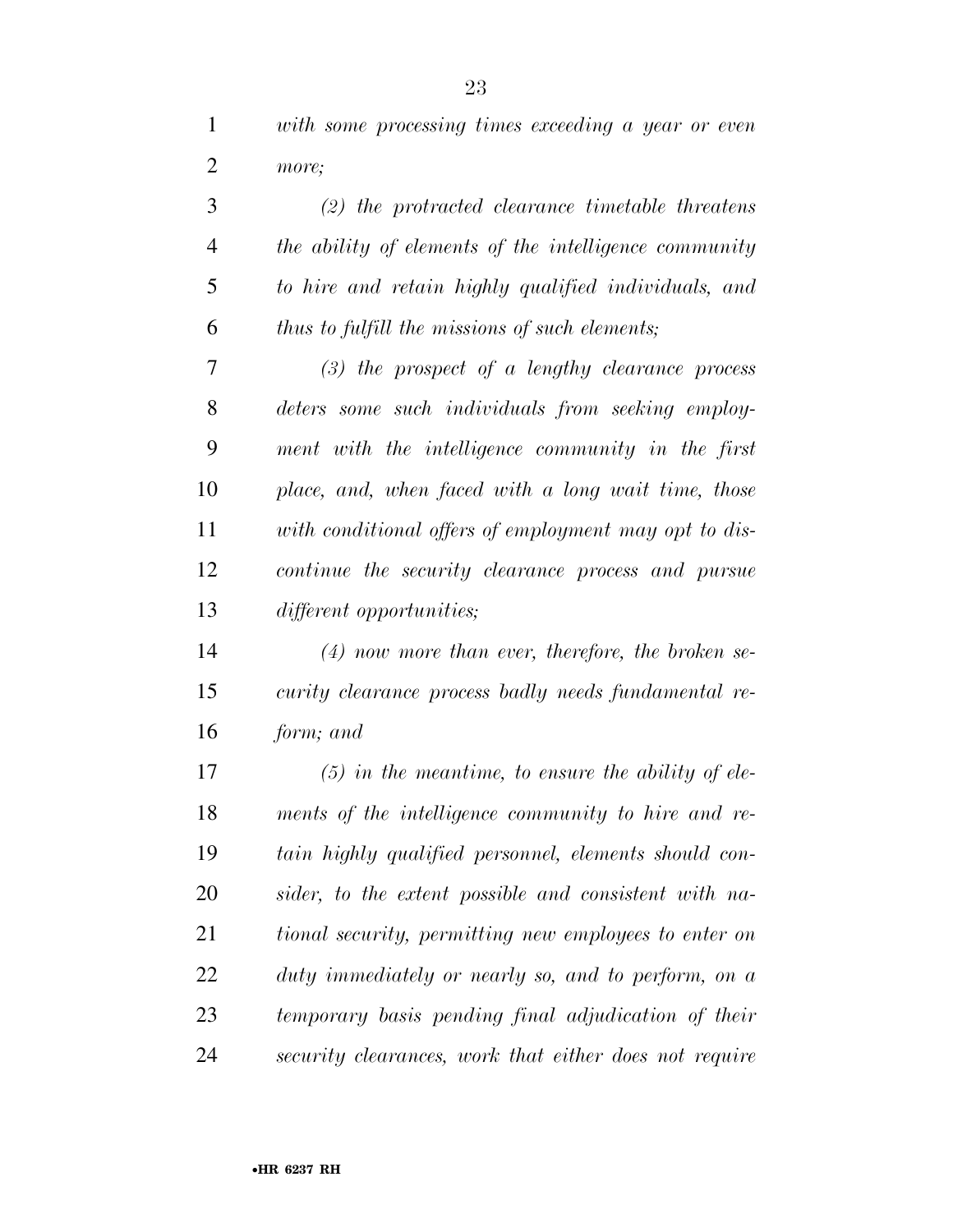| 1              | a security clearance or requires only a low-level in-         |
|----------------|---------------------------------------------------------------|
| $\overline{2}$ | terim clearance.                                              |
| 3              | (b) IN GENERAL.—Section 506H of the National Secu-            |
| $\overline{4}$ | rity Act of 1947 (50 U.S.C. 3104) is amended—                 |
| 5              | $(1)$ in subsection $(a)(1)$ —                                |
| 6              | $(A)$ in subparagraph $(A)(ii)$ , by inserting                |
| 7              | "and" after the semicolon;                                    |
| 8              | $(B)$ in subparagraph $(B)(ii)$ , by striking ";              |
| 9              | and" and inserting a period; and                              |
| 10             | $(C)$ by striking subparagraph $(C)$ ;                        |
| 11             | $(2)$ by redesignating subsection $(b)$ as subsection         |
| 12             | (c);                                                          |
| 13             | $(3)$ by inserting after subsection (a) the following         |
| 14             | new subsection (b):                                           |
| 15             | "(b) INTELLIGENCE COMMUNITY REPORTS.—(1) Not                  |
| 16             | later than March 1 of each year, the Director of National     |
| 17             | Intelligence shall submit to the congressional intelligence   |
|                | 18 committees, the Committee on Homeland Security and Gov-    |
|                | 19 ernmental Affairs of the Senate, and the Committee on      |
|                | 20 Homeland Security of the House of Representatives a report |
| 21             | on the security clearances processed by each element of the   |
|                | 22 intelligence community during the preceding fiscal year.   |
|                | 23 Each such report shall separately identify security clear- |
|                | 24 ances processed for Federal employees and contractor em-   |
|                | 25 ployees sponsored by each such element.                    |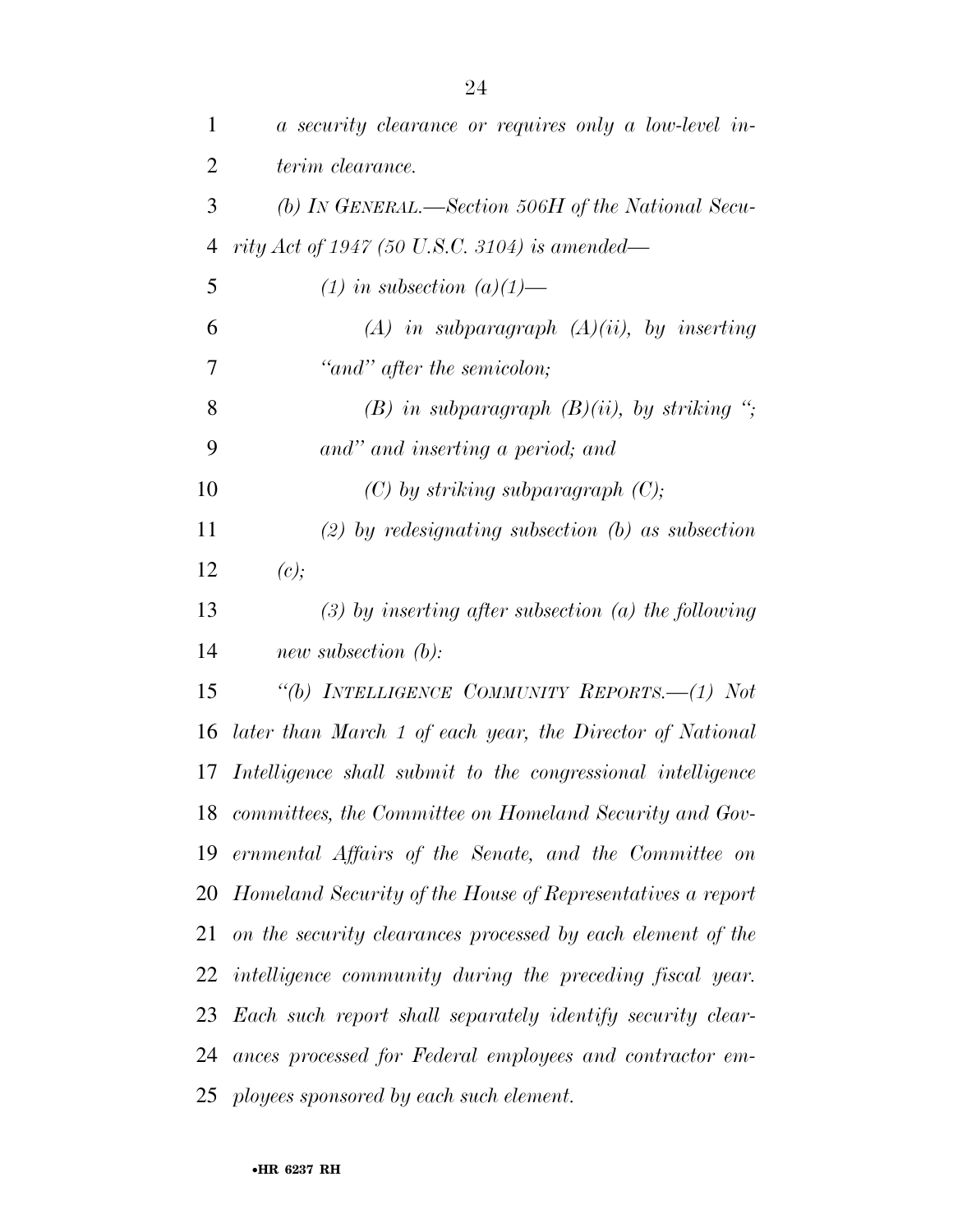| $\mathbf{1}$   | "(2) Each report submitted under paragraph $(1)$ shall       |
|----------------|--------------------------------------------------------------|
| $\overline{2}$ | include each of the following for each element of the intel- |
| 3              | ligence community for the fiscal year covered by the report: |
| $\overline{4}$ | $\lq (A)$ The total number of initial security clear-        |
| 5              | ance background investigations sponsored for new ap-         |
| 6              | plicants.                                                    |
| 7              | $\lq (B)$ The total number of security clearance peri-       |
| 8              | odic reinvestigations sponsored for existing employees.      |
| 9              | $\lq\lq C$ ) The total number of initial security clear-     |
| 10             | ance background investigations for new applicants            |
| 11             | that were adjudicated with notice of a determination         |
| 12             | provided to the prospective applicant, including—            |
| 13             | $\lq\lq(i)$ the total number that were adjudicated           |
| 14             | favorably and granted access to classified infor-            |
| 15             | mation; and                                                  |
| 16             | $``(ii)$ the total number that were adjudicated              |
| 17             | unfavorably and resulted in a denial or revoca-              |
| 18             | tion of a security clearance.                                |
| 19             | $\lq (D)$ The total number of security clearance             |
| 20             | periodic background investigations that were adju-           |
| 21             | dicated with notice of a determination provided to the       |
| 22             | existing employee, including—                                |
| 23             | $\tilde{f}(i)$ the total number that were adjudicated        |
| 24             | favorably; and                                               |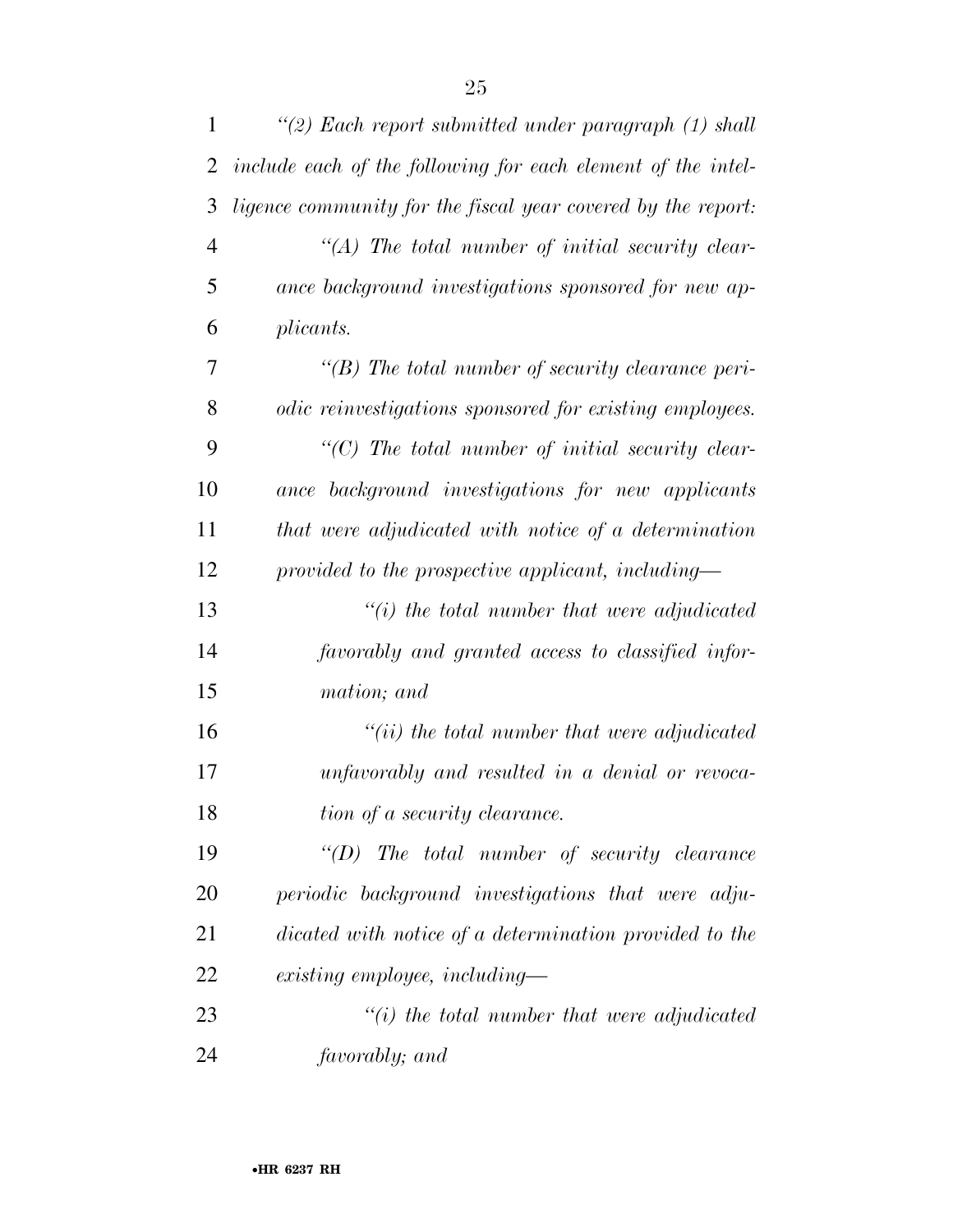| $\overline{2}$ | unfavorably and resulted in a denial or revoca-          |
|----------------|----------------------------------------------------------|
| 3              | tion of a security clearance.                            |
| $\overline{4}$ | $\lq\lq (E)$ The total number of pending security clear- |
| 5              | ance background investigations, including initial ap-    |
| 6              | plicant investigations and periodic reinvestigations,    |
| 7              | that were not adjudicated as of the last day of such     |
| 8              | year and that remained pending as follows:               |
| 9              | "(i) For 180 days or less.                               |
| 10             | "(ii) For 180 days or longer, but less than              |
| 11             | 12 months.                                               |
| 12             | "(iii) For 12 months or longer, but less                 |
| 13             | than 18 months.                                          |
| 14             | "(iv) For 18 months or longer, but less than             |
| 15             | 24 months.                                               |
| 16             | "(v) For 24 months or longer.                            |
| 17             | $H(F)$ In the case of security clearance determina-      |
| 18             | tions completed or pending during the year preceding     |
| 19             | the year for which the report is submitted that have     |
| 20             | taken longer than 12 months to complete—                 |
| 21             | "(i) an explanation of the causes for the                |
| 22             | delays incurred during the period covered by the         |
| 23             | report; and                                              |
| 24             | "(ii) the number of such delays involving $a$            |
| 25             | polygraph requirement.                                   |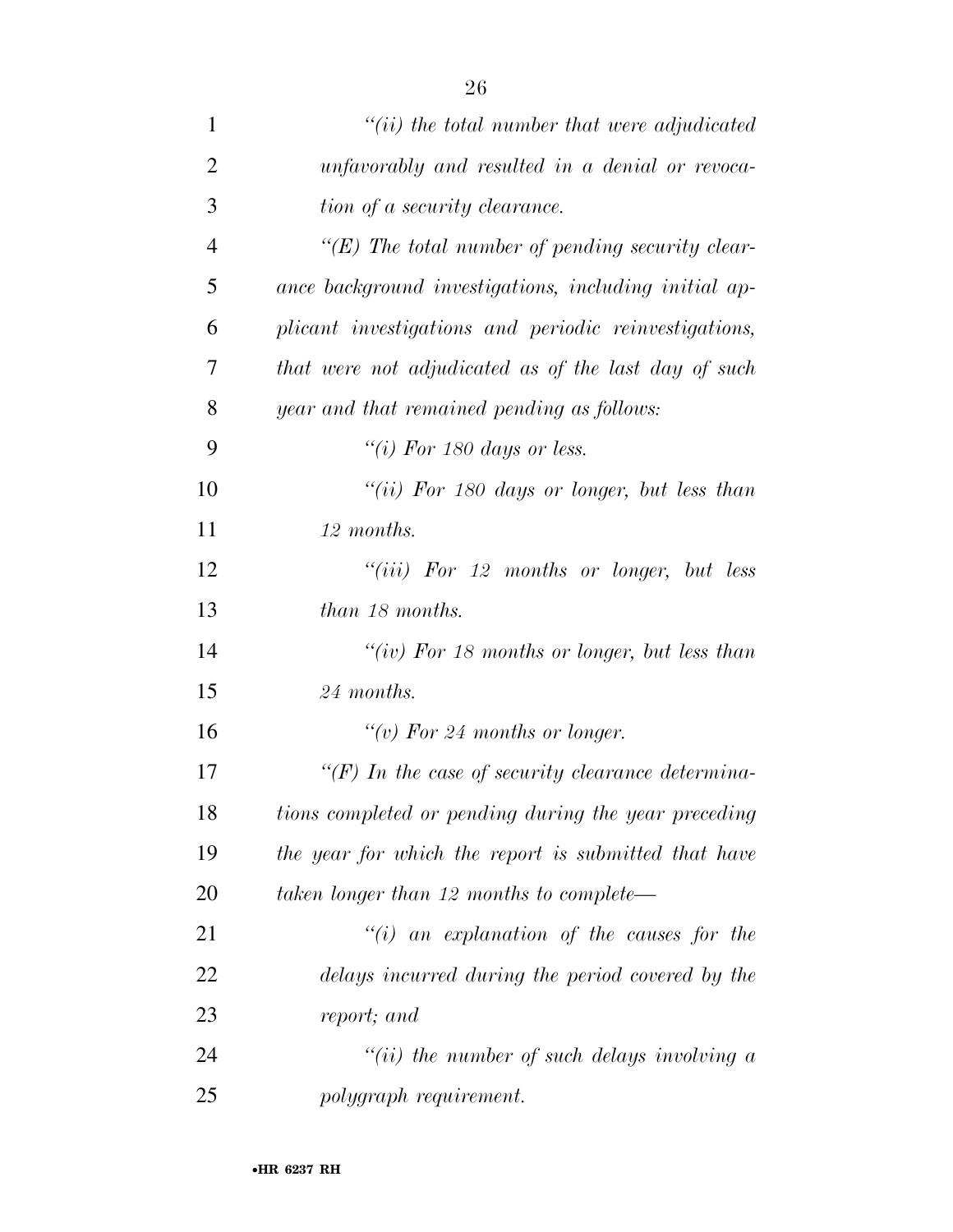| $\mathbf{1}$   | $\lq\lq(G)$ The percentage of security clearance inves-      |
|----------------|--------------------------------------------------------------|
| $\overline{2}$ | tigations, including initial and periodic reinvestiga-       |
| 3              | tions, that resulted in a denial or revocation of a se-      |
| 4              | curity clearance.                                            |
| 5              | $H$ ) The percentage of security clearance inves-            |
| 6              | tigations that resulted in incomplete information.           |
| 7              | $\lq (I)$ The percentage of security clearance inves-        |
| 8              | tigations that did not result in enough information to       |
| 9              | make a decision on potentially adverse information.          |
| 10             | $\lq(3)$ The report required under this subsection shall     |
| 11             | be submitted in unclassified form, but may include a classi- |
|                | 12 fied annex."; and                                         |
| 13             | $(4)$ in subsection $(c)$ , as redesignated by para-         |
| 14             | graph (2), by striking "subsection $(a)(1)$ " and insert-    |
|                |                                                              |
| 15             | ing "subsections $(a)(1)$ and $(b)$ ".                       |
| 16             | SEC. 1505. ASSESSMENT OF THREAT FINANCE RELATING TO          |
| 17             | RUSSIA.                                                      |
| 18             | (a) REPORT REQUIRED.—Not later than 60 days after            |
| 19             | the date of the enactment of this Act, the Director of Na-   |
| 20             | tional Intelligence, in coordination with the Assistant Sec- |
| 21             | retary of the Treasury for Intelligence and Analysis, shall  |
| 22             | submit to the congressional intelligence committees a report |
| 23             | containing an assessment of Russian threat finance. The      |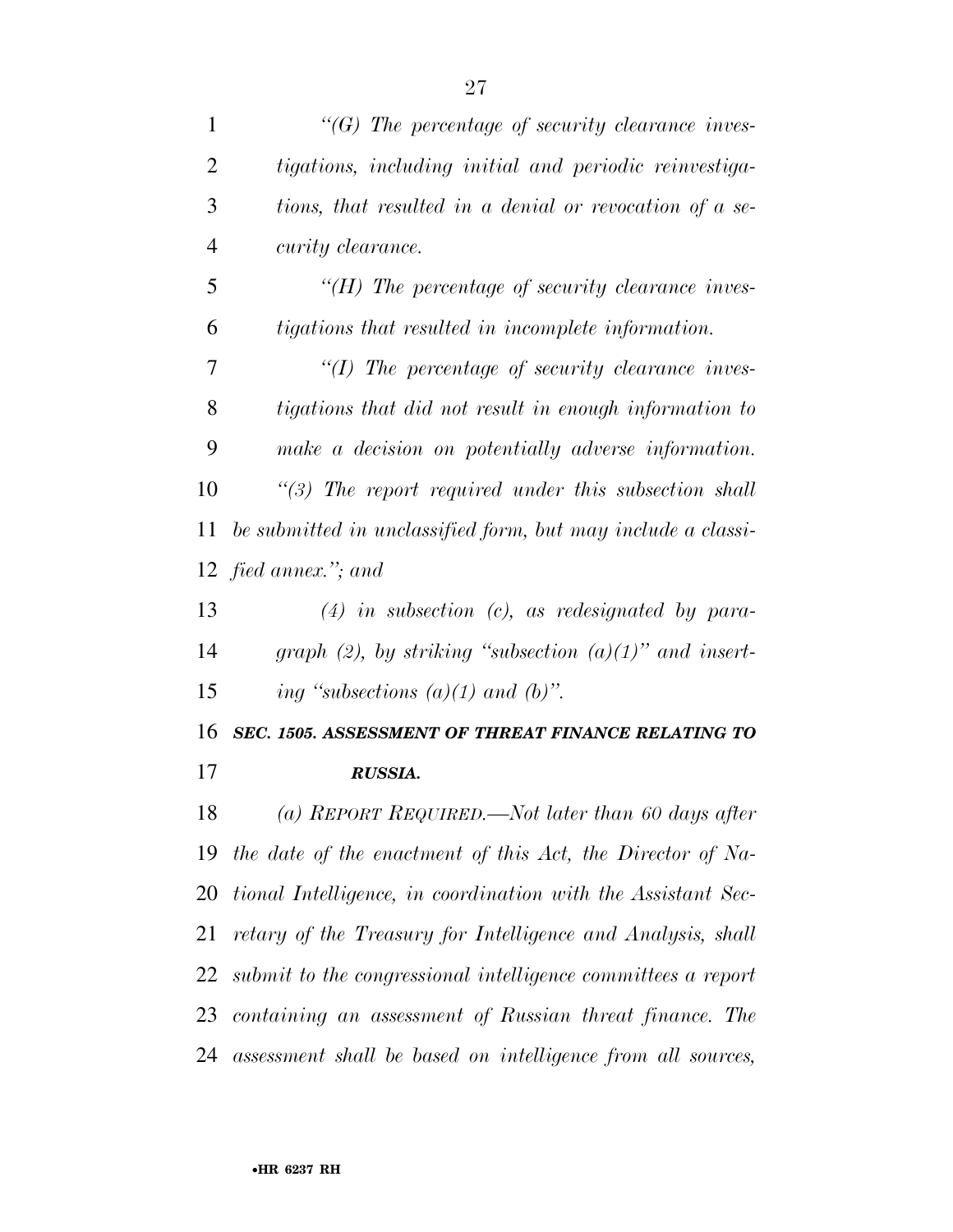| 1  | including from the Office of Terrorism and Financial Intel- |
|----|-------------------------------------------------------------|
| 2  | <i>ligence of the Department of the Treasury.</i>           |
| 3  | (b) ELEMENTS.—The report required by subsection $(a)$       |
| 4  | shall include each of the following:                        |
| 5  | $(1)$ A summary of leading examples from the 3-             |
| 6  | year period preceding the date of the submittal of the      |
| 7  | report of threat finance activities conducted by, for       |
| 8  | the benefit of, or at the behest of $-$                     |
| 9  | $(A)$ officials of the Government of Russia;                |
| 10 | (B) persons subject to sanctions under any                  |
| 11 | provision of law imposing sanctions with respect            |
| 12 | to Russia;                                                  |
| 13 | (C) Russian nationals subject to sanctions                  |
| 14 | under any other provision of law; or                        |
| 15 | (D) Russian oligarchs or organized crimi-                   |
| 16 | nals.                                                       |
| 17 | $(2)$ An assessment with respect to any trends or           |
| 18 | patterns in threat finance activities relating to Rus-      |
| 19 | sia, including common methods of conducting such            |
| 20 | activities and global nodes of money laundering used        |
| 21 | by Russian threat actors described in paragraph (1)         |
| 22 | and associated entities.                                    |
| 23 | $(3)$ An assessment of any connections between              |
| 24 | Russian individuals involved in money laundering            |
| 25 | and the Government of Russia.                               |

•**HR 6237 RH**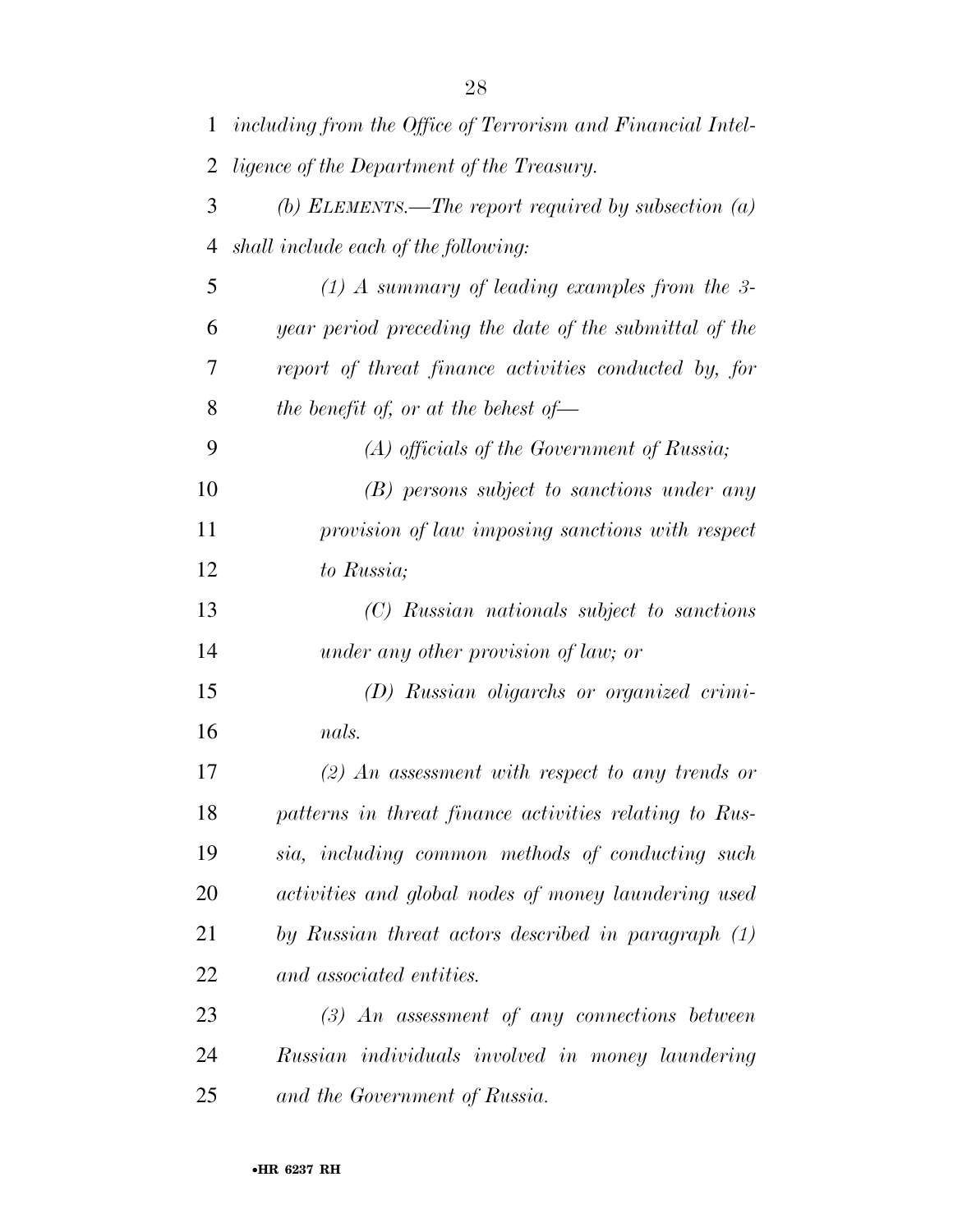| $\mathbf{1}$   | $(4)$ A summary of engagement and coordination         |
|----------------|--------------------------------------------------------|
| $\overline{2}$ | with international partners on threat finance relating |
| 3              | to Russia, especially in Europe, including examples    |
| $\overline{4}$ | of such engagement and coordination.                   |
| 5              | $(5)$ An identification of any resource and collec-    |
| 6              | tion gaps.                                             |
| 7              | $(6)$ An identification of —                           |
| 8              | (A) entry points of money laundering by                |
| 9              | Russian and associated entities into the United        |
| 10             | States;                                                |
| 11             | $(B)$ any vulnerabilities within the United            |
| 12             | States legal and financial system, including spe-      |
| 13             | cific sectors, which have been or could be ex-         |
| 14             | ploited in connection with Russian threat fi-          |
| 15             | nance activities; and                                  |
| 16             | $(C)$ the counterintelligence threat posed by          |
| 17             | Russian money laundering and other forms of            |
| 18             | threat finance, as well as the threat to the United    |
| 19             | States financial system and United States efforts      |
| 20             | to enforce sanctions and combat organized crime.       |
| 21             | $(7)$ Any other matters the Director determines        |
| 22             | <i>appropriate.</i>                                    |
| 23             | (c) FORM OF REPORT.—The report required under          |
| 24             | subsection $(a)$ may be submitted in classified form.  |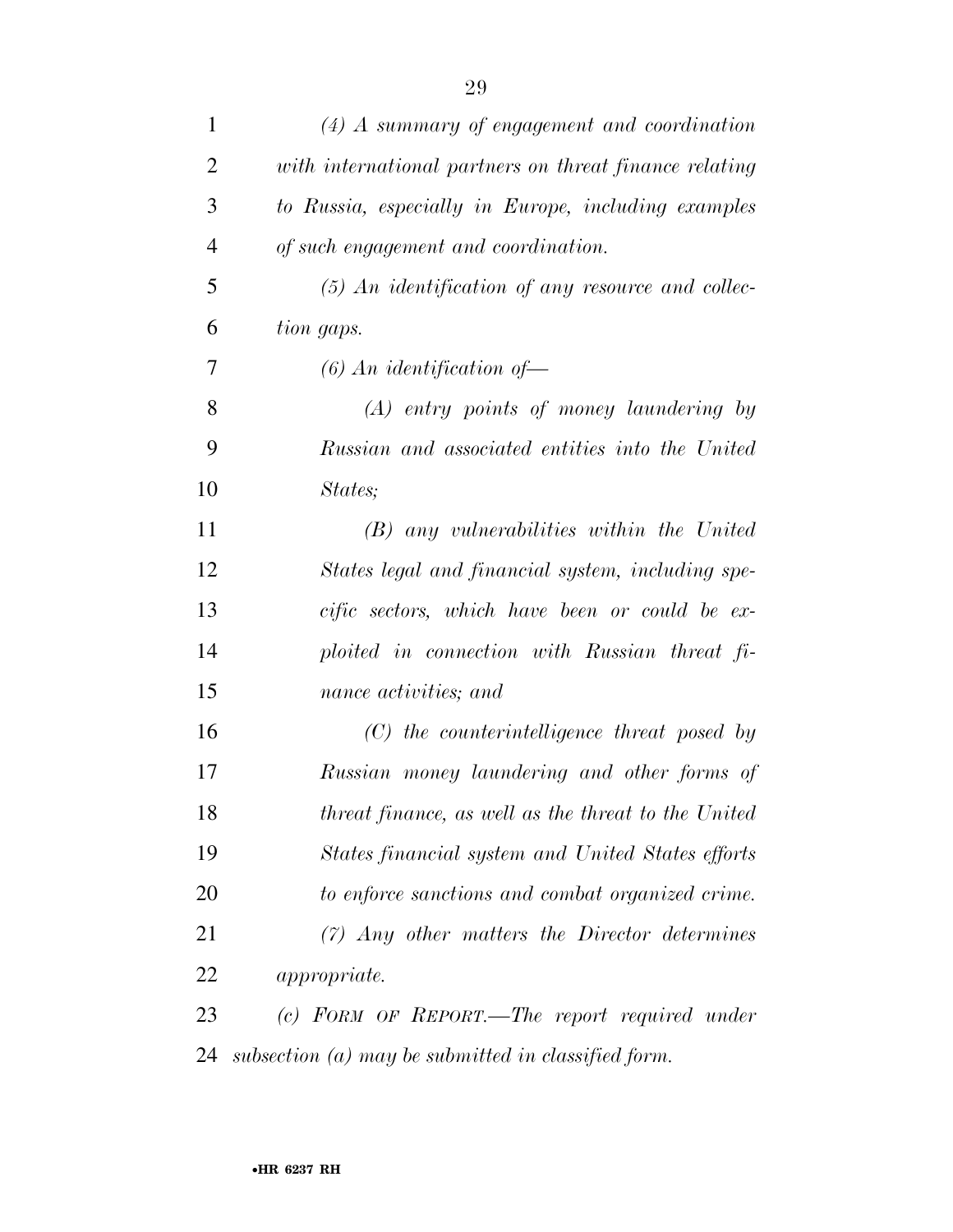| 1              | (d) THREAT FINANCE DEFINED.—In this section, the              |
|----------------|---------------------------------------------------------------|
| $\overline{2}$ | term "threat finance" means—                                  |
| 3              | $(1)$ the financing of cyber operations, global in-           |
| 4              | fluence campaigns, intelligence service activities, pro-      |
| 5              | liferation, terrorism, or transnational crime and drug        |
| 6              | organizations;                                                |
| 7              | $(2)$ the methods and entities used to spend, store,          |
| $8\,$          | move, raise, conceal, or launder money or value, on           |
| 9              | behalf of threat actors;                                      |
| 10             | $(3)$ sanctions evasion; and                                  |
| 11             | $(4)$ other forms of threat finance activity domes-           |
| 12             | tically or internationally, as defined by the President.      |
| 13             | SEC. 1506. REPORT ON CYBER EXCHANGE PROGRAM.                  |
| 14             | (a) REPORT.—Not later than 90 days after the date             |
| 15             | of the enactment of this Act, the Director of National Intel- |
| 16             | ligence shall submit to the congressional intelligence com-   |
| 17             | mittees a report on the potential establishment of a fully    |
|                | 18 voluntary exchange program between elements of the intel-  |
| 19             | ligence community and private technology companies under      |
| 20             | $which$ —                                                     |
| 21             | $(1)$ an employee of an element of the intelligence           |
| 22             | community with demonstrated expertise and work ex-            |
| 23             | perience in cybersecurity or related disciplines may          |

*elect to be temporarily detailed to a private tech-*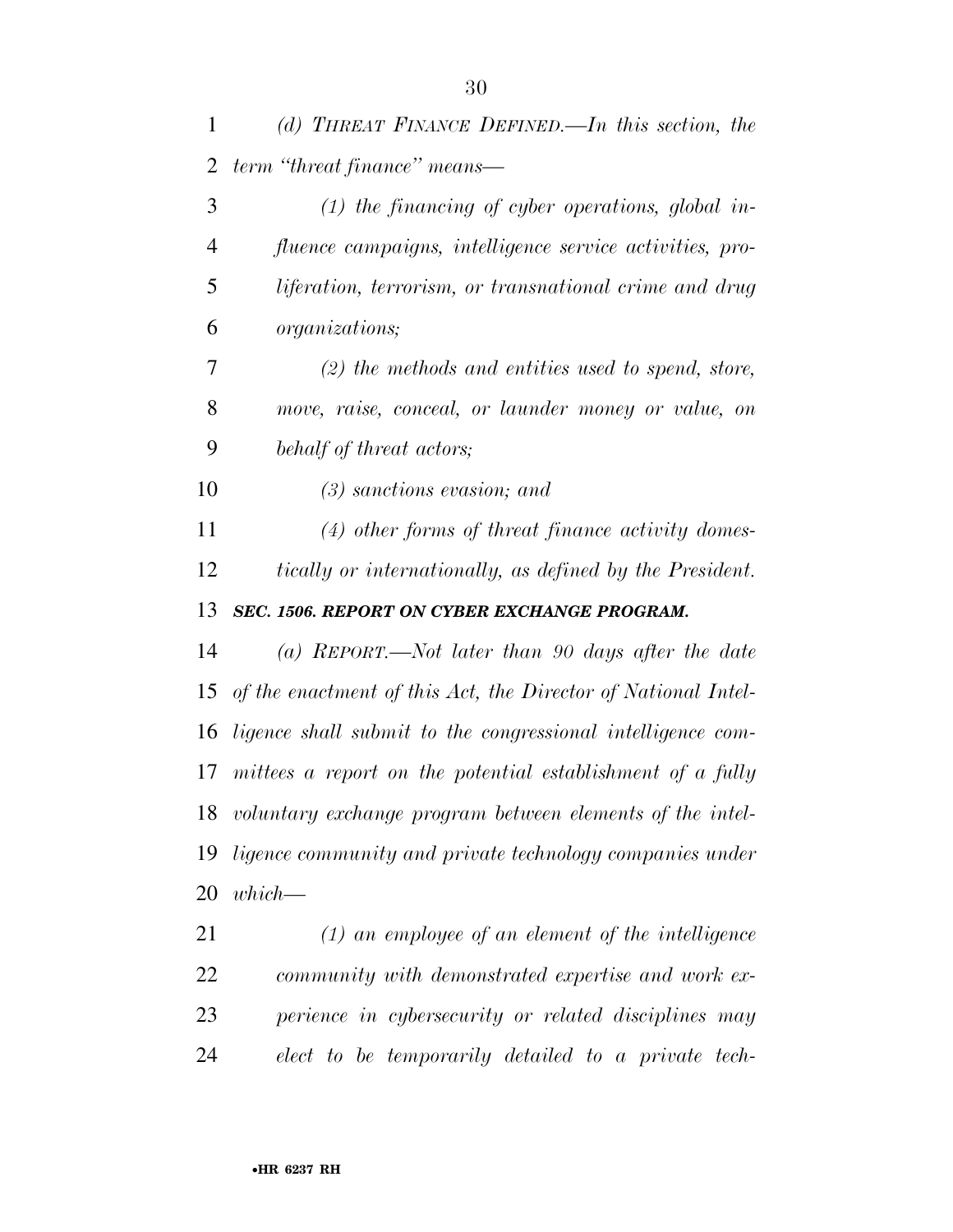| $\mathbf{1}$   | nology company that has elected to receive the                   |
|----------------|------------------------------------------------------------------|
| $\overline{2}$ | detailee; and                                                    |
| 3              | $(2)$ an employee of a private technology company                |
| $\overline{4}$ | with demonstrated expertise and work experience in               |
| 5              | cybersecurity or related disciplines may elect to be             |
| 6              | temporarily detailed to an element of the intelligence           |
| 7              | community that has elected to receive the detailee.              |
| 8              | (b) ELEMENTS.—The report under subsection $(a)$ shall            |
| 9              | include the following:                                           |
| 10             | $(1)$ An assessment of the feasibility of estab-                 |
| 11             | lishing the exchange program described in such sub-              |
| 12             | section.                                                         |
| 13             | $(2)$ Identification of any challenges in estab-                 |
| 14             | <i>lishing the exchange program.</i>                             |
| 15             | $(3)$ An evaluation of the benefits to the intel-                |
| 16             | ligence community that would result from the ex-                 |
| 17             | change program.                                                  |
|                | 18 SEC. 1507. REVIEW OF INTELLIGENCE COMMUNITY WHIS-             |
| 19             | <b>TLEBLOWER MATTERS.</b>                                        |
| 20             | (a) REVIEW OF WHISTLEBLOWER MATTERS.—The In-                     |
| 21             | spector General of the Intelligence Community, in consulta-      |
|                | 22 tion with the inspectors general for the Central Intelligence |
|                | 23 Agency, the National Security Agency, the National            |
|                | 24 Geospatial-Intelligence Agency, the Defense Intelligence      |
|                | 25 Agency, and the National Reconnaissance Office, shall con-    |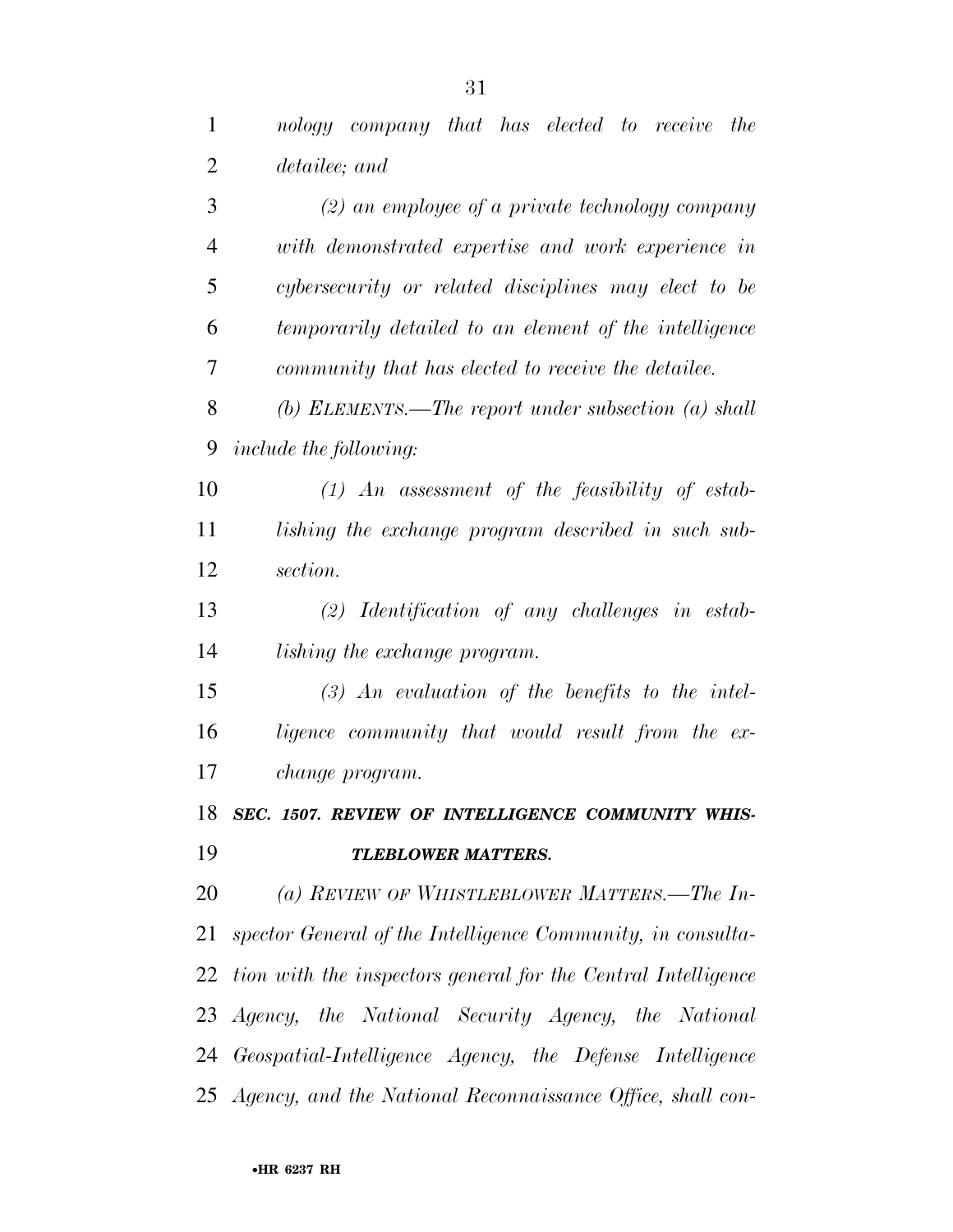*duct a review of the authorities, policies, investigatory standards, and other practices and procedures relating to intelligence community whistleblower matters, with respect to such inspectors general.* 

 *(b) OBJECTIVE OF REVIEW.—The objective of the re- view required under subsection (a) is to identify any dis- crepancies, inconsistencies, or other issues, which frustrate the timely and effective reporting of intelligence community whistleblower matters to appropriate inspectors general and to the congressional intelligence committees, and the fair and expeditious investigation and resolution of such mat-ters.* 

 *(c) CONDUCT OF REVIEW.—The Inspector General of the Intelligence Community shall take such measures as the Inspector General determines necessary in order to ensure that the review required by subsection (a) is conducted in an independent and objective fashion.* 

 *(d) REPORT.—Not later than 270 days after the date of the enactment of this Act, the Inspector General of the Intelligence Community shall submit to the congressional intelligence committees a written report containing the re- sults of the review required under subsection (a), along with recommendations to improve the timely and effective report- ing of intelligence community whistleblower matters to in-spectors general and to the congressional intelligence com-*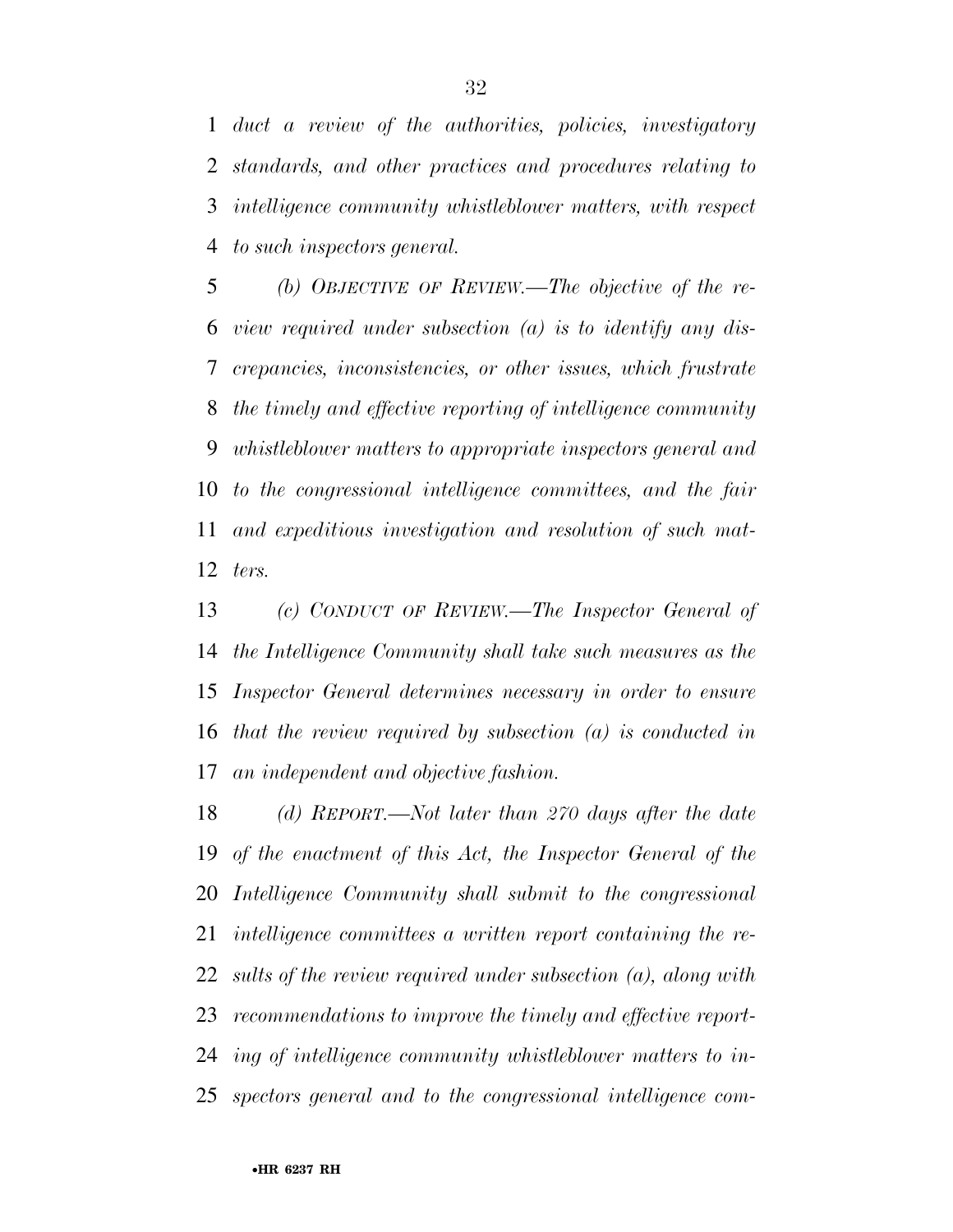*mittees and the fair and expeditious investigation and reso-lution of such matters.* 

## *SEC. 1508. REPORT ON ROLE OF DIRECTOR OF NATIONAL INTELLIGENCE WITH RESPECT TO CERTAIN FOREIGN INVESTMENTS.*

 *(a) REPORT.—Not later than 180 days after the date of the enactment of this Act, the Director of National Intel- ligence, in consultation with the heads of the elements of the intelligence community determined appropriate by the Director, shall submit to the congressional intelligence com- mittees a report on the role of the Director in preparing analytic materials in connection with the evaluation by the Federal Government of national security risks associated with potential foreign investments into the United States. (b) ELEMENTS.—The report under subsection (a) shall include—* 

 *(1) a description of the current process for the provision of the analytic materials described in sub-section (a);* 

 *(2) an identification of the most significant ben- efits and drawbacks of such process with respect to the role of the Director, including the sufficiency of re- sources and personnel to prepare such materials; and (3) recommendations to improve such process.*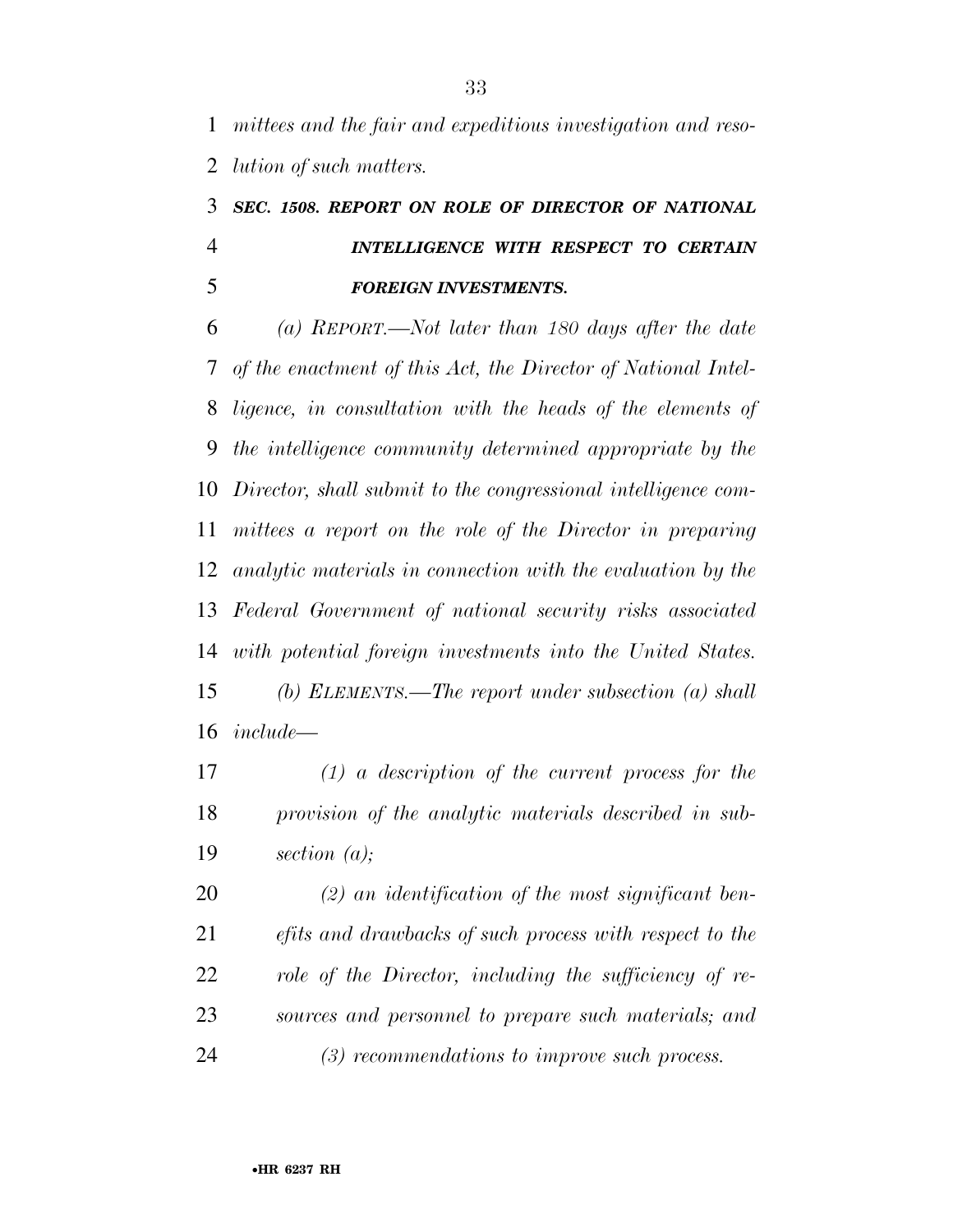| 1              | SEC. 1509. SEMIANNUAL REPORTS ON INVESTIGATIONS OF        |
|----------------|-----------------------------------------------------------|
| 2              | UNAUTHORIZED DISCLOSURES OF CLASSI-                       |
| 3              | <b>FIED INFORMATION.</b>                                  |
| $\overline{4}$ | (a) IN GENERAL.—Title XI of the National Security         |
| 5              | Act of 1947 (50 U.S.C. 3231 et seq.) is amended by adding |
| 6              | at the end the following new section:                     |
| 7              | "SEC. 1105. SEMIANNUAL REPORTS ON INVESTIGATIONS OF       |
| 8              | UNAUTHORIZED DISCLOSURES OF CLASSI-                       |
| 9              | <b>FIED INFORMATION.</b>                                  |
| 10             | "(a) INTELLIGENCE COMMUNITY REPORTING.—                   |
| 11             | "(1) IN GENERAL.—Not less frequently than once            |
| 12             | every 6 months, each covered official shall submit to     |
| 13             | the congressional intelligence committees a report on     |
| 14             | investigations of unauthorized public disclosures of      |
| 15             | <i>classified information.</i>                            |
| 16             | "(2) ELEMENTS.—Each report submitted under                |
| 17             | $paramph (1) shall include, with respect to the pre-$     |
| 18             | ceding 6-month period, the following:                     |
| 19             | $\lq\lq (A)$ The number of investigations opened          |
| 20             | by the covered official regarding an unauthorized         |
| 21             | <i>public disclosure of classified information.</i>       |
| 22             | $\lq\lq B$ ) The number of investigations<br>$com-$       |
| 23             | pleted by the covered official regarding an unau-         |
| 24             | thorized public disclosure of classified informa-         |
| 25             | tion.                                                     |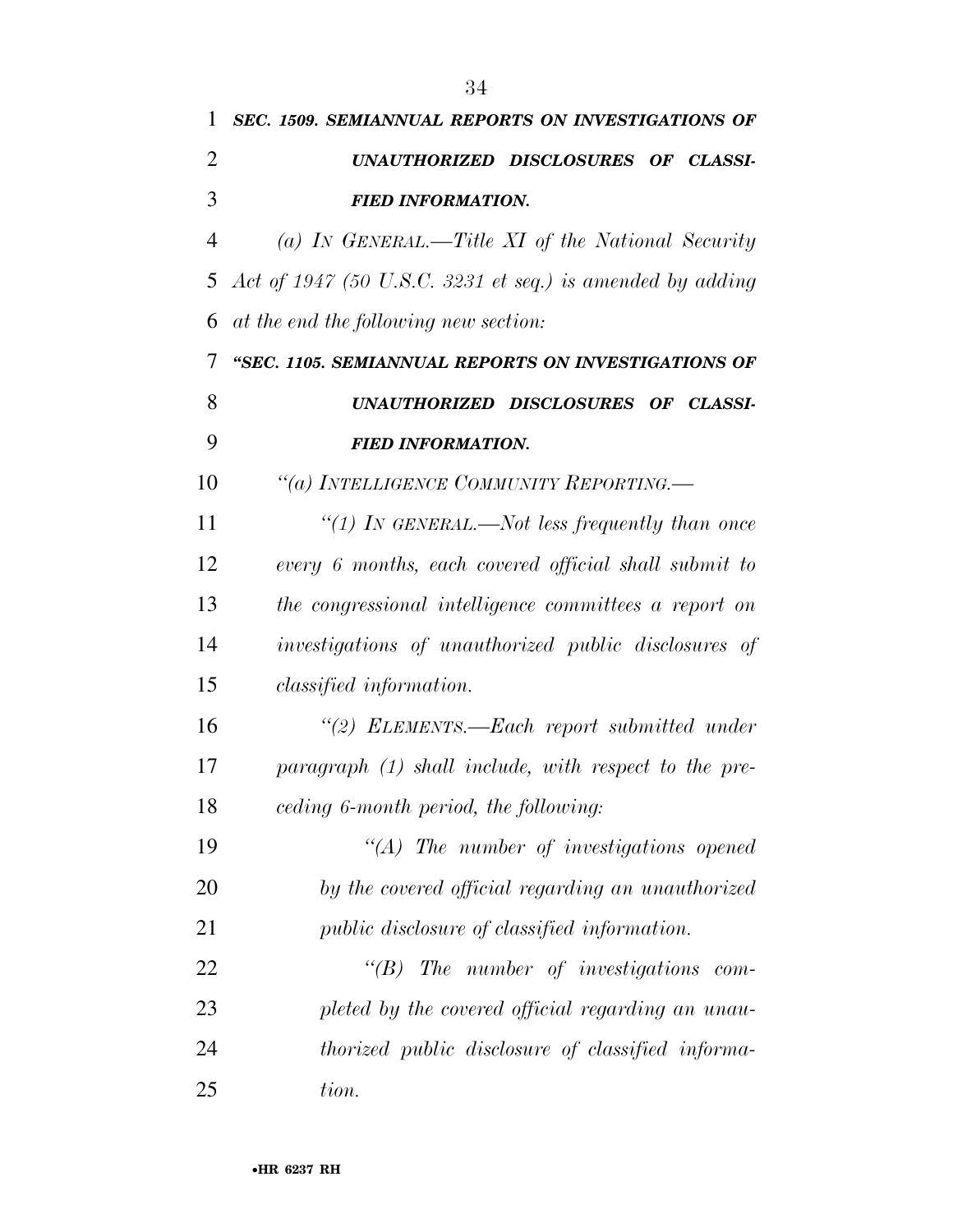| $\mathbf{1}$   | "(C) Of the number of such completed inves-              |
|----------------|----------------------------------------------------------|
| $\overline{2}$ | tigations identified under subparagraph (B), the         |
| 3              | number referred to the Attorney General for              |
| $\overline{4}$ | <i>criminal investigation.</i>                           |
| 5              | "(b) DEPARTMENT OF JUSTICE REPORTING.-                   |
| 6              | "(1) IN GENERAL.—Not less frequently than once           |
| 7              | every 6 months, the Assistant Attorney General for       |
| 8              | National Security of the Department of Justice, in       |
| 9              | consultation with the Director of the Federal Bureau     |
| 10             | of Investigation, shall submit to the congressional in-  |
| 11             | telligence committees, the Committee on the Judiciary    |
| 12             | of the Senate, and the Committee on the Judiciary of     |
| 13             | the House of Representatives a report on the status of   |
| 14             | each referral made to the Department of Justice from     |
| 15             | any element of the intelligence community regarding      |
| 16             | an unauthorized disclosure of classified information     |
| 17             | made during the most recent 365-day period or any        |
| 18             | referral that has not yet been closed, regardless of the |
| 19             | date the referral was made.                              |
| 20             | "(2) CONTENTS.—Each report submitted under               |
| 21             | paragraph (1) shall include, for each referral covered   |
| 22             | by the report, at a minimum, the following:              |
| 23             | "(A) The date the referral was received.                 |
| 24             | $\lq\lq(B)$ A statement indicating whether the al-       |
| 25             | leged unauthorized disclosure described in the re-       |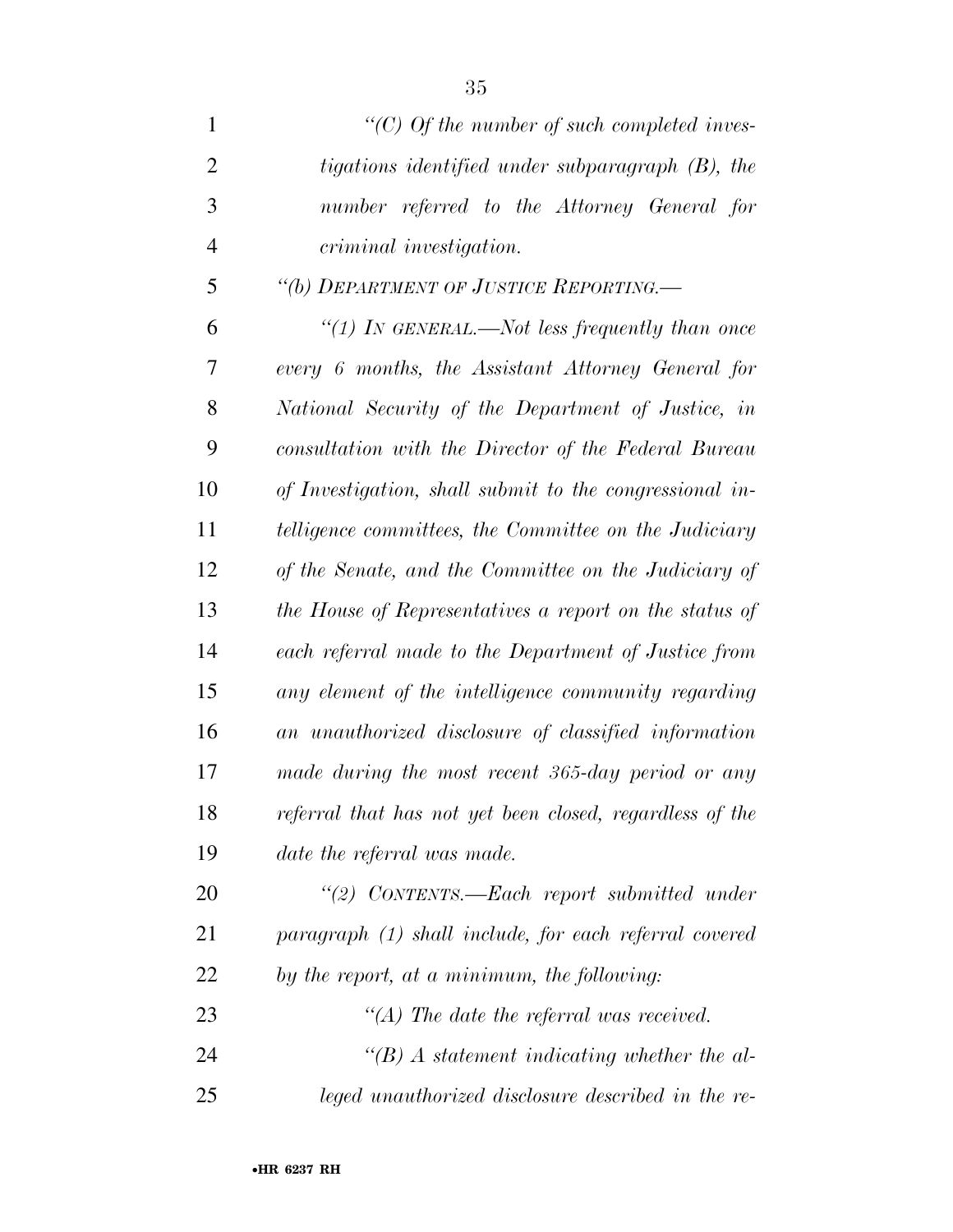| $\mathbf{1}$   | ferral was substantiated by the Department of               |
|----------------|-------------------------------------------------------------|
| $\overline{2}$ | <i>Justice.</i>                                             |
| 3              | $\lq\lq C$ A statement indicating the highest               |
| $\overline{4}$ | level of classification of the information that was         |
| 5              | revealed in the unauthorized disclosure.                    |
| 6              | $\lq\lq D$ A statement indicating whether an                |
| 7              | open criminal investigation related to the refer-           |
| 8              | <i>ral is active.</i>                                       |
| 9              | $\lq\lq (E)$ A statement indicating whether any             |
| 10             | criminal charges have been filed related to the re-         |
| 11             | ferral.                                                     |
| 12             | $\lq\lq(F)$ A statement indicating whether the              |
| 13             | Department of Justice has been able to attribute            |
| 14             | the unauthorized disclosure to a particular enti-           |
| 15             | ty or individual.                                           |
| 16             | "(c) FORM OF REPORTS.-Each report submitted                 |
| 17             | under this section shall be submitted in unclassified form, |
| 18             | but may have a classified annex.                            |
| 19             | "(d) DEFINITIONS.—In this section:                          |
| 20             | "(1) COVERED OFFICIAL.—The term 'covered of-                |
| 21             | ficial' means—                                              |
| 22             | $\lq\lq (A)$ the heads of each element of the intel-        |
| 23             | <i>ligence community</i> ; and                              |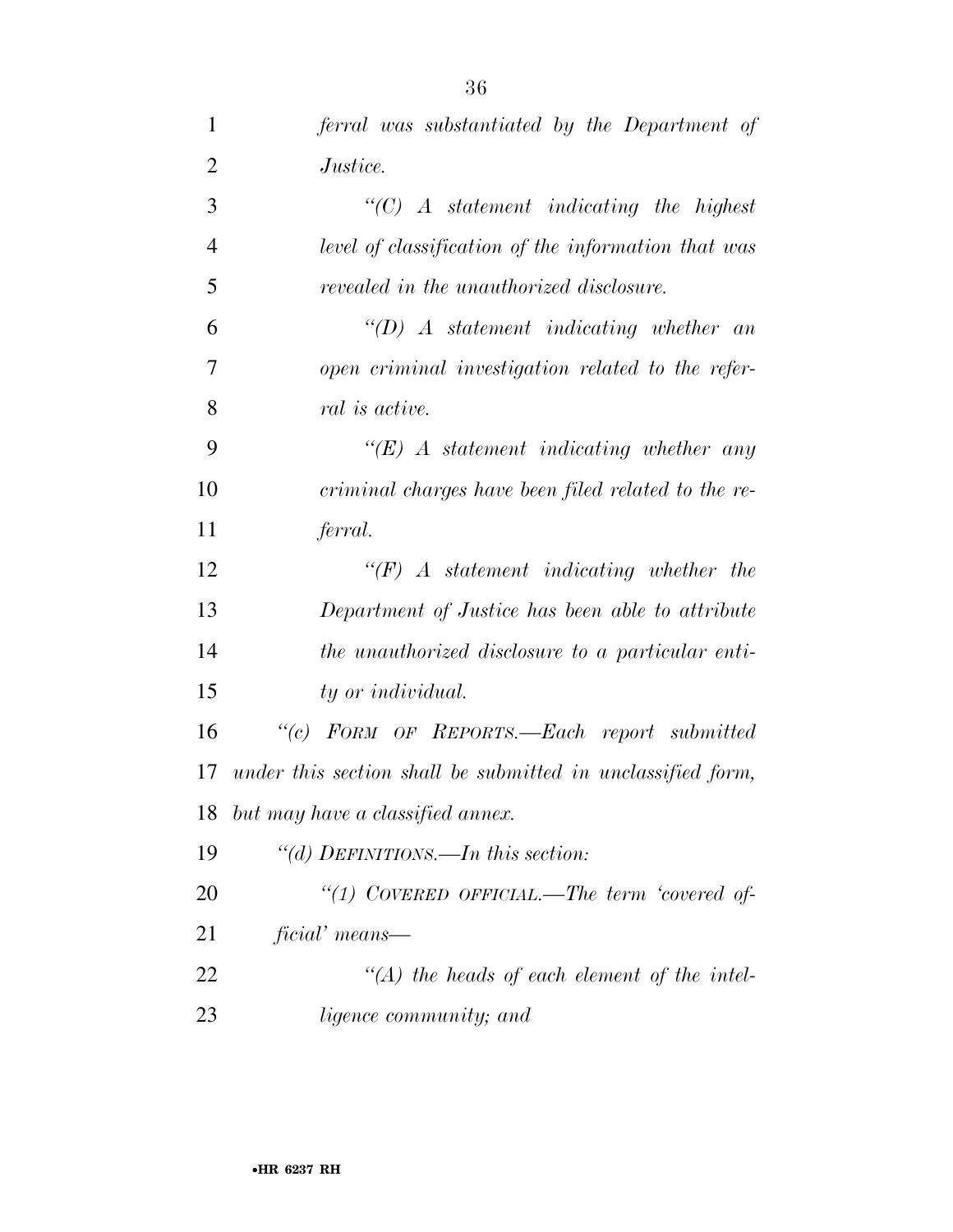| $\mathbf{1}$   | $\lq\lq B$ the inspectors general with oversight                                                             |
|----------------|--------------------------------------------------------------------------------------------------------------|
| $\overline{2}$ | responsibility for an element of the intelligence                                                            |
| 3              | <i>community.</i>                                                                                            |
| $\overline{4}$ | "(2) INVESTIGATION.—The term 'investigation'                                                                 |
| 5              | means any inquiry, whether formal or informal, into                                                          |
| 6              | the existence of an unauthorized public disclosure of                                                        |
| 7              | <i>classified information.</i>                                                                               |
| 8              | "(3) UNAUTHORIZED DISCLOSURE OF CLASSI-                                                                      |
| 9              | FIED INFORMATION.—The term 'unauthorized disclo-                                                             |
| 10             | sure of classified information' means any unauthor-                                                          |
| 11             | ized disclosure of classified information to any recipi-                                                     |
| 12             | ent.                                                                                                         |
| 13             | "(4) UNAUTHORIZED PUBLIC DISCLOSURE<br>OF                                                                    |
| 14             | CLASSIFIED INFORMATION.—The term 'unauthorized                                                               |
| 15             | <i>public disclosure of classified information' means the</i>                                                |
| 16             | unauthorized disclosure of classified information to a                                                       |
| 17             | <i>journalist or media organization.</i> ".                                                                  |
| 18             | (b) CLERICAL AMENDMENT.—The table of contents in                                                             |
| 19             | the first section of the National Security Act of 1947 is                                                    |
| 20             | amended by inserting after the item relating to section 1104                                                 |
| 21             | <i>the following new item:</i>                                                                               |
|                | "Sec. 1105. Semiannual reports on investigations of unauthorized disclosures of<br>classified information.". |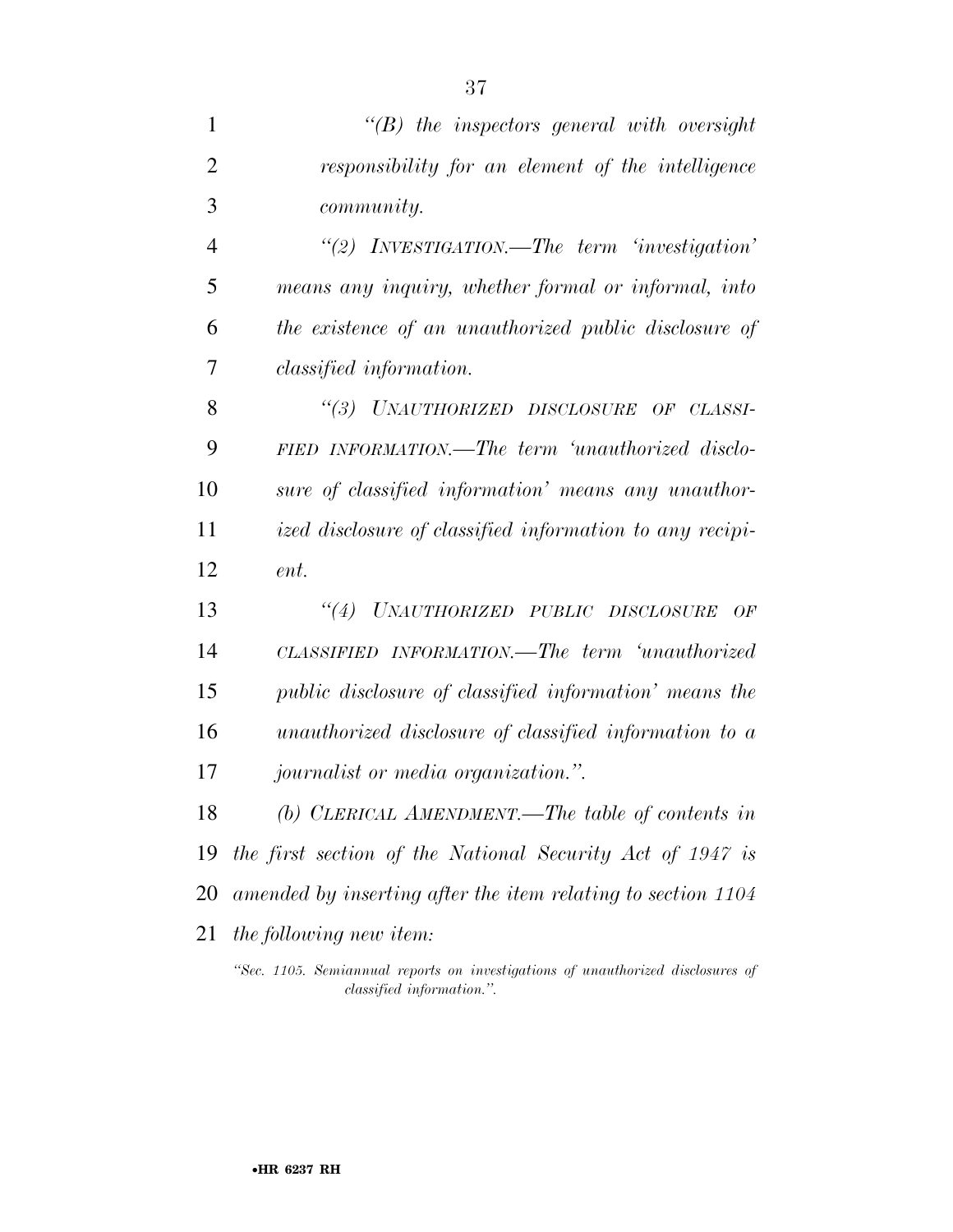| 1              | SEC. 1510. REPORTS ON INTELLIGENCE COMMUNITY PAR-       |
|----------------|---------------------------------------------------------|
| 2              | TICIPATION IN VULNERABILITIES EQUITIES                  |
| 3              | PROCESS OF FEDERAL GOVERNMENT.                          |
| $\overline{4}$ | (a) REPORTS ON PROCESS AND CRITERIA UNDER               |
| 5              | VULNERABILITIES EQUITIES POLICY AND PROCESS.—           |
| 6              | $(1)$ IN GENERAL.—Not later than 90 days after          |
| 7              | the date of the enactment of this Act, the Director of  |
| 8              | National Intelligence shall submit to the congressional |
| 9              | intelligence committees a written report describing—    |
| 10             | $(A)$ with respect to each element of the intel-        |
| 11             | <i>ligence community—</i>                               |
| 12             | $(i)$ the title of the official or officials            |
| 13             | responsible for determining whether, pursu-             |
| 14             | $criterion$ $contained$ $in$<br>the<br>ant<br>to        |
| 15             | Vulnerabilities Equities Policy and Process             |
| 16             | document or any successor document, a vul-              |
| 17             | nerability must be submitted for review                 |
| 18             | under the Vulnerabilities Equities Process;             |
| 19             | and                                                     |
| 20             | ( <i>ii</i> ) the process used by such element to       |
| 21             | make such determination; and                            |
| <u>22</u>      | $(B)$ the roles or responsibilities of that ele-        |
| 23             | ment during a review of a vulnerability sub-            |
| 24             | mitted to the Vulnerabilities Equities Process.         |
| 25             | (2) CHANGES TO PROCESS OR CRITERIA.-Not                 |
| 26             | later than 30 days after any significant change is      |
|                | •HR 6237 RH                                             |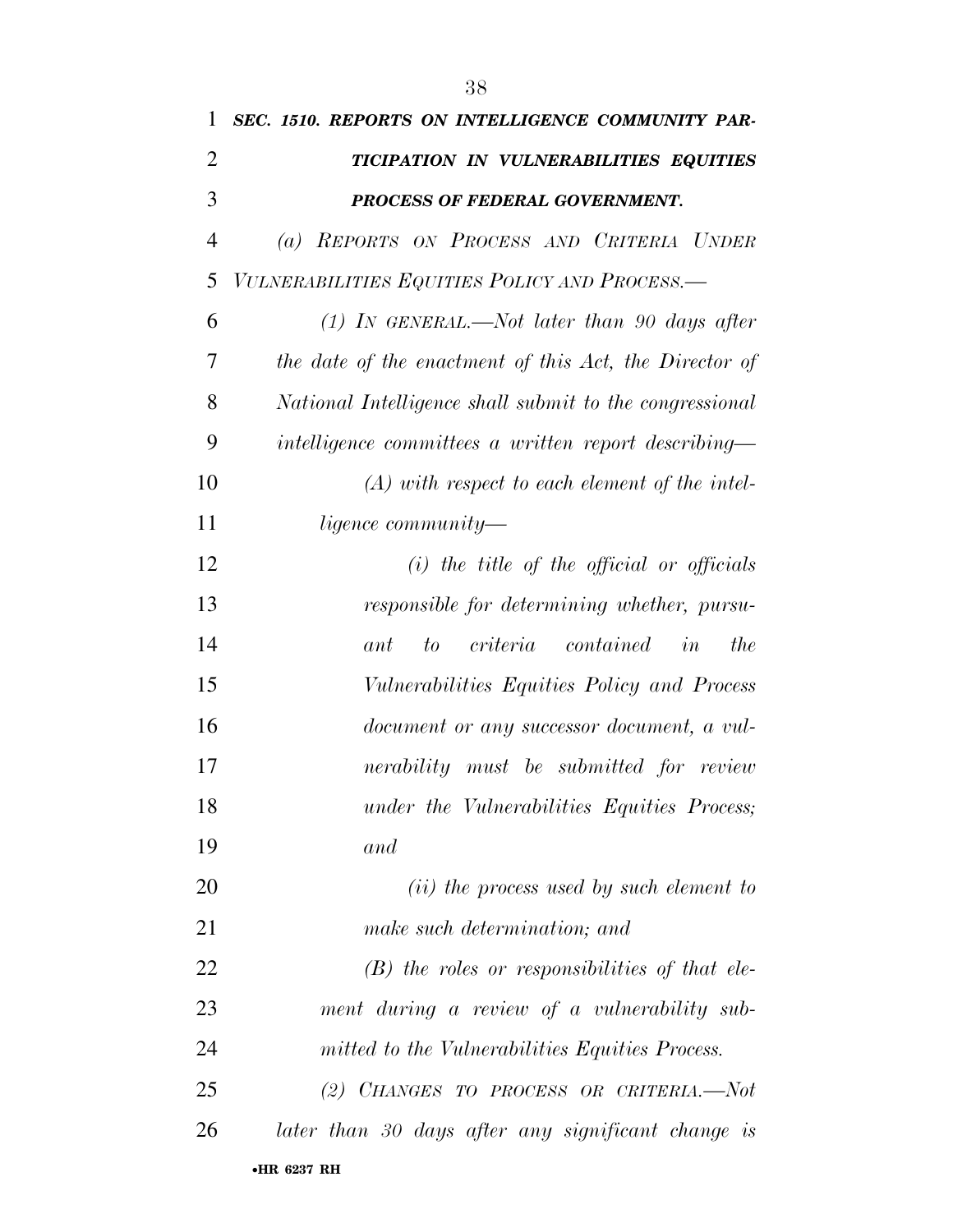| $\mathbf{1}$   | made to the process and criteria used by any element    |
|----------------|---------------------------------------------------------|
| $\overline{2}$ | of the intelligence community for determining whether   |
| 3              | to submit a vulnerability for review under the          |
| $\overline{4}$ | Vulnerabilities Equities Process, such element shall    |
| 5              | submit to the congressional intelligence committees a   |
| 6              | report describing such change.                          |
| 7              | (3) FORM OF REPORTS.—Each report submitted              |
| 8              | under this subsection shall be submitted in unclassi-   |
| 9              | fied form, but may include a classified annex.          |
| 10             | (b) ANNUAL REPORTS.—                                    |
| 11             | $(1)$ IN GENERAL.—Not less frequently than once         |
| 12             | each calendar year, the Director of National Intel-     |
| 13             | ligence shall submit to the congressional intelligence  |
| 14             | committees a classified report containing, with respect |
| 15             | to the previous year—                                   |
| 16             | $(A)$ the number of vulnerabilities submitted           |
| 17             | review under the Vulnerabilities Equities<br>for        |
| 18             | Process;                                                |
| 19             | $(B)$ the number of vulnerabilities described           |
| 20             | in subparagraph (A) disclosed to each vendor re-        |
| 21             | sponsible for correcting the vulnerability, or to       |
| 22             | the public, pursuant to the Vulnerabilities Equi-       |
| 23             | ties Process; and                                       |
| 24             | $(C)$ the aggregate number, by category, of             |
| 25             | the vulnerabilities excluded from review under          |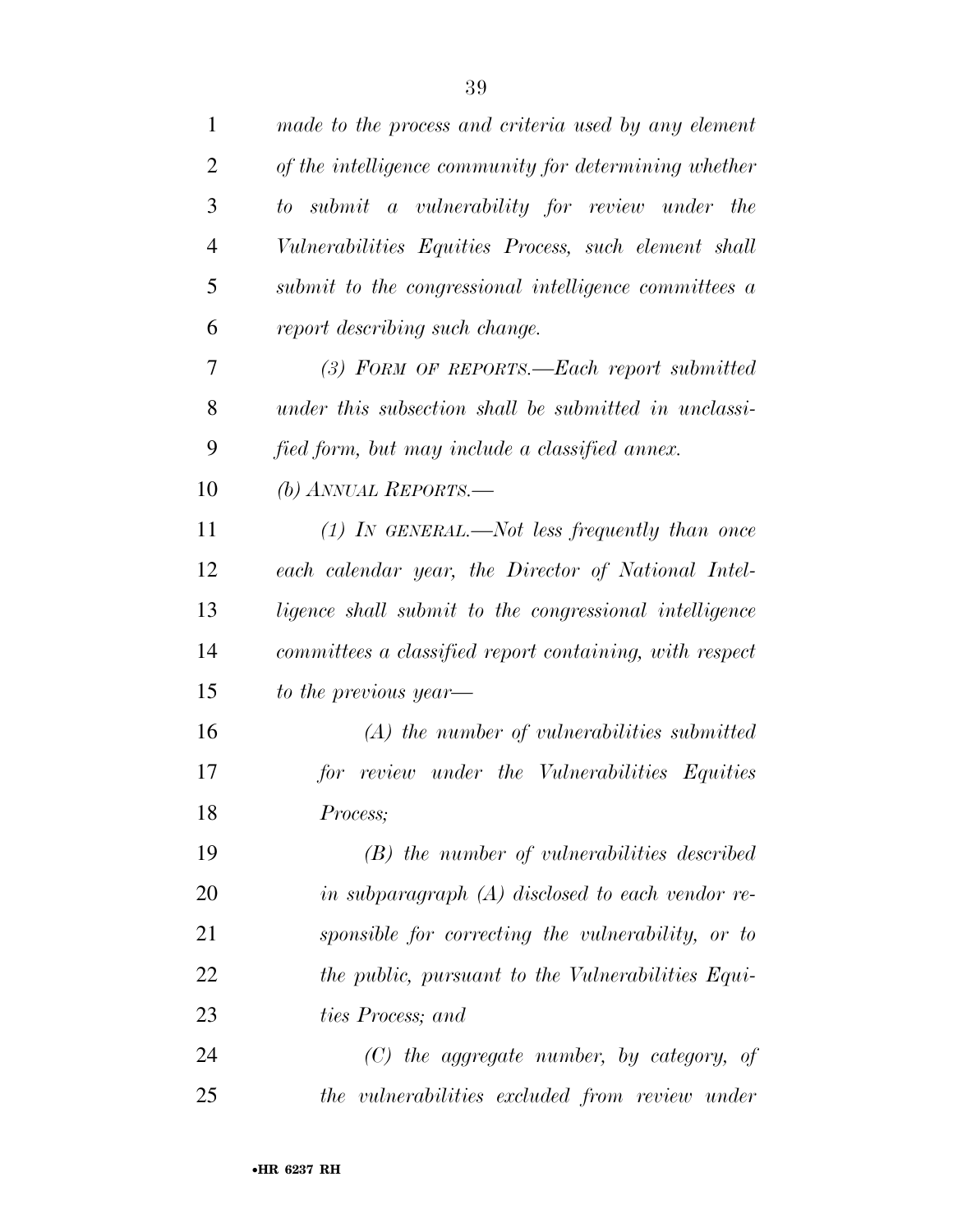| 1              | the Vulnerabilities Equities Process, as described      |
|----------------|---------------------------------------------------------|
| $\overline{2}$ | in paragraph 5.4 of the Vulnerabilities Equities        |
| 3              | Policy and Process document.                            |
| $\overline{4}$ | (2) UNCLASSIFIED INFORMATION.—Each report               |
| 5              | submitted under paragraph (1) shall include an un-      |
| 6              | classified appendix that contains—                      |
| 7              | $(A)$ the aggregate number of vulnerabilities           |
| 8              | disclosed to vendors or the public pursuant to the      |
| 9              | <i>Vulnerabilities Equities Process; and</i>            |
| 10             | $(B)$ the aggregate number of vulnerabilities           |
| 11             | disclosed to vendors or the public pursuant to the      |
| 12             | Vulnerabilities Equities Process known to have          |
| 13             | been patched.                                           |
| 14             | (3) NONDUPLICATION.—The Director of National            |
| 15             | Intelligence may forgo submission of an annual re-      |
| 16             | port required under this subsection for a calendar      |
| 17             | year, if the Director notifies the congressional intel- |
| 18             | ligence committees in writing that, with respect to the |
| 19             | same calendar year, an annual report required by        |
| 20             | paragraph 4.3 of the Vulnerabilities Equities Policy    |
| 21             | and Process document already has been submitted to      |
| 22             | Congress, and such annual report contains the infor-    |
| 23             | mation that would otherwise be required to be in-       |
| 24             | cluded in an annual report under this subsection.       |
| 25             | (c) DEFINITIONS.—In this section:                       |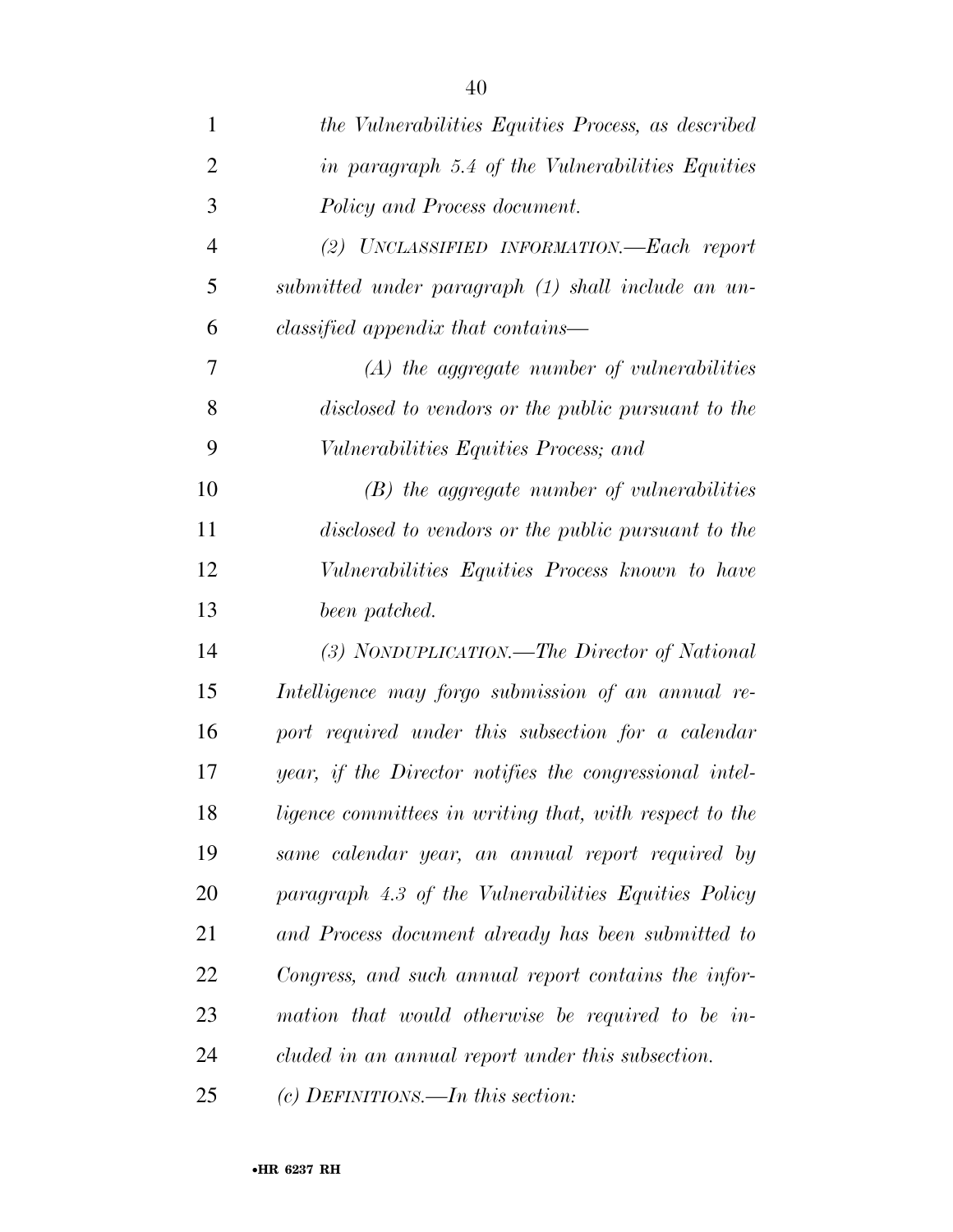| 1              | (1) VULNERABILITIES EQUITIES POLICY AND                             |
|----------------|---------------------------------------------------------------------|
| $\overline{2}$ | PROCESS DOCUMENT.—The term "Vulnerabilities Eq-                     |
| 3              | <i>uities Policy and Process document</i> " <i>means the execu-</i> |
| $\overline{4}$ | tive branch document entitled "Vulnerabilities Equi-                |
| 5              | ties Policy and Process" dated November 15, 2017.                   |
| 6              | (2) VULNERABILITIES EQUITIES PROCESS.—The                           |
| 7              | term "Vulnerabilities Equities Process" means the                   |
| 8              | interagency review of vulnerabilities, pursuant to the              |
| 9              | Vulnerabilities Equities Policy and Process document                |
| 10             | or any successor document.                                          |
| 11             | $(3)$ VULNERABILITY.—The term "vulnerability"                       |
| 12             | means a weakness in an information system or its                    |
| 13             | components (for example, system security procedures,                |
| 14             | hardware design, and internal controls) that could be               |
| 15             | exploited or could affect confidentiality, integrity, or            |
| 16             | availability of information.                                        |
| 17             | SEC. 1511. SENSE OF CONGRESS ON NOTIFICATIONS OF                    |
| 18             | CERTAIN DISCLOSURES OF CLASSIFIED IN-                               |
| 19             | <b>FORMATION.</b>                                                   |
| 20             | (a) FINDINGS.—Congress finds that section 502 of the                |
| 21             | National Security Act of 1947 (50 U.S.C. 3092) requires             |
|                | 22 elements of the intelligence community to keep the congres-      |
|                | 23 sional intelligence committees "fully and currently in-          |
|                | 24 formed" about all "intelligence activities" of the United        |
| 25             | States, and to "furnish to the congressional intelligence"          |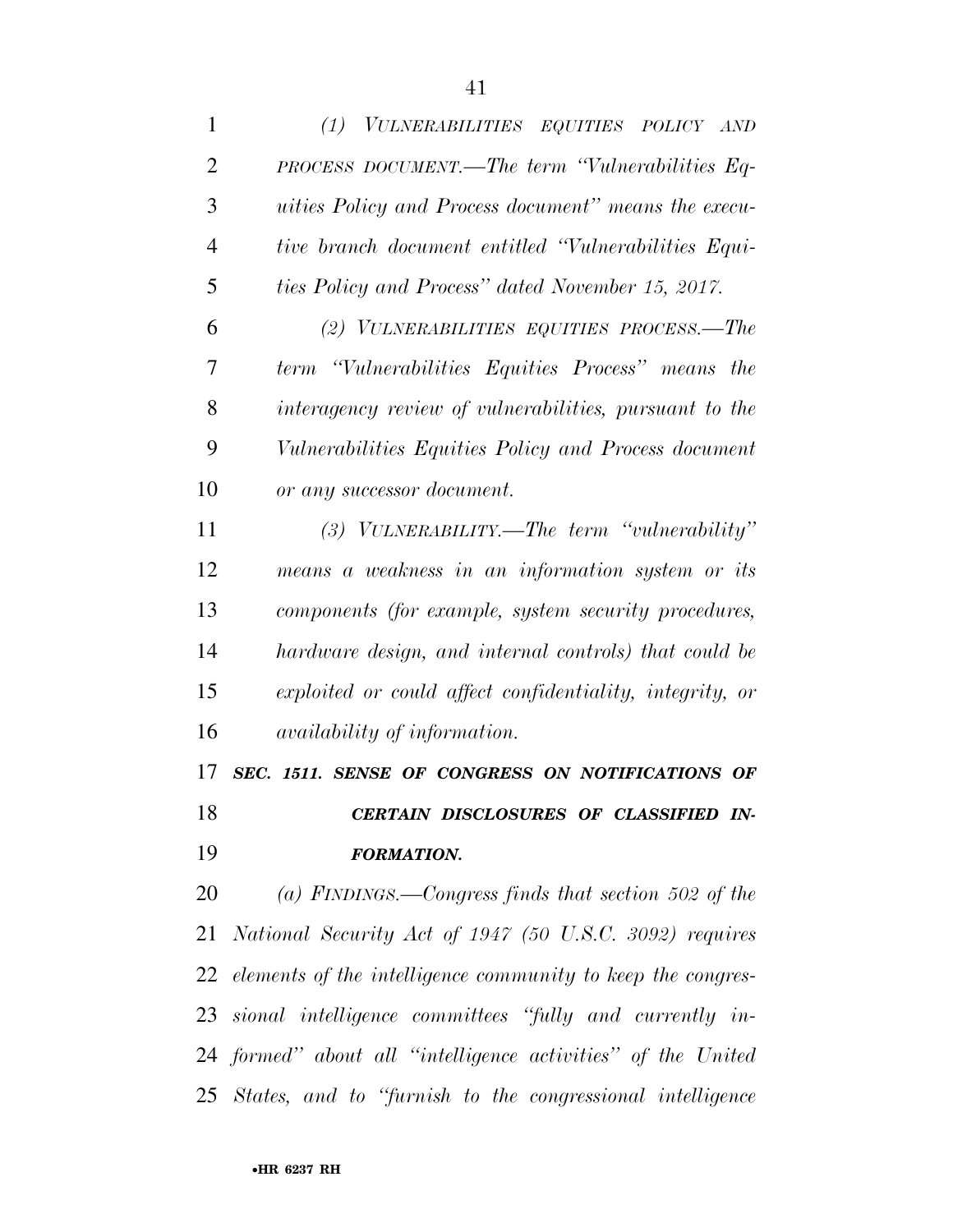*committees any information or material concerning intel- ligence activities \* \* \* which is requested by either of the congressional intelligence committees in order to carry out its authorized responsibilities.''.* 

 *(b) SENSE OF CONGRESS.—It is the sense of Congress that—* 

 *(1) section 502 of the National Security Act of 1947 (50 U.S.C. 3092), together with other intel- ligence community authorities, obligate an element of the intelligence community to submit to the congres- sional intelligence committees written notification, by not later than 7 days after becoming aware, that an individual in the executive branch has disclosed cov- ered classified information to an official of an adver- sary foreign government using methods other than es- tablished intelligence channels; and (2) each such notification should include— (A) the date and place of the disclosure of classified information covered by the notifica- tion; (B) a description of such classified informa- tion; (C) identification of the individual who made such disclosure and the individual to whom such disclosure was made; and*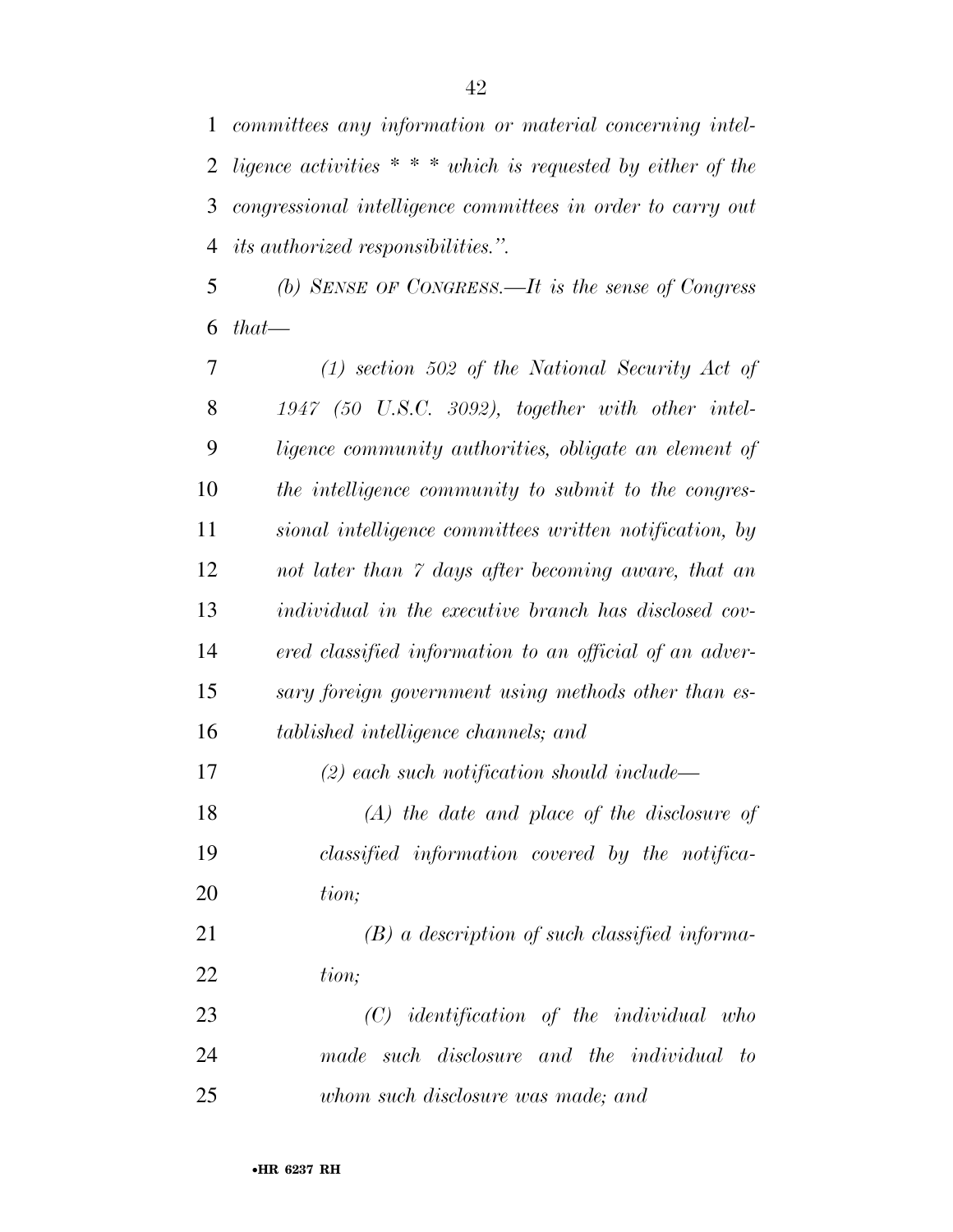| 1              | $(D)$ a summary of the circumstances of such            |
|----------------|---------------------------------------------------------|
| $\overline{2}$ | disclosure.                                             |
| 3              | $(c)$ DEFINITIONS.—In this section:                     |
| 4              | (1) ADVERSARY FOREIGN GOVERNMENT.—The                   |
| 5              | term "adversary foreign government" means the gov-      |
| 6              | ernment of any of the following foreign countries:      |
| 7              | (A) North Korea.                                        |
| 8              | $(B)$ Iran.                                             |
| 9              | $(C)$ China.                                            |
| 10             | $(D)$ Russia.                                           |
| 11             | $(E)$ Cuba.                                             |
| 12             | COVERED CLASSIFIED INFORMATION.—The<br>(2)              |
| 13             | term "covered classified information" means classified  |
| 14             | information that was—                                   |
| 15             | $(A)$ collected by an element of the intel-             |
| 16             | <i>ligence community</i> ; or                           |
| 17             | (B) provided by the intelligence service or             |
| 18             | military of a foreign country to an element of          |
| 19             | the intelligence community.                             |
| 20             | (3) ESTABLISHED INTELLIGENCE CHANNELS.-                 |
| 21             | The term "established intelligence channels" means      |
| 22             | methods to exchange intelligence to coordinate foreign  |
| 23             | intelligence relationships, as established pursuant to  |
| 24             | law by the Director of National Intelligence, the Di-   |
| 25             | rector of the Central Intelligence Agency, the Director |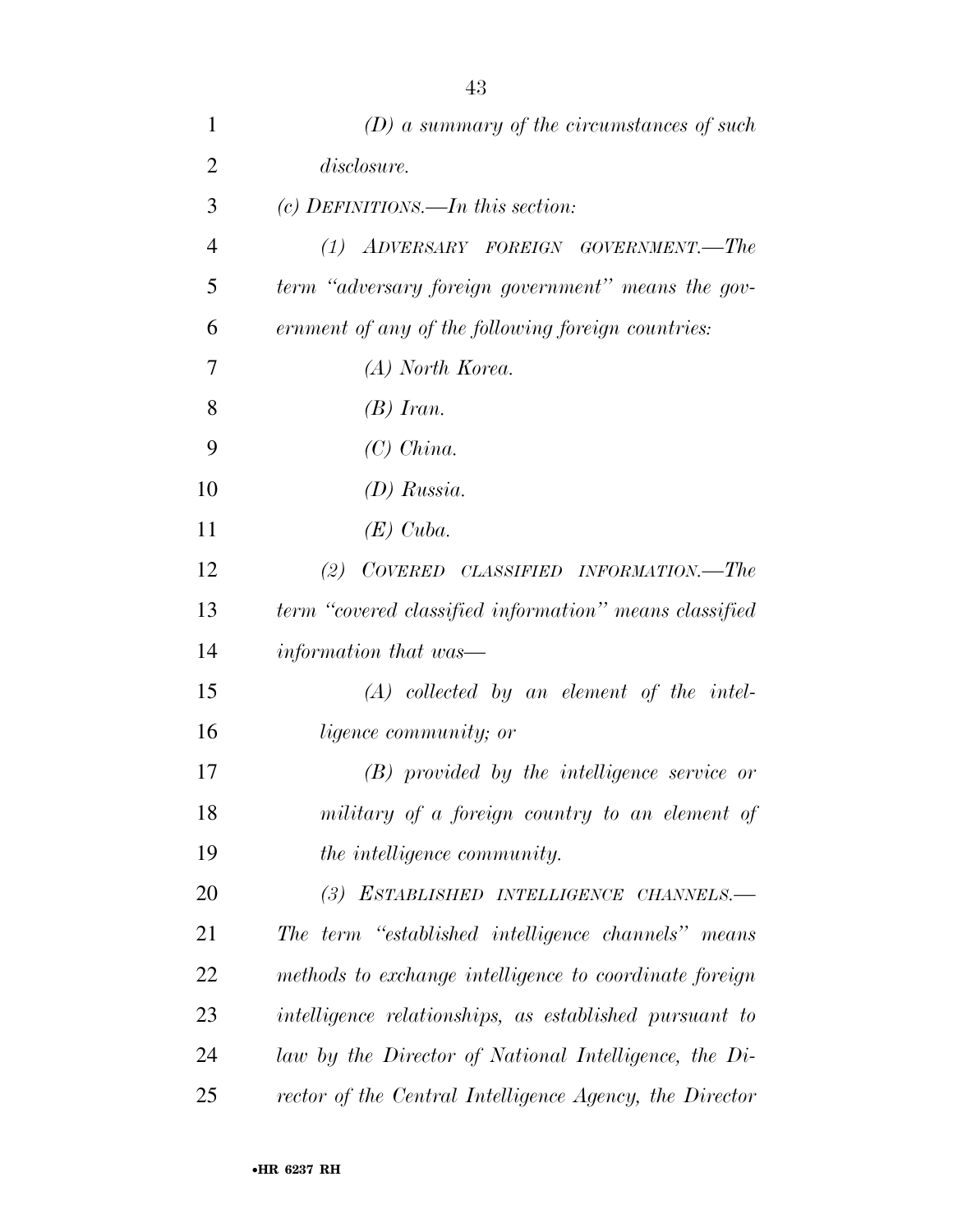| 1              | of the National Security Agency, or other head of an   |
|----------------|--------------------------------------------------------|
| $\overline{2}$ | element of the intelligence community.                 |
| 3              | (4) INDIVIDUAL IN THE EXECUTIVE BRANCH.-               |
| $\overline{4}$ | The term "individual in the executive branch" means    |
| 5              | any officer or employee of the executive branch, in-   |
| 6              | cluding individuals—                                   |
| 7              | $(A)$ occupying a position specified in article        |
| 8              | II of the Constitution;                                |
| 9              | $(B)$ appointed to a position by an indi-              |
| 10             | vidual described in subparagraph $(A)$ ; or            |
| 11             | $(C)$ serving in the civil service or the senior       |
| 12             | executive service (or similar service for senior ex-   |
| 13             | ecutives of particular departments or agencies).       |
| 14             | SEC. 1512. TECHNICAL AMENDMENTS RELATED TO THE DE-     |
| 15             | <b>PARTMENT OF ENERGY.</b>                             |
| 16             | (a) NATIONAL NUCLEAR SECURITY ADMINISTRATION           |
| 17             | $ACT$ .                                                |
| 18             | (1) CLARIFICATION OF FUNCTIONS OF THE AD-              |
| 19             | MINISTRATOR FOR NUCLEAR SECURITY.—Subsection           |
| 20             | (b) of section $3212$ of the National Nuclear Security |
| 21             | $Administration$ $Act$ (50 U.S.C. 2402(b)) is amend-   |
| 22             | $ed$ —                                                 |
| 23             | $(A)$ by striking paragraphs $(11)$ and $(12)$ ;       |
| 24             | and                                                    |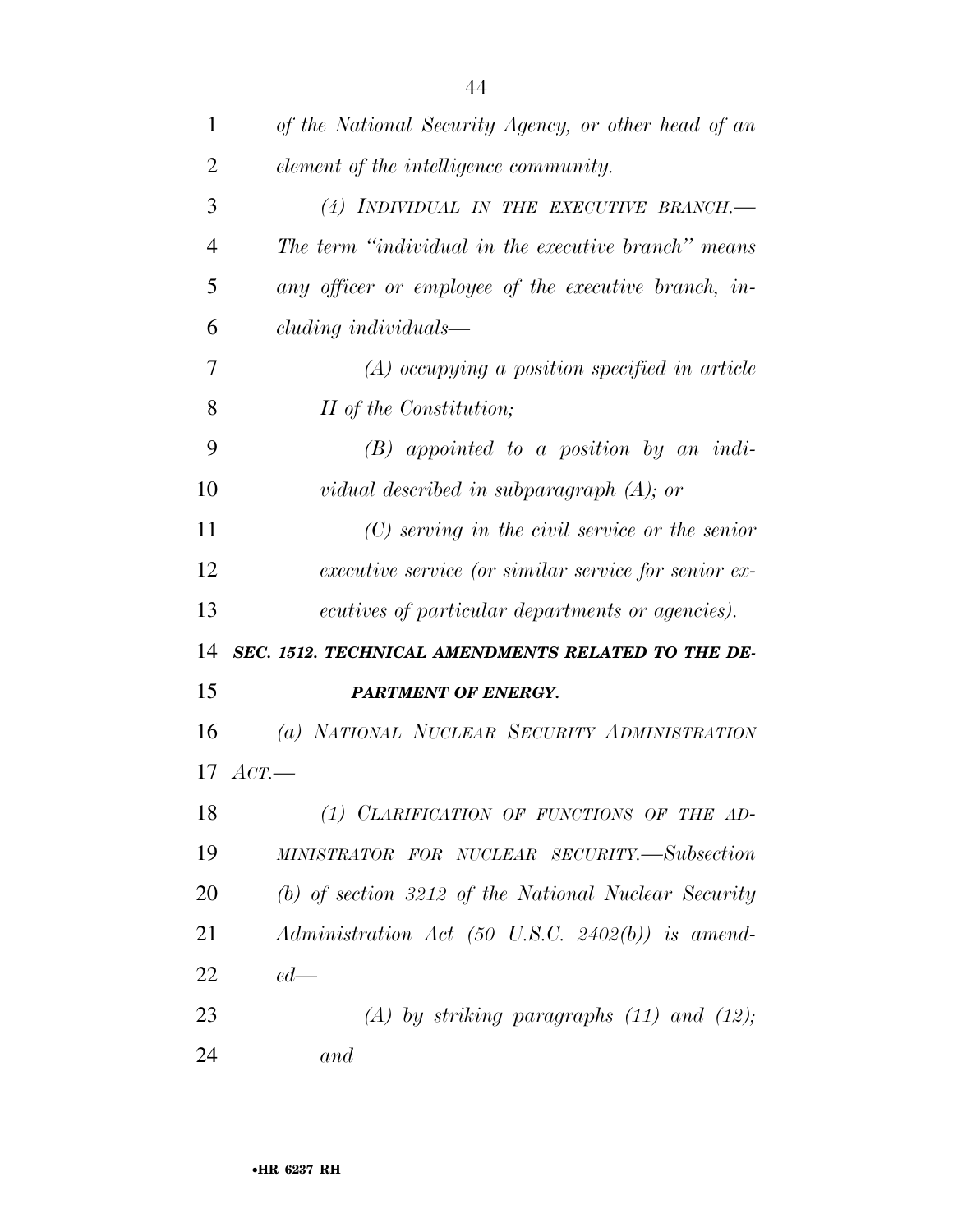| 1              | $(B)$ by redesignating paragraphs $(13)$                       |
|----------------|----------------------------------------------------------------|
| $\overline{2}$ | through $(19)$ as paragraphs $(11)$ through $(17)$ ,           |
| 3              | <i>respectively.</i>                                           |
| $\overline{4}$ | (2) COUNTERINTELLIGENCE PROGRAMS.-Section                      |
| 5              | 3233(b) of the National Nuclear Security Administra-           |
| 6              | tion Act (50 U.S.C. 2423(b)) is amended—                       |
| 7              | $(A)$ by striking "Administration" and in-                     |
| 8              | serting "Department"; and                                      |
| 9              | $(B)$ by inserting "Intelligence and" after                    |
| 10             | "the Office of".                                               |
| 11             | (b) ATOMIC ENERGY DEFENSE ACT.—Section                         |
|                | 12 $4524(b)(2)$ of the Atomic Energy Defense Act (50 U.S.C.    |
|                | 13 $2674(b)(2)$ is amended by inserting "Intelligence and"     |
|                | 14 after "The Director of".                                    |
| 15             | (c) NATIONAL SECURITY ACT OF 1947.—Paragraph                   |
| 16             | (2) of section 106(b) of the National Security Act of 1947     |
|                | 17 (50 U.S.C. 3041(b)(2)) is amended—                          |
| 18             | $(1)$ in subparagraph $(E)$ , by inserting "and                |
| 19             | Counterintelligence" after "Office of Intelligence";           |
| 20             | (2) by striking subparagraph $(F)$ ;                           |
| 21             | $(3)$ by redesignating subparagraphs $(G)$ , $(H)$ ,           |
| 22             | and $(I)$ as subparagraphs $(F)$ , $(G)$ , and $(H)$ , respec- |
| 23             | tively; and                                                    |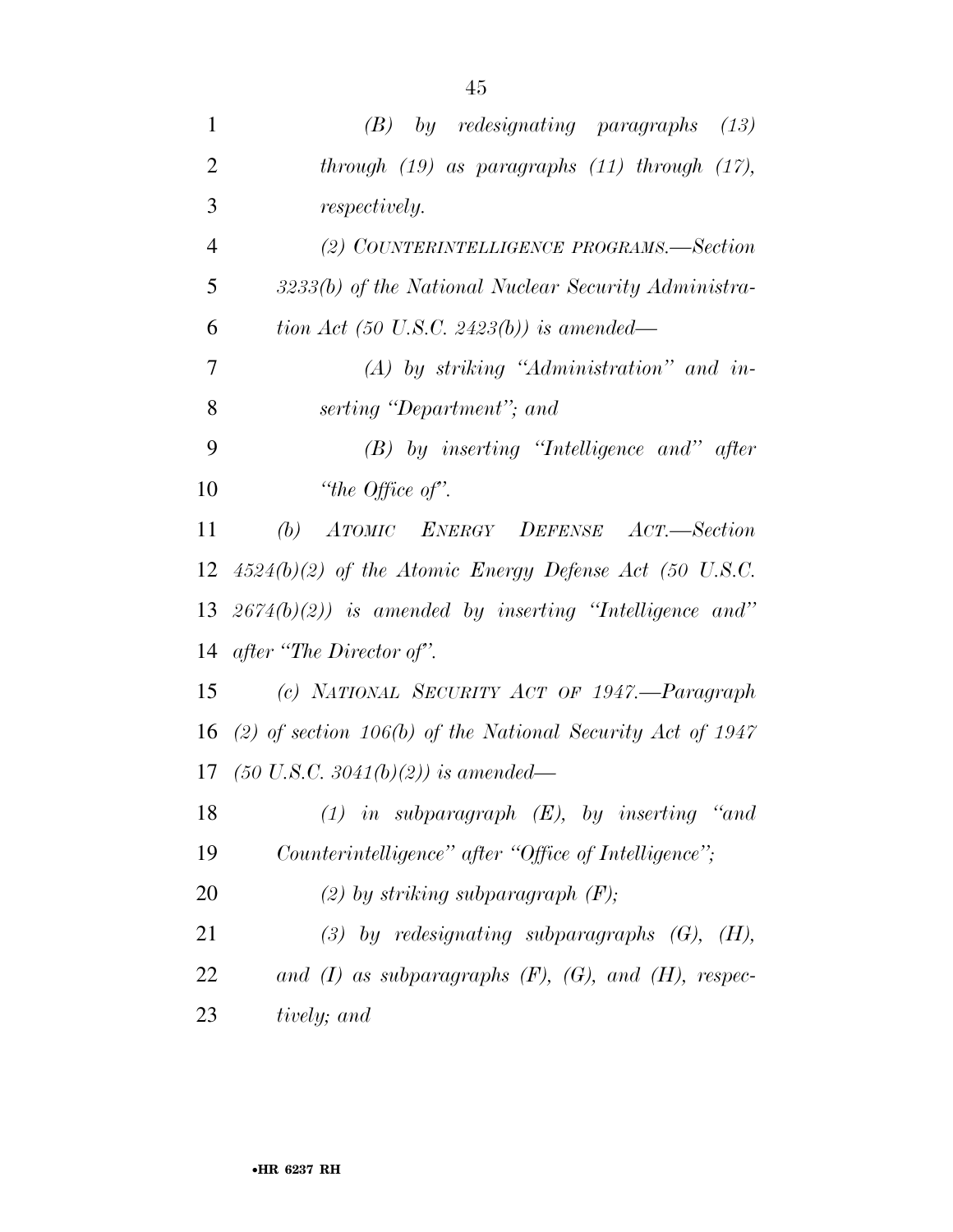1 *(4) in subparagraph (H), as so redesignated, by*  2 *realigning the margin of such subparagraph 2 ems to*  3 *the left.* 

### 4 *DIVISION B—INTELLIGENCE AU-*5 *THORIZATION ACT FOR FIS-*6 *CAL YEAR 2019*

#### 7 *SEC. 201. SHORT TITLE; TABLE OF CONTENTS.*

- 8 *(a) SHORT TITLE.—This division may be cited as the*
- 9 *''Intelligence Authorization Act for Fiscal Year 2019''.*
- 10 *(b) TABLE OF CONTENTS.—The table of contents for*

11 *this division is as follows:* 

*Sec. 201. Short title; table of contents. Sec. 202. Definitions.* 

#### *TITLE I—INTELLIGENCE ACTIVITIES*

*Sec. 2101. Authorization of appropriations.* 

*Sec. 2102. Classified Schedule of Authorizations.* 

*Sec. 2103. Intelligence Community Management Account.* 

*TITLE II—CENTRAL INTELLIGENCE AGENCY RETIREMENT AND DISABILITY SYSTEM* 

*Sec. 2201. Authorization of appropriations.* 

#### *TITLE III—GENERAL INTELLIGENCE COMMUNITY MATTERS*

- *Sec. 2301. Restriction on conduct of intelligence activities.*
- *Sec. 2302. Increase in employee compensation and benefits authorized by law.*
- *Sec. 2303. Modification of special pay authority for science, technology, engineering, or mathematics positions and addition of special pay authority for cyber positions.*
- *Sec. 2304. Repeal of Joint Intelligence Community Council.*
- *Sec. 2305. Permanent enhanced procurement authority to manage supply chain risks.*
- *Sec. 2306. Intelligence community information technology environment.*
- *Sec. 2307. Development of secure cellular voice solution for intelligence community.*
- *Sec. 2308. Policy on minimum insider threat standards.*
- *Sec. 2309. Submission of intelligence community policies.*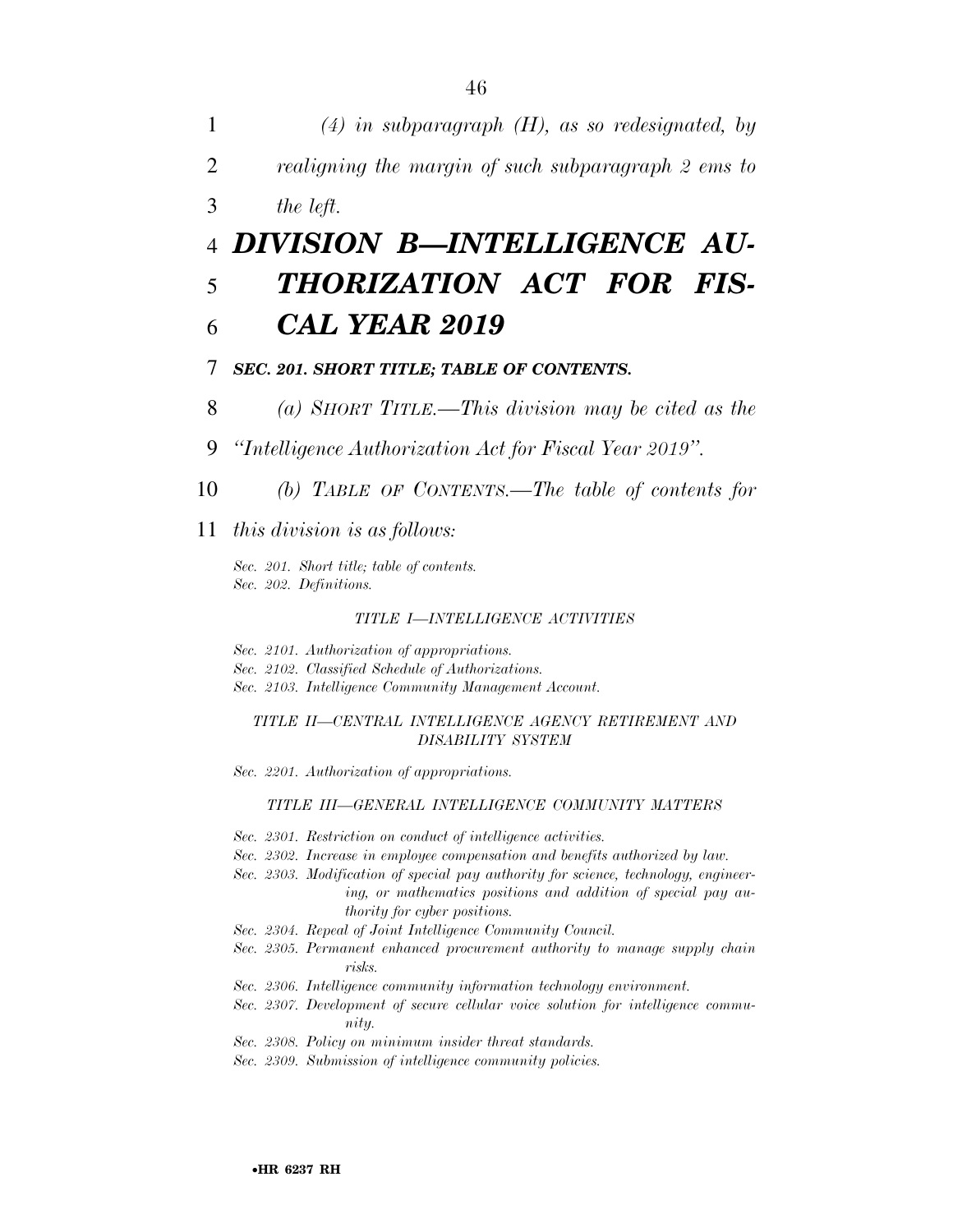#### *TITLE IV—MATTERS RELATING TO ELEMENTS OF THE INTELLIGENCE COMMUNITY*

#### *Subtitle A—Office of the Director of National Intelligence*

- *Sec. 2401. Chief Financial Officer of the Intelligence Community.*
- *Sec. 2402. Chief Information Officer of the Intelligence Community.*

*Subtitle B—Central Intelligence Agency* 

- *Sec. 2411. CIA subsistence for personnel assigned to austere locations.*
- *Sec. 2412. Special rules for certain monthly workers' compensation payments and other payments for CIA personnel.*
- *Sec. 2413. Expansion of security protective service jurisdiction of the Central Intelligence Agency.*
- *Sec. 2414. Repeal of foreign language proficiency requirement for certain senior level positions in the Central Intelligence Agency.*

*Subtitle C—Office of Intelligence and Counterintelligence of Department of Energy* 

- *Sec. 2421. Consolidation of Department of Energy Offices of Intelligence and Counterintelligence.*
- *Sec. 2422. Establishment of Energy Infrastructure Security Center.*

*Sec. 2423. Repeal of Department of Energy Intelligence Executive Committee and budget reporting requirement.* 

#### *Subtitle D—Other Elements*

- *Sec. 2431. Collocation of certain Department of Homeland Security personnel at field locations.*
- *Sec. 2432. Framework for roles, missions, and functions of Defense Intelligence Agency.*
- *Sec. 2433. Consultation by Secretary of Defense with Director of National Intelligence for certain functions.*
- *Sec. 2434. Construction of National Security Agency East Campus Building 3.*
- *Sec. 2435. Establishment of advisory board for National Reconnaissance Office.*

#### *TITLE V—REPORTS AND OTHER MATTERS*

- *Sec. 2501. Public Interest Declassification Board.*
- *Sec. 2502. Repeal of certain reporting requirements.*
- *Sec. 2503. Notification of significant foreign cyber intrusions and active measures campaigns directed at elections for Federal offices.*
- *Sec. 2504. Reports on intelligence community loan repayment and related programs.*
- *Sec. 2505. Comptroller General of the United States report on senior executives of the Office of the Director of National Intelligence.*
- *Sec. 2506. Briefings on counterintelligence activities of the Federal Bureau of Investigation.*
- *Sec. 2507. Briefing on FBI offering permanent residence to sources and cooperators.*
- Sec. 2508. Technical and clerical amendments to the National Security Act of *1947.*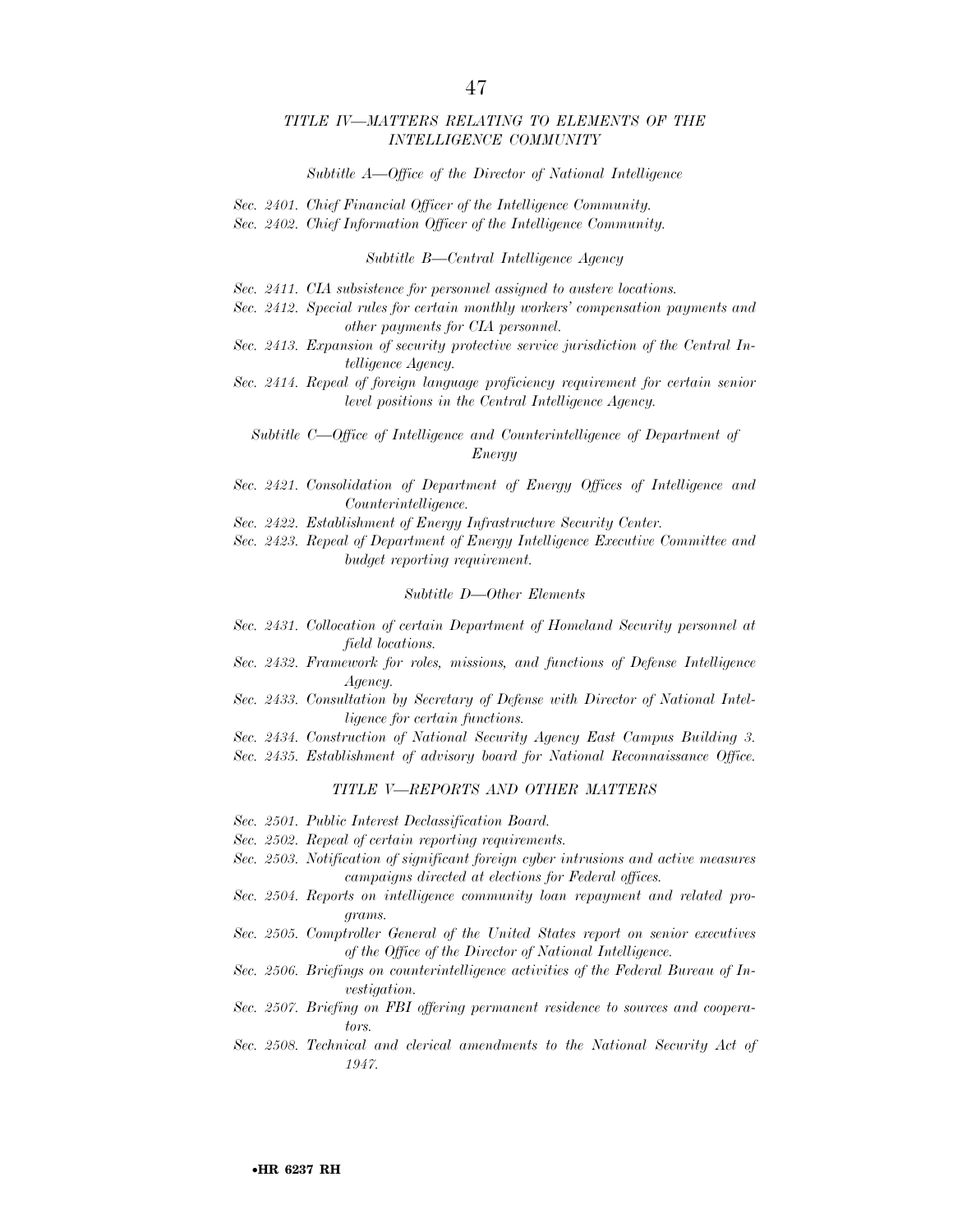*SEC. 202. DEFINITIONS.* 

 *In this division, the terms ''congressional intelligence committees'' and ''intelligence community'' have the mean- ing given those terms in section 3 of the National Security Act of 1947 (50 U.S.C. 3003).* 

## *TITLE I—INTELLIGENCE ACTIVITIES*

*SEC. 2101. AUTHORIZATION OF APPROPRIATIONS.* 

 *Funds are hereby authorized to be appropriated for fis- cal year 2019 for the conduct of the intelligence and intel- ligence-related activities of the following elements of the United States Government:* 

 *(1) The Office of the Director of National Intel-ligence.* 

- *(2) The Central Intelligence Agency.*
- *(3) The Department of Defense.*
- *(4) The Defense Intelligence Agency.*
- *(5) The National Security Agency.*
- *(6) The Department of the Army, the Depart-*
- *ment of the Navy, and the Department of the Air*
- *Force.*
- *(7) The Coast Guard.*
- *(8) The Department of State.*
- *(9) The Department of the Treasury.*
- *(10) The Department of Energy.*
- *(11) The Department of Justice.*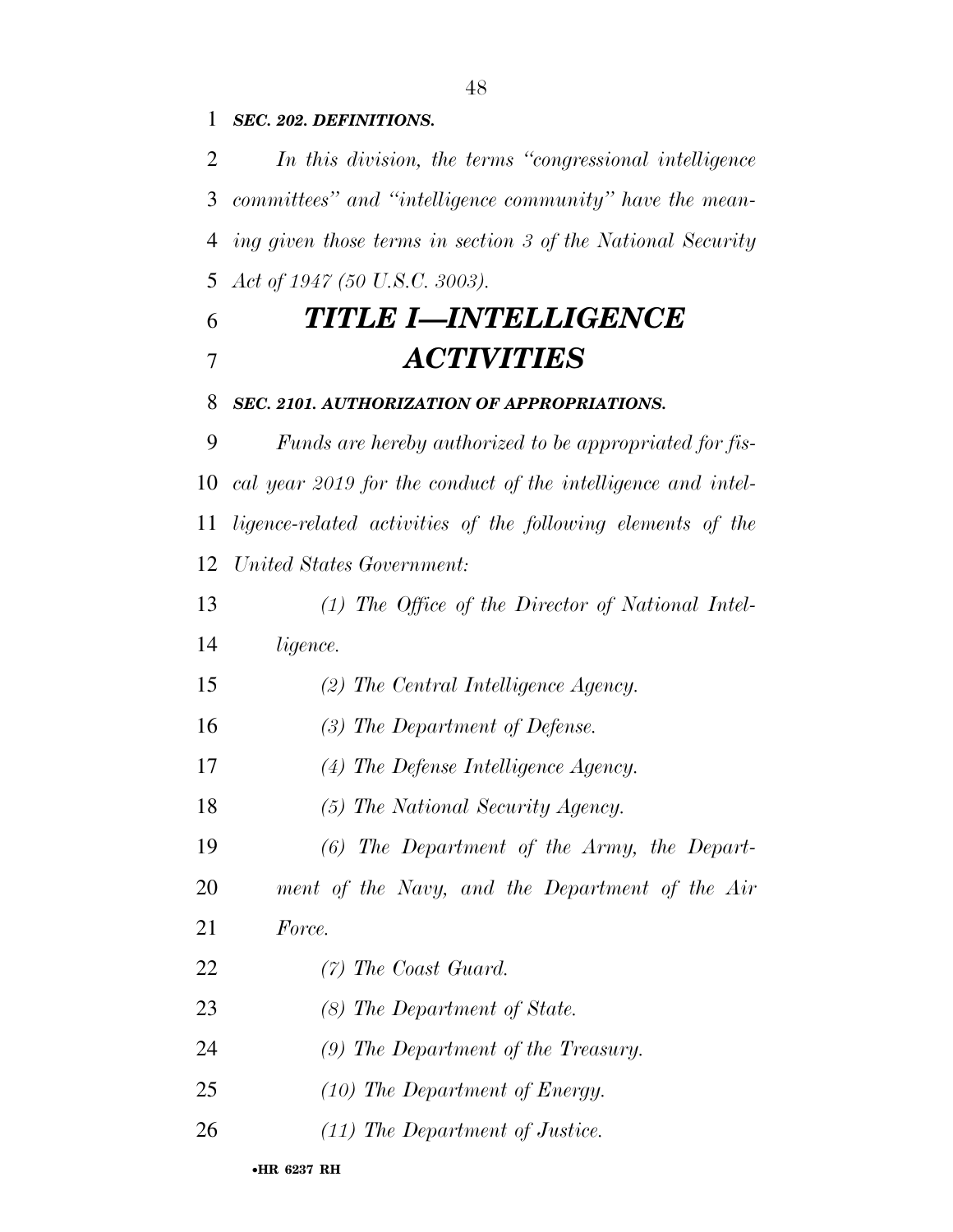| 1              | (12) The Federal Bureau of Investigation.                         |
|----------------|-------------------------------------------------------------------|
| $\overline{2}$ | $(13)$ The Drug Enforcement Administration.                       |
| 3              | (14) The National Reconnaissance Office.                          |
| $\overline{4}$ | (15) The National Geospatial-Intelligence Agen-                   |
| 5              | cy.                                                               |
| 6              | (16) The Department of Homeland Security.                         |
| 7              | SEC. 2102. CLASSIFIED SCHEDULE OF AUTHORIZATIONS.                 |
| 8              | (a) SPECIFICATIONS OF AMOUNTS.—The amounts au-                    |
| 9              | thorized to be appropriated under section 2101 for the con-       |
| 10             | duct of the intelligence activities of the elements listed in     |
| 11             | paragraphs $(1)$ through $(16)$ of section 2101, are those speci- |
|                | 12 fied in the classified Schedule of Authorizations prepared     |
| 13             | to accompany this division.                                       |
| 14             | (b) AVAILABILITY OF CLASSIFIED SCHEDULE OF AU-                    |
| 15             | THORIZATIONS.-                                                    |
| 16             | $(1)$ AVAILABILITY.—The classified Schedule of                    |
| 17             | Authorizations referred to in subsection (a) shall be             |
| 18             | made available to the Committee on Appropriations                 |
| 19             | of the Senate, the Committee on Appropriations of the             |
| 20             | House of Representatives, and to the President.                   |
| 21             | (2) DISTRIBUTION BY THE PRESIDENT.—Subject                        |
| 22             | to paragraph (3), the President shall provide for suit-           |
| 23             | able distribution of the classified Schedule of Author-           |
| 24             | izations referred to in subsection $(a)$ , or of appro-           |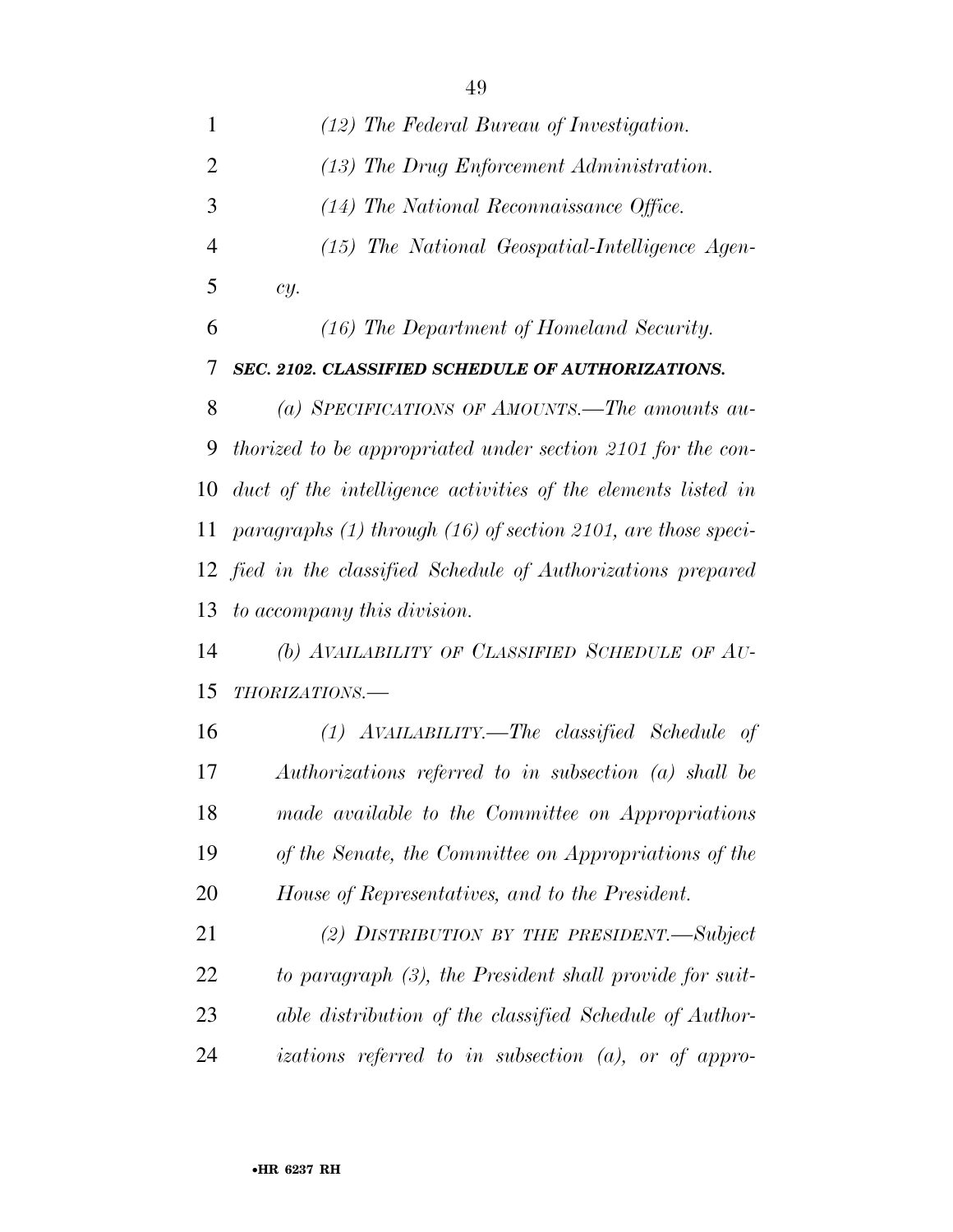| $\mathbf{1}$   | priate portions of such Schedule, within the executive           |
|----------------|------------------------------------------------------------------|
| $\overline{2}$ | branch.                                                          |
| 3              | (3)<br>LIMITS ON DISCLOSURE.—The President                       |
| $\overline{4}$ | shall not publicly disclose the classified Schedule of           |
| 5              | Authorizations or any portion of such Schedule ex-               |
| 6              | $cept -$                                                         |
| 7              | (A) as provided in section 601(a) of the Im-                     |
| 8              | plementing Recommendations of the 9/11 Com-                      |
| 9              | mission Act of 2007 (50 U.S.C. 3306(a));                         |
| 10             | $(B)$ to the extent necessary to implement the                   |
| 11             | budget; or                                                       |
| 12             | $(C)$ as otherwise required by law.                              |
|                |                                                                  |
| 13             | SEC. 2103. INTELLIGENCE COMMUNITY MANAGEMENT AC-                 |
| 14             | <b>COUNT.</b>                                                    |
| 15             | (a) AUTHORIZATION OF APPROPRIATIONS.—There is                    |
| 16             | authorized to be appropriated for the Intelligence Commu-        |
| 17             | nity Management Account of the Director of National Intel-       |
|                | 18 ligence for fiscal year 2019 the sum of \$514,524,000. Within |
| 19             | such amount, funds identified in the classified Schedule of      |
| 20             | Authorizations referred to in section $2102(a)$ for advanced     |
| 21             | research and development shall remain available until Sep-       |
| 22             | tember 30, 2020.                                                 |
| 23             | (b) CLASSIFIED AUTHORIZATIONS.—In addition<br>$\tau$             |

*Community Management Account by subsection (a), there*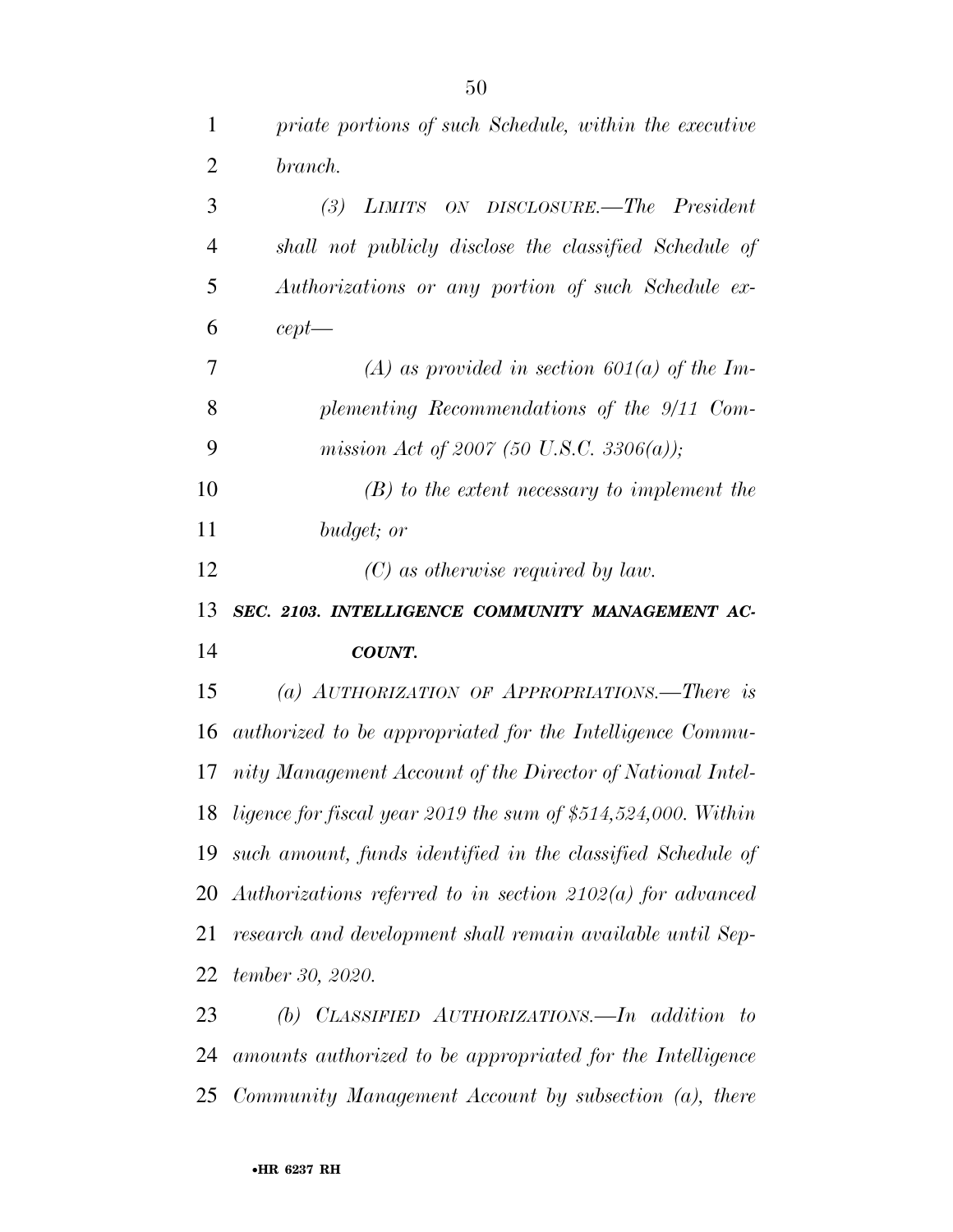*are authorized to be appropriated for the Intelligence Com- munity Management Account for fiscal year 2019 such ad- ditional amounts as are specified in the classified Schedule of Authorizations referred to in section 2102(a).* 

# *TITLE II—CENTRAL INTEL- LIGENCE AGENCY RETIRE- MENT AND DISABILITY SYS-TEM*

#### *SEC. 2201. AUTHORIZATION OF APPROPRIATIONS.*

 *There is authorized to be appropriated for the Central Intelligence Agency Retirement and Disability Fund for fis-cal year 2019 the sum of \$514,000,000.* 

### *TITLE III—GENERAL INTEL- LIGENCE COMMUNITY MAT-TERS*

*SEC. 2301. RESTRICTION ON CONDUCT OF INTELLIGENCE* 

*ACTIVITIES.* 

 *The authorization of appropriations by this division shall not be deemed to constitute authority for the conduct of any intelligence activity which is not otherwise author- ized by the Constitution or the laws of the United States. SEC. 2302. INCREASE IN EMPLOYEE COMPENSATION AND BENEFITS AUTHORIZED BY LAW.* 

 *Appropriations authorized by this division for salary, pay, retirement, and other benefits for Federal employees*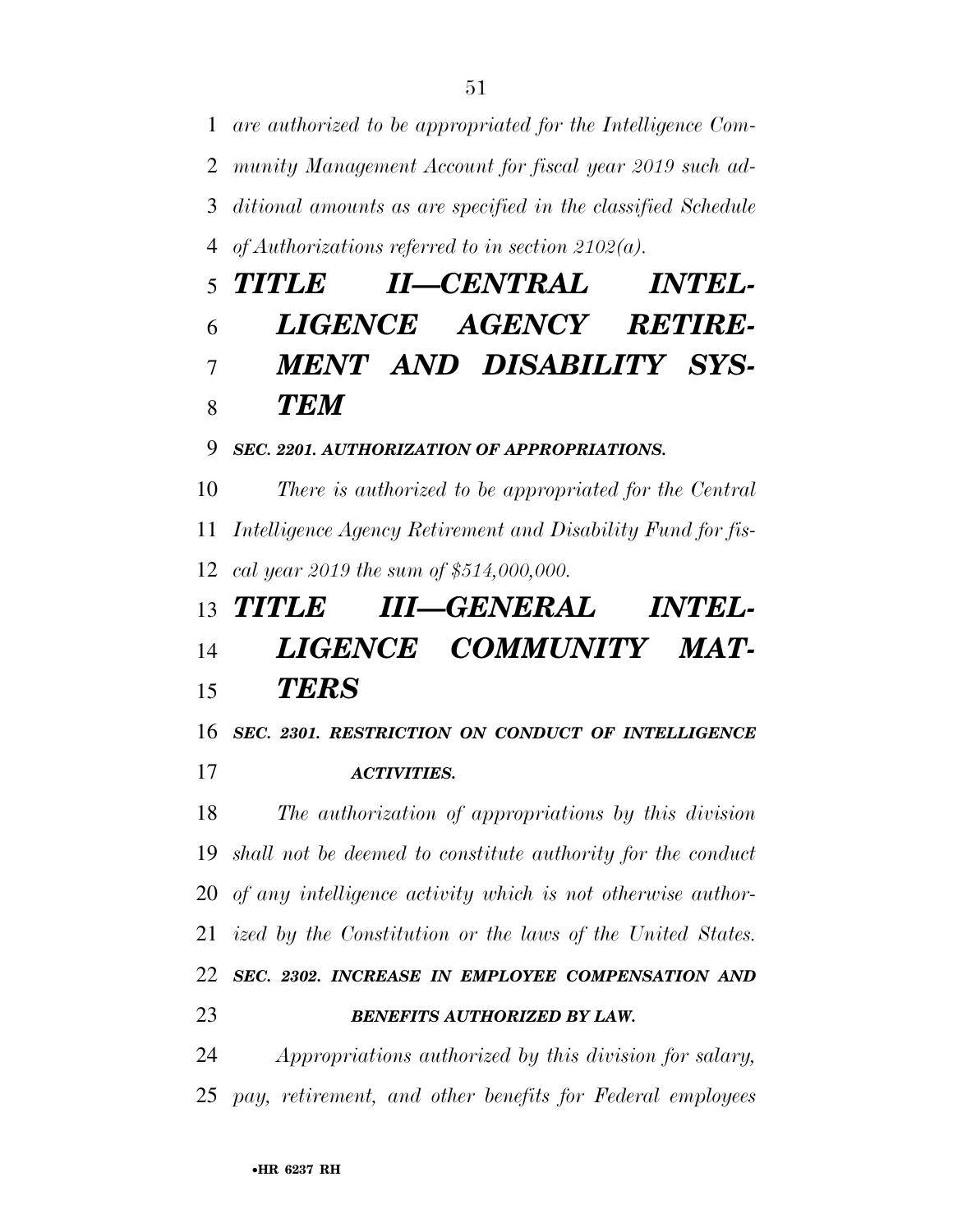*may be increased by such additional or supplemental amounts as may be necessary for increases in such com- pensation or benefits authorized by law. SEC. 2303. MODIFICATION OF SPECIAL PAY AUTHORITY FOR SCIENCE, TECHNOLOGY, ENGINEERING, OR MATHEMATICS POSITIONS AND ADDITION OF SPECIAL PAY AUTHORITY FOR CYBER POSI- TIONS. Section 113B of the National Security Act of 1947 (50 U.S.C. 3049a) is amended— (1) by amending subsection (a) to read as fol- lows: ''(a) SPECIAL RATES OF PAY FOR POSITIONS REQUIR- ING EXPERTISE IN SCIENCE, TECHNOLOGY, ENGINEERING, OR MATHEMATICS.— ''(1) IN GENERAL.—Notwithstanding part III of title 5, United States Code, the head of each element of the intelligence community may, for 1 or more cat- egories of positions in such element that require ex- pertise in science, technology, engineering, or mathe- matics— ''(A) establish higher minimum rates of pay; and ''(B) make corresponding increases in all rates of pay of the pay range for each grade or*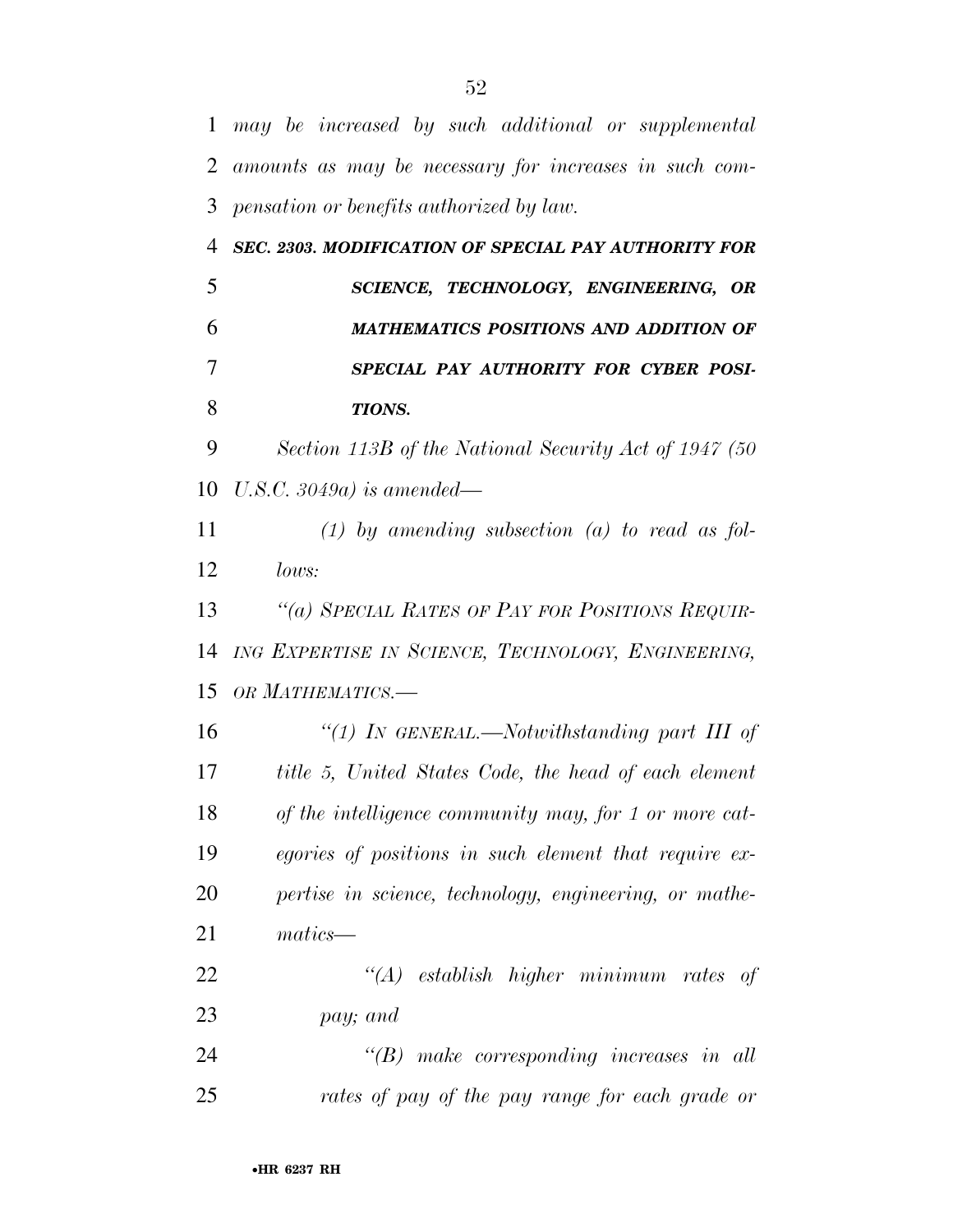| $\mathbf{1}$   | level, subject to subsection $(b)$ or $(c)$ , as applica-  |
|----------------|------------------------------------------------------------|
| $\overline{2}$ | ble.                                                       |
| 3              | "(2) TREATMENT.—The special rate supplements               |
| $\overline{4}$ | resulting from the establishment of higher rates under     |
| 5              | paragraph (1) shall be basic pay for the same or           |
| 6              | similar purposes as those specified in section $5305(j)$   |
| 7              | of title 5, United States Code.";                          |
| 8              | (2) by redesignating subsections (b) through $(f)$         |
| 9              | as subsections $(c)$ through $(g)$ , respectively;         |
| 10             | $(3)$ by inserting after subsection $(a)$ the fol-         |
| 11             | lowing:                                                    |
| 12             | "(b) SPECIAL RATES OF PAY FOR CYBER POSI-                  |
| 13             | $TIONS$ .                                                  |
| 14             | " $(1)$ IN GENERAL.—Notwithstanding subsection             |
| 15             | (c), the Director of the National Security Agency may      |
| 16             | establish a special rate of pay—                           |
| 17             | $\lq (A)$ not to exceed the rate of basic pay              |
| 18             | payable for level II of the Executive Schedule             |
| 19             | under section 5313 of title 5, United States Code,         |
| 20             | <i>if the Director certifies to the Under Secretary of</i> |
| 21             | Defense for Intelligence, in consultation with the         |
| 22             | Under Secretary of Defense for Personnel and               |
| 23             | Readiness, that the rate of pay is for positions           |
| 24             | that perform functions that execute the cyber              |
| 25             | mission of the Agency; or                                  |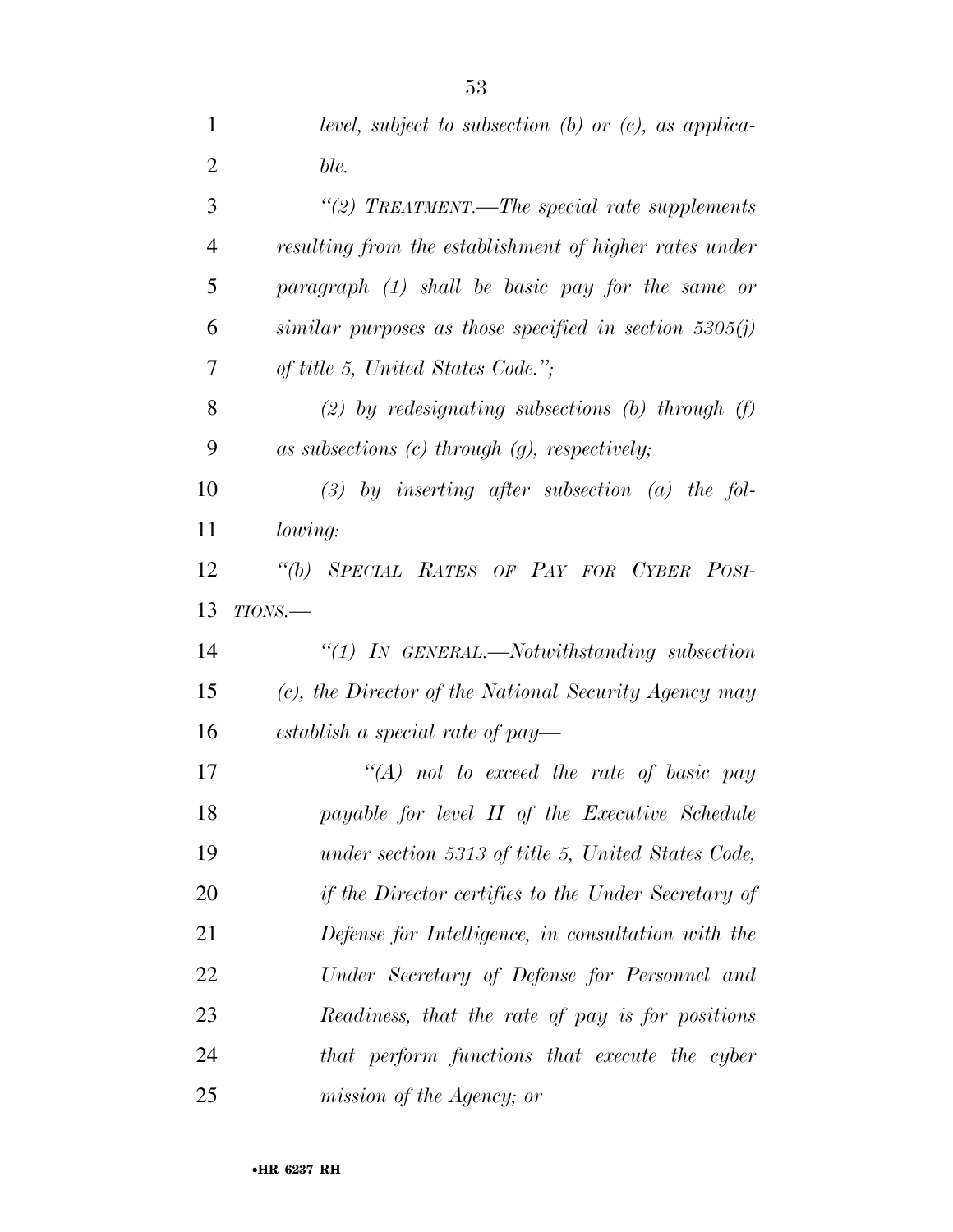*''(B) not to exceed the rate of basic pay payable for the Vice President of the United States under section 104 of title 3, United States Code, if the Director certifies to the Secretary of Defense, by name, individuals that have ad- vanced skills and competencies and that perform critical functions that execute the cyber mission of the Agency. ''(2) PAY LIMITATION.—Employees receiving a special rate under paragraph (1) shall be subject to an aggregate pay limitation that parallels the limita- tion established in section 5307 of title 5, United States Code, except that— ''(A) any allowance, differential, bonus, award, or other similar cash payment in addi- tion to basic pay that is authorized under title 10, United States Code, (or any other applicable law in addition to title 5 of such Code, excluding the Fair Labor Standards Act of 1938 (29 U.S.C. 201 et seq.)) shall also be counted as part of aggregate compensation; and ''(B) aggregate compensation may not ex-*

 *ceed the rate established for the Vice President of the United States under section 104 of title 3, United States Code.*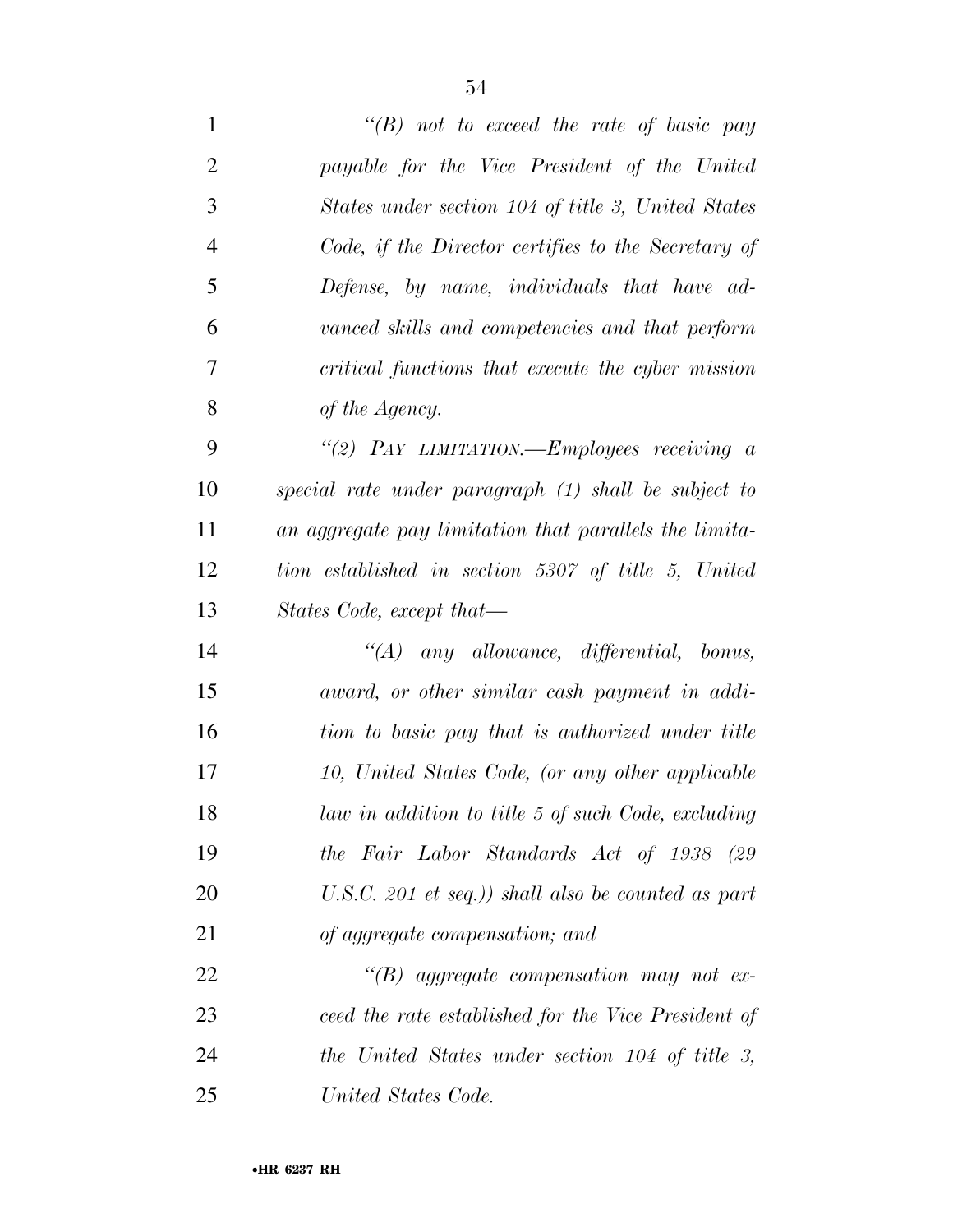*''(3) LIMITATION ON NUMBER OF RECIPIENTS.—* 

| $\overline{2}$ | The number of individuals who receive basic pay es-         |
|----------------|-------------------------------------------------------------|
| 3              | tablished under paragraph $(1)(B)$ may not exceed 100       |
| $\overline{4}$ | at any time.                                                |
| 5              | "(4) LIMITATION ON USE AS COMPARATIVE REF-                  |
| 6              | ERENCE.—Notwithstanding any other provision of              |
| $\overline{7}$ | law, special rates of pay and the limitation estab-         |
| 8              | lished under paragraph $(1)(B)$ may not be used as          |
| 9              | comparative references for the purpose of fixing the        |
| 10             | rates of basic pay or maximum pay limitations of            |
| 11             | qualified positions under section 1599f of title 10,        |
| 12             | United States Code, or section 226 of the Homeland          |
| 13             | Security Act of 2002 (6 U.S.C. 147).";                      |
| 14             | $(4)$ in subsection (c), as redesignated by para-           |
| 15             | graph (2), by striking "A minimum" and inserting            |
| 16             | "Except as provided in subsection $(b)$ , a minimum";       |
| 17             | $(5)$ in subsection (d), as redesignated by para-           |
| 18             | graph $(2)$ , by inserting "or $(b)$ " after "by subsection |
| 19             | $(a)$ "; and                                                |
| 20             | $(6)$ in subsection $(g)$ , as redesignated by para-        |
| 21             | graph $(2)$ —                                               |
| 22             | $(A)$ in paragraph $(1)$ , by striking "Not later           |
| 23             | than 90 days after the date of the enactment of             |
| 24             | the Intelligence Authorization Act for Fiscal               |
| 25             | Year 2017" and inserting "Not later than 90                 |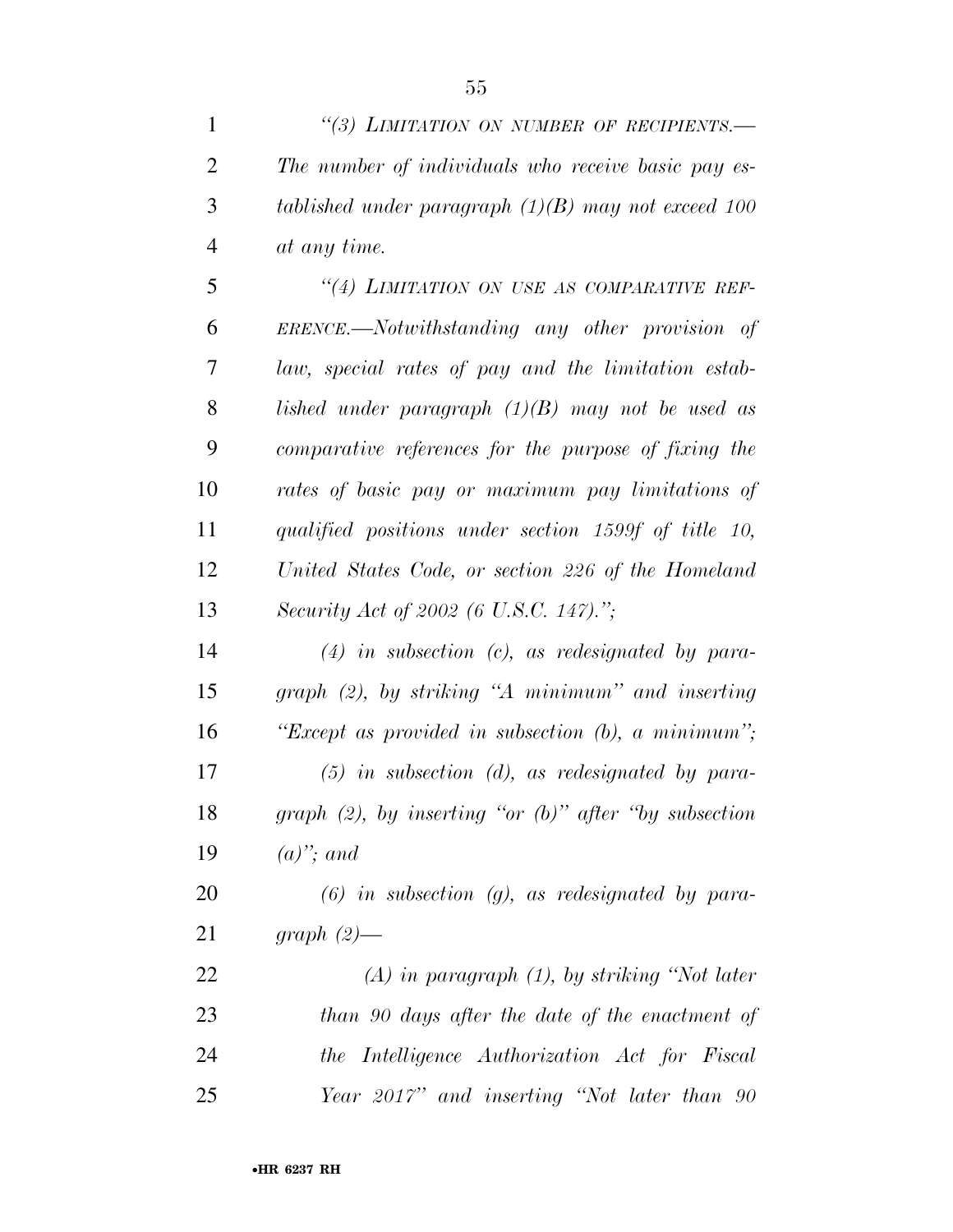| 1              | days after the date of the enactment of the Intel-            |
|----------------|---------------------------------------------------------------|
| $\overline{2}$ | <i>ligence Authorization Act for Fiscal Year 2019"</i> ;      |
| 3              | and                                                           |
| $\overline{4}$ | (B) in paragraph $(2)(A)$ , by inserting "or                  |
| 5              | (b)" after "subsection $(a)$ ".                               |
| 6              | SEC. 2304. REPEAL OF JOINT INTELLIGENCE COMMUNITY             |
| 7              | <b>COUNCIL.</b>                                               |
| 8              | (a) REPEAL.—Section 101A of the National Security             |
| 9              | Act of 1947 (50 U.S.C. 3022) is hereby repealed.              |
| 10             | (b) CLERICAL AMENDMENT.—The table of contents at              |
| 11             | the beginning of such Act is amended by striking the item     |
| 12             | <i>relating to section 101A.</i>                              |
| 13             | AMENDMENT.—Section<br>(c)<br><i>CONFORMING</i>                |
| 14             | $102A(c)(1)(B)$ of such Act (50 U.S.C. 3024) is amended by    |
| 15             | striking "and, after obtaining the advice of the Joint Intel- |
| 16             | <i>ligence Community Council".</i>                            |
| 17             | SEC. 2305. PERMANENT ENHANCED PROCUREMENT AU-                 |
| 18             | THORITY TO MANAGE SUPPLY CHAIN RISKS.                         |
| 19             | Section 309 of the Intelligence Authorization Act for         |
| 20             | Fiscal Year 2012 (Public Law 112–87; 125 Stat. 1875; 50       |
| 21             | U.S.C. 3329 note) is amended by striking subsection $(g)$ .   |
| 22             | SEC. 2306. INTELLIGENCE COMMUNITY INFORMATION                 |
| 23             | TECHNOLOGY ENVIRONMENT.                                       |
| 24             | (a) ROLES AND RESPONSIBILITIES.—                              |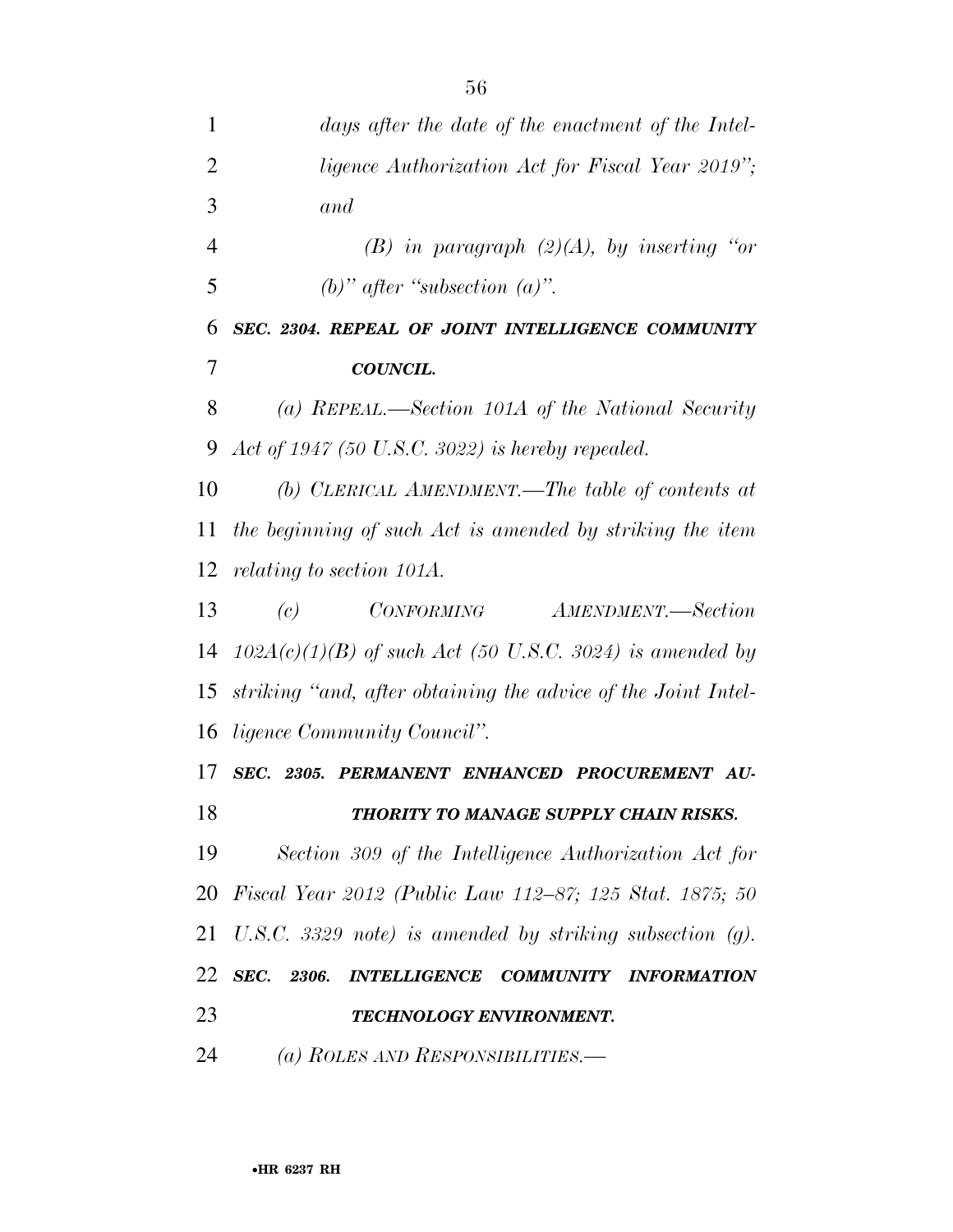| $\mathbf{1}$   | (1) DIRECTOR OF NATIONAL INTELLIGENCE.                 |
|----------------|--------------------------------------------------------|
| $\overline{2}$ | The Director of National Intelligence shall be respon- |
| 3              | sible for coordinating the performance by elements of  |
| $\overline{4}$ | the intelligence community of IC ITE, including each   |
| 5              | of the following:                                      |
| 6              | $(A)$ Ensuring compliance with all applica-            |
| 7              | ble IC ITE rules and regulations.                      |
| 8              | (B) Ensuring IC ITE measurable perform-                |
| 9              | ance goals exist.                                      |
| 10             | (C) Documenting IC ITE standards and                   |
| 11             | <i>practices.</i>                                      |
| 12             | $(D)$ Acting as an arbiter among elements of           |
| 13             | the intelligence community related to any dis-         |
| 14             | agreements arising out of the implementation of        |
| 15             | IC ITE.                                                |
| 16             | $(E)$ Delegating responsibilities to the ele-          |
| 17             | ments of the intelligence community and car-           |
| 18             | rying out such other responsibilities as are nec-      |
| 19             | essary for the effective implementation of $IC$        |
| 20             | ITE.                                                   |
| 21             | (2) KEY SERVICE PROVIDERS.—Key service pro-            |
| 22             | viders shall be responsible for—                       |
| 23             | $(A)$ providing key services, in coordination          |
| 24             | with the Director of National Intelligence; and        |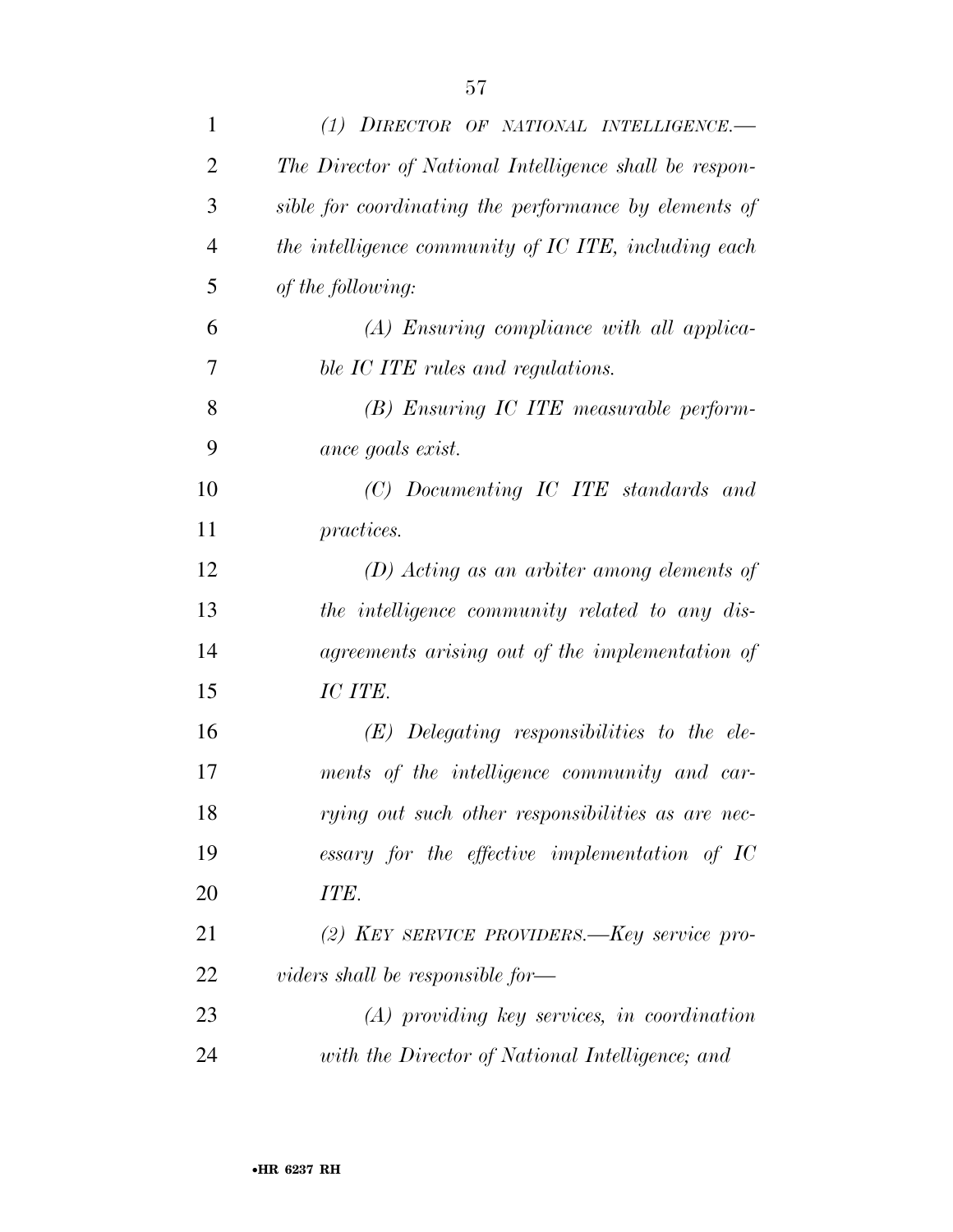| $\mathbf{1}$   | $(B)$ providing the Director with informa-                     |
|----------------|----------------------------------------------------------------|
| $\overline{2}$ | tion requested and required to fulfill the respon-             |
| 3              | sibilities of the Director under paragraph (1).                |
| $\overline{4}$ | (3) USE OF KEY SERVICES.-                                      |
| 5              | $(A)$ IN GENERAL.—Except as provided in                        |
| 6              | subparagraph $(B)$ , each element of the intel-                |
| 7              | ligence community shall use key services when                  |
| 8              | such services are available.                                   |
| 9              | (B) EXCEPTION.—The Director of National                        |
| 10             | Intelligence may provide for a written exception               |
| 11             | to the requirement under subparagraph $(A)$ if                 |
| 12             | the Director determines there is a compelling $fi$ .           |
| 13             | nancial or mission need for such exception.                    |
| 14             | (b) MANAGEMENT ACCOUNTABILITY.—Not later than                  |
| 15             | 90 days after the date of the enactment of this Act, the $Di-$ |
| 16             | rector of National Intelligence shall designate and maintain   |
| 17             | one or more accountable IC ITE executives to be responsible    |
|                | 18 $for-$                                                      |
| 19             | $(1)$ IC ITE management, financial control, and                |
| 20             | <i>integration</i> ;                                           |
| 21             | $(2)$ ensuring the performance of each key service,            |
| 22             | including establishing measurable service require-             |
| 23             | ments and schedules;                                           |
| 24             | $(3)$ ensuring independent testing of each IC ITE              |
| 25             | core service, including testing by the intended users,         |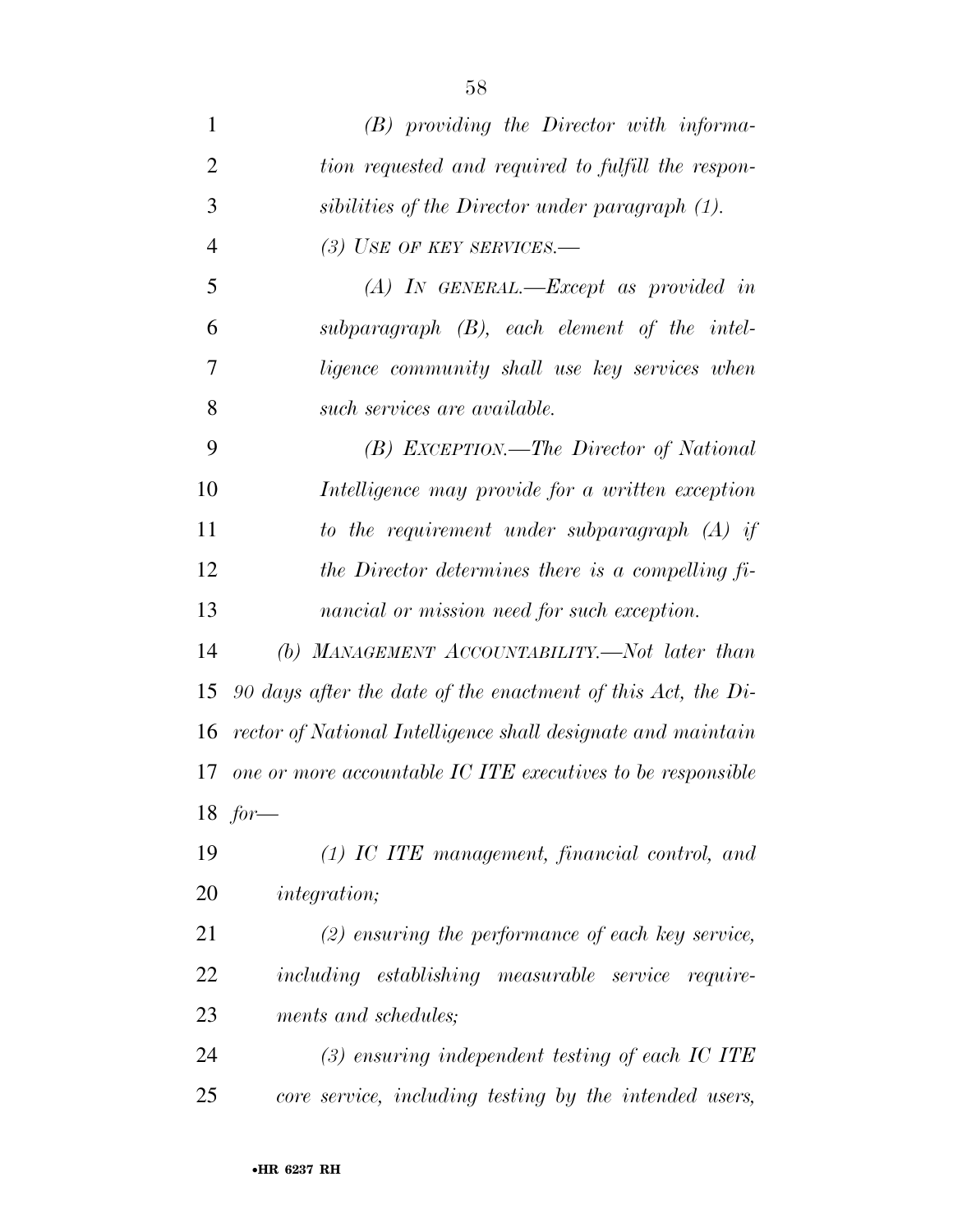*to evaluate performance against measurable service requirements and to ensure the capability meets user requirements; and* 

 *(4) coordinate IC ITE transition or restruc- turing efforts, including phase out of legacy systems. (c) SECURITY PLAN.—Not later than 180 days after the date of the enactment of this Act, the Director of Na- tional Intelligence shall develop and maintain a security plan for IC ITE.* 

 *(d) LONG-TERM ROADMAP.—Not later than 180 days after the date of the enactment of this Act, and during each of the second and fourth fiscal quarters thereafter, the Direc- tor of National Intelligence shall submit to the congressional intelligence committees a long-term roadmap that shall in-clude each of the following:* 

 *(1) A description of the minimum required and desired key service requirements, including—* 

*(A) key performance parameters; and* 

 *(B) an assessment of current, measured per-formance.* 

 *(2) IC ITE implementation milestones, includ-ing each of the following:* 

 *(A) A schedule for expected deliveries of key service capabilities during each of the following phases:*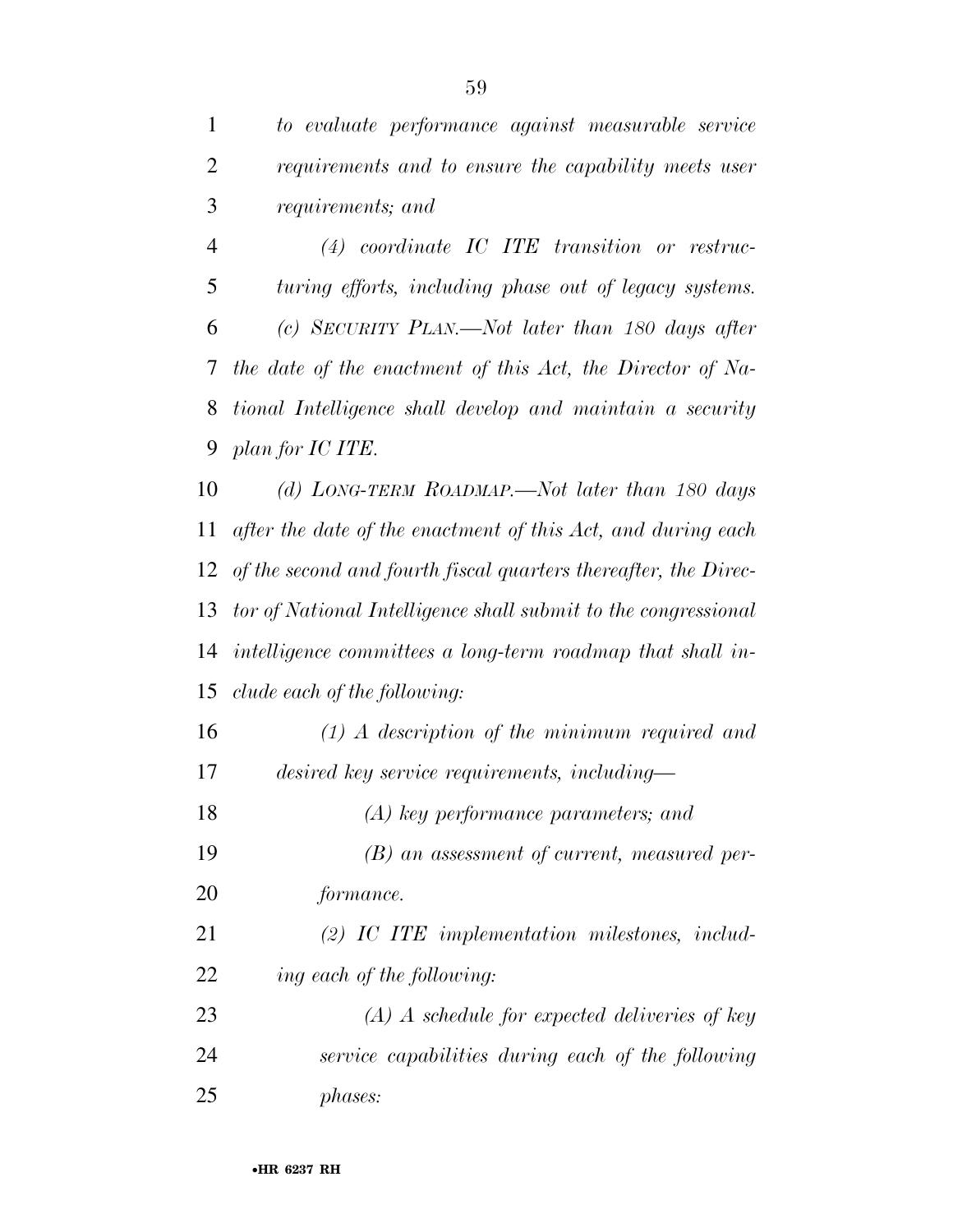| $\mathbf{1}$   | (i) Concept refinement and technology                          |
|----------------|----------------------------------------------------------------|
| $\overline{2}$ | maturity demonstration.                                        |
| 3              | Development, integration,<br>(ii)<br>and                       |
| $\overline{4}$ | demonstration,                                                 |
| 5              | $(iii)$ Production, deployment,<br>and                         |
| 6              | sustainment.                                                   |
| 7              | $(iv)$ System retirement.                                      |
| 8              | (B) Dependencies of such key service capa-                     |
| 9              | bilities.                                                      |
| 10             | $(C)$ Plans for the transition or restructuring                |
| 11             | necessary to incorporate key service capabilities.             |
| 12             | $(D)$ A description of any legacy systems                      |
| 13             | and discontinued capabilities to be phased out.                |
| 14             | $(3)$ Such other matters as the Director deter-                |
| 15             | mines appropriate.                                             |
| 16             | (e) BUSINESS PLAN.—Not later than 180 days after               |
| 17             | the date of the enactment of this Act, and during each of      |
| 18             | the second and fourth fiscal quarters thereafter, the Director |
| 19             | of National Intelligence shall submit to the congressional     |
| 20             | intelligence committees a business plan that includes each     |
| 21             | of the following:                                              |
| 22             | $(1)$ A uniform approach to identify IC ITE key                |
| 23             | service funding requests within the proposed budget,           |
| 24             | including multiyear plans to implement the long-term           |
| 25             | roadmap required by subsection $(d)$ .                         |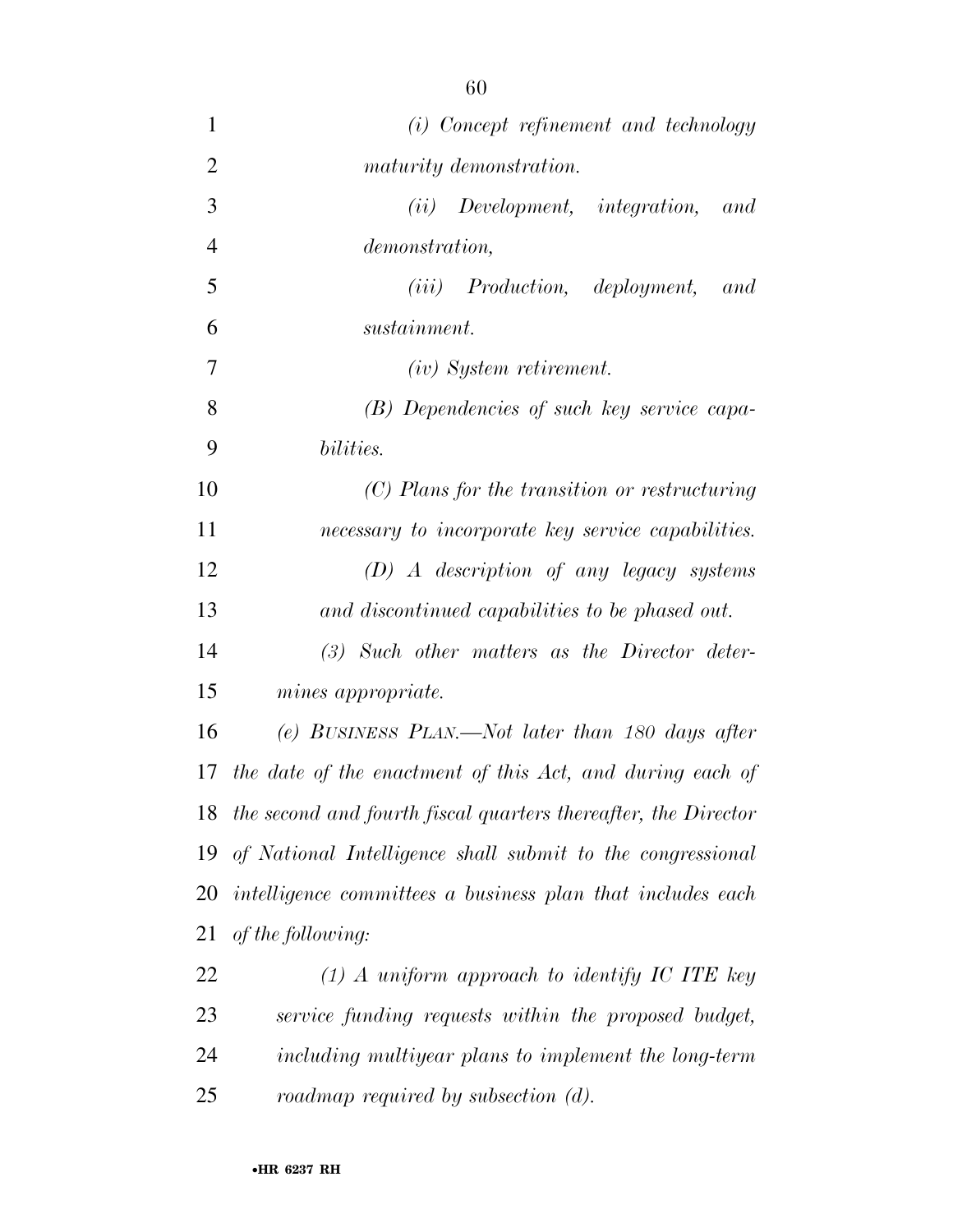| 1              | $(2)$ A uniform approach by which each element                 |
|----------------|----------------------------------------------------------------|
| $\overline{2}$ | of the intelligence community shall identify the cost          |
| 3              | of legacy information technology or alternative capa-          |
| 4              | bilities where IC ITE services will also be available.         |
| 5              | $(3)$ A uniform effort by which each element of the            |
| 6              | intelligence community shall identify transition and           |
| 7              | restructuring costs for new, existing, and retiring IC         |
| 8              | ITE services, as well as IC ITE services that have             |
| 9              | changed designations among core service, service of            |
| 10             | common concern, and agency unique service.                     |
| 11             | $(4)$ A fair and equitable rate structure for use of           |
| 12             | IC ITE.                                                        |
| 13             | QUARTERLY PRESENTATIONS.—Beginning<br>(f)<br>not               |
| 14             | later than 180 days after the date of the enactment of this    |
|                | 15 Act, the Director of National Intelligence shall provide to |
|                |                                                                |

*the congressional intelligence committees quarterly updates* 

*regarding ongoing implementation of IC ITE as compared* 

*to the requirements in the most recently submitted security* 

*plan required by subsection (c), long-term roadmap re-*

*quired by subsection (d), and business plan required by sub-*

*(g) ADDITIONAL NOTIFICATIONS.—The Director of Na-*

*tional Intelligence shall provide timely notification to the* 

*congressional intelligence committees regarding any policy* 

*changes related to or affecting IC ITE, new initiatives or* 

*section (e).*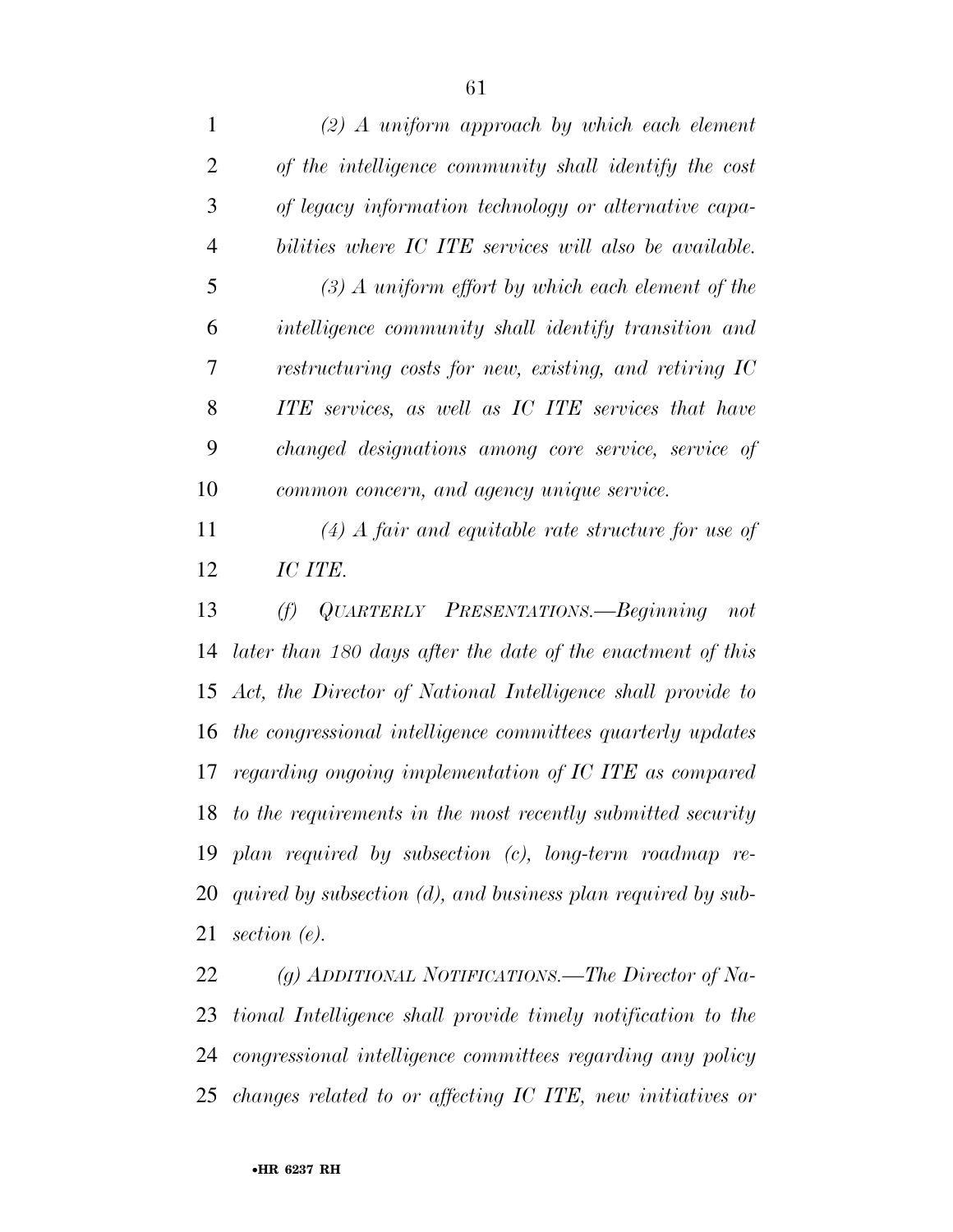*strategies related to or impacting IC ITE, and changes or deficiencies in the execution of the security plan required by subsection (c), long-term roadmap required by subsection (d), and business plan required by subsection (e).* 

*(h) DEFINITIONS.—In this section:* 

 *(1) The term ''agency unique service'' means a capability that is unique to and used only within one element of the intelligence community.* 

 *(2) The term ''core service'' means a capability that is available to multiple elements of the intel- ligence community and required for consistent oper-ation of IC ITE.* 

 *(3) The term ''intelligence community informa- tion technology environment'' or ''IC ITE'' means all of the information technology services across the intel- ligence community, including the data sharing and protection environment across multiple classification domains.* 

 *(4) The term ''key service'' is a core service or service of common concern, but is not an agency unique service.* 

 *(5) The term ''key service provider'' is the entity responsible and accountable for implementing a key service within the IC ITE.*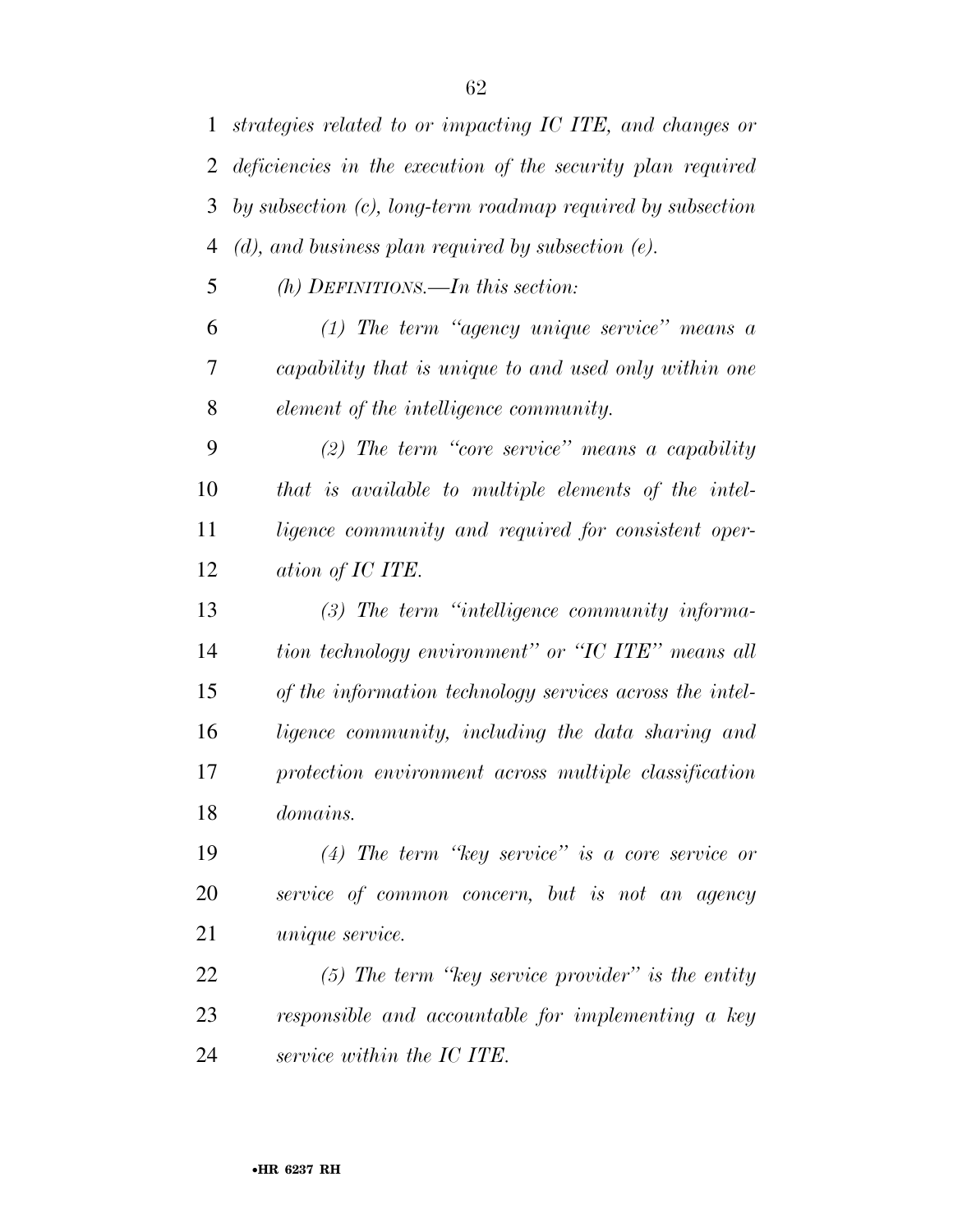*(6) The term ''service of common concern'' means a capability available across IC ITE that is of inter- est to two or more elements of the intelligence commu-nity.* 

 *(i) SUNSET.—The section shall have no effect on or after September 30, 2024.* 

### *SEC. 2307. DEVELOPMENT OF SECURE CELLULAR VOICE SO-LUTION FOR INTELLIGENCE COMMUNITY.*

 *(a) IN GENERAL.—The Director of National Intel- ligence shall certify and approve the operation of a National Intelligence Program enterprise-wide secure voice cellular solution that leverages commercially available technology and operates on existing commercial cellular networks.* 

 *(b) POLICY.—The Director of National Intelligence shall establish an intelligence community policy for the cel- lular voice solution required by subsection (a) that address-es each of the following:* 

- *(1) Determinations regarding eligibility to use a device covered by such cellular voice solution.*
- *(2) The appropriate classification levels associ-ated with the use of secure cellular phones.*
- *(3) Measures that should be taken prior to initi-ating or receiving a secure cellular call.*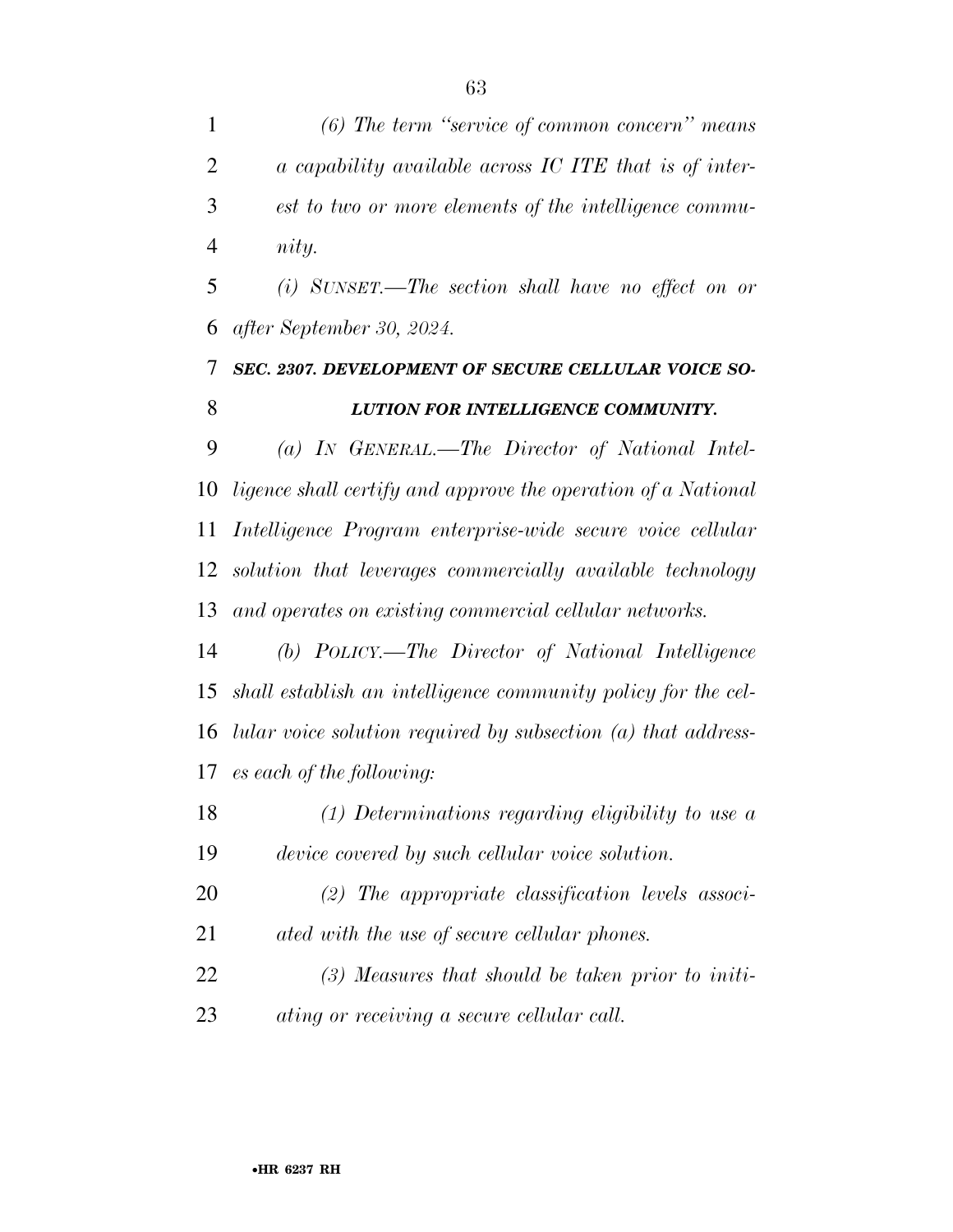*(4) Appropriate methods for storage of secure de- vices when not in the physical possession of an au-thorized user.* 

 *(5) Such other matters as the Director deter-mines appropriate.* 

 *(c) COSTS.—The Director of National Intelligence shall ensure that annual operating costs of the secure cel- lular solution requirement in subsection (a), excluding ini- tial development and deployment, are born on a cost-reim- bursable basis by each relevant element of the intelligence community.* 

### *SEC. 2308. POLICY ON MINIMUM INSIDER THREAT STAND-ARDS.*

 *(a) POLICY REQUIRED.—Not later than 60 days after the date of the enactment of this Act, the Director of Na- tional Intelligence shall establish a policy for minimum in-sider threat standards.* 

 *(b) IMPLEMENTATION.—Not later than 180 days after the date of the enactment of this Act, the head of each ele- ment of the intelligence community shall implement the pol-icy established under subsection (a).* 

 *SEC. 2309. SUBMISSION OF INTELLIGENCE COMMUNITY POLICIES.* 

*(a) SUBMISSION OF POLICIES.—*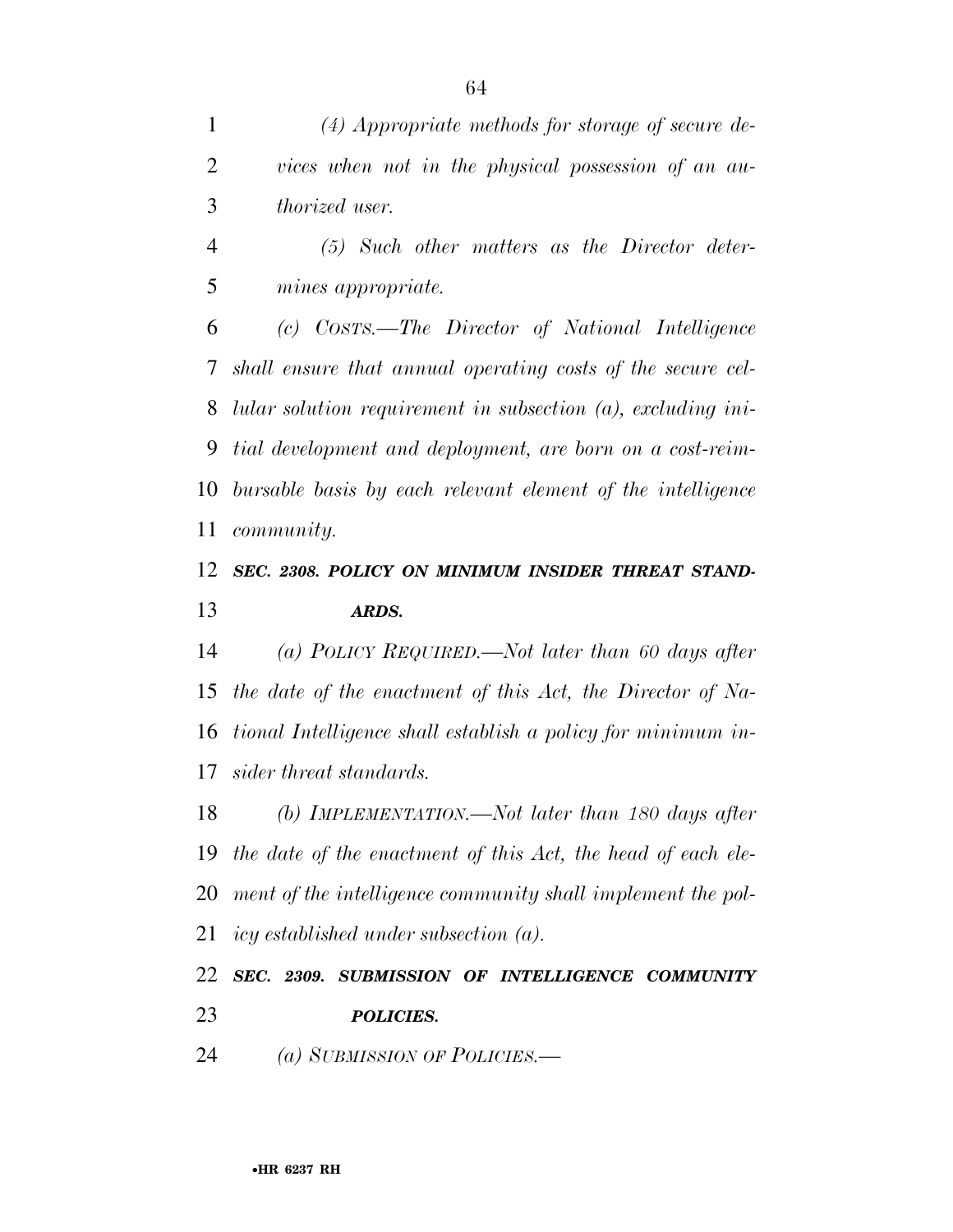| 1              | (1) CURRENT POLICY.—Not later than 180 days                    |
|----------------|----------------------------------------------------------------|
| $\overline{2}$ | after the date of the enactment of this Act, the Direc-        |
| 3              | tor of National Intelligence shall submit to the con-          |
| 4              | gressional intelligence committees using the electronic        |
| 5              | repository all non-publicly available policies, direc-         |
| 6              | tives, and guidance issued by the Director of National         |
| 7              | Intelligence for the intelligence community that are in        |
| 8              | effect as of the date of the submission.                       |
| 9              | (2) CONTINUOUS UPDATES.—Not later than $15$                    |
| 10             | days after the date on which the Director of National          |
| 11             | Intelligence issues, modifies, or rescinds a policy, di-       |
| 12             | rective, or guidance of the intelligence community, the        |
| 13             | Director shall—                                                |
| 14             | $(A)$ notify the congressional intelligence                    |
| 15             | committees of such addition, modification, or re-              |
| 16             | moval; and                                                     |
| 17             | $(B)$ update the electronic repository with re-                |
| 18             | spect to such addition, modification, or removal.              |
| 19             | (b) ELECTRONIC REPOSITORY DEFINED.—In this sec-                |
| 20             | tion, the term "electronic repository" means the electronic    |
|                | 21 distribution mechanism, in use as of the date of the enact- |
| 22             | ment of this Act, or any successor electronic distribution     |
| 23             | mechanism, by which the Director of National Intelligence      |
|                | 24 submits to the congressional intelligence committees infor- |
| 25             | mation.                                                        |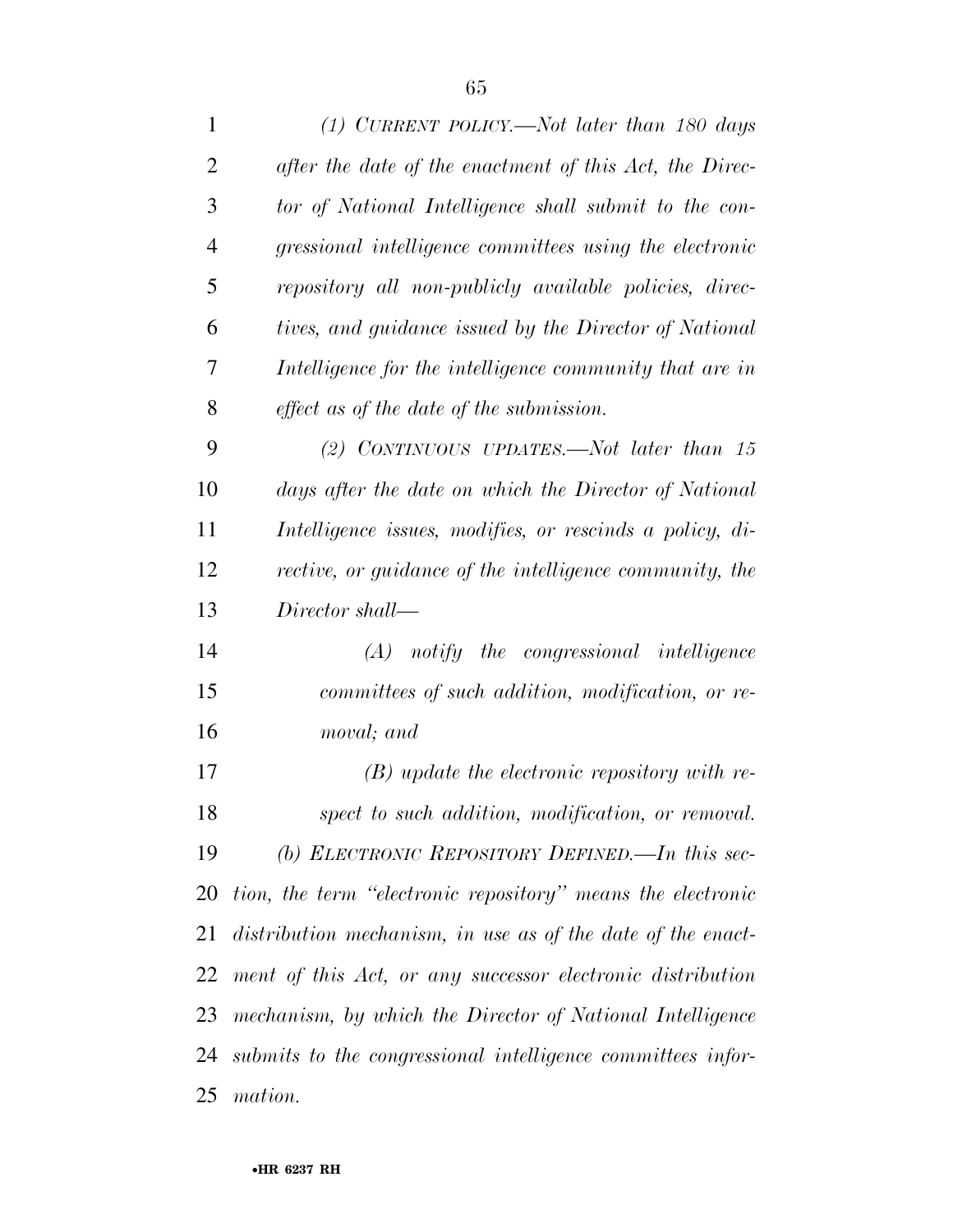*TITLE IV—MATTERS RELATING TO ELEMENTS OF THE INTEL- LIGENCE COMMUNITY Subtitle A—Office of the Director of National Intelligence SEC. 2401. CHIEF FINANCIAL OFFICER OF THE INTEL- LIGENCE COMMUNITY. Section 103I(a) of the National Security Act of 1947*   $(50 \text{ U.S.C. } 3034(a))$  is amended by adding at the end the *following new sentence: ''The Chief Financial Officer shall report directly to the Director of National Intelligence.''. SEC. 2402. CHIEF INFORMATION OFFICER OF THE INTEL- LIGENCE COMMUNITY. Section 103G(a) of the National Security Act of 1947 (50 U.S.C. 3032(a)) is amended by adding at the end the following new sentence: ''The Chief Information Officer shall report directly to the Director of National Intel- ligence.''. Subtitle B—Central Intelligence Agency SEC. 2411. CIA SUBSISTENCE FOR PERSONNEL ASSIGNED TO AUSTERE LOCATIONS. Subsection (a) of section 5 of the Central Intelligence Agency Act of 1949 (50 U.S.C. 3506) is amended—*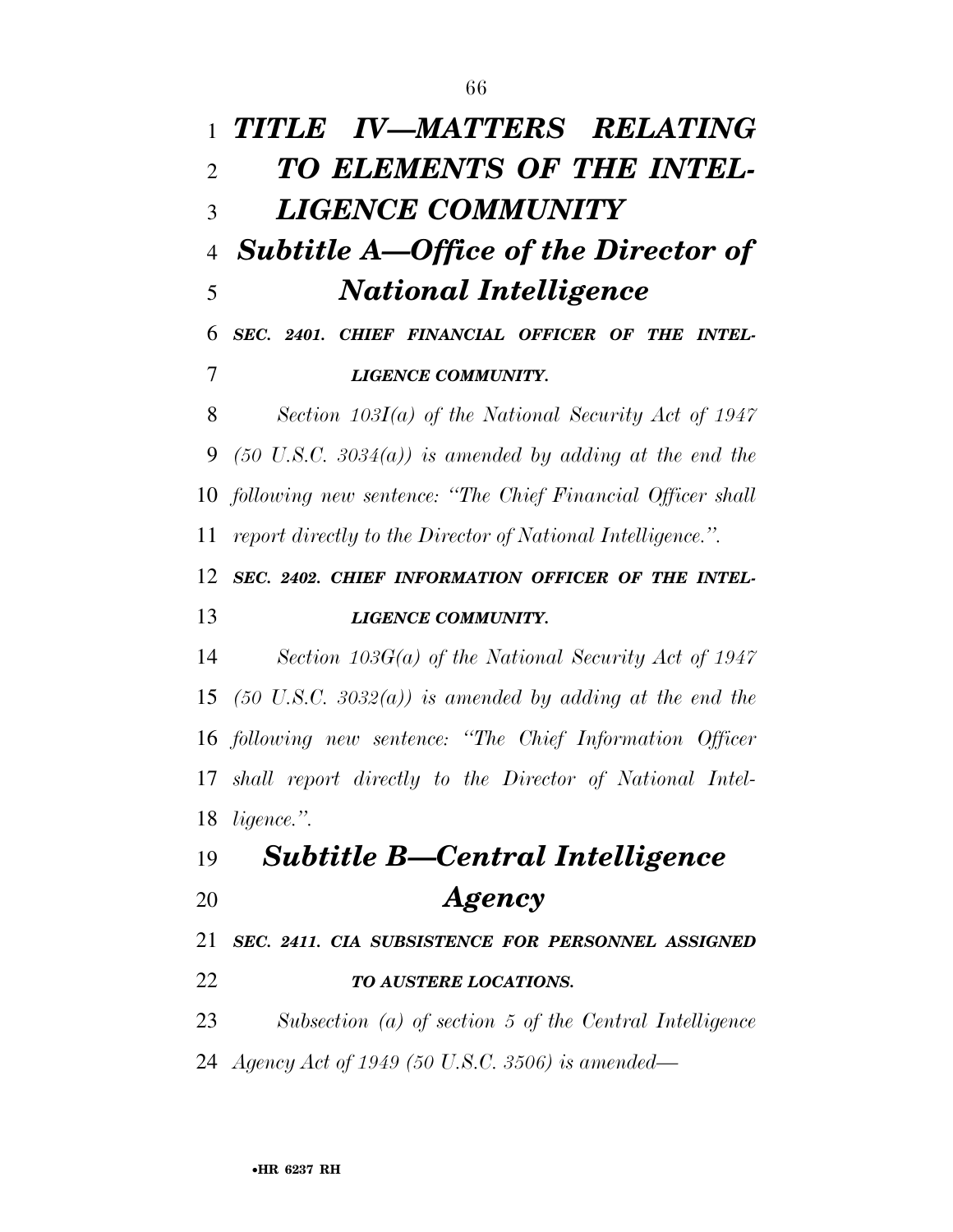| $\mathbf{1}$             | $(1)$ in paragraph $(1)$ , by striking " $(50 \text{ U.S.C.})$ |
|--------------------------|----------------------------------------------------------------|
| $\overline{2}$           | 403-4a).," and inserting "(50 U.S.C. 403-4a),";                |
| 3                        | $(2)$ in paragraph $(6)$ , by striking "and" at the            |
| $\overline{4}$           | end;                                                           |
| 5                        | $(3)$ in paragraph $(7)$ , by striking the period at           |
| 6                        | the end and inserting "; and"; and                             |
| 7                        | $(4)$ by adding at the end the following new para-             |
| 8                        | graph(8):                                                      |
| 9                        | "(8) Upon the approval of the Director, provide,               |
| 10                       | during any fiscal year, with or without reimburse-             |
| 11                       | ment, subsistence to any personnel assigned to an              |
| 12                       | overseas location designated by the Agency as an aus-          |
| 13                       | <i>tere location.</i> "                                        |
| 14                       | SEC. 2412. SPECIAL RULES FOR CERTAIN MONTHLY WORK-             |
| 15                       | <b>ERS' COMPENSATION PAYMENTS AND OTHER</b>                    |
| 16                       | PAYMENTS FOR CIA PERSONNEL.                                    |
| 17                       | (a) In GENERAL.—The Central Intelligence Agency                |
|                          | 18 Act of 1949 (50 U.S.C. 3501 et seq.) is amended by insert-  |
|                          | 19 ing after section 19 the following new section:             |
|                          | 20 "SEC. 19A. SPECIAL RULES FOR CERTAIN INDIVIDUALS IN-        |
| 21                       | JURED BY REASON OF WAR, INSURGENCY,                            |
| 22                       | HOSTILE ACT, OR TERRORIST ACTIVITIES.                          |
| 23                       | "(a) ADJUSTMENT OF COMPENSATION FOR CERTAIN                    |
| 24<br><i>INJURIES.</i> — |                                                                |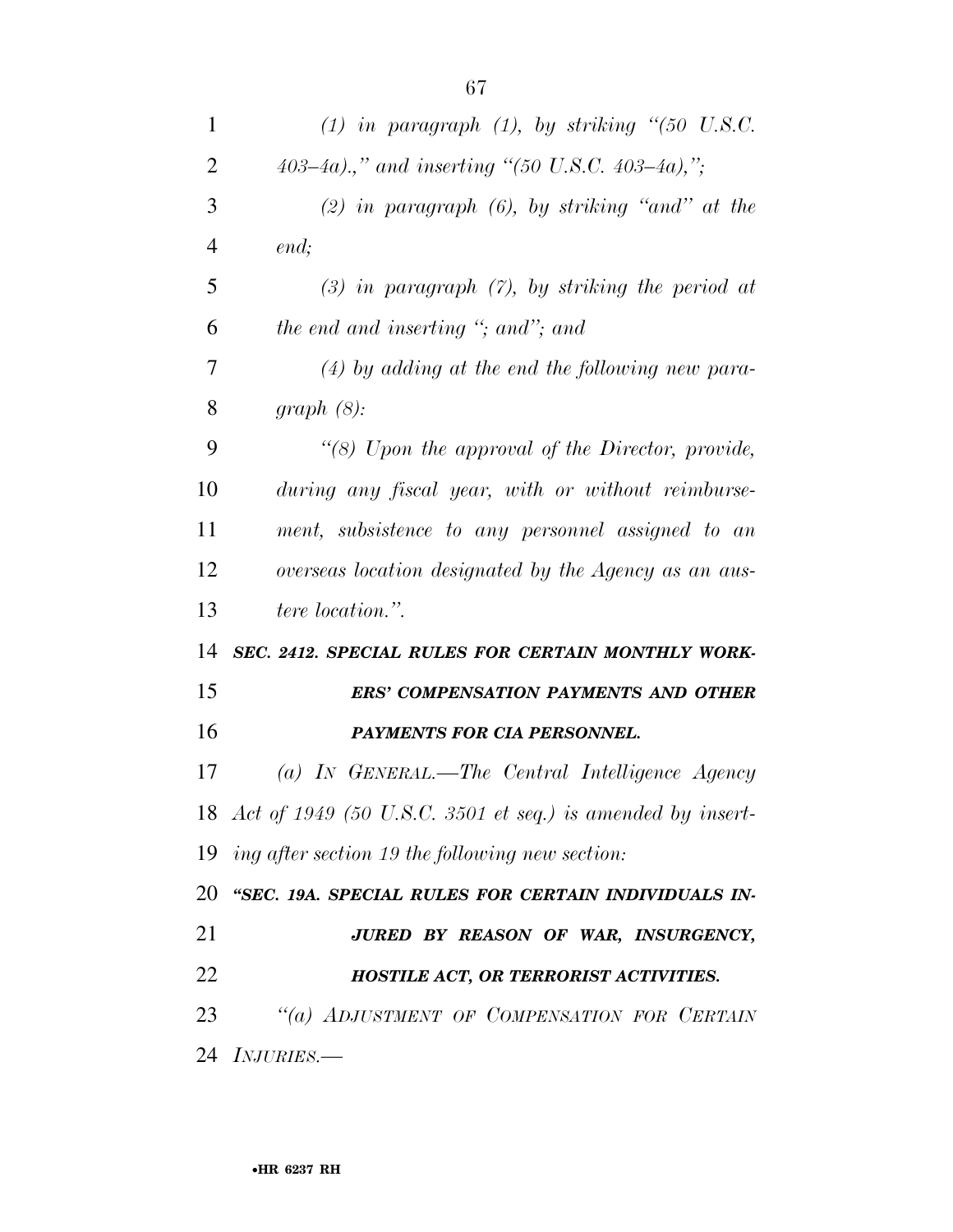| $\mathbf{1}$   | "(1) INCREASE.—The Director of the Central In-                  |
|----------------|-----------------------------------------------------------------|
| $\overline{2}$ | telligence Agency may increase the amount of month-             |
| 3              | ly compensation paid to a covered employee under                |
| $\overline{4}$ | section 8105 of title 5, United States Code. Subject to         |
| 5              | paragraph (2), the Director may determine<br>the                |
| 6              | amount of each such increase by taking into ac-                 |
| 7              | $count$ —                                                       |
| 8              | "(A) the severity of the qualifying injury;                     |
| 9              | $\lq\lq(B)$ the circumstances by which the covered              |
| 10             | employee became injured; and                                    |
| 11             | $\lq\lq C$ the seniority of the covered employee.               |
| 12             | "(2) MAXIMUM.—Notwithstanding chapter 81 of title               |
| 13             | 5, United States Code, the total amount of monthly com-         |
| 14             | pensation increased under paragraph (1) may not exceed          |
| 15             | the monthly pay of the maximum rate of basic pay for GS-        |
| 16             | 15 of the General Schedule under section 5332 of title 5,       |
| 17             | United States Code.                                             |
| 18             | "(b) COSTS FOR TREATING QUALIFYING INJURIES.-                   |
| 19             | The Director may pay the costs of treating a qualifying         |
|                | $20$ injury of a covered employee, a covered individual, or a   |
| 21             | covered dependent, or may reimburse a covered employee,         |
|                | 22 a covered individual, or a covered dependent for such costs, |
|                | 23 that are not otherwise covered by chapter $81$ of title 5,   |
|                | 24 United States Code, or other provision of Federal law.       |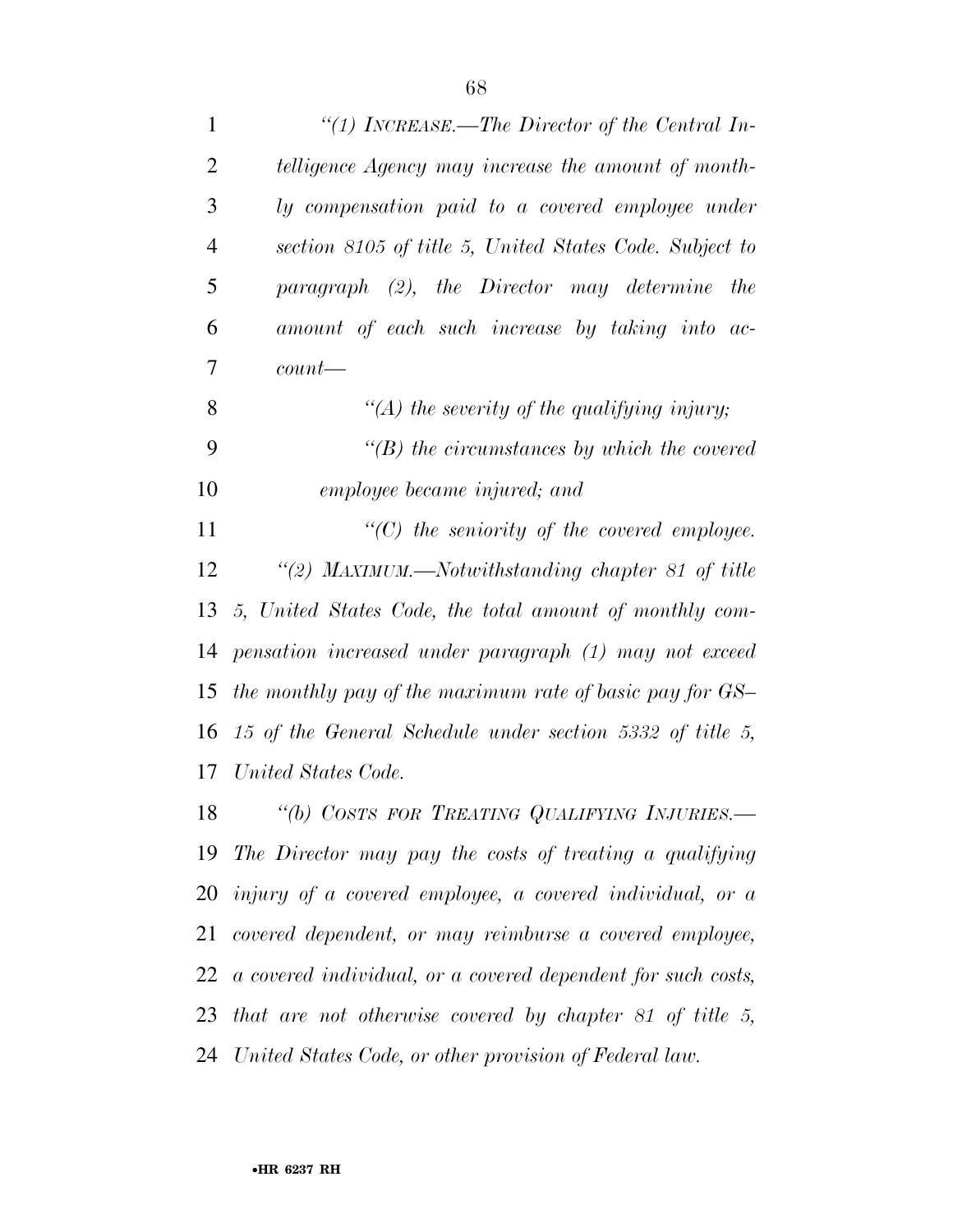| 1  | "(c) TREATMENT OF AMOUNTS.—For purposes of sec-           |
|----|-----------------------------------------------------------|
| 2  | tion 104 of the Internal Revenue Code of 1986, amounts    |
| 3  | paid pursuant to this section shall be treated as amounts |
| 4  | paid under chapter 81 of title 5, United States Code.     |
| 5  | "(d) DEFINITIONS.—In this section:                        |
| 6  | "(1) COVERED DEPENDENT.—The term 'covered                 |
| 7  | dependent' means a family member of a covered em-         |
| 8  | ployee who, on or after September 11, 2001—               |
| 9  | $"(A)$ accompanies the covered employee to                |
| 10 | an assigned duty station in a foreign country;            |
| 11 | and                                                       |
| 12 | "(B) becomes injured by reason of a quali-                |
| 13 | fying injury.                                             |
| 14 | "(2) COVERED EMPLOYEE.—The term 'covered                  |
| 15 | employee' means an officer or employee of the Central     |
| 16 | Intelligence Agency who, on or after September 11,        |
| 17 | $2001$ , becomes injured by reason of a qualifying in-    |
| 18 | <i>jury.</i>                                              |
| 19 | "(3) COVERED INDIVIDUAL.—The term 'covered                |
| 20 | <i>individual'</i> means an <i>individual</i> who-        |
| 21 | $\lq\lq (A)(i)$ is detailed to the Central Intel-         |
| 22 | ligence Agency from other agencies of the United          |
| 23 | States Government or from the Armed Forces; or            |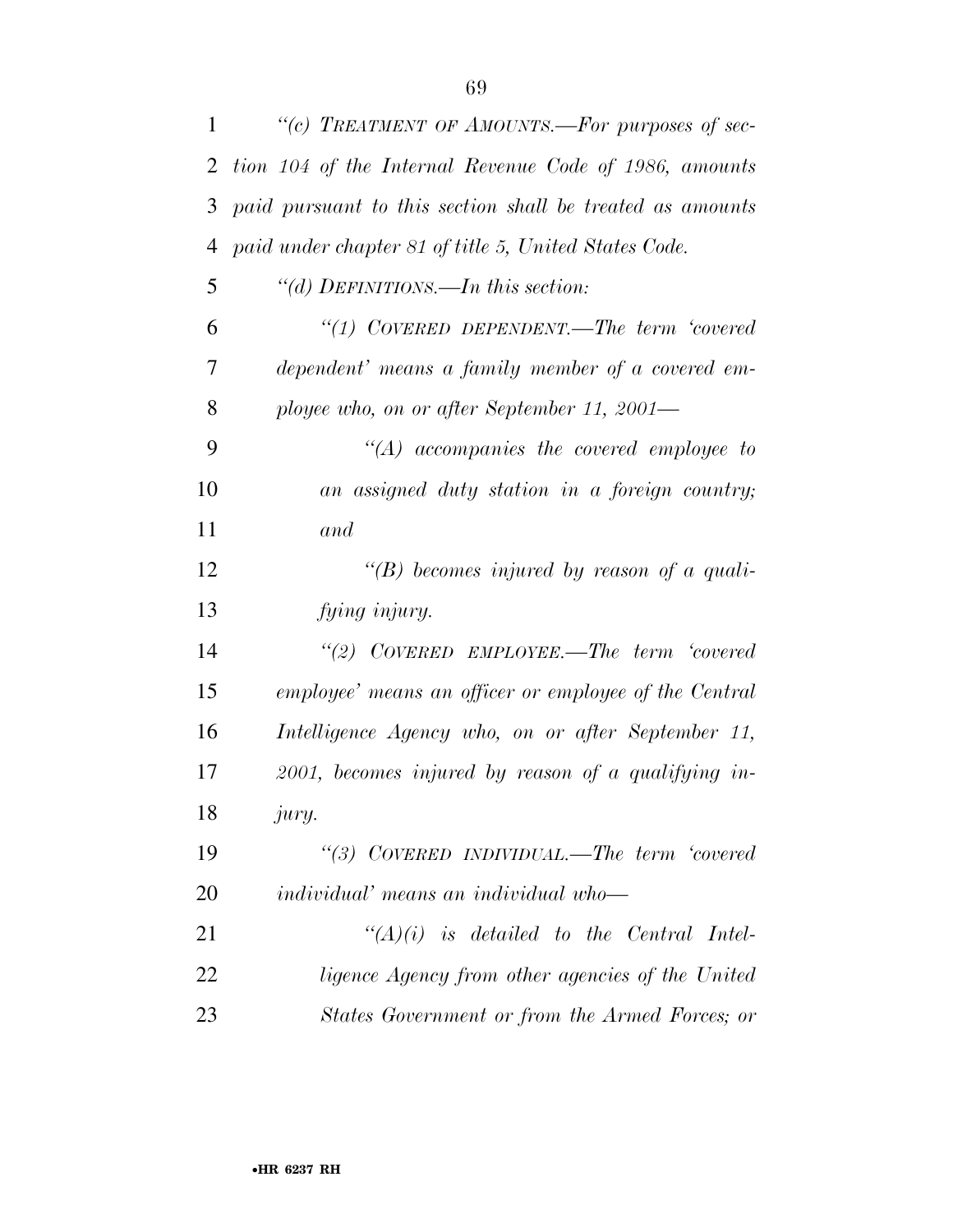| $\mathbf{1}$   | $``(ii)$ is affiliated with the Central Intel-    |
|----------------|---------------------------------------------------|
| $\overline{2}$ | ligence Agency, as determined by the Director;    |
| 3              | and                                               |
| $\overline{4}$ | " $(B)$ who, on or after September 11, 2001,      |
| 5              | becomes injured by reason of a qualifying injury. |
| 6              | "(4) QUALIFYING INJURY.—The term 'qualifying      |
| 7              | <i>injury'</i> means the following:               |
| 8              | $\lq\lq (A)$ With respect to a covered dependent, |
| 9              | an injury incurred—                               |
| 10             | $"(i)$ during war, insurgency, hostile            |
| 11             | act, or terrorist activities occurring during     |
| 12             | a period in which the covered dependent is        |
| 13             | accompanying the covered employee to an           |
| 14             | assigned duty station in a foreign country;       |
| 15             | and                                               |
| 16             | "(ii) that was not the result of the will-        |
| 17             | ful misconduct of the covered dependent.          |
| 18             | $``(B)$ With respect to a covered employee or     |
| 19             | a covered individual, an injury incurred—         |
| 20             | $"(i)$ during war, insurgency, hostile            |
| 21             | act, or terrorist activities occurring during     |
| 22             | a period of assignment to a duty station in       |
| 23             | a foreign country; and                            |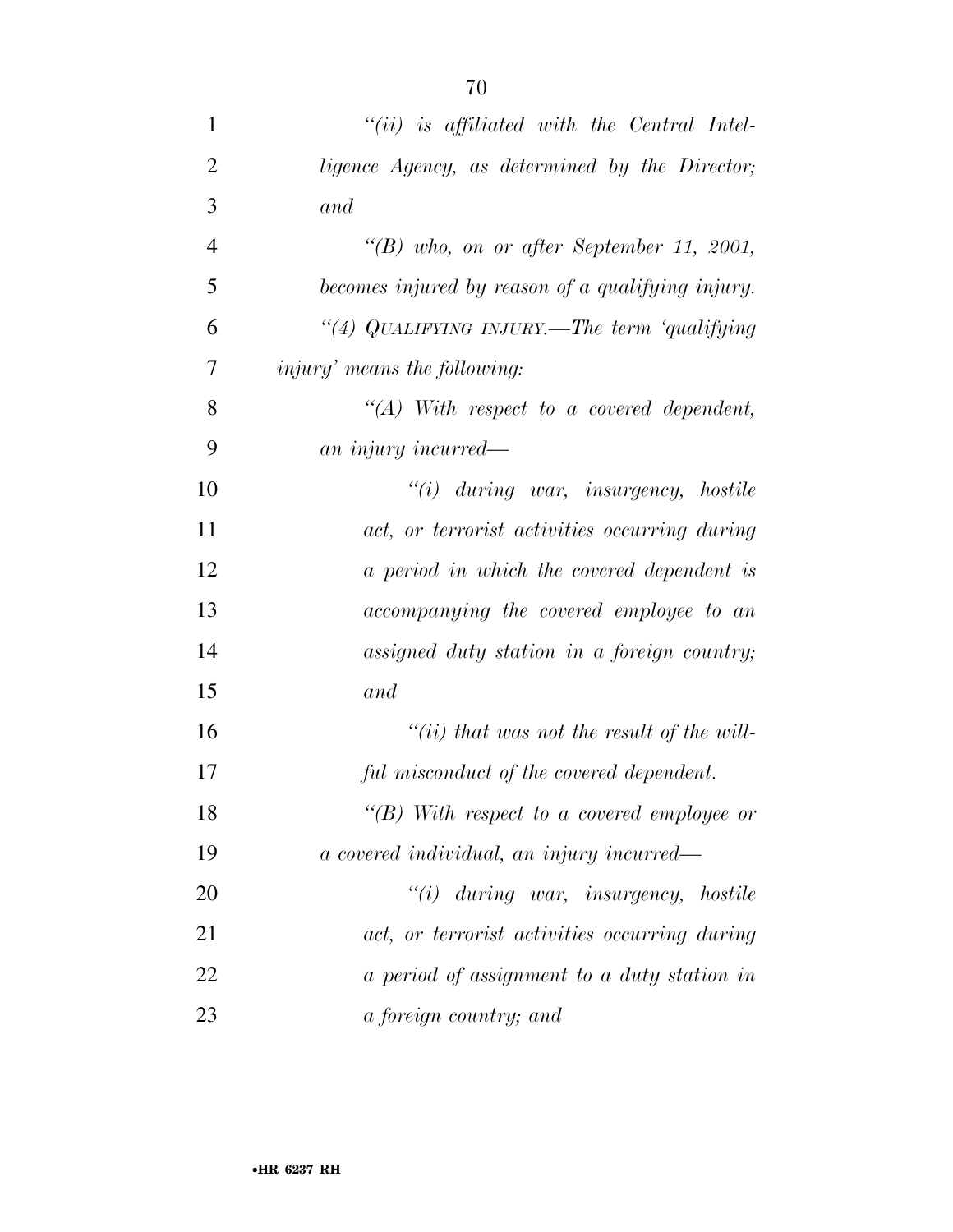| $\mathbf{1}$   | "(ii) that was not the result of the will-                     |
|----------------|----------------------------------------------------------------|
| $\overline{2}$ | ful misconduct of the covered employee or                      |
| 3              | <i>the covered individual.</i> ".                              |
| $\overline{4}$ | $(b)$ REGULATIONS.—Not later than 120 days after the           |
| 5              | date of the enactment of this Act, the Director of the Central |
| 6              | Intelligence Agency shall—                                     |
| 7              | $(1)$ prescribe regulations ensuring the fair and              |
| 8              | equitable implementation of section 19A of the Cen-            |
| 9              | tral Intelligence Agency Act of 1949, as added by sub-         |
| 10             | section $(a)$ ; and                                            |
| 11             | $(2)$ submit to the congressional intelligence com-            |
| 12             | mittees such regulations.                                      |
| 13             | (c) APPLICATION.—Section 19A of the Central Intel-             |
| 14             | ligence Agency Act of 1949, as added by subsection (a), shall  |
| 15             | apply with respect to $-$                                      |
| 16             | $(1)$ payments made to covered employees (as de-               |
| 17             | fined in such section) under section $8105$ of title 5,        |
| 18             | United States Code, beginning on or after the date of          |
| 19             | the enactment of this Act; and                                 |
| 20             | $(2)$ treatment described in subsection (b) of such            |
| 21             | section 19A occurring on or after the date of the en-          |
| 22             | actment of this Act.                                           |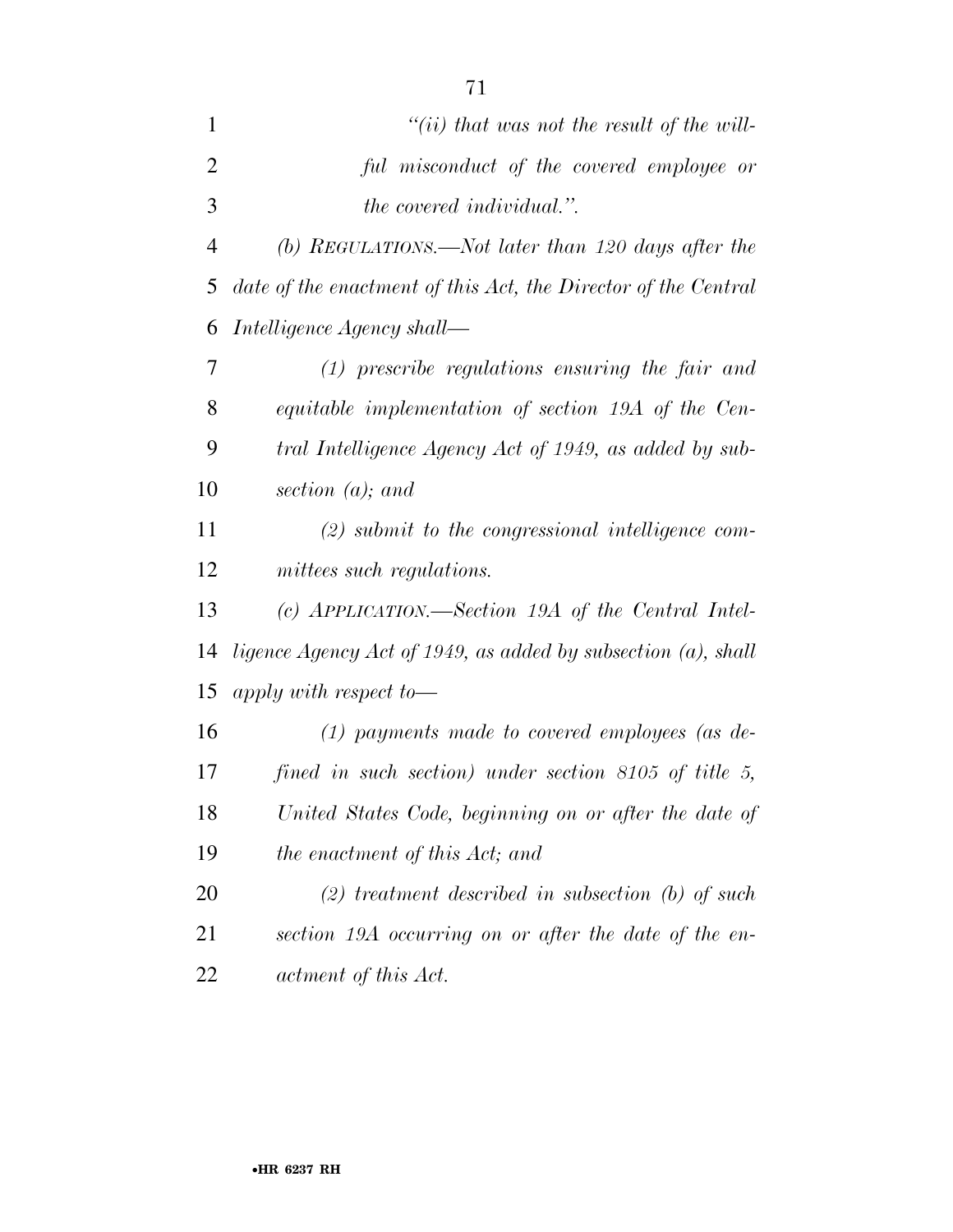| 1              | <b>SEC. 2413. EXPANSION OF SECURITY PROTECTIVE SERVICE</b>                     |
|----------------|--------------------------------------------------------------------------------|
| $\overline{2}$ | <b>JURISDICTION OF</b><br><b>THE</b><br><b>CENTRAL</b><br><i><b>INTEL-</b></i> |
| 3              | <b>LIGENCE AGENCY.</b>                                                         |
| 4              | Subsection (a) of section 15 of the Central Intelligence                       |
| 5              | Act of 1949 (50 U.S.C. 3515(a)) is amended—                                    |
| 6              | $(1)$ in the subsection heading, by striking "Po-                              |
| 7              | LICEMEN" and inserting "POLICE OFFICERS"; and                                  |
| 8              | $(2)$ in paragraph $(1)$ —                                                     |
| 9              | $(A)$ in subparagraph $(B)$ , by striking "500                                 |
| 10             | feet;" and inserting "500 yards;"; and                                         |
| 11             | $(B)$ in subparagraph $(D)$ , by striking "500                                 |
| 12             | feet." and inserting "500 yards.".                                             |
| 13             | SEC. 2414. REPEAL OF FOREIGN LANGUAGE PROFICIENCY                              |
| 14             | REQUIREMENT FOR CERTAIN SENIOR LEVEL                                           |
| 15             | POSITIONS IN THE CENTRAL INTELLIGENCE                                          |
| 16             | <b>AGENCY.</b>                                                                 |
| 17             | (a) REPEAL OF FOREIGN LANGUAGE PROFICIENCY                                     |
|                | 18 REQUIREMENT.—Section 104A of the National Security Act                      |
| 19             | of $1947$ (50 U.S.C. 3036) is amended by striking subsection                   |
| 20             | (g).                                                                           |
| 21             | (b) CONFORMING REPEAL OF REPORT REQUIRE-                                       |
| 22             | MENT.—Section 611 of the Intelligence Authorization Act                        |
|                |                                                                                |
|                | 23 for Fiscal Year 2005 (Public Law 108–487) is amended by                     |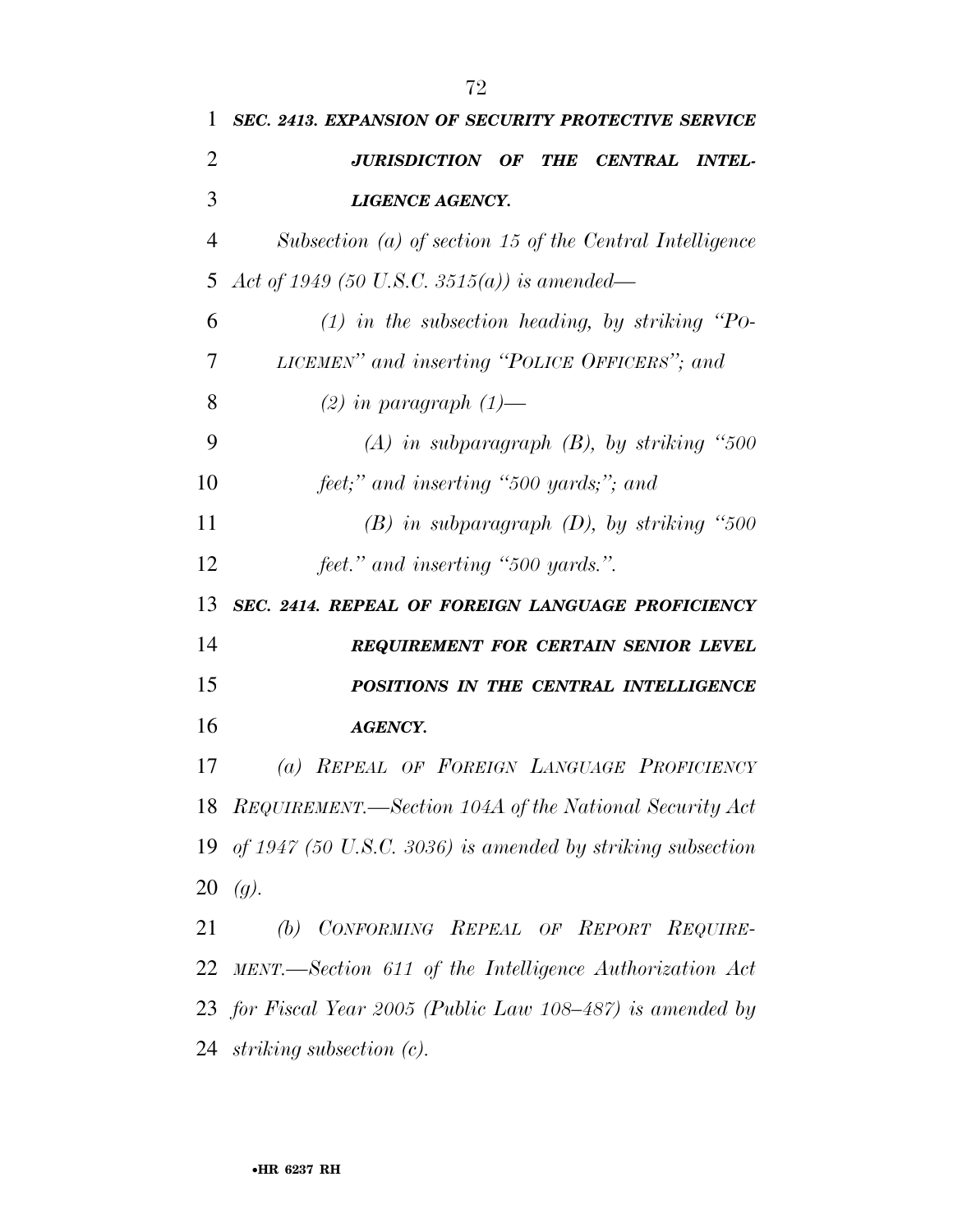## *Subtitle C—Office of Intelligence and Counterintelligence of De-partment of Energy*

 *SEC. 2421. CONSOLIDATION OF DEPARTMENT OF ENERGY OFFICES OF INTELLIGENCE AND COUNTER-INTELLIGENCE.* 

 *(a) IN GENERAL.—Section 215 of the Department of Energy Organization Act (42 U.S.C. 7144b) is amended to read as follows:* 

 *''OFFICE OF INTELLIGENCE AND COUNTERINTELLIGENCE ''SEC. 215.* 

 *''(a) IN GENERAL.—There is in the Department an Of- fice of Intelligence and Counterintelligence. Such office shall be under the National Intelligence Program.* 

 *''(b) DIRECTOR.—(1) The head of the Office shall be the Director of the Office of Intelligence and Counterintel- ligence, who shall be an employee in the Senior Executive Service, the Senior Intelligence Service, the Senior National Intelligence Service, or any other Service that the Secretary, in coordination with the Director of National Intelligence, considers appropriate. The Director of the Office shall re-port directly to the Secretary.* 

 *''(2) The Secretary shall select an individual to serve as the Director from among individuals who have substan-*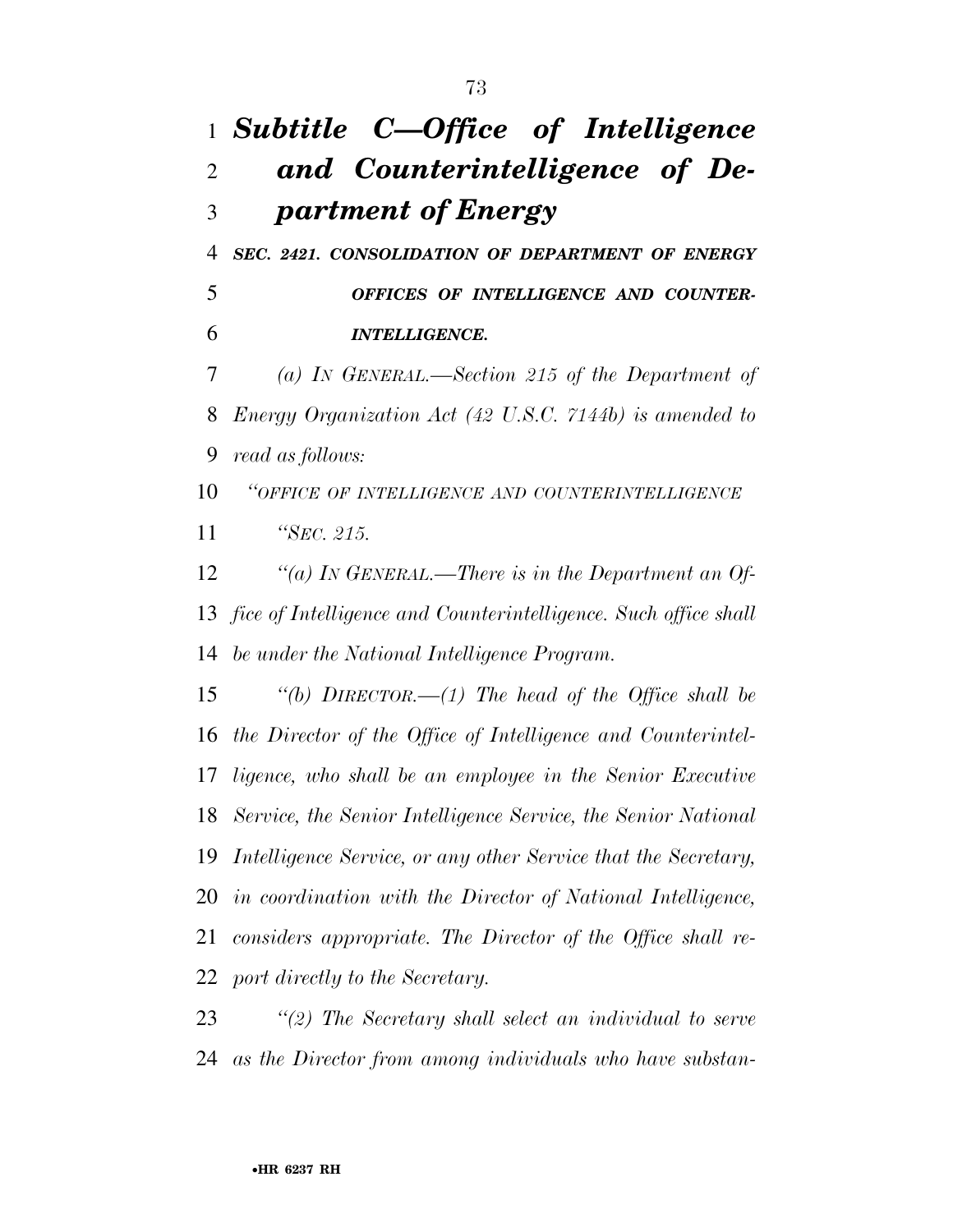*tial expertise in matters relating to the intelligence commu-nity, including foreign intelligence and counterintelligence.* 

 *''(c) DUTIES.—(1) Subject to the authority, direction, and control of the Secretary, the Director shall perform such duties and exercise such powers as the Secretary may pre-scribe.* 

 *''(2) The Director shall be responsible for establishing policy for intelligence and counterintelligence programs and activities at the Department.* 

 *''(d) DEFINITIONS.—In this section, the terms 'intel- ligence community' and 'National Intelligence Program' have the meanings given such terms in section 3 of the Na-tional Security Act of 1947 (50 U.S.C. 3003).''.* 

 *(b) CONFORMING REPEAL.—Section 216 of the Depart- ment of Energy Organization Act (42 U.S.C. 7144c) is here-by repealed.* 

 *(c) CLERICAL AMENDMENT.—The table of contents at the beginning of the Department of Energy Organization Act is amended by striking the items relating to sections 215 and 216 and inserting the following new item:* 

*''215. Office of Intelligence and Counterintelligence.''.* 

*SECURITY CENTER.* 

*SEC. 2422. ESTABLISHMENT OF ENERGY INFRASTRUCTURE* 

*Section 215 of the Department of Energy Organization* 

*Act (42 U.S.C. 7144b), as amended by section 2421, is fur-*

*ther amended—* 

•**HR 6237 RH**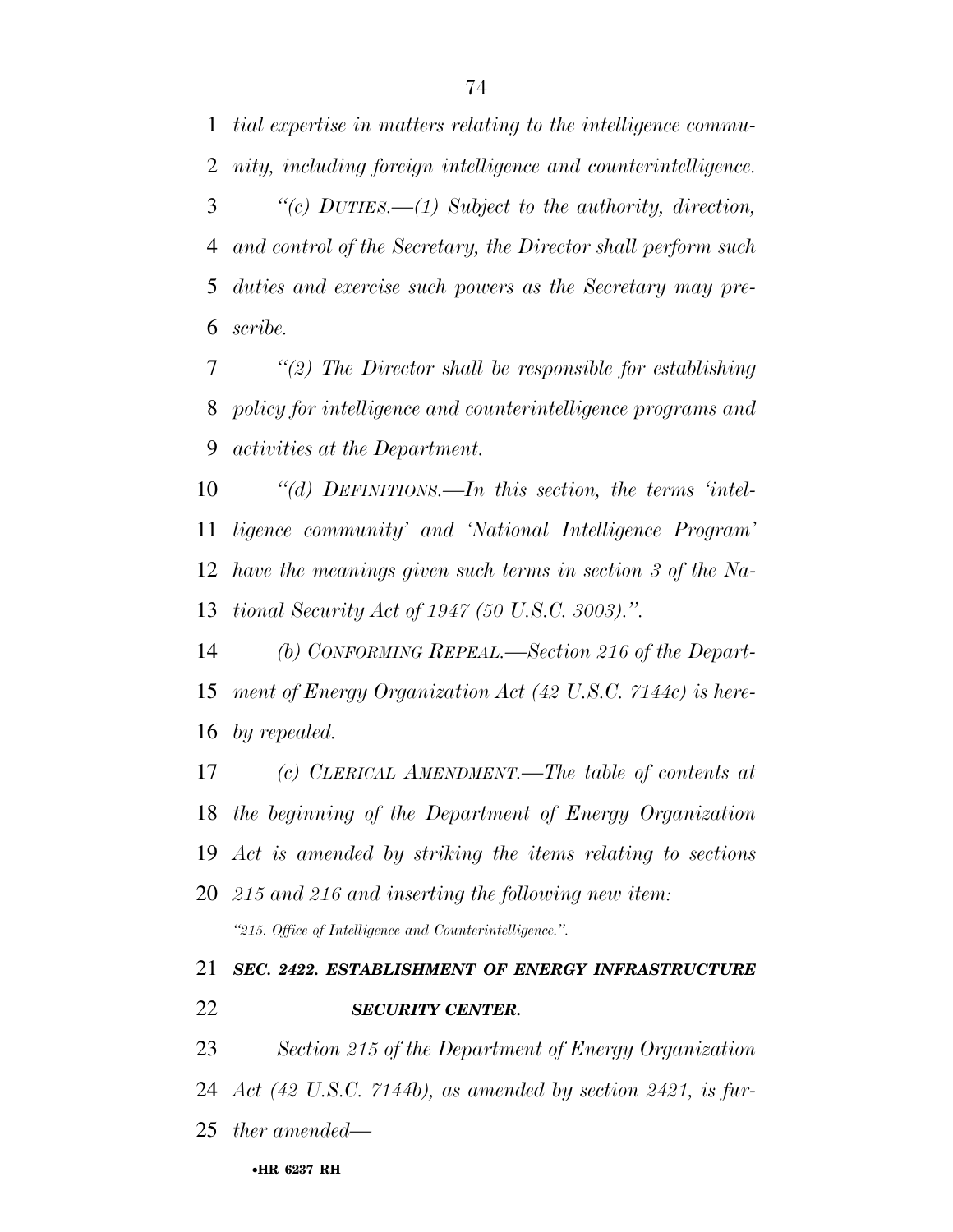*(2) by inserting after subsection (c) the following new subsection (d):* 

 *''(d) ENERGY INFRASTRUCTURE SECURITY CENTER.— (1)(A) The President shall establish an Energy Infrastruc- ture Security Center, taking into account all appropriate government tools to analyze and disseminate intelligence re- lating to the security of the energy infrastructure of the United States.* 

 *''(B) The Secretary shall appoint the head of the En-ergy Infrastructure Security Center.* 

 *''(C) The Energy Infrastructure Security Center shall be located within the Office of Intelligence and Counterintel-ligence.* 

 *''(2) In establishing the Energy Infrastructure Secu- rity Center, the Director of the Office of Intelligence and Counterintelligence shall address the following missions and objectives to coordinate and disseminate intelligence relat- ing to the security of the energy infrastructure of the United States:* 

 *''(A) Establishing a primary organization with- in the United States Government for analyzing and integrating all intelligence possessed or acquired by*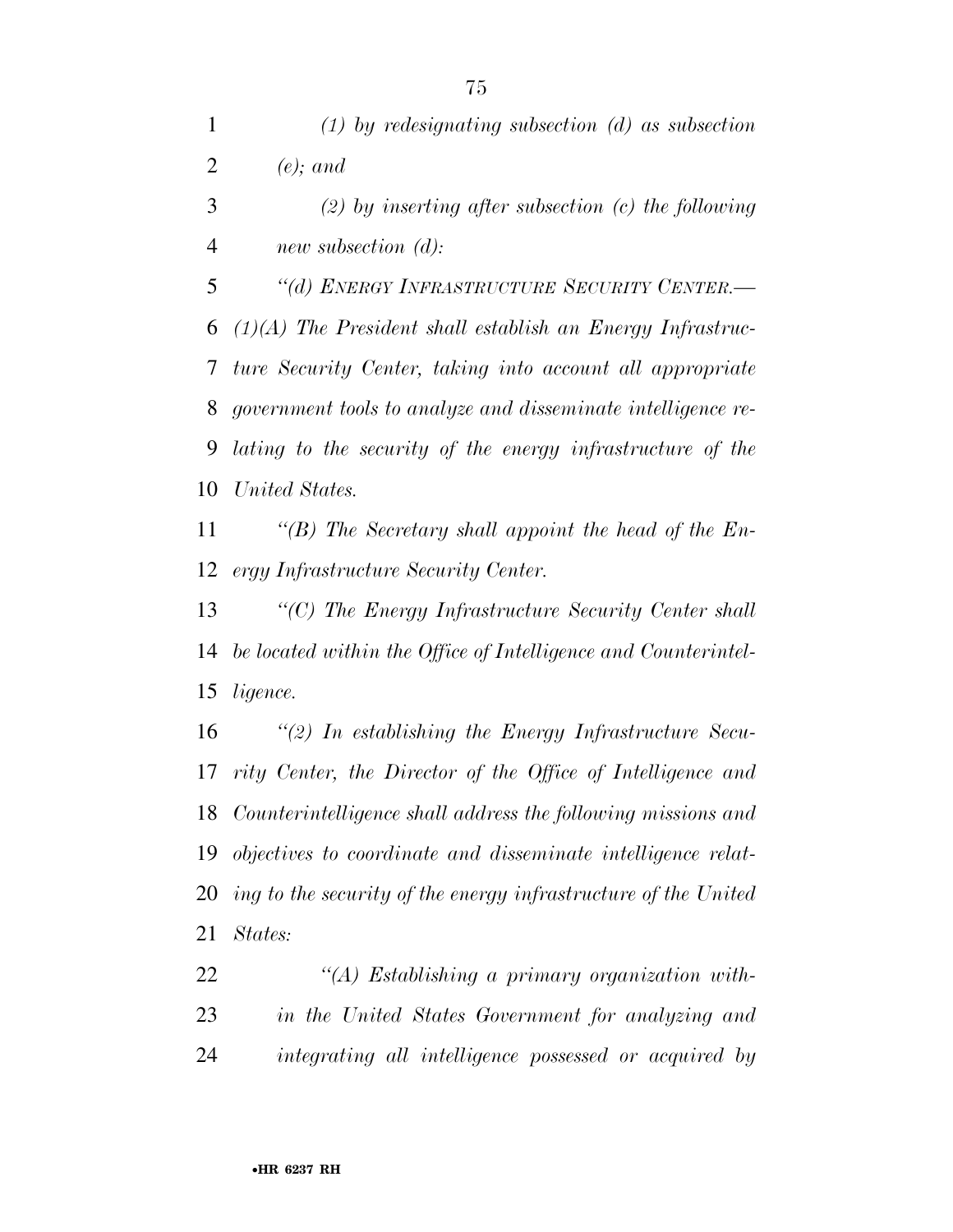*the United States pertaining to the security of the en-ergy infrastructure of the United States.* 

 *''(B) Ensuring that appropriate departments and agencies have full access to and receive intel- ligence support needed to execute the plans or activi- ties of the agencies, and perform independent, alter-native analyses.* 

 *''(C) Establishing a central repository on known and suspected foreign threats to the energy infrastruc- ture of the United States, including with respect to any individuals, groups, or entities engaged in activi- ties targeting such infrastructure, and the goals, strat- egies, capabilities, and networks of such individuals, groups, or entities.* 

 *''(D) Disseminating intelligence information re- lating to the security of the energy infrastructure of the United States, including threats and analyses, to the President, to the appropriate departments and agencies, and to the appropriate committees of Con-gress.* 

 *''(3) The President may waive the requirements of this subsection, and any parts thereof, if the President deter- mines that such requirements do not materially improve the ability of the United States Government to prevent and halt attacks against the energy infrastructure of the United*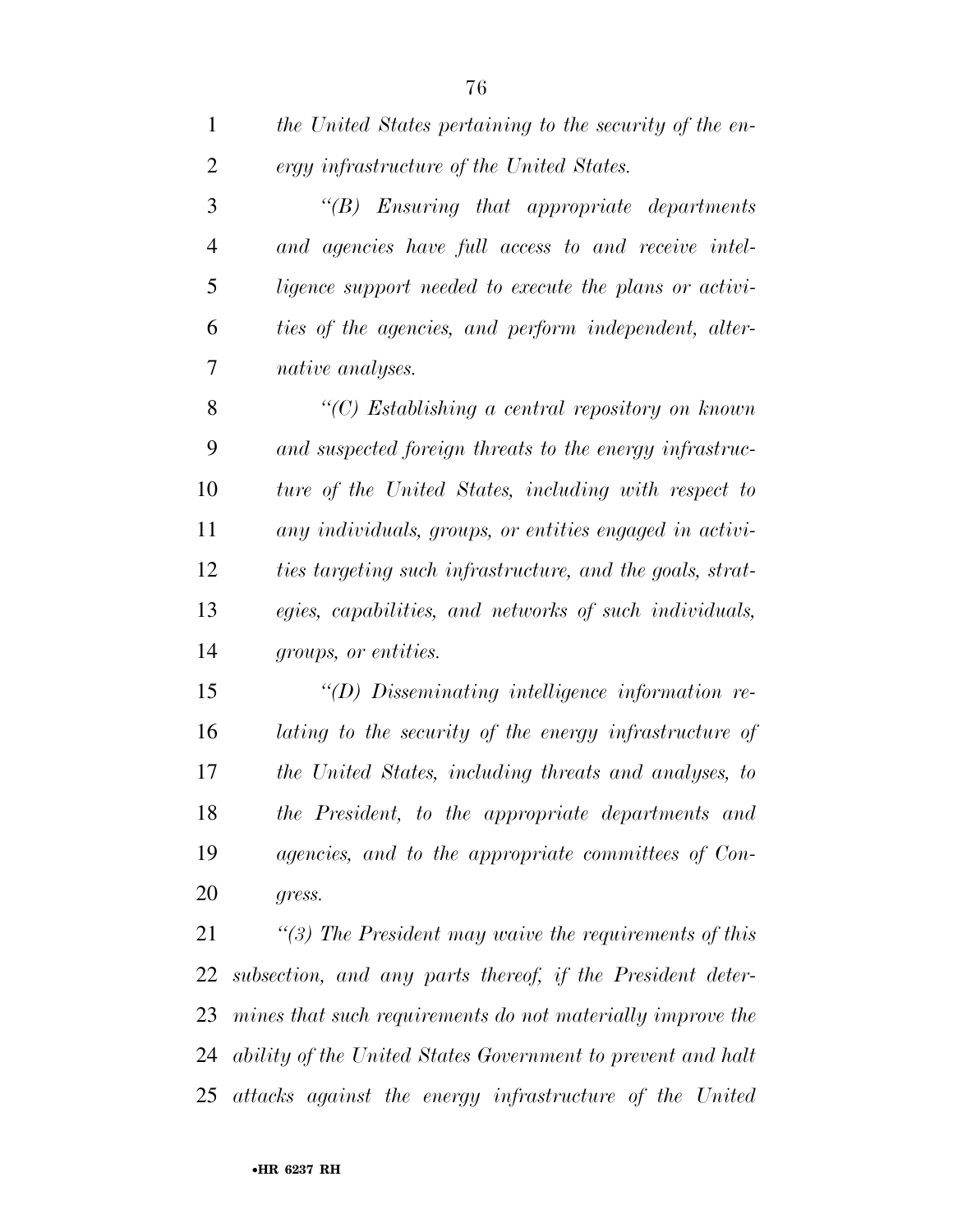*States. Such waiver shall be made in writing to Congress and shall include a description of how the missions and objectives in paragraph (2) are being met.* 

 *''(4) If the President decides not to exercise the waiver authority granted by paragraph (3), the President shall submit to Congress from time to time updates and plans regarding the establishment of an Energy Infrastructure Se-curity Center.''.* 

 *SEC. 2423. REPEAL OF DEPARTMENT OF ENERGY INTEL- LIGENCE EXECUTIVE COMMITTEE AND BUDG-ET REPORTING REQUIREMENT.* 

 *Section 214 of the Department of Energy Organization Act (42 U.S.C. 7144a) is amended—* 

 *(1) by striking ''(a) DUTY OF SECRETARY.—''; and* 

*(2) by striking subsections (b) and (c).* 

*Subtitle D—Other Elements* 

 *SEC. 2431. COLLOCATION OF CERTAIN DEPARTMENT OF HOMELAND SECURITY PERSONNEL AT FIELD* 

*LOCATIONS.* 

 *Not later than 18 months after the date of the enact- ment of this Act, the Under Secretary of Homeland Security for Intelligence and Analysis shall transfer not less than 40 personnel who are stationed, as of the date of the enact-ment of this Act, at the Department of Homeland Security*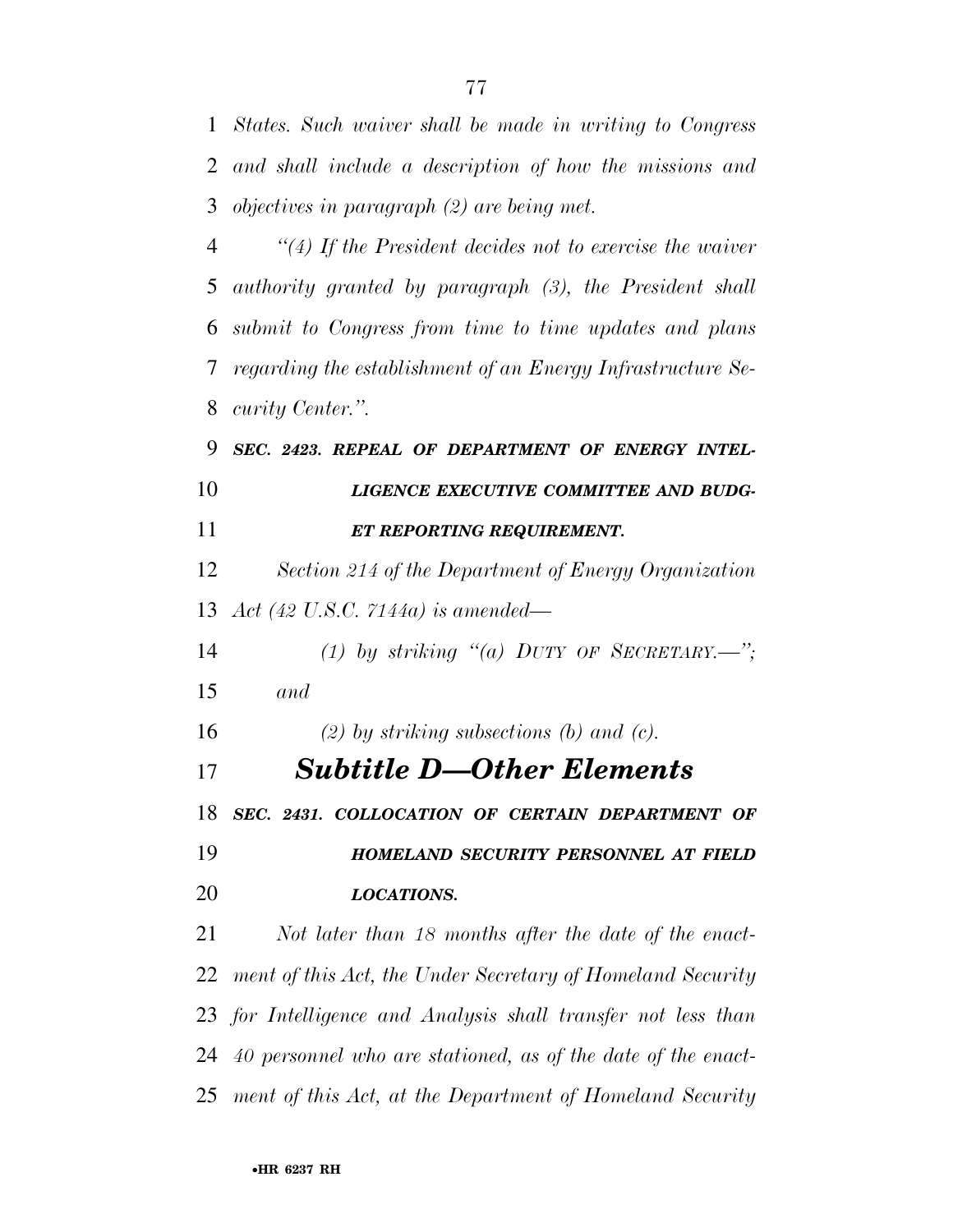*headquarters located at Nebraska Avenue Northwest, Wash- ington, District of Columbia, to locations at least 30 miles from such headquarters in order to collocate such personnel with and provide support for Department of Homeland Se- curity operational units from Customs and Border Protec- tion, the Transportation Security Administration, Immi- gration and Customs Enforcement, or other elements of the Department of Homeland Security.* 

#### *SEC. 2432. FRAMEWORK FOR ROLES, MISSIONS, AND FUNC-TIONS OF DEFENSE INTELLIGENCE AGENCY.*

 *(a) IN GENERAL.—The Director of National Intel- ligence and the Secretary of Defense shall jointly establish a framework to ensure the appropriate balance of resources for the roles, missions, and functions of the Defense Intel- ligence Agency in its capacity as an element of the intel- ligence community and as a combat support agency. The framework shall include supporting processes to provide for the consistent and regular reevaluation of the responsibil- ities and resources of the Defense Intelligence Agency to pre- vent imbalanced priorities, insufficient or misaligned re- sources, and the unauthorized expansion of mission param-eters.* 

 *(b) MATTERS FOR INCLUSION.—The framework re- quired under subsection (a) shall include each of the fol-lowing:*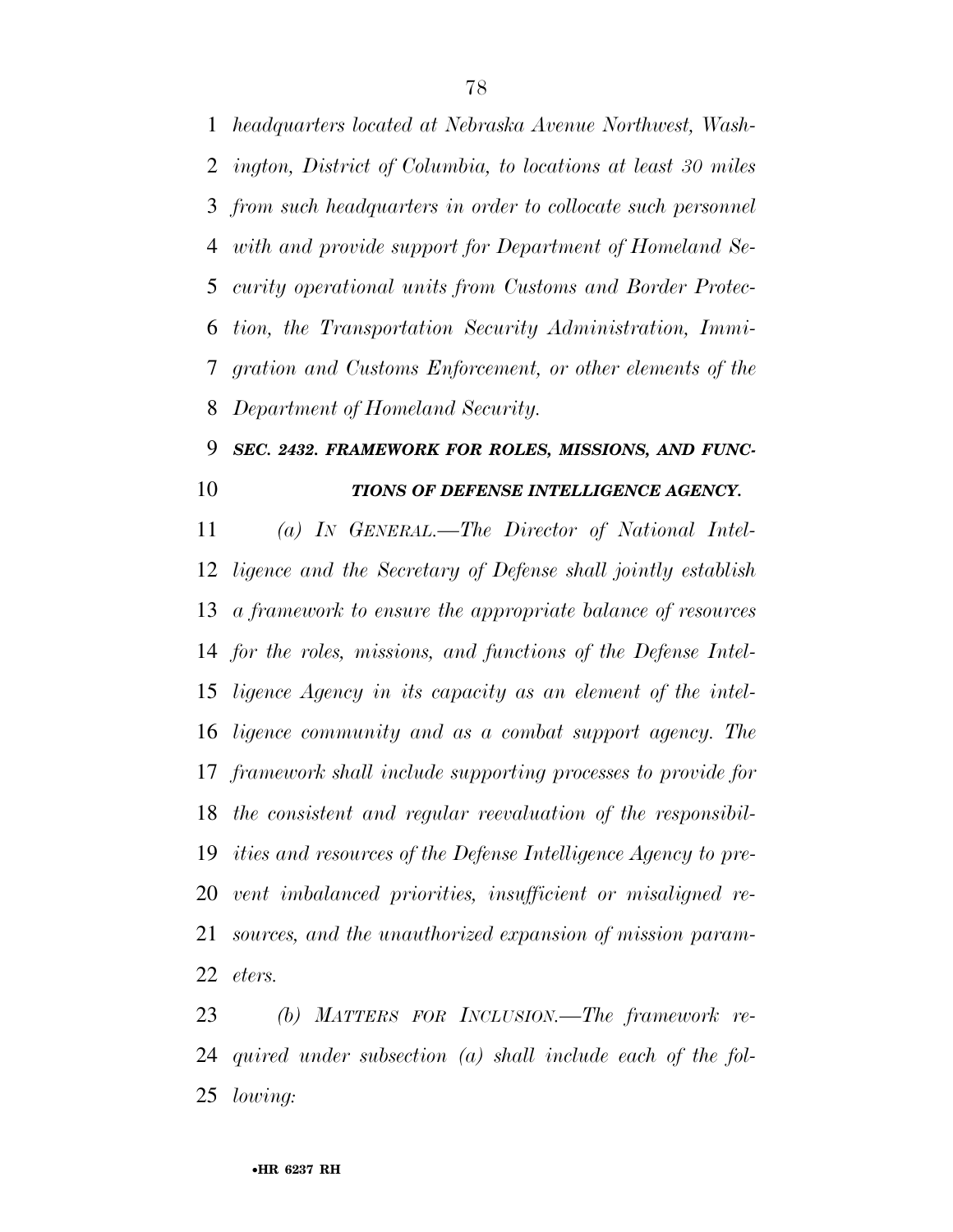| $\mathbf{1}$   | $(1)$ A lexicon providing for consistent definitions   |
|----------------|--------------------------------------------------------|
| $\overline{2}$ | of relevant terms used by both the intelligence commu- |
| 3              | nity and the Department of Defense, including each     |
| $\overline{4}$ | of the following:                                      |
| 5              | (A) Defense intelligence enterprise.                   |
| 6              | (B) Enterprise manager.                                |
| 7              | $(C)$ Executive agent.                                 |
| 8              | $(D)$ Function.                                        |
| 9              | $(E)$ Functional manager.                              |
| 10             | $(F)$ Mission.                                         |
| 11             | $(G)$ Mission manager.                                 |
| 12             | $(H)$ Responsibility.                                  |
| 13             | $(I)$ Role.                                            |
| 14             | $(J)$ Service of common concern.                       |
| 15             | $(2)$ An assessment of the necessity of maintain-      |
| 16             | ing separate designations for the intelligence commu-  |
| 17             | nity and the Department of Defense for intelligence    |
| 18             | functional or enterprise management constructs.        |
| 19             | $(3)$ A repeatable process for evaluating the addi-    |
| 20             | tion, transfer, or elimination of defense intelligence |
| 21             | missions, roles, and functions, currently performed or |
| 22             | to be performed in the future by the Defense Intel-    |
| 23             | ligence Agency, which includes each of the following:  |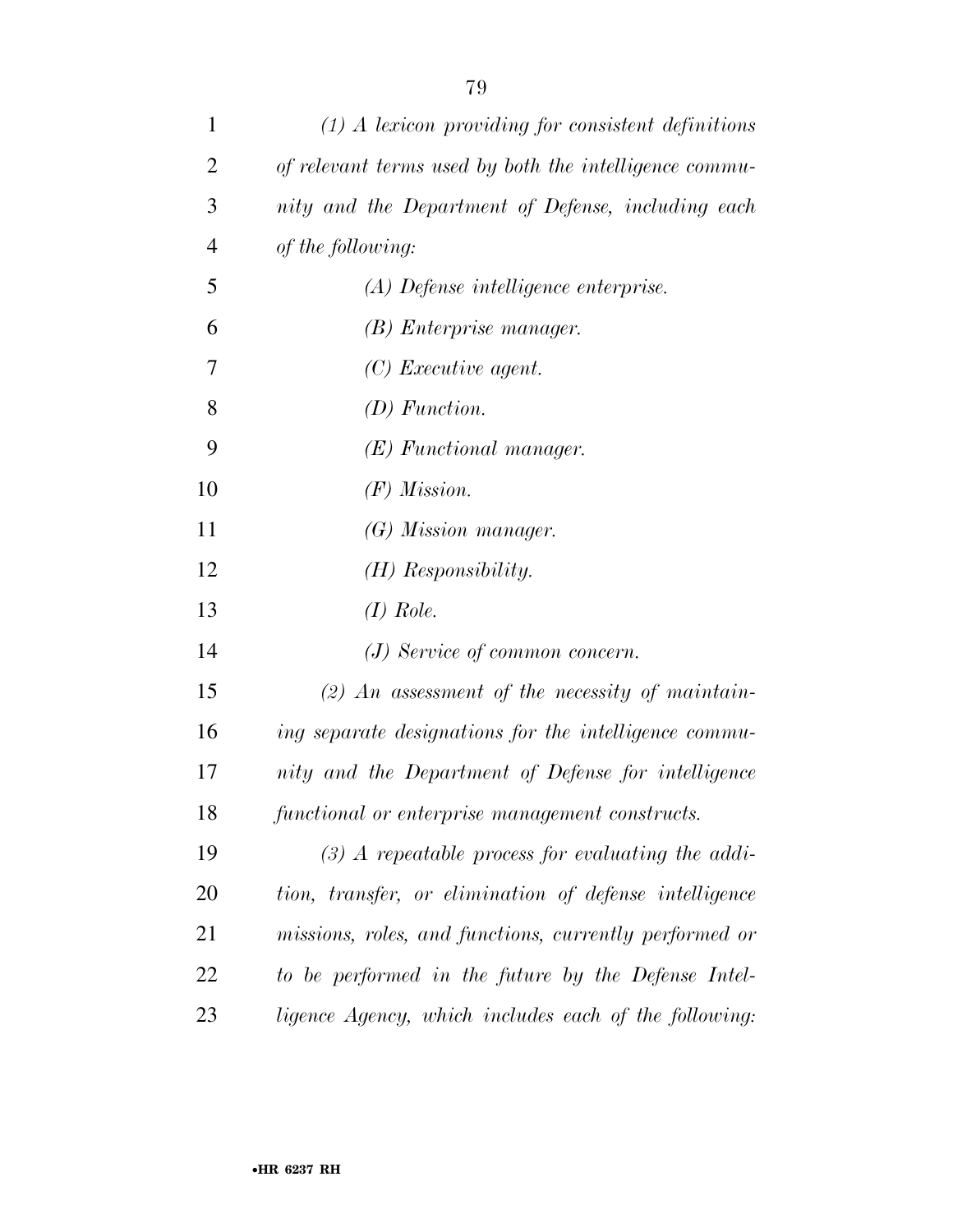| $\mathbf{1}$   | $(A)$ A justification for the addition, trans-   |
|----------------|--------------------------------------------------|
| $\overline{2}$ | fer, or elimination of a mission, role, or func- |
| 3              | tion.                                            |
| $\overline{4}$ | $(B)$ The identification of which, if any, ele-  |
| 5              | ment of the Federal Government performs the      |
| 6              | considered mission, role, or function.           |
| 7              | $(C)$ In the case of any new mission, role, or   |
| 8              | functions—                                       |
| 9              | $(i)$ an assessment of the most appro-           |
| 10             | priate agency or element to perform such         |
| 11             | mission, role, or function, taking into ac-      |
| 12             | count the resource profiles, scope of respon-    |
| 13             | sibilities, primary customers, and existing      |
| 14             | <i>infrastructure</i> necessary to support such  |
| 15             | mission, role, or function; and                  |
| 16             | $(ii)$ a determination of the appropriate        |
| 17             | resource profile and an identification of the    |
| 18             | projected resources needed and the proposed      |
| 19             | source of such resources over the future-        |
| 20             | years defense program, to be provided in         |
| 21             | writing to any elements of the intelligence      |
| 22             | community or the Department of Defense           |
| 23             | affected by the assumption, transfer, or         |
| 24             | elimination of any mission, role, or func-       |
| 25             | tion.                                            |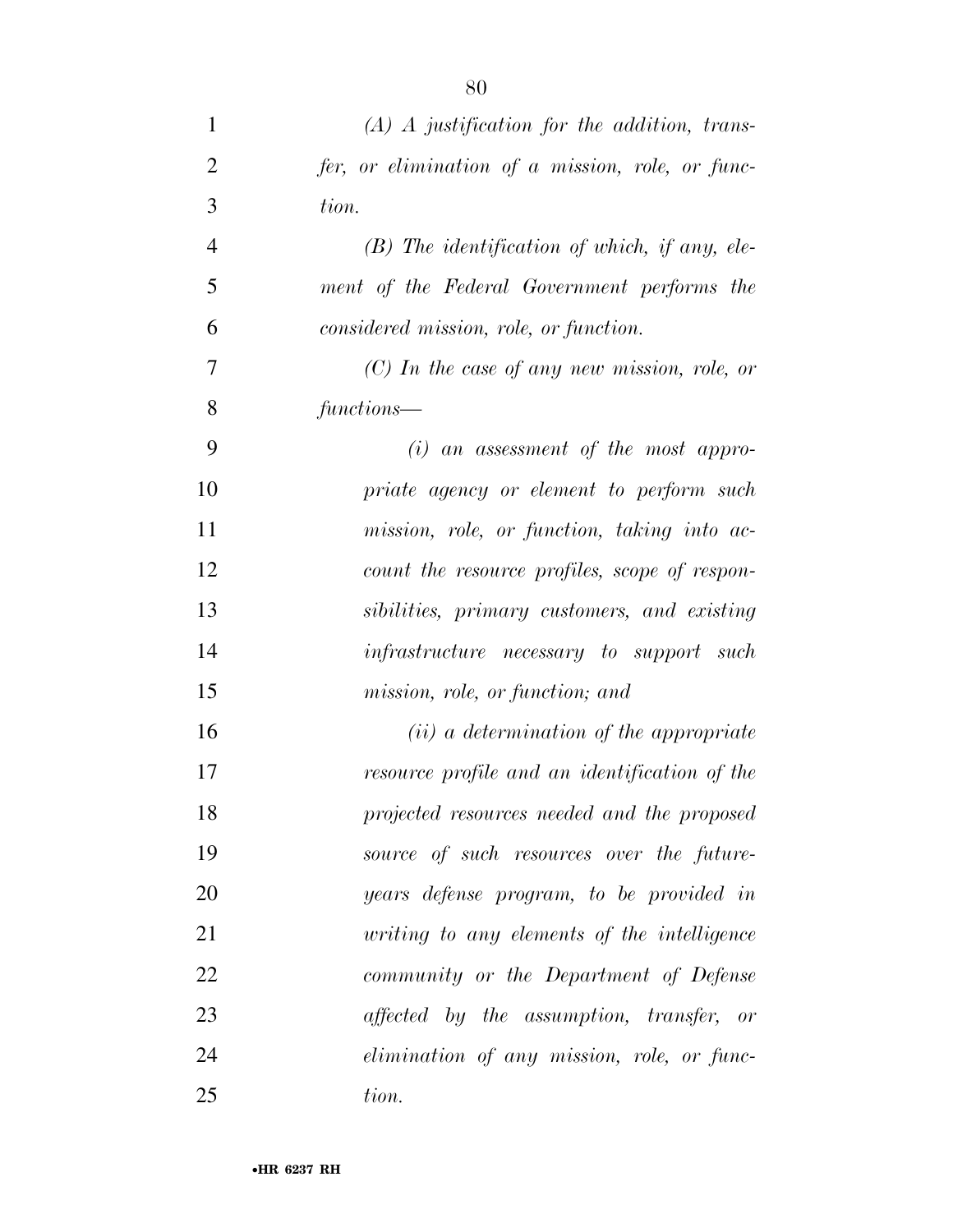| $\mathbf{1}$   | $(D)$ In the case of any mission, role, or         |
|----------------|----------------------------------------------------|
| $\overline{2}$ | function proposed to be assumed, transferred, or   |
| 3              | eliminated, an assessment, which shall be com-     |
| $\overline{4}$ | pleted jointly by the heads of each element af-    |
| 5              | fected by such assumption, transfer, or elimi-     |
| 6              | nation, of the risks that would be assumed by the  |
| 7              | intelligence community and the Department if       |
| 8              | such mission, role, or function is assumed, trans- |
| 9              | ferred, or eliminated.                             |
| 10             | $(E)$ A description of how determinations are      |
| 11             | made regarding the funding of programs and ac-     |
| 12             | tivities under the National Intelligence Program   |
| 13             | and the Military Intelligence Program, includ-     |
| 14             | $ing$ —                                            |
| 15             | (i) which programs or activities are               |
| 16             | funded under each such Program;                    |
| 17             | (ii)<br>which programs or activities               |
| 18             | should be jointly funded under both such           |
| 19             | Programs and how determinations<br>are             |
| 20             | made with respect to funding allocations for       |
| 21             | such programs and activities; and                  |
| 22             | ( <i>iii</i> ) the thresholds and process for      |
| 23             | changing a program or activity from being          |
| 24             | funded under one such Program to being             |
| 25             | funded under the other such Program.               |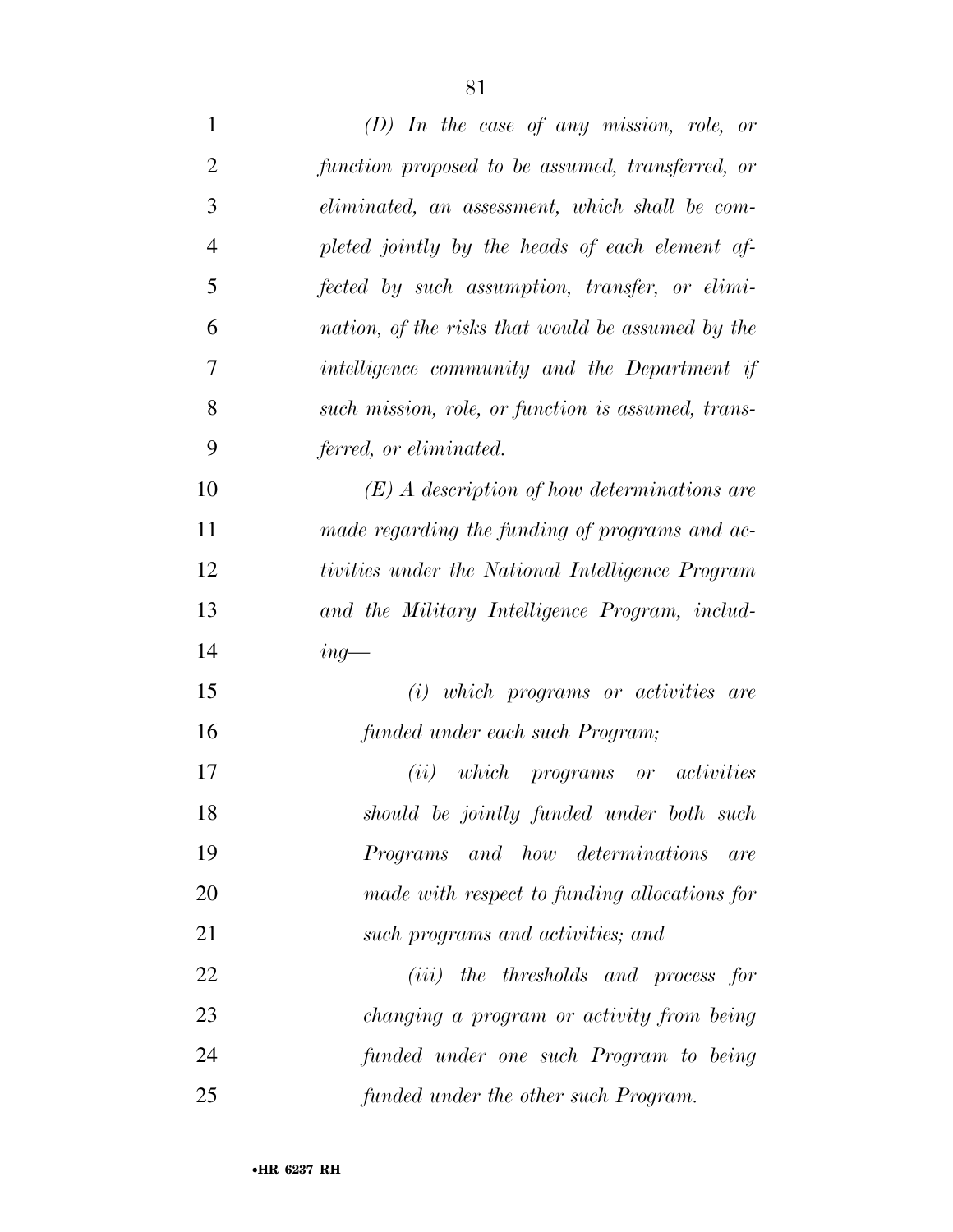### *SEC. 2433. CONSULTATION BY SECRETARY OF DEFENSE WITH DIRECTOR OF NATIONAL INTEL-LIGENCE FOR CERTAIN FUNCTIONS.*

 *Section 105(b) of the National Security Act of 1947 (50 U.S.C. 3038(b)) is amended in the matter preceding paragraph (1) by inserting '', in consultation with the Di- rector of National Intelligence,'' after ''the Secretary of De-fense''.* 

#### *SEC. 2434. CONSTRUCTION OF NATIONAL SECURITY AGEN-CY EAST CAMPUS BUILDING 3.*

 *(a) SENSE OF CONGRESS.—It is the sense of Congress that in carrying out the construction at the National Secu- rity Agency East Campus, the Director of the National Se- curity Agency should prioritize the consolidation of na- tional intelligence mission activities on such campus and away from disparate leased facilities in the Washington-Baltimore region.* 

 *(b) INCREMENTAL CONSTRUCTION OF EAST CAMPUS BUILDING 3.—* 

 *(1) IN GENERAL.—The Director of the National Security Agency may provide for the construction of East Campus Building 3, as authorized in section 2102, in increments, subject to annual appropria- tions, except that the total amount expended on the construction of East Campus Building 3 may not ex-ceed \$775,000,000.*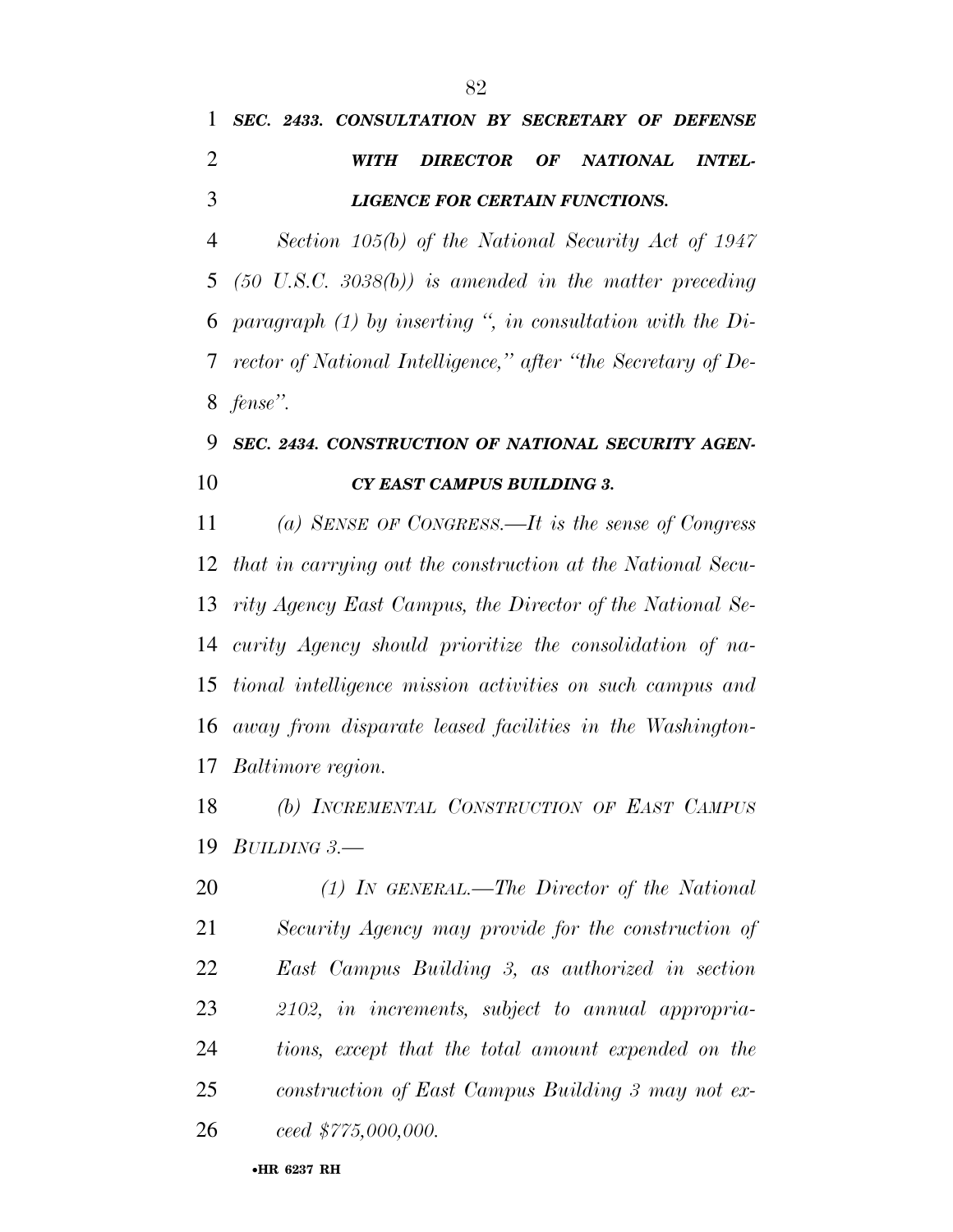*(2) FISCAL YEAR 2019.—The authorization of ap- propriations for East Campus Building 3 under sec- tion 2102 is an authorization to proceed with the con- struction of East Campus Building 3. The Director of the National Security Agency shall conduct necessary activities during fiscal year 2019 to avoid delays in project completion.* 

 *(c) REPORT.—Not later than 180 days after the date of the enactment of this Act, the Director of the National Security Agency shall submit to the congressional intel- ligence committees a plan for the construction of East Cam- pus Building 4 and East Campus Building 5. Such plan shall include—* 

 *(1) a list of commercial leases in the Wash- ington-Baltimore region that could be terminated if Congress authorizes the construction of East Campus Building 4 and East Campus Building 5; and (2) an analysis of options to accelerate East Campus construction efforts. SEC. 2435. ESTABLISHMENT OF ADVISORY BOARD FOR NA- TIONAL RECONNAISSANCE OFFICE. (a) ESTABLISHMENT.—Section 106A of the National Security Act of 1947 (50 U.S.C. 3041a) is amended by add-*

*ing at the end the following new subsection:* 

*''(d) ADVISORY BOARD.—*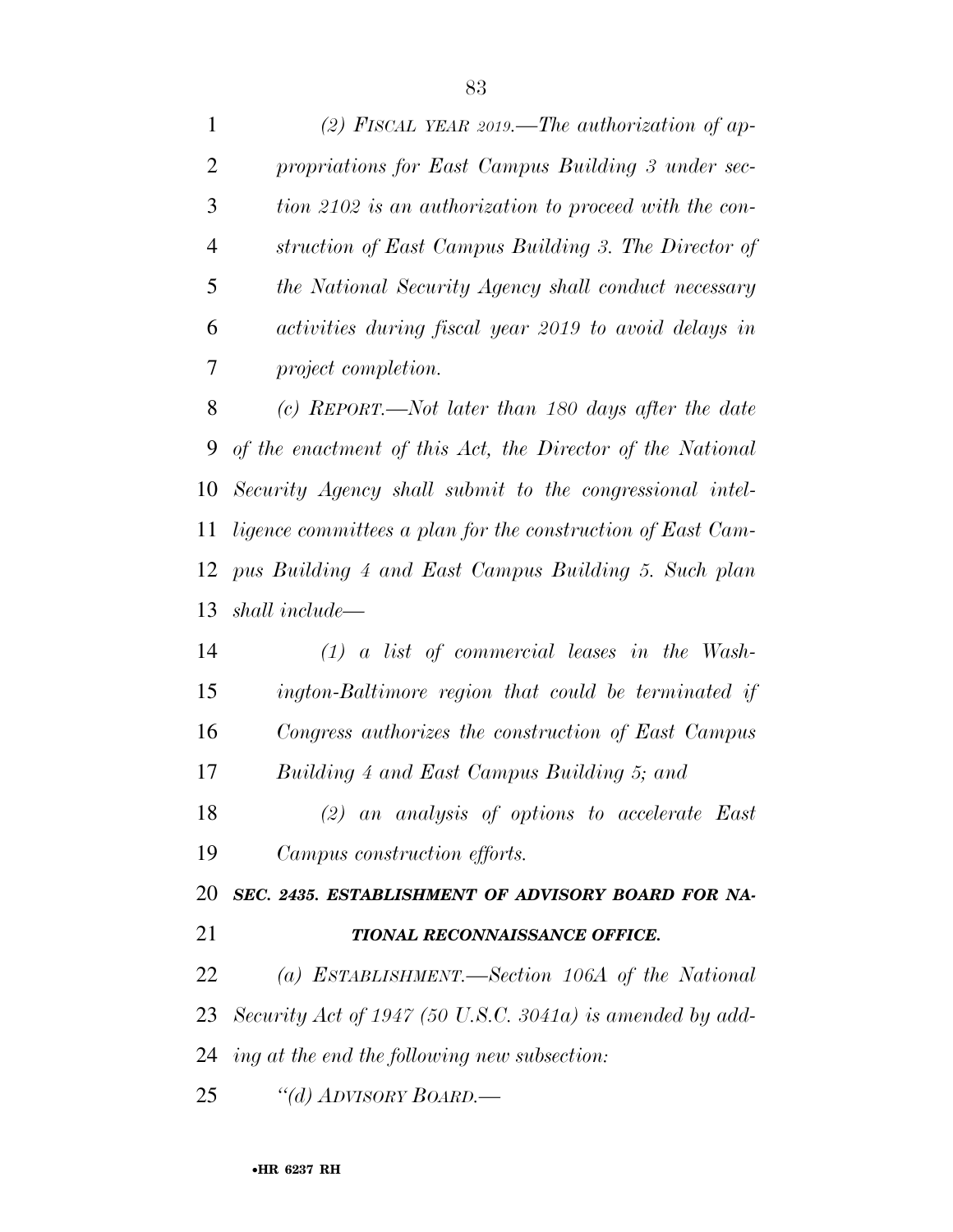| $\mathbf{1}$   | "(1) ESTABLISHMENT.—There is established in          |
|----------------|------------------------------------------------------|
| $\overline{2}$ | the National Reconnaissance Office an advisory board |
| 3              | (in this section referred to as the 'Board').        |
| $\overline{4}$ | "(2) DUTIES.—The Board shall—                        |
| 5              | $\lq (A)$ study matters relating to the mission      |
| 6              | of the National Reconnaissance Office, including     |
| 7              | with respect to space, overhead reconnaissance,      |
| 8              | <i>acquisition, and other matters; and</i>           |
| 9              | $\lq\lq(B)$ advise and report directly the Director  |
| 10             | with respect to such matters.                        |
| 11             | $\lq(3)$ MEMBERS.—                                   |
| 12             | "(A) NUMBER AND APPOINTMENT.—The                     |
| 13             | Board shall be composed of 5 members appointed       |
| 14             | by the Director from among individuals with          |
| 15             | demonstrated academic, government, business, or      |
| 16             | other expertise relevant to the mission and func-    |
| 17             | tions of the National Reconnaissance Office.         |
| 18             | "(B) TERMS.—Each member shall be ap-                 |
| 19             | pointed for a term of 2 years. Except as provided    |
| 20             | by subparagraph $(C)$ , a member may not serve       |
| 21             | more than 3 terms.                                   |
| 22             | "(C) VACANCY.—Any member appointed to                |
| 23             | fill a vacancy occurring before the expiration of    |
| 24             | the term for which the member's predecessor was      |
| 25             | appointed shall be appointed only for the re-        |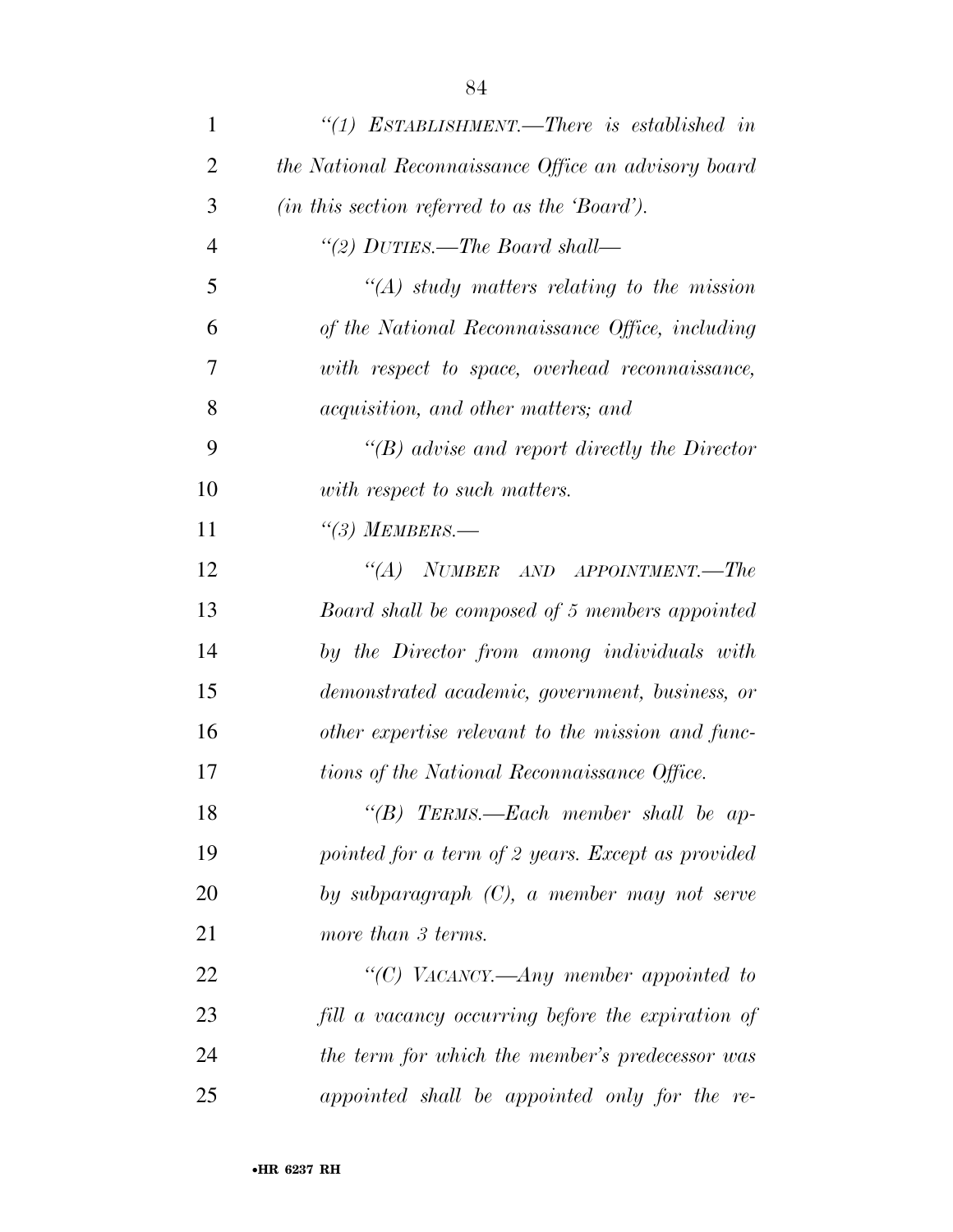| $\mathbf{1}$   | mainder of that term. A member may serve after        |
|----------------|-------------------------------------------------------|
| 2              | the expiration of that member's term until a suc-     |
| 3              | cessor has taken office.                              |
| $\overline{4}$ | "(D) CHAIR.—The Board shall have<br>$\overline{a}$    |
| 5              | Chair, who shall be appointed by the Director         |
| 6              | from among the members.                               |
| 7              | "(E) TRAVEL EXPENSES.—Each member                     |
| 8              | shall receive travel expenses, including per diem     |
| 9              | in lieu of subsistence, in accordance with appli-     |
| 10             | cable provisions under subchapter $I$ of chapter $57$ |
| 11             | of title 5, United States Code.                       |
| 12             | "(F) EXECUTIVE SECRETARY.—The Direc-                  |
| 13             | tor may appoint an executive secretary, who           |
| 14             | shall be an employee of the National Reconnais-       |
| 15             | sance Office, to support the Board.                   |
| 16             | "(4) MEETINGS.—The Board shall meet not less          |
| 17             | than quarterly, but may meet more frequently at the   |
| 18             | call of the Director.                                 |
| 19             | "(5) REPORTS.—Not later than March 31 of              |
| 20             | each year, the Board shall submit to the Director and |
| 21             | to the congressional intelligence committees a report |
| 22             | on the activities of the Board during the preceding   |
| 23             | year.                                                 |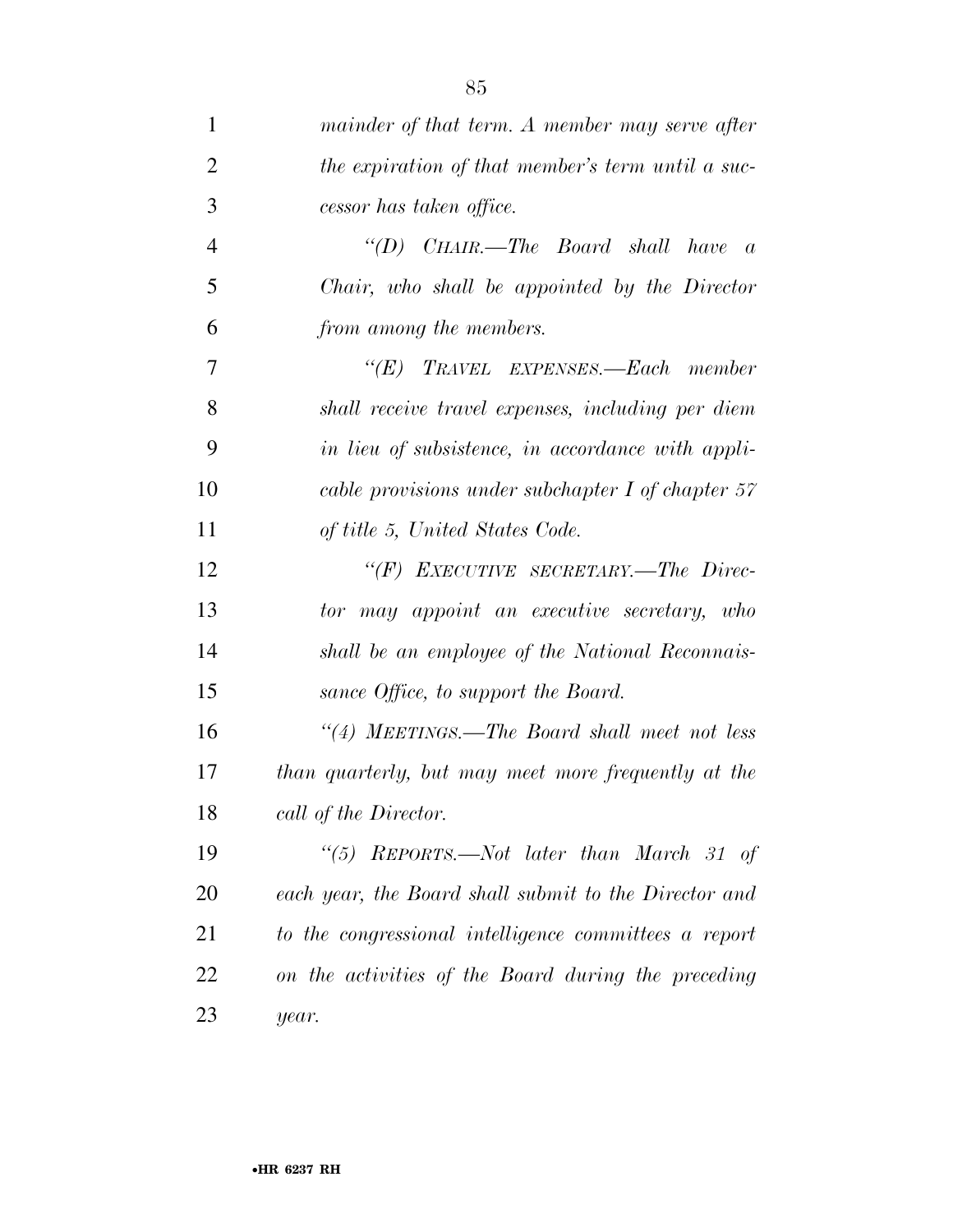| 1              | "(6) NONAPPLICABILITY OF CERTAIN REQUIRE-                    |
|----------------|--------------------------------------------------------------|
| $\overline{2}$ | MENTS.—The Federal Advisory Committee Act (5                 |
| 3              | U.S.C. App.) shall not apply to the Board.".                 |
| 4              | (b) INITIAL APPOINTMENTS.—Not later than 180 days            |
| 5              | after the date of the enactment of this Act, the Director of |
| 6              | the National Reconnaissance Office shall appoint the initial |
| 7              | 5 members to the advisory board under subsection $(d)$ of    |
| 8              | section 106A of the National Security Act of 1947 (50        |
| 9              | U.S.C. $3041a$ , as added by subsection (a).                 |
| 10             | TITLE V—REPORTS AND OTHER                                    |
| 11             | <b>MATTERS</b>                                               |
| 12             | SEC. 2501. PUBLIC INTEREST DECLASSIFICATION BOARD.           |
| 13             | Section 710(b) of the Public Interest Declassification       |
|                | 14 Act of 2000 (Public Law 106–567; 50 U.S.C. 3161 note)     |
|                | 15 is amended by striking "2018" and inserting "2028".       |
| 16             | SEC. 2502. REPEAL OF CERTAIN REPORTING REQUIRE-              |
| 17             | MENTS.                                                       |
| 18             | (a) CORRECTING LONG-STANDING MATERIAL WEAK-                  |
| 19             | NESSES.—Section 368 of the Intelligence Authorization Act    |
|                | 20 for Fiscal Year 2010 (Public Law 110–259; 50 U.S.C. 3051  |
| 21             | note) is hereby repealed.                                    |
| 22             | (b) ANNUAL REPORT ON INTERACTIONS BETWEEN IN-                |
| 23             | TELLIGENCE COMMUNITY AND ENTERTAINMENT INDUS-                |
| 24             | TRY.—Section 308 of the Intelligence Authorization Act for   |
| 25             | Fiscal Year 2017 (division N of Public Law 115–31; 131       |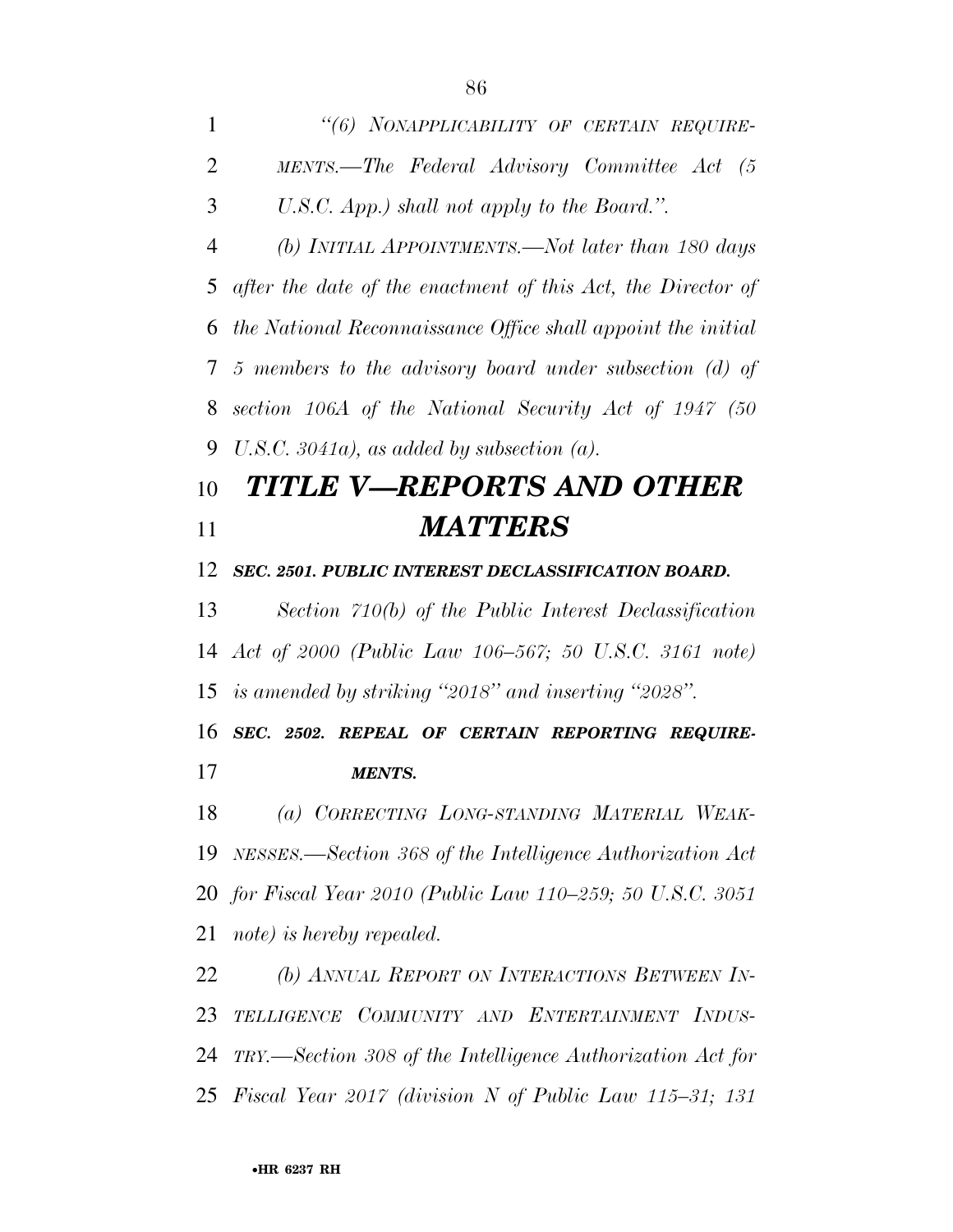*Stat. 813; 50 U.S.C. 3222) is amended by striking sub- section (c). (c) DECLASSIFICATION REVIEW WITH RESPECT TO*

 *DETAINEES TRANSFERRED FROM UNITED STATES NAVAL STATION, GUANTANAMO BAY, CUBA.—Section 601 of such Act (division N of Public Law 115–31; 131 Stat. 827) is hereby repealed.* 

 *(d) INTERAGENCY THREAT ASSESSMENT AND COORDI- NATION GROUP.—Section 210D of the Homeland Security Act of 2002 (6 U.S.C. 124k) is amended—* 

*(1) by striking subsection (c); and* 

 *(2) by redesignating subsections (d) through (i) as subsections (c) through (h), respectively; and* 

*(3) in subsection (c), as so redesignated—* 

- *(A) in paragraph (8), by striking ''; and''*
- *and inserting a period; and*
- *(B) by striking paragraph (9).*

 *(e) INSPECTOR GENERAL REPORT.—Section 8H of the Inspector General Act of 1978 (5 U.S.C. App.) is amend-ed—* 

 *(1) by striking subsection (g); and (2) by redesignating subsections (h) and (i) as subsections (g) and (h), respectively.*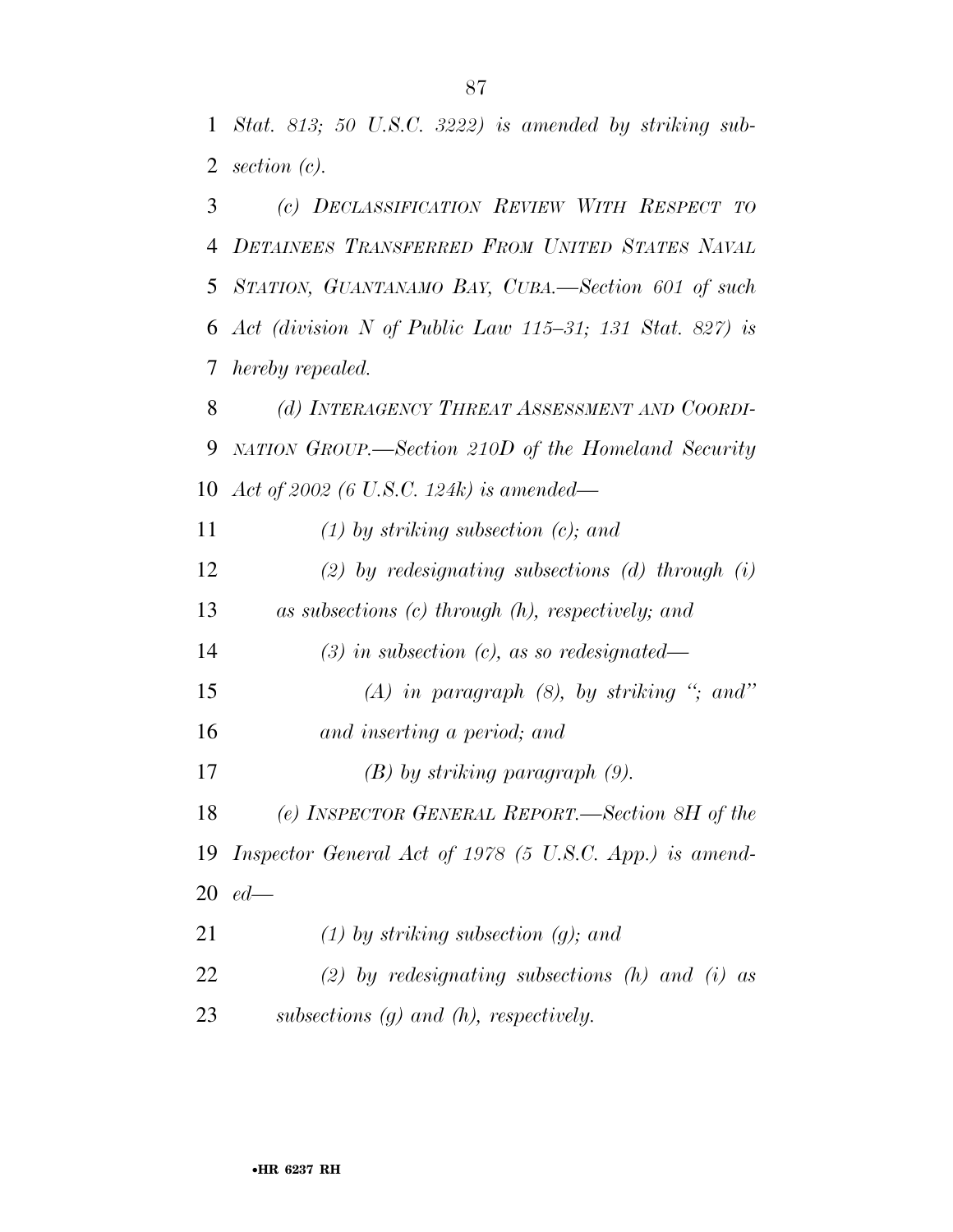## *SEC. 2503. NOTIFICATION OF SIGNIFICANT FOREIGN CYBER INTRUSIONS AND ACTIVE MEASURES CAM- PAIGNS DIRECTED AT ELECTIONS FOR FED-ERAL OFFICES.*

 *(a) DETERMINATIONS OF SIGNIFICANT FOREIGN CYBER INTRUSIONS AND ACTIVE MEASURES CAMPAIGNS.— The Director of National Intelligence, the Director of the Federal Bureau of Investigation, and the Secretary of Homeland Security shall jointly carry out subsection (b) if such Directors and the Secretary jointly determine—* 

 *(1) that on or after the date of the enactment of this Act, a significant foreign cyber intrusion or ac- tive measures campaign intended to influence an up- coming election for any Federal office has occurred or is occurring; and* 

 *(2) with moderate or high confidence, that such intrusion or campaign can be attributed to a foreign state or to a foreign nonstate person, group, or other entity.* 

*(b) BRIEFING.—* 

 *(1) IN GENERAL.—Not later than 14 days after making a determination under subsection (a), the Di- rector of National Intelligence, the Director of the Federal Bureau of Investigation, and the Secretary of Homeland Security, shall jointly provide a briefing to the congressional leadership, the congressional intel-*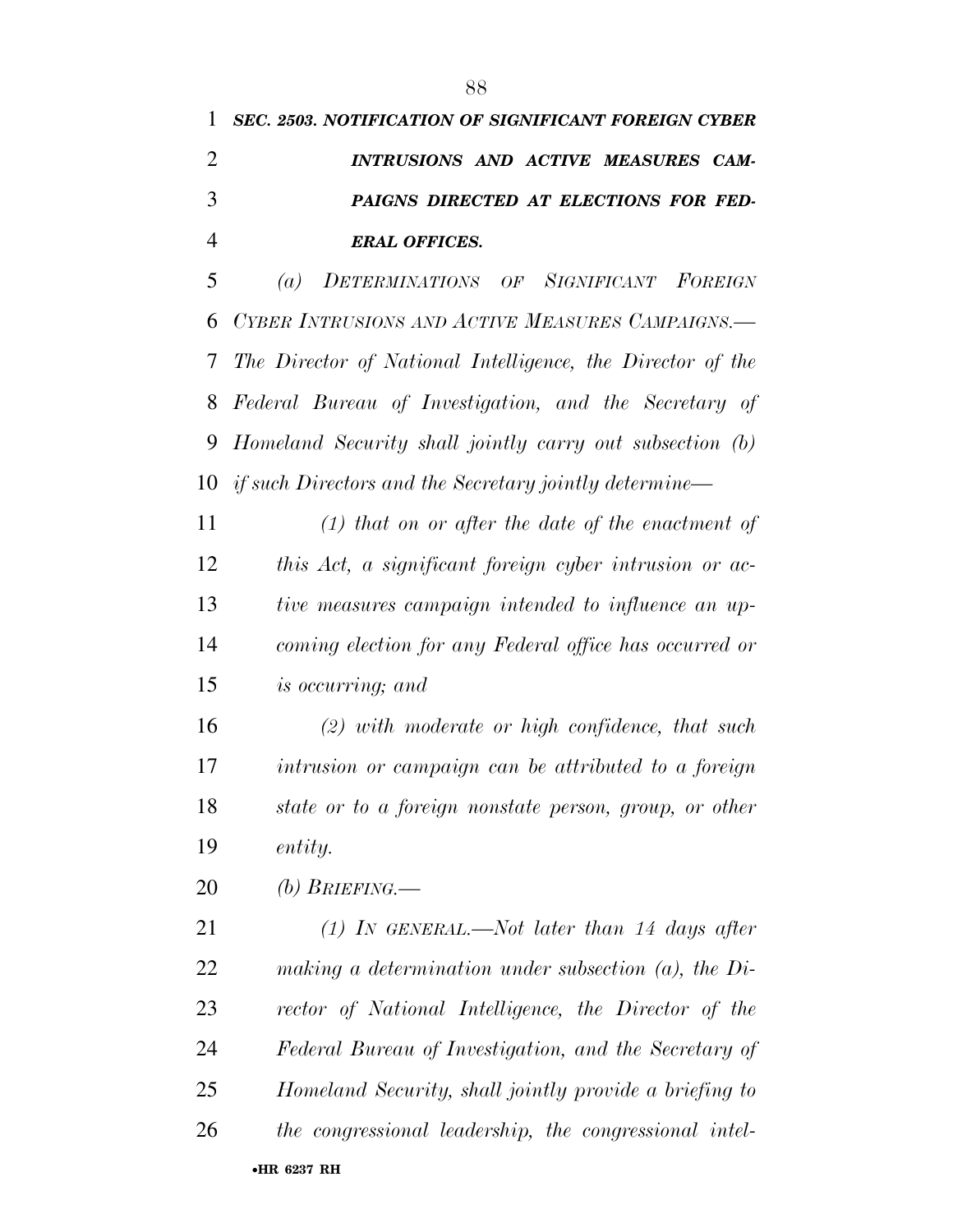| $\mathbf{1}$   | ligence committees and, consistent with the protection     |
|----------------|------------------------------------------------------------|
| $\overline{2}$ | of sources and methods, the other appropriate congres-     |
| 3              | sional committees. The briefing shall be classified and    |
| $\overline{4}$ | address, at a minimum, the following:                      |
| 5              | $(A)$ A description of the significant foreign             |
| 6              | cyber intrusion or active measures campaign, as            |
| 7              | the case may be, covered by the determination.             |
| 8              | $(B)$ An identification of the foreign state or            |
| 9              | foreign nonstate person, group, or other entity, to        |
| 10             | which such intrusion or campaign has been at-              |
| 11             | tributed.                                                  |
| 12             | $(C)$ The desirability and feasibility of the              |
| 13             | public release of information about the cyber in-          |
| 14             | <i>trusion or active measures campaign.</i>                |
| 15             | $(D)$ Any other information such Directors                 |
| 16             | and the Secretary jointly determine appropriate.           |
| 17             | (2)<br>ELECTRONIC ELECTION<br><i><b>INFRASTRUCTURE</b></i> |
| 18             | $BRIEFINGS$ . With respect to a significant foreign        |
| 19             | cyber intrusion covered by a determination under           |
| 20             | subsection (a), the Secretary of Homeland Security,        |
| 21             | in consultation with the Director of National Intel-       |
| 22             | ligence and the Director of the Federal Bureau of In-      |
| 23             | vestigation, shall offer to the owner or operator of any   |
| 24             | electronic election infrastructure directly affected by    |
| 25             | such intrusion, a briefing on such intrusion, includ-      |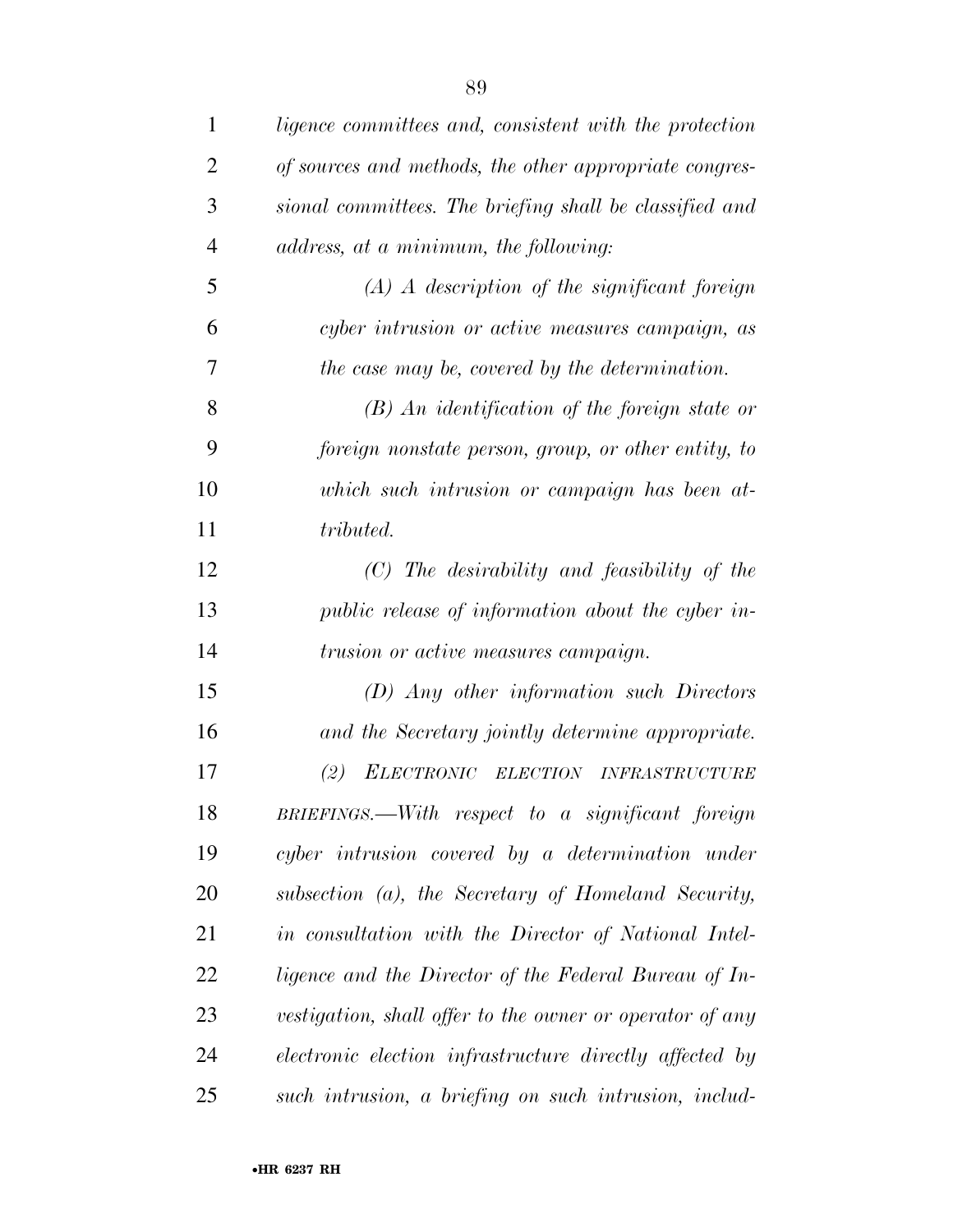| $\mathbf{1}$   | ing steps that may be taken to mitigate such intru-    |
|----------------|--------------------------------------------------------|
| $\overline{2}$ | sion. Such briefing may be classified and made avail-  |
| 3              | able only to individuals with appropriate security     |
| $\overline{4}$ | <i>clearances.</i>                                     |
| 5              | (3) PROTECTION OF SOURCES AND METHODS.-                |
| 6              | This subsection shall be carried out in a manner that  |
| 7              | is consistent with the protection of sources and meth- |
| 8              | ods.                                                   |
| 9              | $(c)$ DEFINITIONS.—In this section:                    |
| 10             | (1) ACTIVE MEASURES CAMPAIGN.—The term                 |
| 11             | "active measures campaign" means a foreign semi-       |
| 12             | covert or covert intelligence operation.               |
| 13             | (2) CANDIDATE, ELECTION, AND POLITICAL                 |
| 14             | PARTY.—The terms "candidate", "election", and "po-     |
| 15             | litical party" have the meanings given those terms in  |
| 16             | section 301 of the Federal Election Campaign Act of    |
| 17             | 1971 (52 U.S.C. 30101).                                |
| 18             | $(3)$ CONGRESSIONAL LEADERSHIP.—The<br>term            |
| 19             | "congressional leadership" includes the following:     |
| 20             | (A) The majority leader of the Senate.                 |
| 21             | (B) The minority leader of the Senate.                 |
| 22             | (C) The Speaker of the House of Represent-             |
| 23             | <i>atives.</i>                                         |
| 24             | $(D)$ The minority leader of the House of              |
| 25             | Representatives.                                       |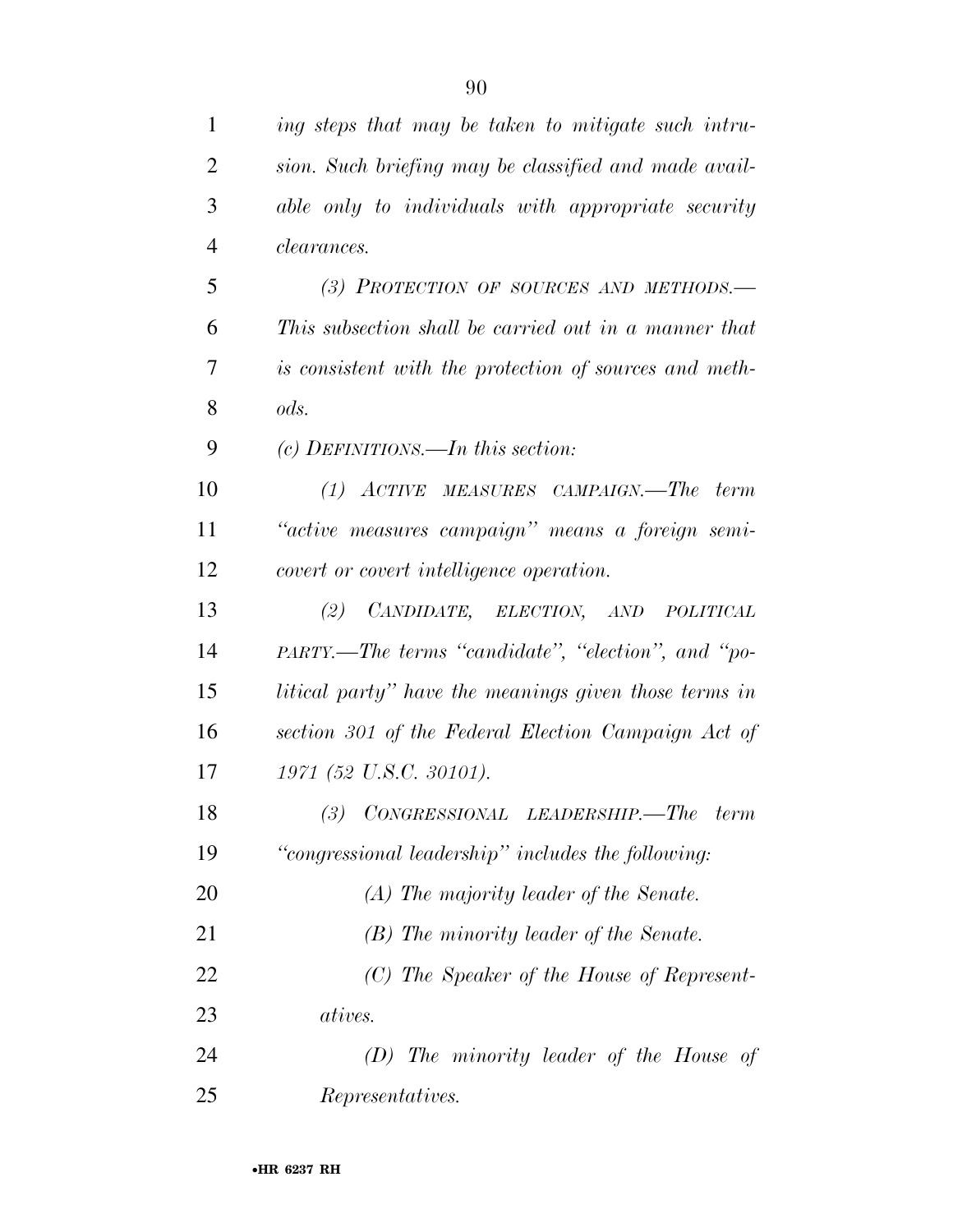| $\mathbf{1}$   | $(4)$ CYBER INTRUSION.—The term "cyber intru-             |
|----------------|-----------------------------------------------------------|
| $\overline{2}$ | sion" means an electronic occurrence that actually or     |
| 3              | <i>imminently jeopardizes, without lawful authority,</i>  |
| $\overline{4}$ | electronic election infrastructure, or the integrity,     |
| 5              | confidentiality, or availability of information within    |
| 6              | $such$ infrastructure.                                    |
| 7              | (5) ELECTRONIC ELECTION INFRASTRUCTURE.-                  |
| 8              | The term "electronic election infrastructure" means       |
| 9              | an electronic information system of any of the fol-       |
| 10             | lowing that is related to an election for Federal office: |
| 11             | (A) The Federal Government.                               |
| 12             | $(B)$ A State or local government.                        |
| 13             | $(C)$ A political party.                                  |
| 14             | $(D)$ The election campaign of a candidate.               |
| 15             | (6) FEDERAL OFFICE.—The term "Federal of-                 |
| 16             | fice" has the meaning given that term in section 301      |
| 17             | of the Federal Election Campaign Act of 1971 (52          |
| 18             | U.S.C. 30101).                                            |
| 19             | $(7)$ HIGH CONFIDENCE.—The term "high con-                |
| 20             | fidence", with respect to a determination, means that     |
| 21             | the determination is based on high-quality informa-       |
| 22             | tion from multiple sources.                               |
| 23             | $(8)$ MODERATE CONFIDENCE.—The term "mod-                 |
| 24             | erate confidence", with respect to a determination,       |
| 25             | means that a determination is credibly sourced and        |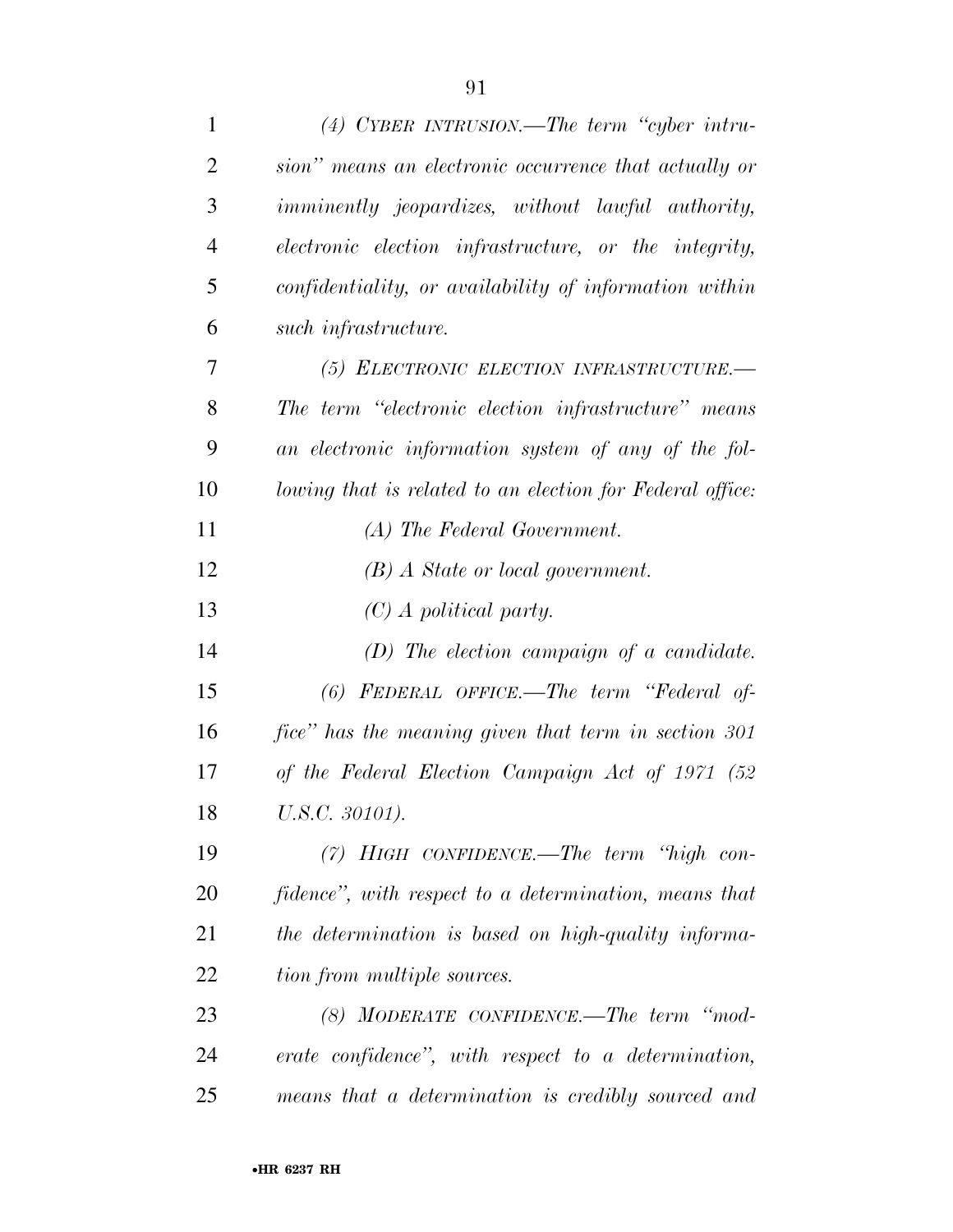| $\mathbf{1}$   | plausible but not of sufficient quality or corroborated |
|----------------|---------------------------------------------------------|
| $\overline{2}$ | sufficiently to warrant a higher level of confidence.   |
| 3              | (9) OTHER APPROPRIATE CONGRESSIONAL COM-                |
| $\overline{4}$ | MITTEES.—The term "other appropriate congressional      |
| 5              | $committees" means-$                                    |
| 6              | (A) the Committee on Armed Services and                 |
| 7              | the Committee on Homeland Security and Gov-             |
| 8              | ernmental Affairs of the Senate; and                    |
| 9              | (B) the Committee on Armed Services and                 |
| 10             | the Committee on Homeland Security of the               |
| 11             | House of Representatives.                               |
| 12             | SEC. 2504. REPORTS ON INTELLIGENCE COMMUNITY LOAN       |
|                |                                                         |
| 13             | REPAYMENT AND RELATED PROGRAMS.                         |
| 14             | (a) SENSE OF CONGRESS.—It is the sense of Congress      |
| 15             | $that-$                                                 |
| 16             | $(1)$ there should be established, through the          |
| 17             | issuing of an Intelligence Community Directive or       |
| 18             | otherwise, an intelligence community-wide program       |
| 19             | for student loan repayment, student loan forgiveness,   |
| 20             | financial counseling, and related matters, for employ-  |
| 21             | ees of the intelligence community;                      |
| 22             | $(2)$ creating such a program would enhance the         |
| 23             | ability of the elements of the intelligence community   |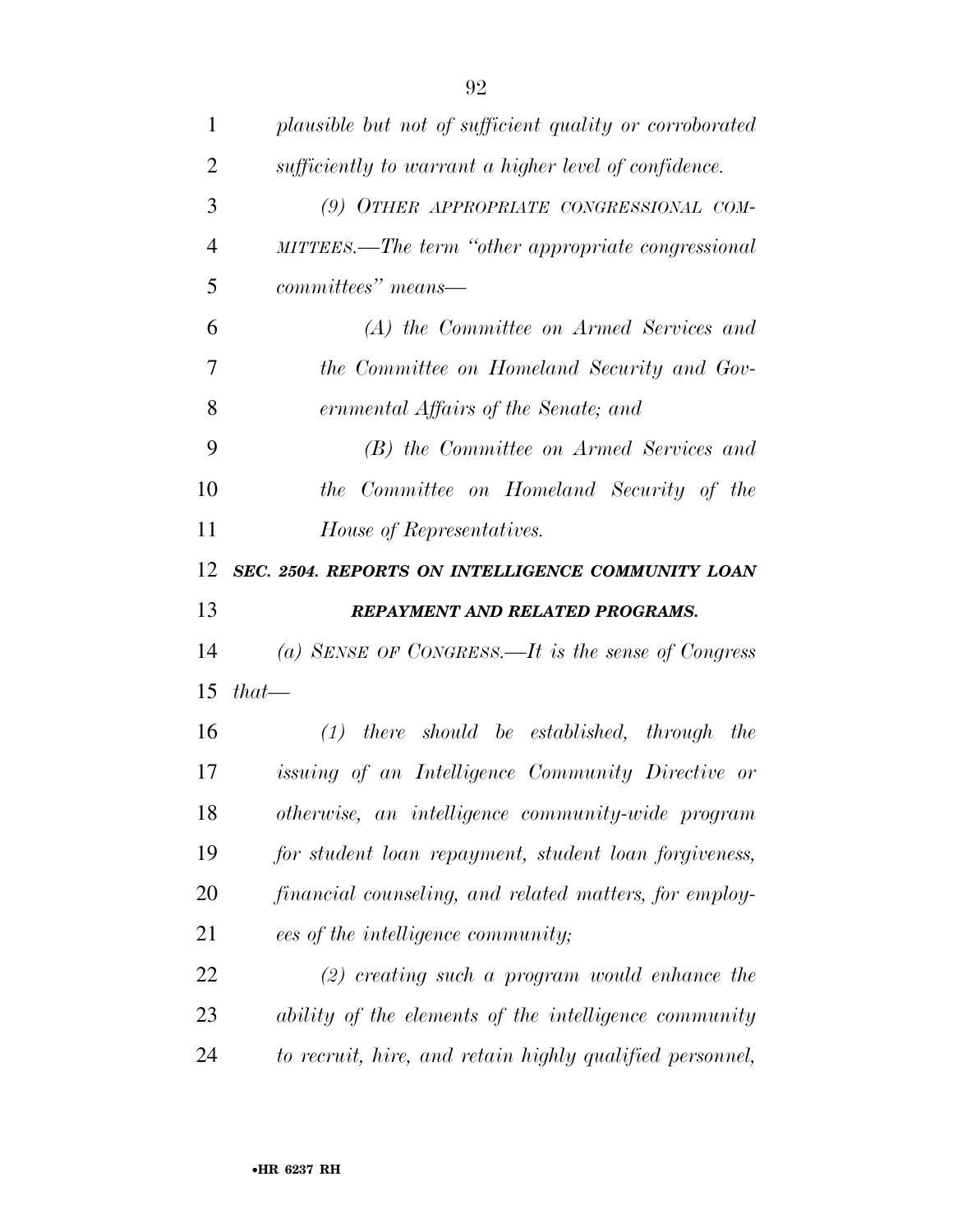*including with respect to mission-critical and hard-to-fill positions;* 

 *(3) such a program, including with respect to eligibility requirements, should be designed so as to maximize the ability of the elements of the intelligence community to recruit, hire, and retain highly quali- fied personnel, including with respect to mission-crit-ical and hard-to-fill positions; and* 

 *(4) to the extent possible, such a program should be uniform throughout the intelligence community and publicly promoted by each element of the intel- ligence community to both current employees of the element as well as to prospective employees of the ele-ment.* 

 *(b) REPORT ON POTENTIAL INTELLIGENCE COMMU-NITY-WIDE PROGRAM.—* 

 *(1) IN GENERAL.—Not later than 180 days after the date of the enactment of this Act, the Director of National Intelligence, in cooperation with the heads of the elements of the intelligence community and the heads of any other appropriate department or agency of the Federal Government, shall submit to the con- gressional intelligence committees a report on poten- tially establishing and carrying out an intelligence community-wide program for student loan repay-*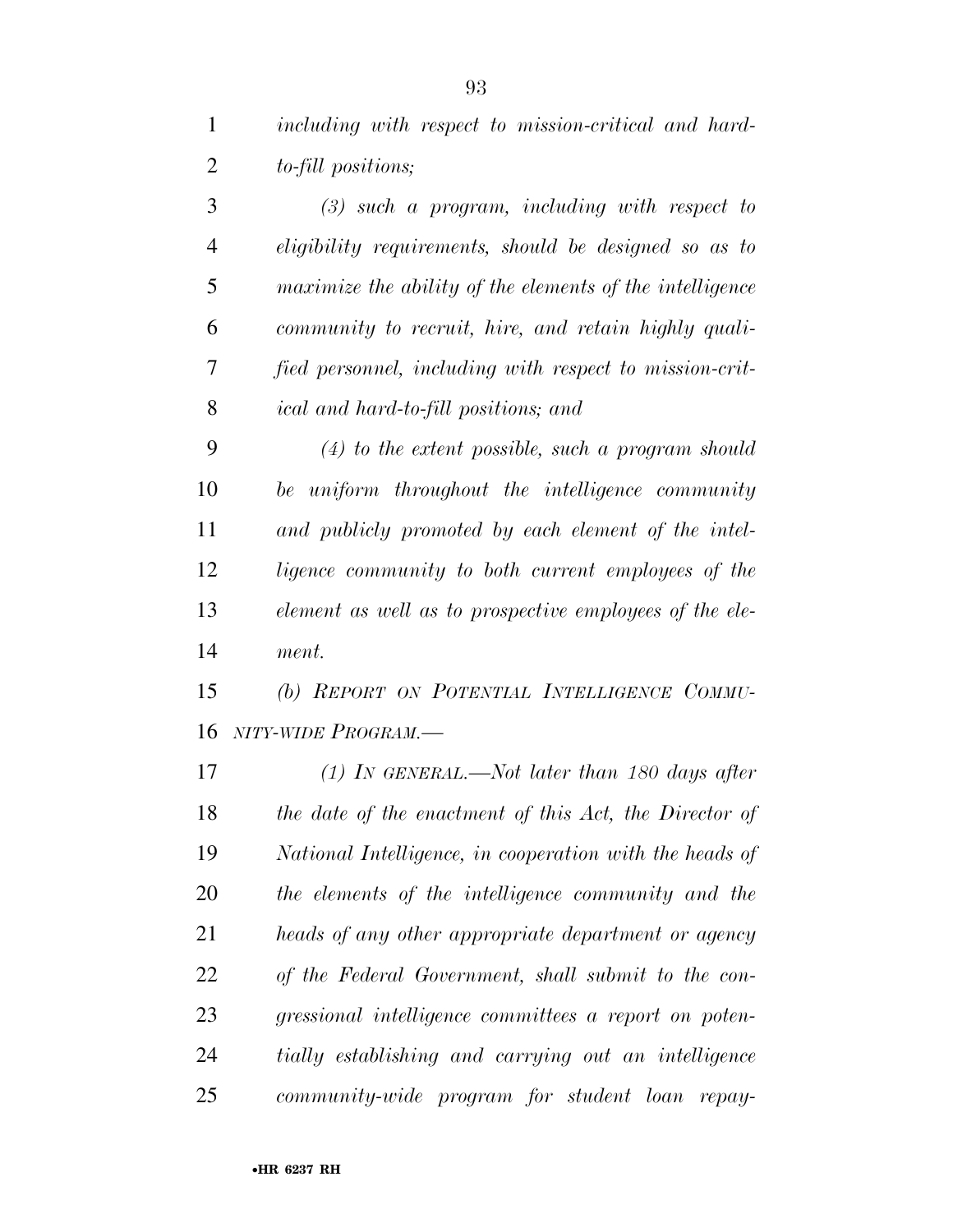| $\mathbf{1}$   | ment, student loan forgiveness, financial counseling,   |
|----------------|---------------------------------------------------------|
| $\overline{2}$ | and related matters, as described in subsection $(a)$ . |
| 3              | MATTERS INCLUDED.—The report under<br>(2)               |
| $\overline{4}$ | paragraph $(1)$ shall include, at a minimum, the fol-   |
| 5              | lowing:                                                 |
| 6              | $(A)$ A description of the financial resources          |
| 7              | that the elements of the intelligence community         |
| 8              | would require to establish and initially carry out      |
| 9              | the program specified in paragraph $(1)$ .              |
| 10             | $(B)$ A description of the practical steps to           |
| 11             | establish and carry out such a program.                 |
| 12             | $(C)$ The identification of any legislative ac-         |
| 13             | tion the Director determines necessary to estab-        |
| 14             | lish and carry out such a program.                      |
| 15             | (c) ANNUAL REPORTS ON ESTABLISHED PROGRAMS.-            |
| 16             | $(1)$ In GENERAL.—The Director of National In-          |
| 17             | telligence shall annually submit to the congressional   |
| 18             | intelligence committees a report on the covered pro-    |
| 19             | grams. Each such report shall include, with respect to  |

 *(A) The number of personnel from each ele- ment of the intelligence community who used each covered program.* 

*the period covered by the report, the following:* 

 *(B) The total amount of funds each element expended for each such program.*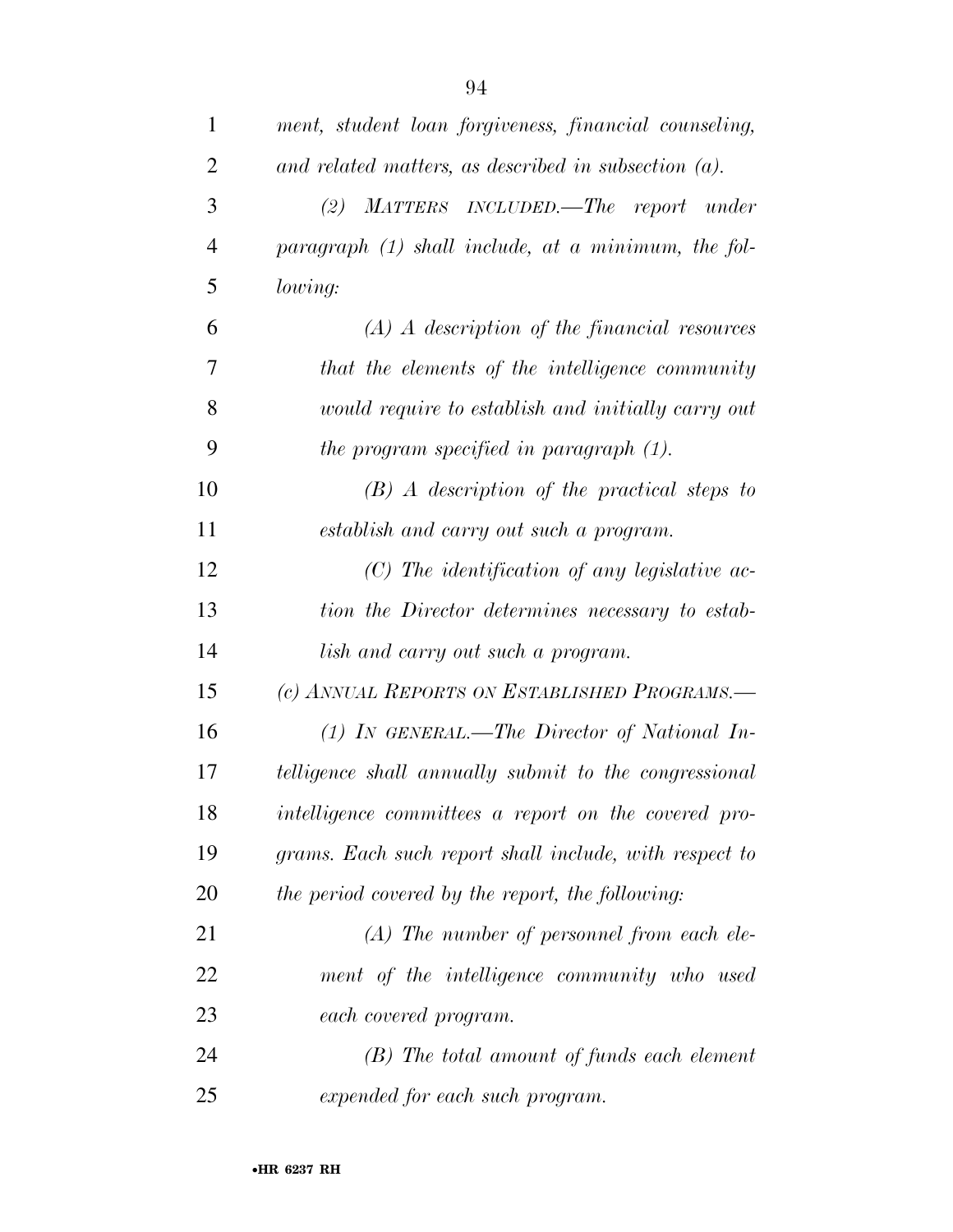| $\mathbf{1}$         | $(C)$ A description of the efforts made by                             |
|----------------------|------------------------------------------------------------------------|
| $\overline{2}$       | each element to promote each covered program                           |
| 3                    | pursuant to both the personnel of the element of                       |
| $\overline{4}$       | the intelligence community and to prospective                          |
| 5                    | <i>personnel.</i>                                                      |
| 6                    | (2) COVERED PROGRAMS DEFINED.—In this sub-                             |
| 7                    | section, the term "covered programs" means any loan                    |
| 8                    | repayment program, loan forgiveness program, finan-                    |
| 9                    | cial counseling program, or similar programs, estab-                   |
| 10                   | lished pursuant to title X of the National Security                    |
| 11                   | Act of 1947 (50 U.S.C. 3191 et seq.) or any other pro-                 |
| 12                   | vision of law that may be administered or used by an                   |
|                      |                                                                        |
| 13                   | element of the intelligence community.                                 |
| 14                   | SEC.<br>2505.<br>COMPTROLLER GENERAL OF<br><b>THE</b><br><b>UNITED</b> |
|                      | STATES REPORT ON SENIOR EXECUTIVES OF                                  |
|                      | THE OFFICE OF THE DIRECTOR OF NATIONAL                                 |
|                      | <b>INTELLIGENCE.</b>                                                   |
| 15<br>16<br>17<br>18 | (a) REPORT.—Not later than 180 days after the date                     |
|                      | 19 of the enactment of this Act, the Comptroller General of the        |
| 20                   | United States shall submit to the congressional intelligence           |
| 21                   | committees a report on the number of Senior Executive                  |
| 22                   | Service positions in the Office of the Director of National            |
| 23                   | <i>Intelligence.</i>                                                   |

*(a) shall include the following:*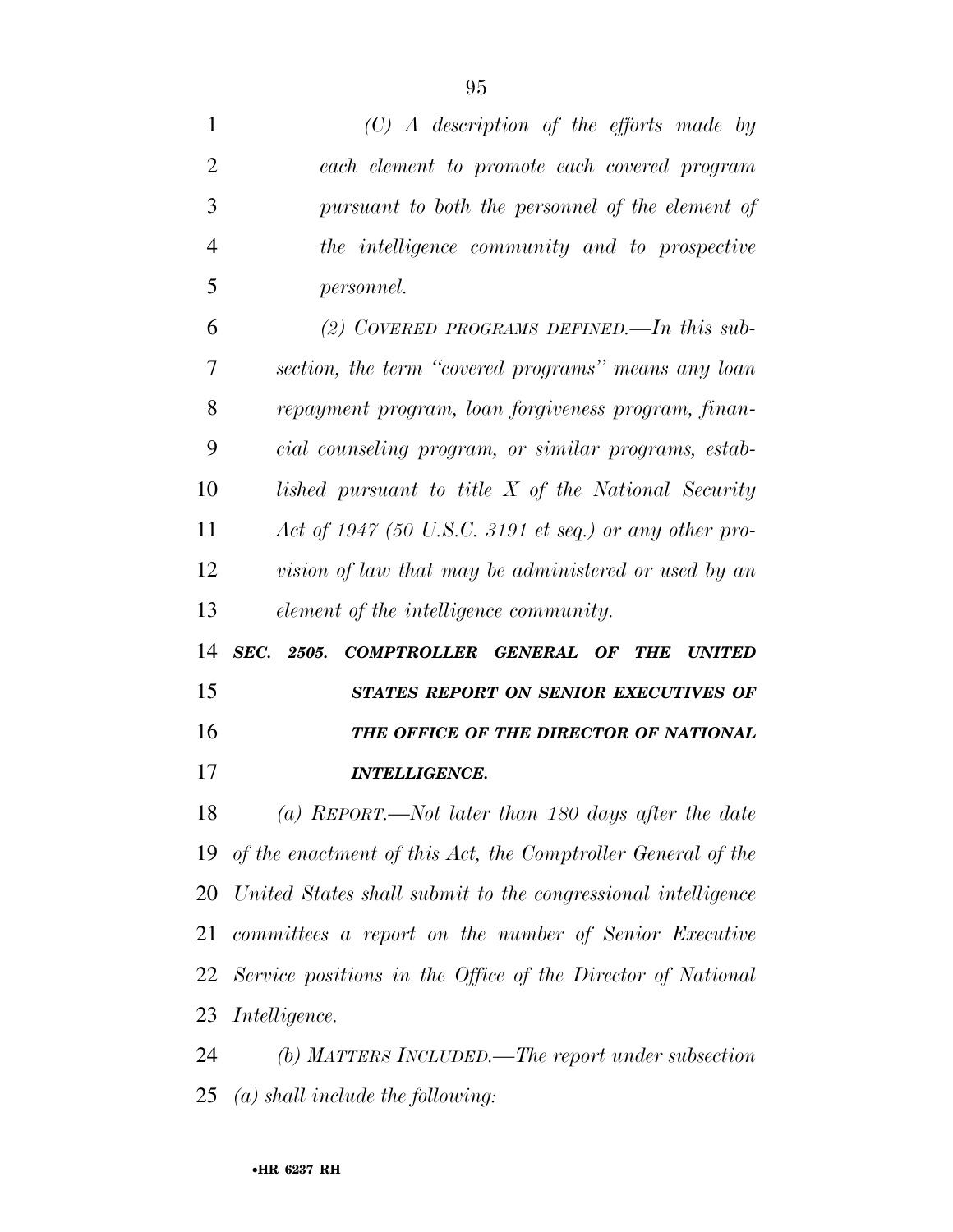| $\mathbf{1}$   | $(1)$ The number of required Senior Executive                    |
|----------------|------------------------------------------------------------------|
| $\overline{2}$ | Service positions for the Office of the Director of Na-          |
| 3              | tional Intelligence.                                             |
| $\overline{4}$ | $(2)$ Whether such requirements are reasonably                   |
| 5              | based on the mission of the Office.                              |
| 6              | $(3)$ A discussion of how the levels of the Senior               |
| 7              | <i>Executive Service positions in the Office compare to</i>      |
| 8              | the number of senior positions at other elements of the          |
| 9              | <i>intelligence community.</i>                                   |
| 10             | (c) COOPERATION.—The Director of National Intel-                 |
| 11             | ligence shall provide to the Comptroller General any infor-      |
| 12             | mation requested by the Comptroller General to carry out         |
| 13             | this section by not later than 5 business days after the date    |
| 14             | on which the Comptroller General makes such request.             |
| 15             | (d) SENIOR EXECUTIVE SERVICE POSITION DE-                        |
| 16             | FINED.—In this section, the term "Senior Executive Service"      |
| 17             | position" has the meaning given that term in section             |
|                | 18 $3132(a)(2)$ of title 5, United States Code, and includes any |
|                | 19 position above the GS-15, step 10, level of the General       |
|                | 20 Schedule under section 5332 of such title.                    |
| 21             | SEC. 2506. BRIEFINGS ON COUNTERINTELLIGENCE ACTIVI-              |
| 22             | TIES OF THE FEDERAL BUREAU OF INVES-                             |
| 23             | <b>TIGATION.</b>                                                 |
| 24             | (a) QUARTERLY BRIEFINGS.—Not later than 90 days                  |

*after the date of the enactment of this Act, and on a quar-*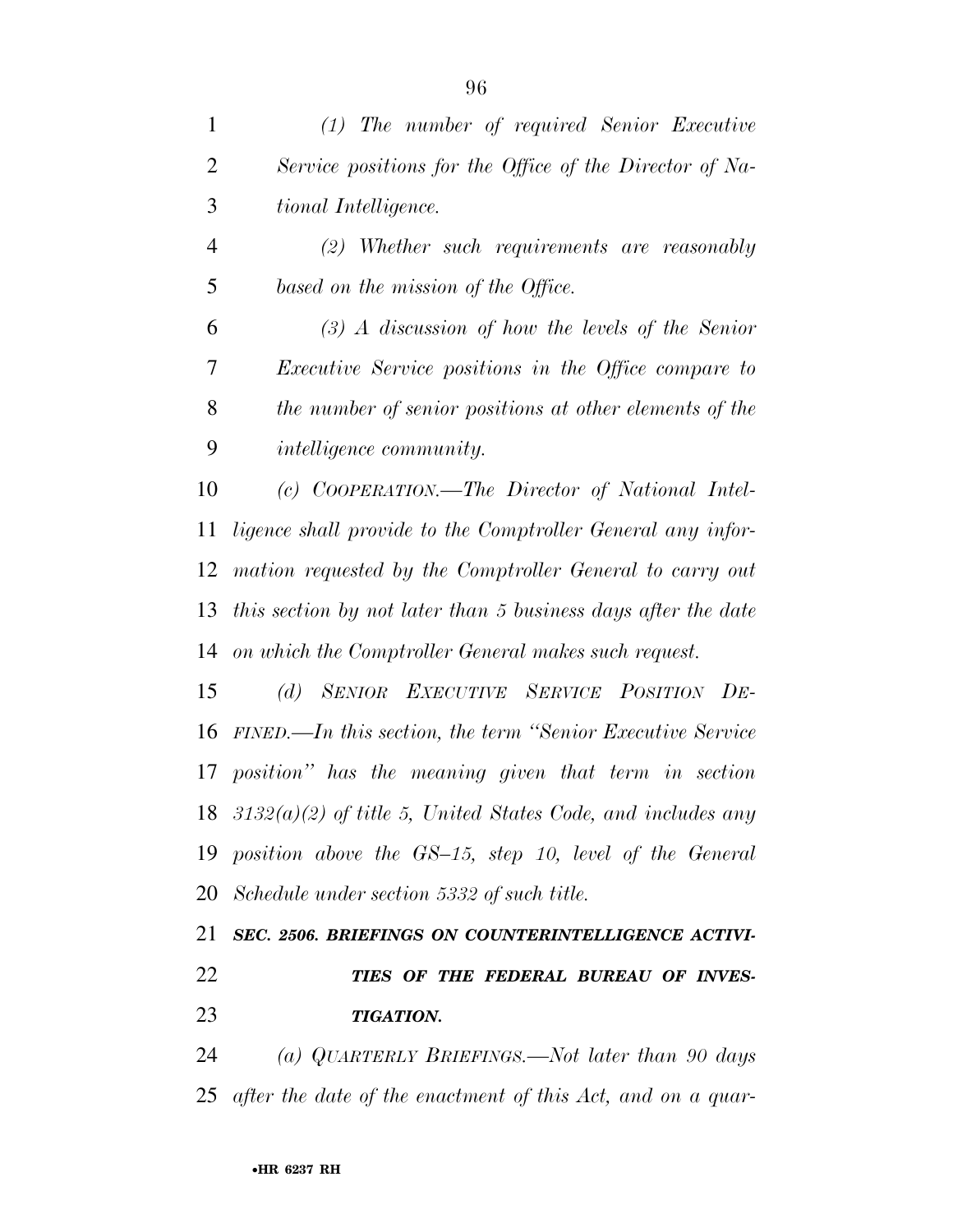*terly basis thereafter, the Director of the Federal Bureau of Investigation shall provide to the congressional intel- ligence committees a briefing on the counterintelligence ac- tivities of the Federal Bureau of Investigation. Such brief- ings shall include, at a minimum, an overview and update*   $of$ 

- *(1) the counterintelligence posture of the Bureau; (2) matters of counterintelligence concern; and*
- *(3) any other information relating to the coun-terintelligence activities of the Bureau that the Direc-*

 *tor determines necessary to keep the congressional in- telligence committees fully and currently informed as required by section 501 of the National Security Act of 1947 (50 U.S.C. 3091).* 

 *(b) GUIDELINES.—The Director, in coordination with the Attorney General and in consultation with the congres- sional intelligence committees, shall develop guidelines gov- erning the scope of the briefings provided under subsection (a).* 

#### *SEC. 2507. BRIEFING ON FBI OFFERING PERMANENT RESI-DENCE TO SOURCES AND COOPERATORS.*

 *Not later than 30 days after the date of the enactment of this Act, the Director of the Federal Bureau of Investiga- tion shall provide to the congressional intelligence commit-tees a briefing on the ability of the Federal Bureau of Inves-*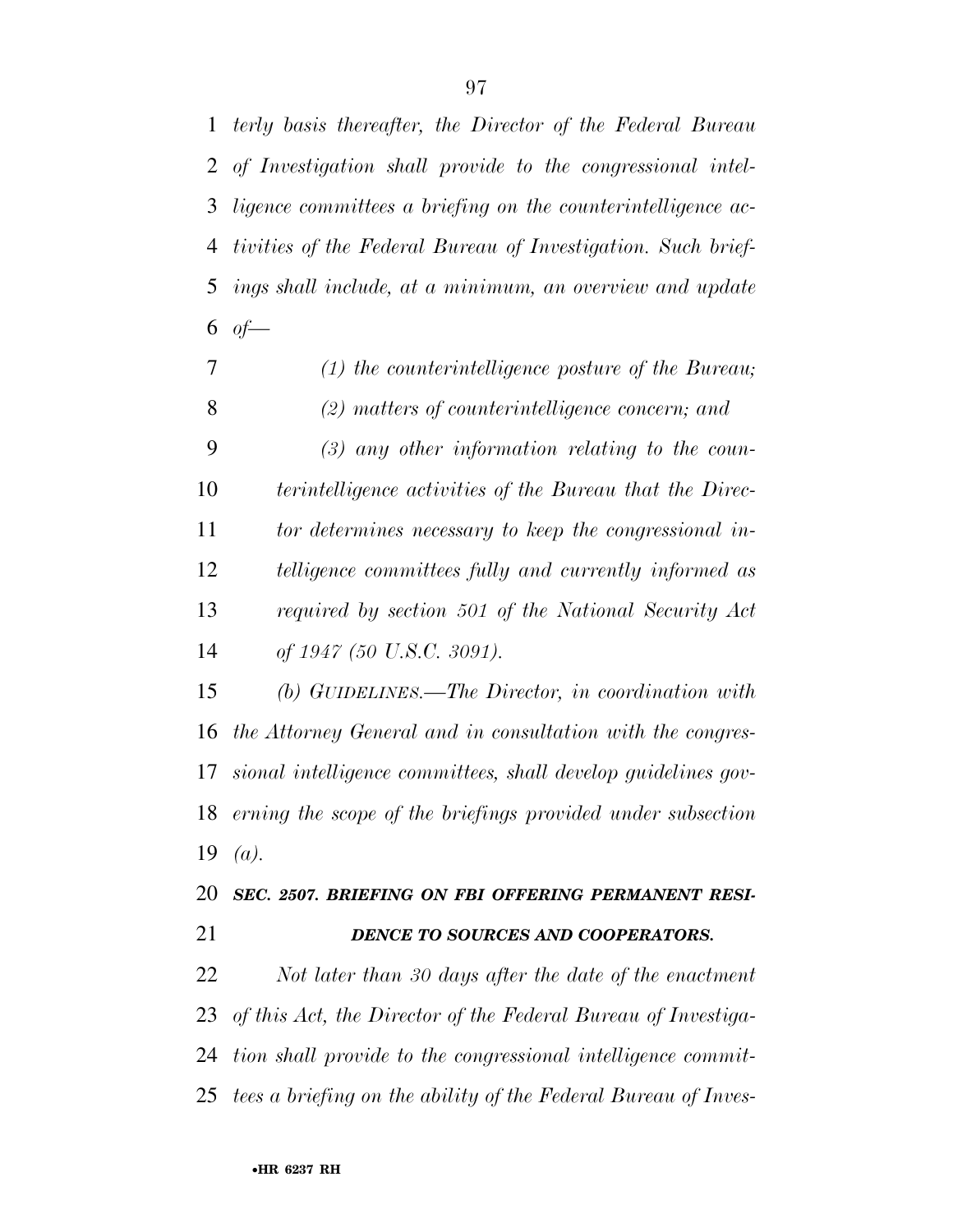*tigation to offer, as an inducement to assisting the Bureau, permanent residence within the United States to foreign in- dividuals who are sources or cooperators in counterintel- ligence or other national security-related investigations. The briefing shall address the following:* 

 *(1) The extent to which the Bureau may make such offers, whether independently or in conjunction with other agencies and departments of the United States Government, including a discussion of the au- thorities provided by section 101(a)(15)(S) of the Im- migration and Nationality Act (8 U.S.C. 1101(a)(15)(S)), section 7 of the Central Intelligence Agency Act (50 U.S.C. 3508), and any other provi- sion of law under which the Bureau may make such offers.* 

 *(2) An overview of the policies and operational practices of the Bureau with respect to making such offers.* 

 *(3) The sufficiency of such policies and practices with respect to inducing individuals to cooperate with, serve as sources for such investigations, or both. (4) Whether the Director recommends any legis- lative actions to improve such policies and practices, particularly with respect to the counterintelligence ef-forts of the Bureau.*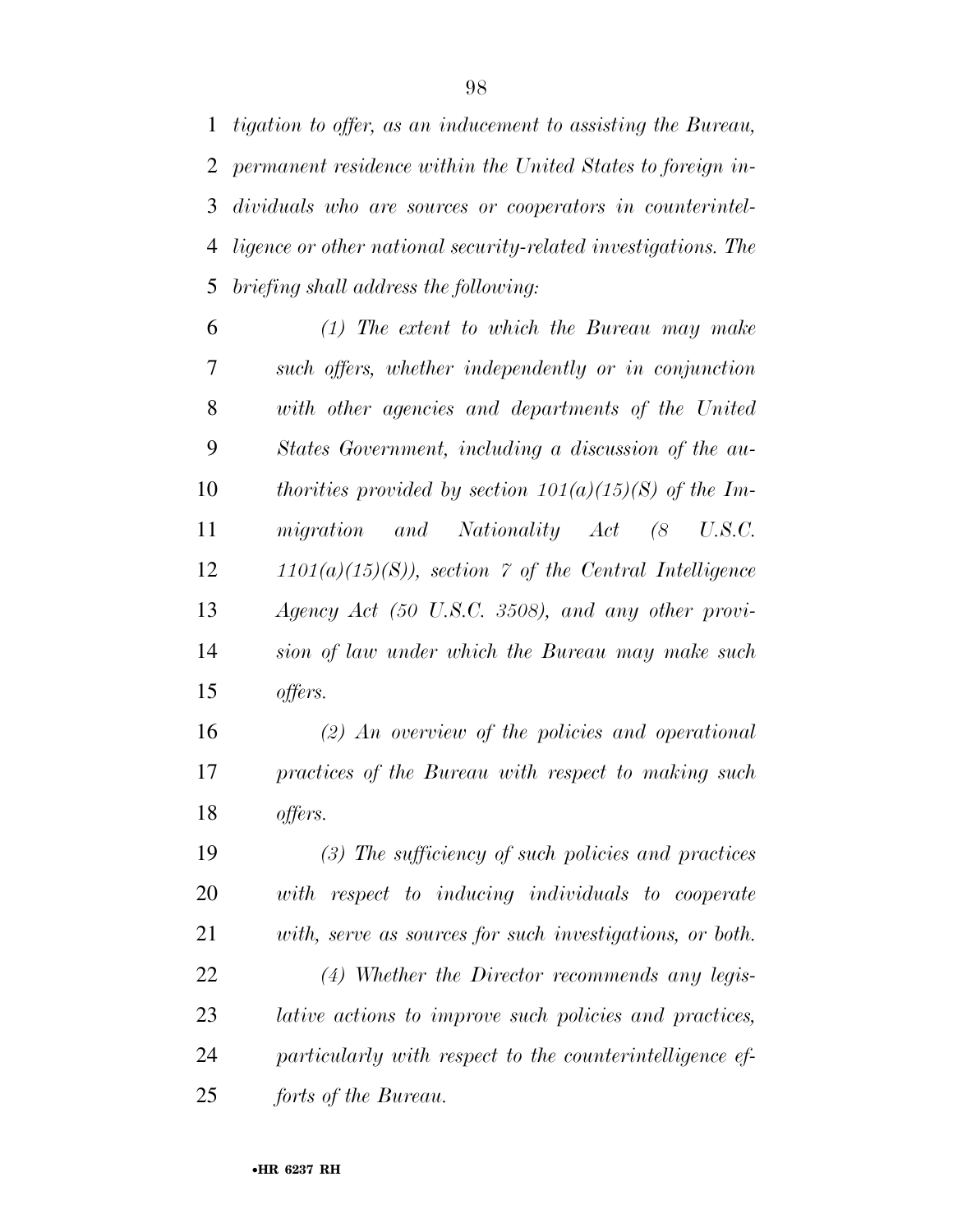|    | 99                                                                                                       |  |  |  |
|----|----------------------------------------------------------------------------------------------------------|--|--|--|
| 1  | SEC. 2508. TECHNICAL AND CLERICAL AMENDMENTS TO                                                          |  |  |  |
| 2  | THE NATIONAL SECURITY ACT OF 1947.                                                                       |  |  |  |
| 3  | (a) TABLE OF CONTENTS.—The table of contents at the                                                      |  |  |  |
| 4  | beginning of the National Security Act of 1947 (50 U.S.C.                                                |  |  |  |
| 5  | $3001$ et seq.) is amended—                                                                              |  |  |  |
| 6  | $(1)$ by inserting after the item relating to section                                                    |  |  |  |
| 7  | 2 the following new item:                                                                                |  |  |  |
|    | "Sec. 3. Definitions.";                                                                                  |  |  |  |
| 8  | (2) by striking the item relating to section 107;                                                        |  |  |  |
| 9  | $(3)$ by striking the item relating to section 113B                                                      |  |  |  |
| 10 | and inserting the following new item:                                                                    |  |  |  |
|    | "Sec. 113B. Special pay authority for science, technology, engineering, or mathe-<br>matics positions."; |  |  |  |
| 11 | $(4)$ by striking the items relating to sections 202,                                                    |  |  |  |
| 12 | 203, 204, 208, 209, 210, 211, 212, 213, and 214; and                                                     |  |  |  |
|    |                                                                                                          |  |  |  |

- *(5) by inserting after the item relating to section*
- *311 the following new item:*

*''Sec. 312. Repealing and saving provisions.''.* 

- *(b) OTHER TECHNICAL CORRECTIONS.—Such Act is further amended—*
- *(1) in section 102A—*
- *(A) in subparagraph (G) of paragraph (1)*
- *of subsection (g), by moving the margins of such*
- *subparagraph 2 ems to the left; and*
- *(B) in paragraph (3) of subsection (v), by moving the margins of such paragraph 2 ems to*

*the left;*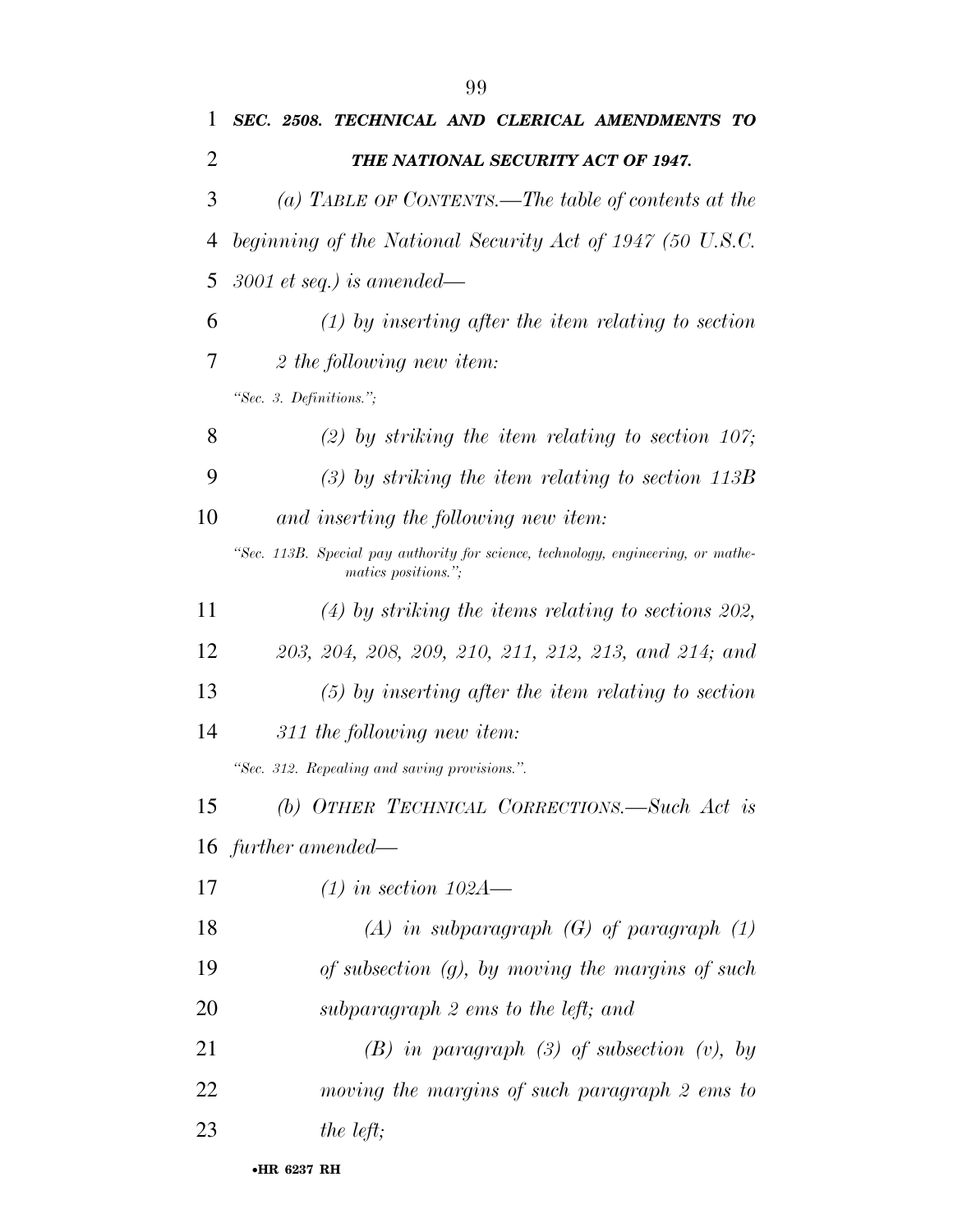| $\mathbf{1}$   | $(2)$ in section 106—                                              |
|----------------|--------------------------------------------------------------------|
| $\overline{2}$ | (A) by inserting "SEC. 106" before "(a)";                          |
| 3              | and                                                                |
| $\overline{4}$ | $(B)$ in subparagraph $(I)$ of paragraph $(2)$                     |
| 5              | of subsection (b), by moving the margins of such                   |
| 6              | subparagraph $2$ ems to the left;                                  |
| 7              | $(3)$ by striking section 107;                                     |
| 8              | $(4)$ in section 108(c), by striking "in both a clas-              |
| 9              | sified and an unclassified form" and inserting "to                 |
| 10             | Congress in classified form, but may include an un-                |
| 11             | <i>classified summary</i> ";                                       |
| 12             | (5) in section $112(c)(1)$ , by striking "section                  |
| 13             | $103(c)(7)$ " and inserting "section $102A(i)$ ";                  |
| 14             | $(6)$ by amending section 201 to read as follows:                  |
| 15             | "SEC. 201. DEPARTMENT OF DEFENSE.                                  |
| 16             | "Except to the extent inconsistent with the provisions"            |
|                | 17 of this Act or other provisions of law, the provisions of title |
| 18             | 5, United States Code, shall be applicable to the Depart-          |
| 19             | ment of Defense.";                                                 |
| 20             | $(7)$ in section 205, by redesignating subsections                 |
| 21             | (b) and (c) as subsections (a) and (b), respectively;              |
| 22             | (8) in section 206, by striking " $(a)$ ";                         |
| 23             | (9) in section 207, by striking " $(c)$ ";                         |

•**HR 6237 RH**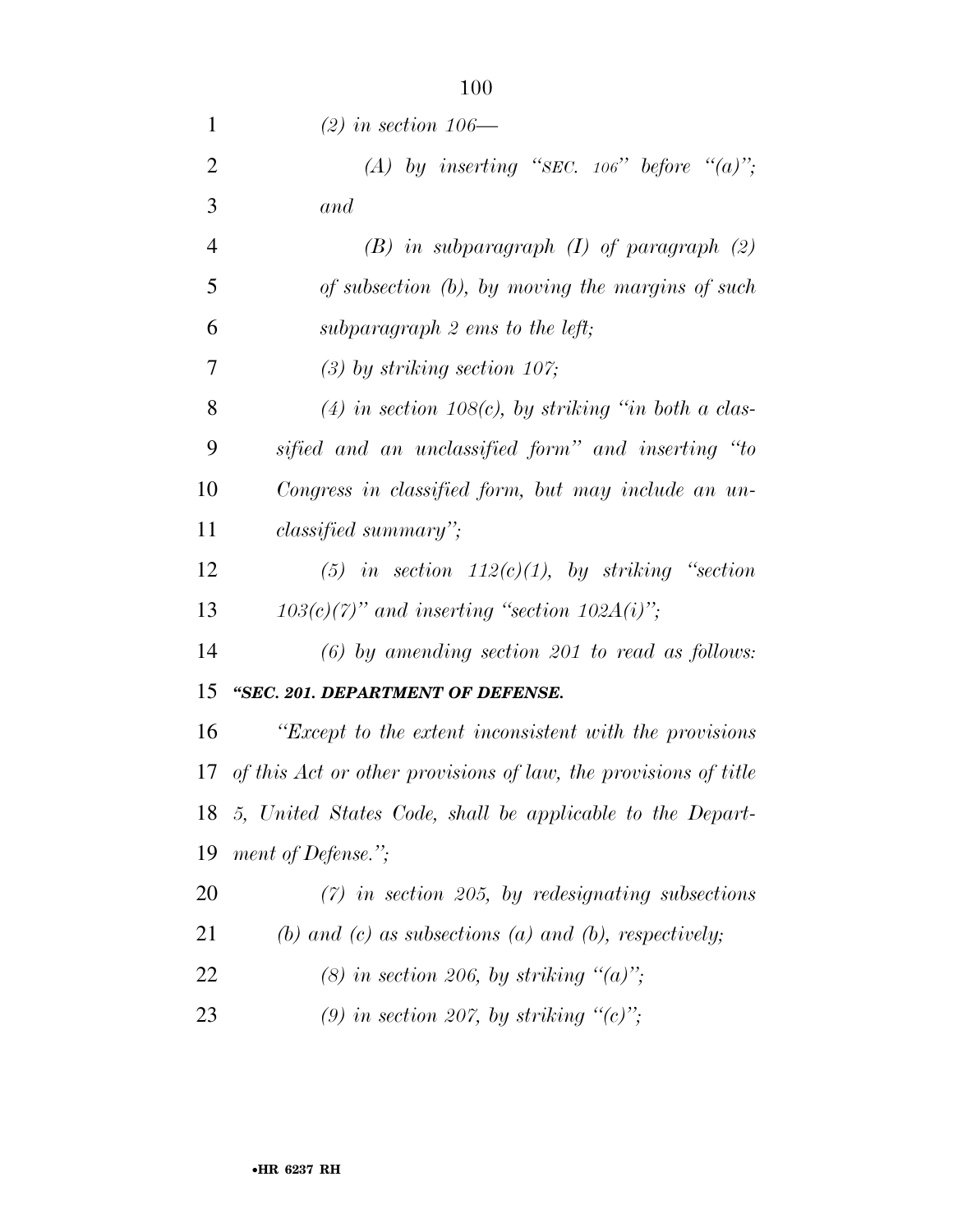| 1              | $(10)$ in section 308(a), by striking "this Act"     |
|----------------|------------------------------------------------------|
| $\overline{2}$ | and inserting "sections 2, 101, 102, 103, and 303 of |
| 3              | this $Act$ <sup>"</sup> ;                            |
| $\overline{4}$ | $(11)$ by redesignating section 411 as section 312;  |
| 5              | $(12)$ in section 503—                               |
| 6              | (A) in paragraph (5) of subsection $(c)$ —           |
| $\overline{7}$ | $(i)$ by moving the margins of such                  |
| 8              | paragraph 2 ems to the left; and                     |
| 9              | (ii) by moving the margins of subpara-               |
| 10             | graph $(B)$ of such paragraph 2 ems to the           |
| 11             | left; and                                            |
| 12             | $(B)$ in paragraph $(2)$ of subsection $(d)$ , by    |
| 13             | moving the margins of such paragraph 2 ems to        |
| 14             | the left; and                                        |
| 15             | $(13)$ in subparagraph $(B)$ of paragraph $(3)$ of   |
| 16             | subsection (a) of section 504, by moving the margins |
| 17             | of such subparagraph 2 ems to the right.             |